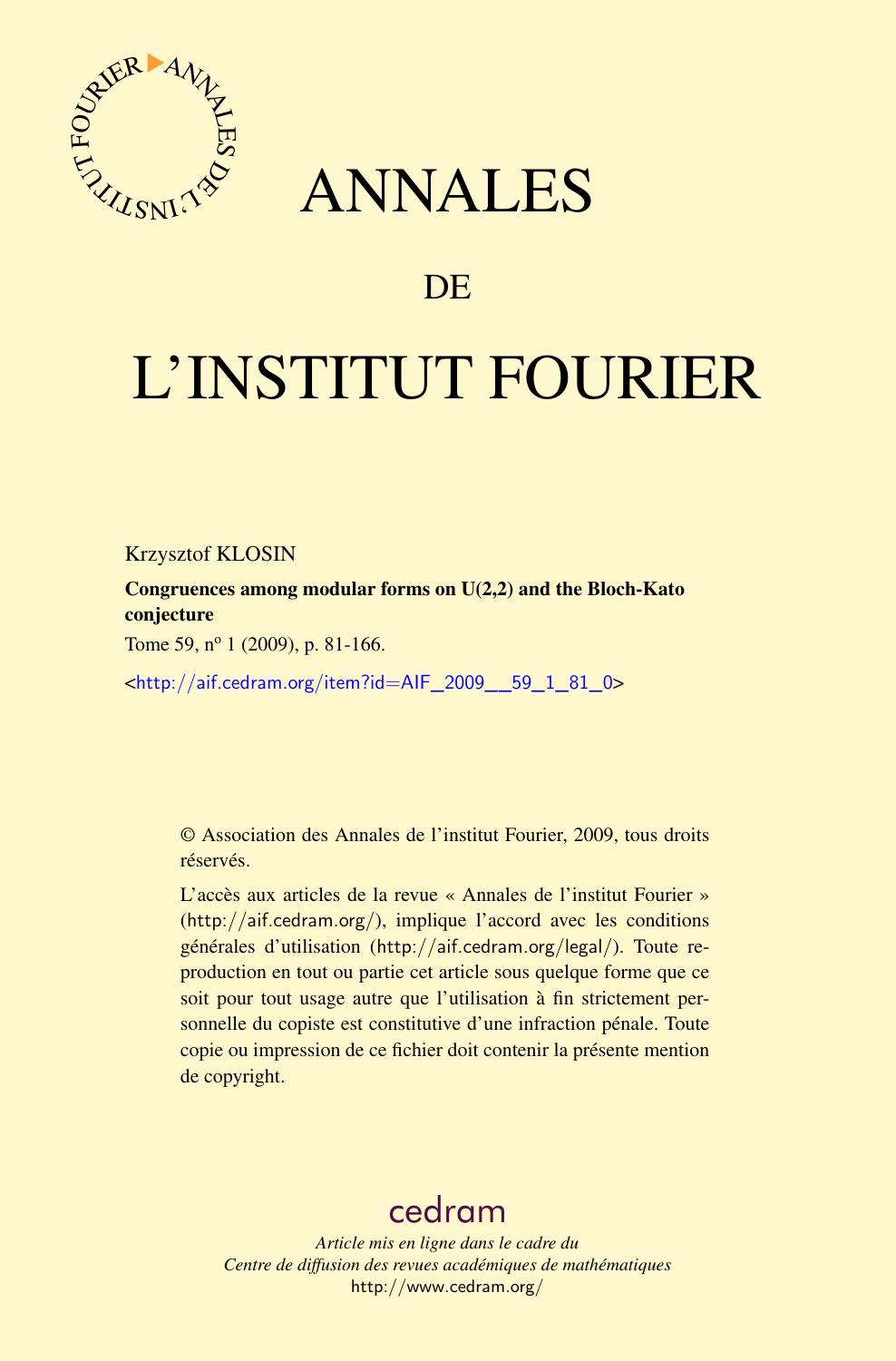### CONGRUENCES AMONG MODULAR FORMS ON U(2,2) AND THE BLOCH-KATO CONJECTURE

#### **by Krzysztof KLOSIN**

ABSTRACT. — Let k be a positive integer divisible by 4,  $p > k$  a prime, f an elliptic cuspidal eigenform (ordinary at p) of weight  $k - 1$ , level 4 and nontrivial character. In this paper we provide evidence for the Bloch-Kato conjecture for the motives  $ad^{0}M(-1)$  and  $ad^{0}M(2)$ , where M is the motif attached to f. More precisely, we prove that under certain conditions the p-adic valuation of the algebraic part of the symmetric square  $L$ -function of  $f$  evaluated at  $k$  provides a lower bound for the p-adic valuation of the order of the Pontryagin dual of the Selmer group for the adjoint of the p-adic Galois representation attached to f restricted to the Gaussian field and twisted by the inverse of the cyclotomic character. Our method uses an idea of Ribet, in that we introduce an intermediate step and produce congruences between CAP and non-CAP modular forms on the unitary group  $U(2, 2)$ .

RÉSUMÉ. — Soit k un entier strictement positif divisible par 4, soit  $p > k$ un nombre premier, et soit f une forme modulaire elliptique de poids  $k - 1$ , de niveau 4, et de caractère non trivial qui est propre pour les opérateurs de Hecke et ordinaire en p. Dans cet article, on donne des résultats sur la conjecture de Bloch-Kato pour les motifs  $ad^{0}M(-1)$  et  $ad^{0}M(2)$ , où M est le motif associé à f. Plus précisément, on démontre que, sous certaines hypothèses, la valuation p-adique de la part algébrique de la valeur de la fonction L du carré symétrique de f en k est bornée par la valuation p-adique de la valeur de l'ordre du groupe de Selmer de l'adjoint de la représentation p-adique galoisienne associée à f restreinte au corps gaussien et tordue par l'inverse du caractère cyclotomique. Notre méthode suit une idée de Ribet, dans le sens où nous introduisons une étape intermédiaire et produisons des congruences entre formes CAP et formes non CAP sur le groupe unitaire  $U(2, 2)$ .

#### **1. Introduction**

Let  $\ell > 2$  be a prime and let  $\lambda$  be a prime of  $\overline{Q}$  lying over  $\ell$ . The idea of linking up  $\lambda$ -divisibility of an L-value with the existence of congruences

*Keywords:* Automorphic forms on unitary groups, congruences, Selmer groups, Bloch-Kato conjecture.

*Math. classification:* 11F33, 11F55, 11F67, 11F80.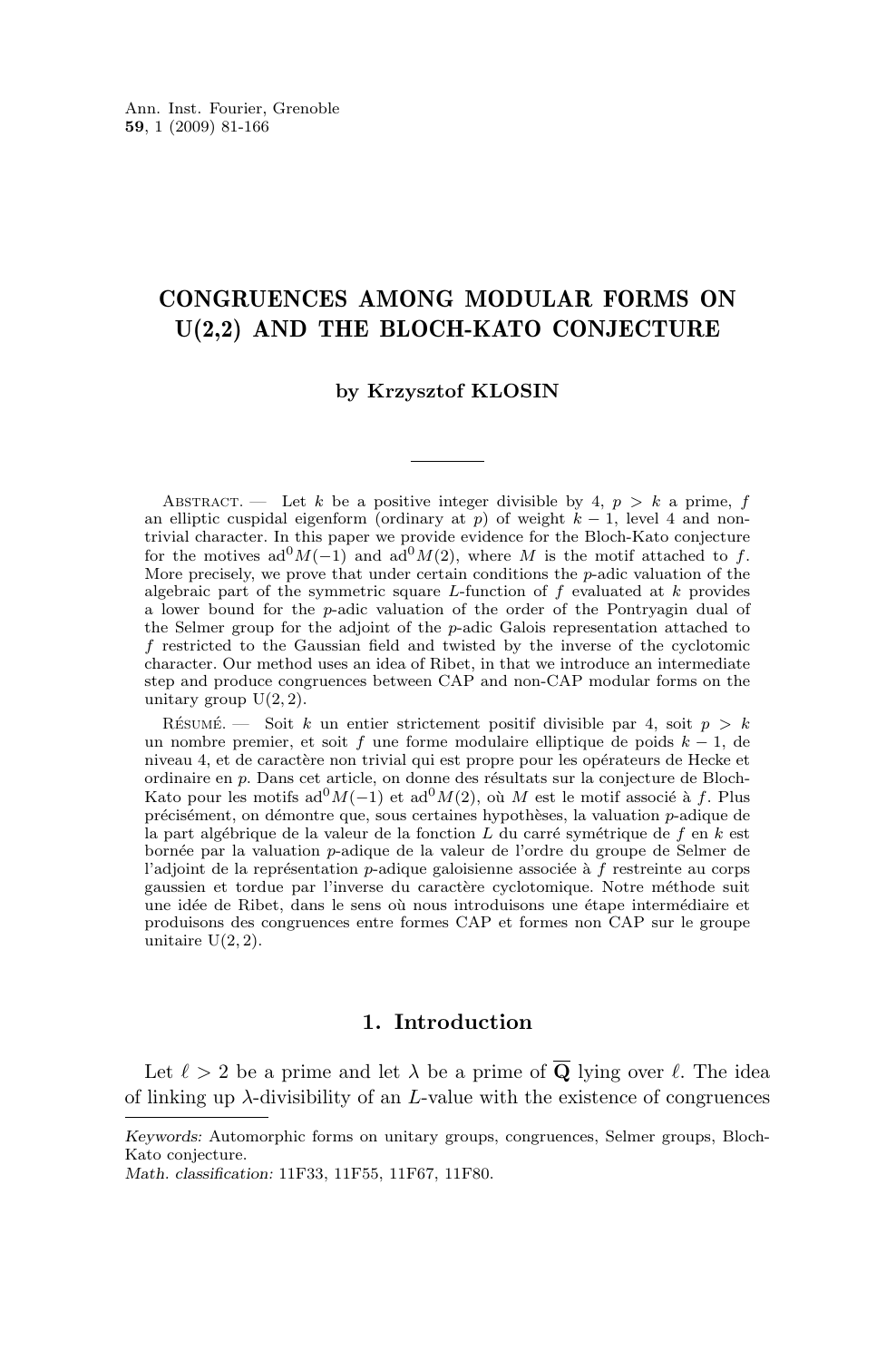among modular forms and using these congruences to construct elements in a Selmer group goes back to Ribet and his proof of the converse to Herbrand's theorem [\[45\]](#page-85-0). In that paper a special value  $L(\chi, -1)$  of an even Dirichlet character  $\chi$  is realized as a constant term of an Eisenstein series  $E_{\chi}$ . If  $L(\chi, -1) \equiv 0 \pmod{\lambda}$ , one shows there exists a cuspidal Hecke eigenform f whose Hecke eigenvalues are congruent to those of  $E_{\chi}$  (mod λ) and as a result of that the mod λ Galois representation  $\bar{\rho}_f$  attached to  $f$  is reducible (a consequence of the congruence) but can be chosen to be non-semisimple (a consequence of the irreducibility of the  $\lambda$ -adic Galois representation  $\rho_f$ , thus giving rise to a non-split extension of onedimensional Galois modules over  $\overline{\mathbf{F}}_{\ell}$ . This extension can be interpreted as a non-zero element in a certain piece (determined by  $\chi$ ) of the class group of  $\mathbf{Q}(\mu_{\ell}).$ 

This strategy can be phrased in the language of automorphic representations suggesting ways to generalize it to other situations. Let  $\pi$  be an automorphic representation of an algebraic group  $M$  over  $Q$ . Realize  $M$  as a Levi subgroup in a maximal parabolic subgroup of a larger algebraic group G over Q and lift  $\pi$  (e.g., by inducing) to an automorphic representation  $\Pi$ of  $G(A)$ . Assuming one knows how to attach  $\lambda$ -adic Galois representations to automorphic representations of  $G(A)$ , the one attached to  $\Pi$  will be reducible and semisimple. If  $\lambda$  divides a certain L-value  $L(\pi)$ , construct a representation  $\Pi'$  of  $G(A)$ , whose Hecke eigenvalues are congruent to those of  $\Pi$  mod  $\lambda$  and whose  $\lambda$ -adic Galois representation is irreducible. These two conditions (respectively) ensure that the mod  $\lambda$  Galois representation attached to  $\Pi'$  is reducible and non-semisimple, thus giving rise to some non-split extension of Galois modules which one interprets as lying in an appropriate Selmer group related to  $\pi$ . In Ribet's case,  $M = GL_1 \times GL_1$ ,  $G = GL_2, \pi = \chi \otimes 1$ ,  $\Pi$  (resp.  $\Pi'$ ) is the automorphic representation of  $GL_2(A)$  attached to  $E_\gamma$  (resp. f).

Some versions of this approach have been applied by several authors: Mazur, Wiles, Bellaïche-Chenevier, Skinner-Urban, Brown, Berger ([\[41,](#page-85-0) [60,](#page-85-0) [2,](#page-83-0) [9,](#page-83-0) [3\]](#page-83-0))) to give lower bounds in terms of L-values on the orders of Selmer groups. The difficult point is the construction of  $\Pi'$  and different cases require different methods to tackle that point.

Let  $K = \mathbf{Q}(i)$ ,  $f \in S_{k-1}\left(4, \left(\frac{-4}{\cdot}\right)\right)$ , a normalized cuspidal Hecke eigenform,  $\ell > k$  a prime such that f is ordinary at  $\ell$ . Write  $L^{int}(\mathrm{Symm}^2 f, k)$  for the value at k of the symmetric square L-function of f divided by a suitable "integral" period. In this article we implement the above strategy with  $M = \text{Res}_{K/\mathbf{Q}}(\text{GL}_{2/K}), G = U(2, 2)$  - a quasi-split unitary group associated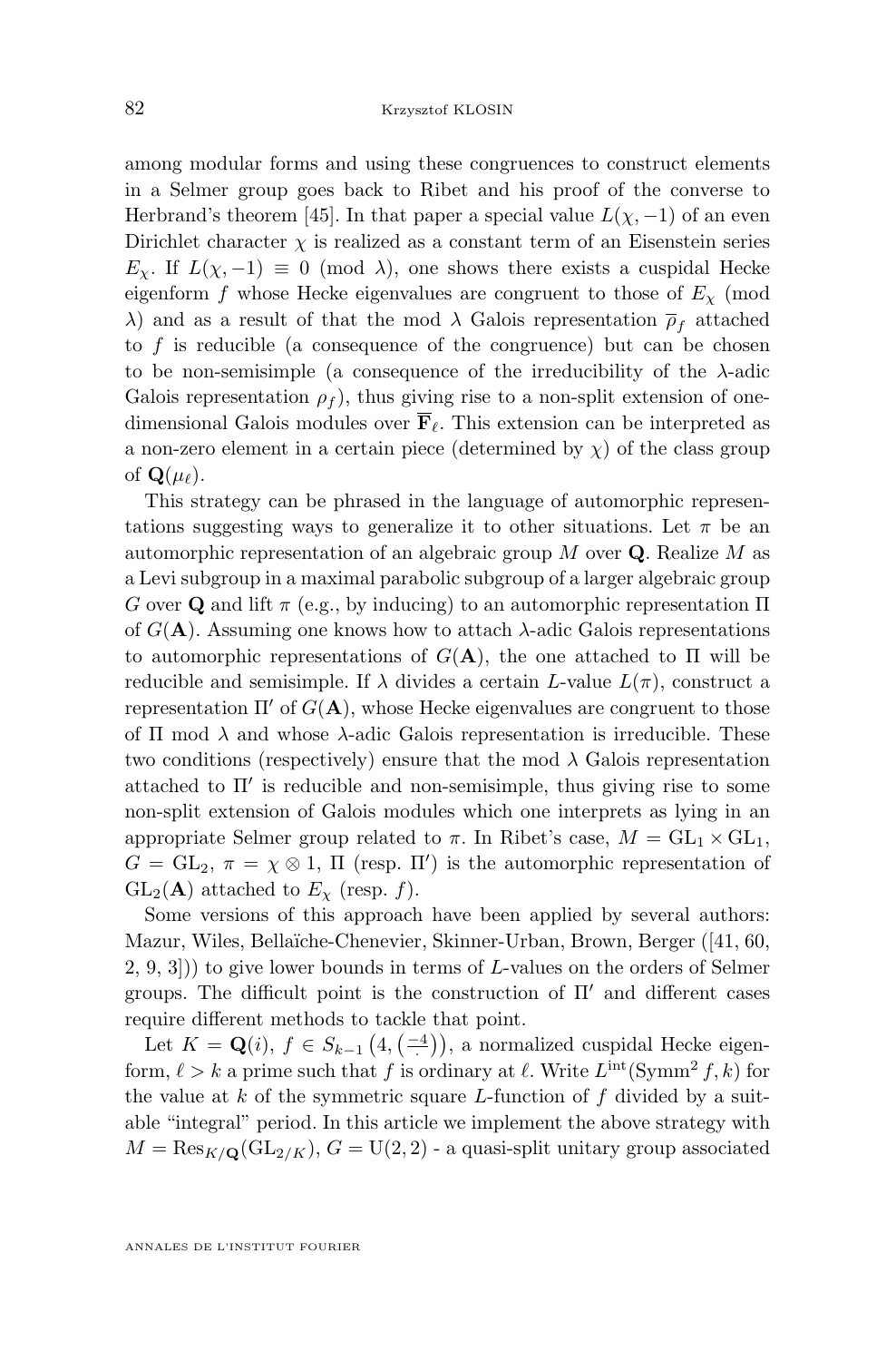<span id="page-3-0"></span>with the extension  $K/\mathbf{Q}$ ,  $\pi =$  base change to K of the automorphic representation associated to f, and  $L(\pi) = L^{\text{int}}(\text{Symm}^2 f, k)$ . This will allow us to construct elements in the Selmer group of  $V := ad^0 \rho_f |_{G_K}(-1)$ , where  $\rho_f$  is the  $\lambda$ -adic Galois representation attached to  $f, G_K = \text{Gal}(\overline{K}/K)$ , and −1 denotes a Tate twist. We will now describe the construction of Π = the lift of  $\pi$  to  $G(A)$  and of the representation  $\Pi'$ .

The representation  $\Pi$  is obtained by lifting f to a Hecke eigenform  $F_f \in$  $\mathcal{S}_k$ , where  $\mathcal{S}_k$  is the space of (weight k and level 1) hermitian modular forms as defined by Braun [\[6,](#page-83-0) [7,](#page-83-0) [8\]](#page-83-0), using the *Maass lifting* constructed by Kojima, Gritsenko and Krieg [\[36,](#page-84-0) [23,](#page-84-0) [37\]](#page-84-0). Denote by  $S_k^M \subset S_k$  the image of the Maass lift. It is known that the eigenvalues of eigenforms in  $\mathcal{S}_k$  lie in a number field. In fact we always choose a sufficiently large finite extension E of  $\mathbf{Q}_{\ell}$  and fix embeddings  $\mathbf{Q} \hookrightarrow \mathbf{Q}_{\ell} \hookrightarrow \mathbf{C}$ , so we can view all the algebraic numbers of our interest as lying inside the same field E. From now on  $\lambda$  will denote a uniformizer of E and O its valuation ring. Assuming  $L^{\text{int}}(\text{Symm}^2 f, k) \equiv 0 \pmod{\lambda}$ , we need to construct a hermitian modular eigenform  $F' \in \mathcal{S}_k$  orthogonal to the Maass space  $\mathcal{S}_k^{\text{M}}$  whose Hecke eigenvalues are congruent to those of  $F_f \pmod{\lambda}$ . The form  $F'$  will give rise to the representation  $\Pi'$  as above. Indeed, the  $\lambda$ -adic Galois representation attached to  $F_f$  is reducible and semisimple of the form  $\rho_f \oplus (\rho_f \otimes \epsilon)$ , where  $\epsilon$  is the  $\ell$ -adic cyclotomic character, while it is conjectured that the  $\lambda$ -adic Galois representation attached to an eigenform orthogonal to the Maass space is irreducible. In proving a bound on the Selmer group we will need to assume this conjecture (see Theorem [1.2\)](#page-5-0).

The construction of  $F'$  is carried out in several steps. Note that, unlike in Ribet's case, our lift  $F_f$  is a cusp form, so there is no "constant term" which would "naturally" contain the L-value  $L^{\text{int}}(\text{Symm}^2 f, k)$ . Let  $\chi$  be a Hecke character of K of infinity type  $(z/|z|)^{-t}$  with  $-k \leq t \leq -6$ . We first define a "nice" hermitian modular form Ξ which is essentially a product of a hermitian Siegel Eisenstein series D and a hermitian theta series  $\theta_{\chi}$ depending on the character  $\chi$ . Using some results of Shimura [\[49,](#page-85-0) [50,](#page-85-0) [51\]](#page-85-0) on algebraicity of Fourier coefficients of hermitian Eisenstein series we show that  $\Xi$  has  $\lambda$ -integral Fourier coefficients. We write

(1.1) 
$$
\Xi = C_{F_f} F_f + F \text{ with } C_{F_f} = (*) \pi^{-3} \frac{\langle D\theta_\chi, F_f \rangle}{\langle F_f, F_f \rangle},
$$

where (\*) is a  $\lambda$ -adic unit, F is orthogonal to  $F_f$ , i.e.,  $\langle F_f, F \rangle = 0$ , and the inner products are the Petersson inner products on  $\mathcal{S}_k$ . Using results of Shimura [\[51\]](#page-85-0) and some formulae due to Raghavan and Sengupta [\[44\]](#page-85-0) we are able to express the inner products by  $L$ -functions related to  $f$ . More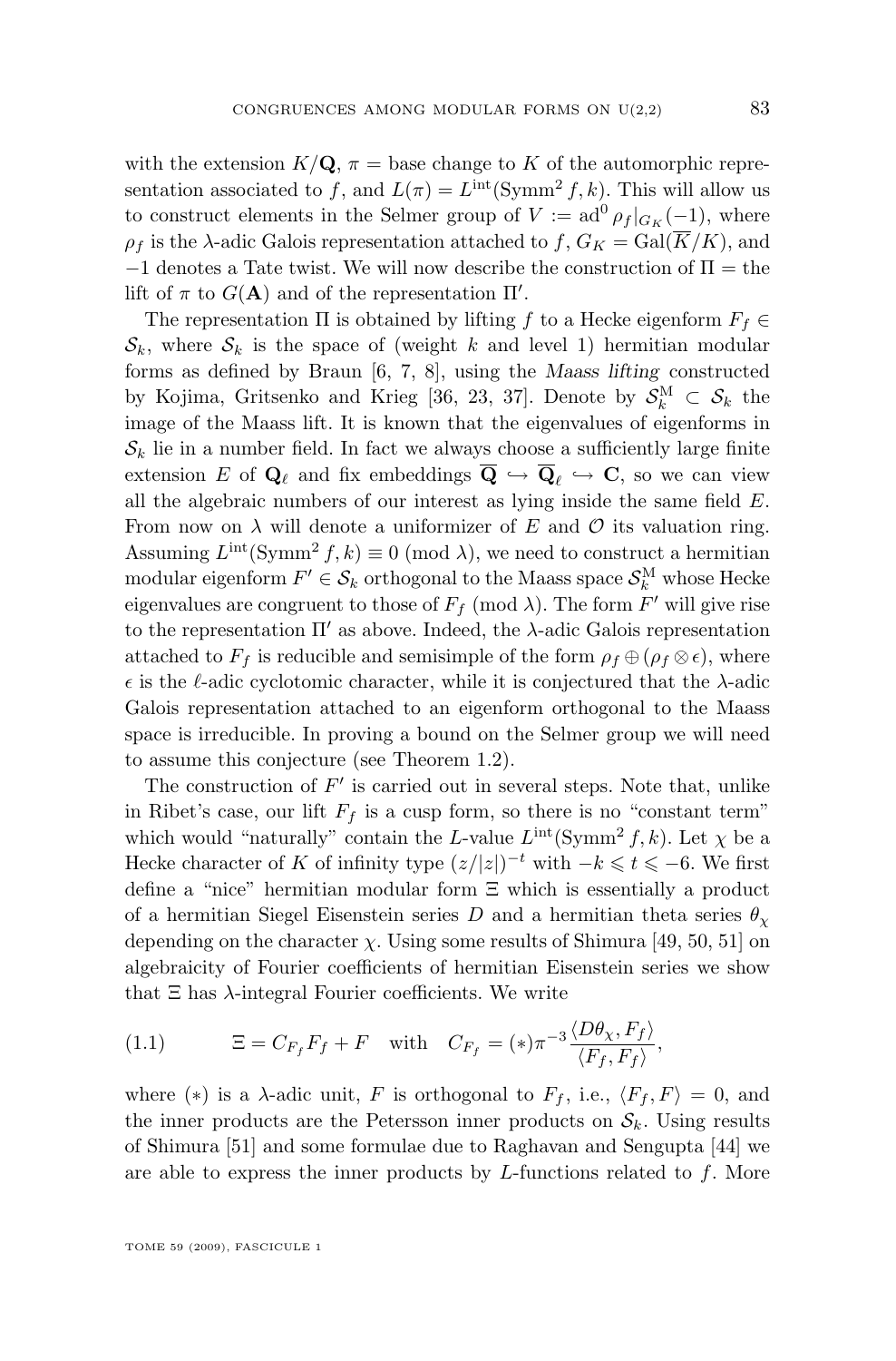<span id="page-4-0"></span>precisely, we get (1.2)

$$
\frac{\langle D\theta_{\chi}, F_f \rangle}{\langle F_f, F_f \rangle} = (*) \eta^{-1} \frac{L^{\text{int}}(\text{BC}(f), 1 + \frac{t+k}{2}, \overline{\chi\omega}) L^{\text{int}}(\text{BC}(f), 2 + \frac{t+k}{2}, \overline{\chi\omega})}{L^{\text{int}}(\text{Symm}^2 f, k)},
$$

where  $(*) \in E$  with  $\text{ord}_{\lambda}(\ast) \leq 0$ ,  $\eta$  is the Hida congruence ideal of f,  $\omega$  is the unramified Hecke character of K of infinity type  $(z/|z|)^{-k}$ , and  $L<sup>int</sup>(BC(f), s, \psi)$  is the L-function of the base change of f to K twisted by the Hecke character  $\psi$ . Note that (ignoring the factor  $\eta^{-1}$  for the moment) if one can find  $\chi$  which makes the numerator of the right-hand side of (1.2) a  $\lambda$ -adic unit, then using [\(1.1\)](#page-3-0) and  $\lambda$ -integrality of the Fourier coefficients of  $\Xi$  and of  $F_f$  we see that if  $\lambda^n \mid L^{\text{int}}(\text{Symm}^2 f, k)$  then we can write  $C_{F_f} = a\lambda^{-n}$  with a a  $\lambda$ -adic unit and hence  $F_f \equiv -a^{-1}\lambda^n F \pmod{\lambda^n}$ . However  $F'' := -a^{-1}\lambda^n F$  need not be orthogonal to the Maass space. To achieve this last property we modify  $F''$  appropriately (to obtain  $F'$ ) using some results of Hida as well as deformation theory of Galois representations.

This way we obtain the first main result of the paper. To simplify the exposition here we omit a certain technical hypothesis on the character  $\chi$ . For the full statement see Theorem [7.12.](#page-55-0)

THEOREM 1.1. — *With notation as before, assume that*  $k \in \mathbb{Z}_+$ , 4  $k, \ell > k, f$  is ordinary at  $\ell$  and the mod  $\lambda$  representation  $\overline{\rho}_f$  restricted to  $G_K$  is absolutely irreducible. Assume there exists a Hecke character  $\chi$  *of* K *of conductor prime to*  $\ell$ *, infinity type*  $(z/|z|)^t$ ,  $-k \leq t \leq -6$ , such that the numerator of the right-hand side of  $(1.2)$  is a  $\lambda$ -adic unit. If  $\text{ord}_{\lambda}(L^{\text{int}} \text{Symm}^2 f, k) = n > 0$ , then there exists  $F' \in \mathcal{S}_k$ , orthogonal to *the Maass space, such that*  $F' \equiv F_f \pmod{\lambda^n}$ *.* 

To be precise, the form  $F'$  in Theorem 1.1 need not be a Hecke eigenform. To measure congruences between  $F_f$  and eigenforms orthogonal to the Maass space we introduce the notion of a CAP ideal, which is a simple modification of the Eisenstein ideal introduced by Mazur [\[39\]](#page-85-0). Theorem 1.1 implies that

(1.3) 
$$
\mathrm{ord}_{\ell}(I_f) \geqslant \mathrm{ord}_{\ell}(\#\mathcal{O}/\lambda^n),
$$

where  $I_f$  is the index of the CAP ideal of  $F_f$  inside the hermitian Hecke  $\mathcal{O}$ -algebra acting on the orthogonal complement of  $\mathcal{S}_k^{\text{M}}$  localized at the maximal ideal corresponding to  $F_f$ .

We emphasize that the ordinarity assumption on  $f$  is essential to our method. It is used to ensure that  $F'$  is orthogonal to the Maass space (see section [8\)](#page-58-0). For a given f it is unknown for how many primes f is ordinary, although one conjectures that for a non-CM form (which is the case here)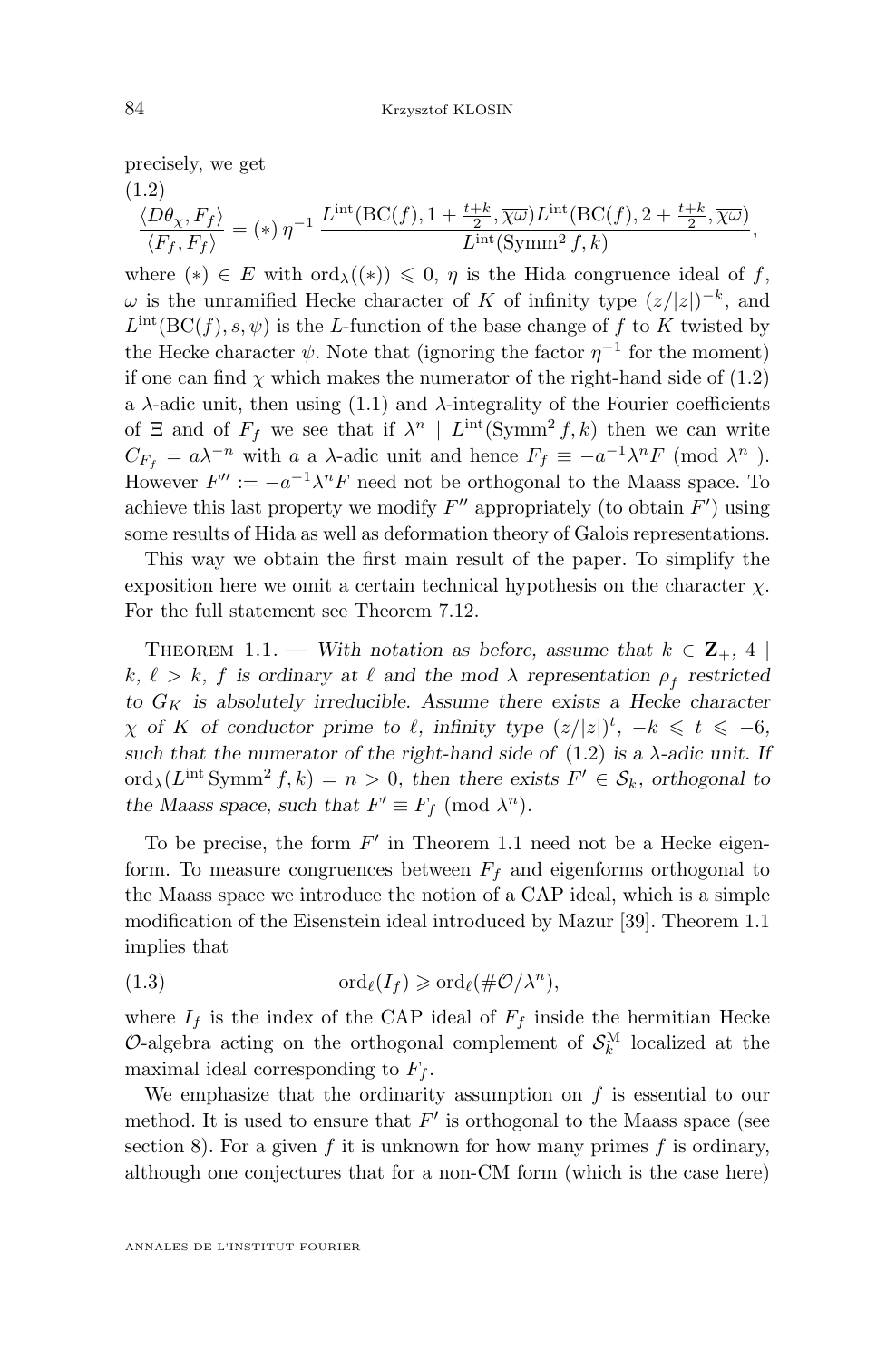<span id="page-5-0"></span>this set of primes has Dirichlet density one. An analogous statement for elliptic curves is due to Serre [\[48\]](#page-85-0).

Let  $V_{\mathbf{Q}}$  be the  $E[G_{\mathbf{Q}}]$ -module ad<sup>0</sup>  $\rho_f(-1)$ . Fix a  $G_{\mathbf{Q}}$ -stable  $\mathcal{O}$ -lattice  $T_{\mathbf{Q}} \subset V_{\mathbf{Q}}$  and set  $W_{\mathbf{Q}} := V_{\mathbf{Q}}/T_{\mathbf{Q}}$ . For  $A = V, T, W$ , write  $A_K$  for  $A_{\mathbf{Q}}$ regarded as an  $E[G_K]$ -module. Write  $\Sigma_\ell$  for the set of primes of K lying over  $\ell$ . Let  $\operatorname{Sel}_{\Sigma_{\ell}}(W_K)$  be the Selmer group of  $W_K$  in the sense of Bloch-Kato (for definition see section [9\)](#page-66-0) and write  $S_{\Sigma_{\ell}}(W_K)$  for the Pontryagin dual of  $\operatorname{Sel}_{\Sigma_{\ell}}(W_K)$ . Then our second main theorem (which uses a result of Urban  $[55]$ ) is the following (again we omit some mild hypotheses on f see section [9\)](#page-66-0):

THEOREM 1.2. — Assume that for every eigenform  $F \in \mathcal{S}_k$  orthogonal *to*  $S_k^M$  the  $\lambda$ -adic Galois attached to F is absolutely irreducible. Then

$$
\mathrm{ord}_{\ell}(\#S_{\Sigma_{\ell}}(W_K))\geqslant \mathrm{ord}_{\ell}(I_f).
$$

The existence of  $\lambda$ -adic Galois representations attached to general automorphic forms on  $G$  is at this point only conjectural, so Theorem 1.2 is conditional upon that conjecture. In fact once this conjecture is known in full strength, one should be able to remove the irreducibility assumption from Theorem 1.2, as it is expected that Galois representations attached to non-Maass cuspidal eigenforms are irreducible.

Combining Theorem 1.2 with [\(1.3\)](#page-4-0) which is a consequence of Theorem [1.1,](#page-4-0) we obtain the following corollary.

Corollary 1.3. — *With the same assumptions as in Theorems [1.1](#page-4-0) and 1.2 one has*

$$
\mathrm{ord}_{\ell}(\#S_{\Sigma_{\ell}}(W_K))\geqslant \mathrm{ord}_{\ell}(\#\mathcal{O}/L^{\mathrm{int}}(\mathrm{Symm}^2 f,k)).
$$

Let us briefly explain the relation of Corollary 1.3 to the Bloch-Kato conjecture for  $M = ad^0 M_0(-1)$ , where  $M_0$  is the motif attached to f. Let  $\Sigma = \{2, \ell\}$  and write  $S_{\Sigma}(W_{\mathbf{Q}})$  for the Pontryagin dual of  $\text{Sel}_{\Sigma}(W_{\mathbf{Q}})$  (where we require that the classes be unramified away from  $\ell$  and crystalline at  $\ell$ . Let  $L(M, s) = \prod_p L_p(s-1)$  be the L-function of M defined by (1.4)

$$
L_p(s) := \begin{cases} (1 - \alpha_{p,1}\alpha_{p,2}^{-1}p^{-s})^{-1}(1 - p^{-s})^{-1}(1 - \alpha_{p,1}^{-1}\alpha_{p,2}p^{-s})^{-1} & p \neq 2\\ (1 - p^{-s})^{-1} & p = 2, \end{cases}
$$

where  $\alpha_{p,1}, \alpha_{p,2}$  are the p-Satake parameters of f. Then the Bloch-Kato conjecture for M can be phrased in the following way: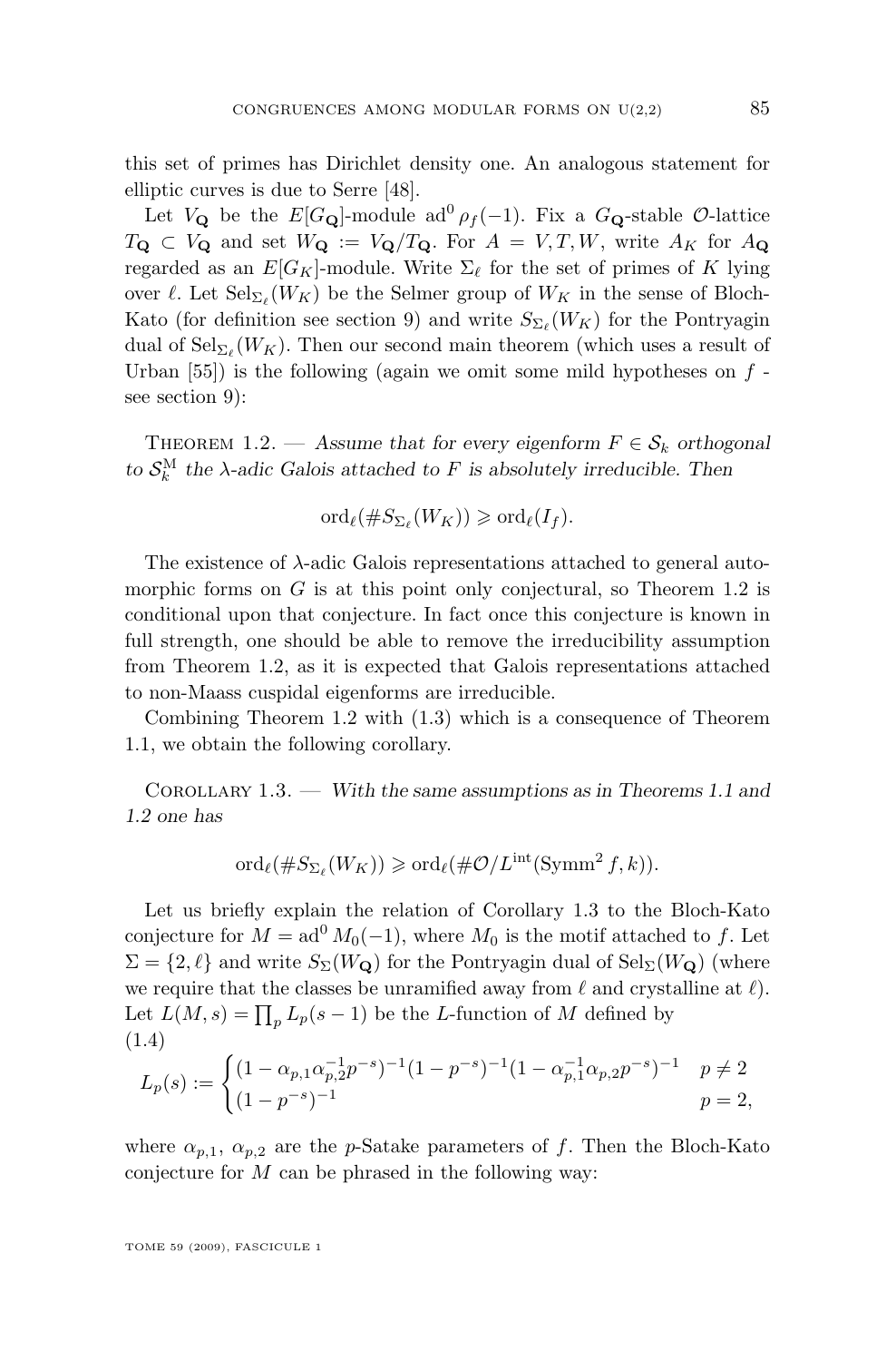Conjecture 1.4 (Bloch-Kato). — *One has*

(1.5) 
$$
\#S_{\Sigma}(W_{\mathbf{Q}}) \cdot \mathrm{Tam}_{\omega}(T_{\mathbf{Q}}) = \frac{L(M,0)}{\Omega_{\omega}(T_{\mathbf{Q}})} \mathcal{O}
$$

as fractional ideals of E, where  $\text{Tam}_{\omega}(T_{\mathbf{Q}})$  is the  $\ell$ -Tamagawa factor and  $\Omega_{\omega}(V_{\mathbf{Q}})$  is a certain period defined with respect to the "integral structures"  $T_{\mathbf{Q}}$  and  $\omega$  (for precise definitions see section [9.3](#page-70-0)).

Given our assumptions (which in particular include the ordinarity assumption on  $f$ ) Corollary [1.3](#page-5-0) falls short of proving that the left-hand side of  $(1.5)$  is contained in the right-hand side of  $(1.5)$ , but provides some evidence for it. In fact (for an appropriate choice of  $T_{\mathbf{Q}}$  and  $\omega$ ) the righthand side of (1.5) equals  $L^{int}(\text{Symm}^2 f, k) \cdot \mathcal{O}$ . However, the Selmer group on the left-hand side of (1.5) could potentially be smaller than  $S_{\Sigma_{\ell}}(W_K)$ and we do not know if  $\text{Tam}(T_{\mathbf{Q}}) = \mathcal{O}$ . For a more detailed discussion see section [9.3.](#page-70-0) In that section we also explain the relation of Corollary [1.3](#page-5-0) to the Bloch-Kato conjecture for the motif  $ad^0 M_0(2)$  which is "dual" to  $ad^{0} M_{0}(-1)$ .

The Bloch-Kato conjecture is currently known only for a few motives - see [\[33\]](#page-84-0) for a survey of known cases. The most recent result is due to Diamond, Flach and Guo [\[14\]](#page-83-0) and it concerns the motives  $\text{ad}^0 M_0$  and  $\text{ad}^0 M_0(1)$ , while our result concerns the motives ad<sup>0</sup>  $M_0(-1)$  and ad<sup>0</sup>  $M_0(2)$ . The method used in [\[14\]](#page-83-0) is related to the method employed by Wiles and Taylor to prove the Taniyama-Shimura conjecture [\[61,](#page-86-0) [54\]](#page-85-0) and so is different from ours.

Let us briefly discuss the organization of the paper. In section [2](#page-7-0) we introduce notation which is used throughout the paper. In section [4](#page-27-0) we summarize the basic facts concerning the Maass lifting  $f \mapsto F_f$  and compute the Petersson inner product  $\langle F_f, F_f \rangle$  in terms of  $L(\text{Symm}^2 f, k)$ . To carry out the calculations we need to first compute the residue of the hermitian Klingen Eisenstein series and this is done in section [3.](#page-14-0) The inner product  $\langle D\theta_{\chi}, F_{f} \rangle$  is computed in section [6.](#page-43-0) In section [5](#page-34-0) we gather the necessary facts concerning the hermitian Hecke algebra which are later used in section [7,](#page-45-0) where the first main theorem (Theorem [1.1\)](#page-4-0) is proved assuming existence of a certain Hecke operator which allows one to "kill" the "Maass part" of the form  $F''$  as above, i.e., obtain a form  $F'$  that would be orthogonal to  $\mathcal{S}_k^{\text{M}}$ . The existence of such a Hecke operator is proved in section [8](#page-58-0) using methods of deformation theory of Galois representations. Finally in section [9](#page-66-0) we prove Theorem [1.2](#page-5-0) and Corollary [1.3](#page-5-0) and discuss the relation of the latter to the Bloch-Kato conjecture.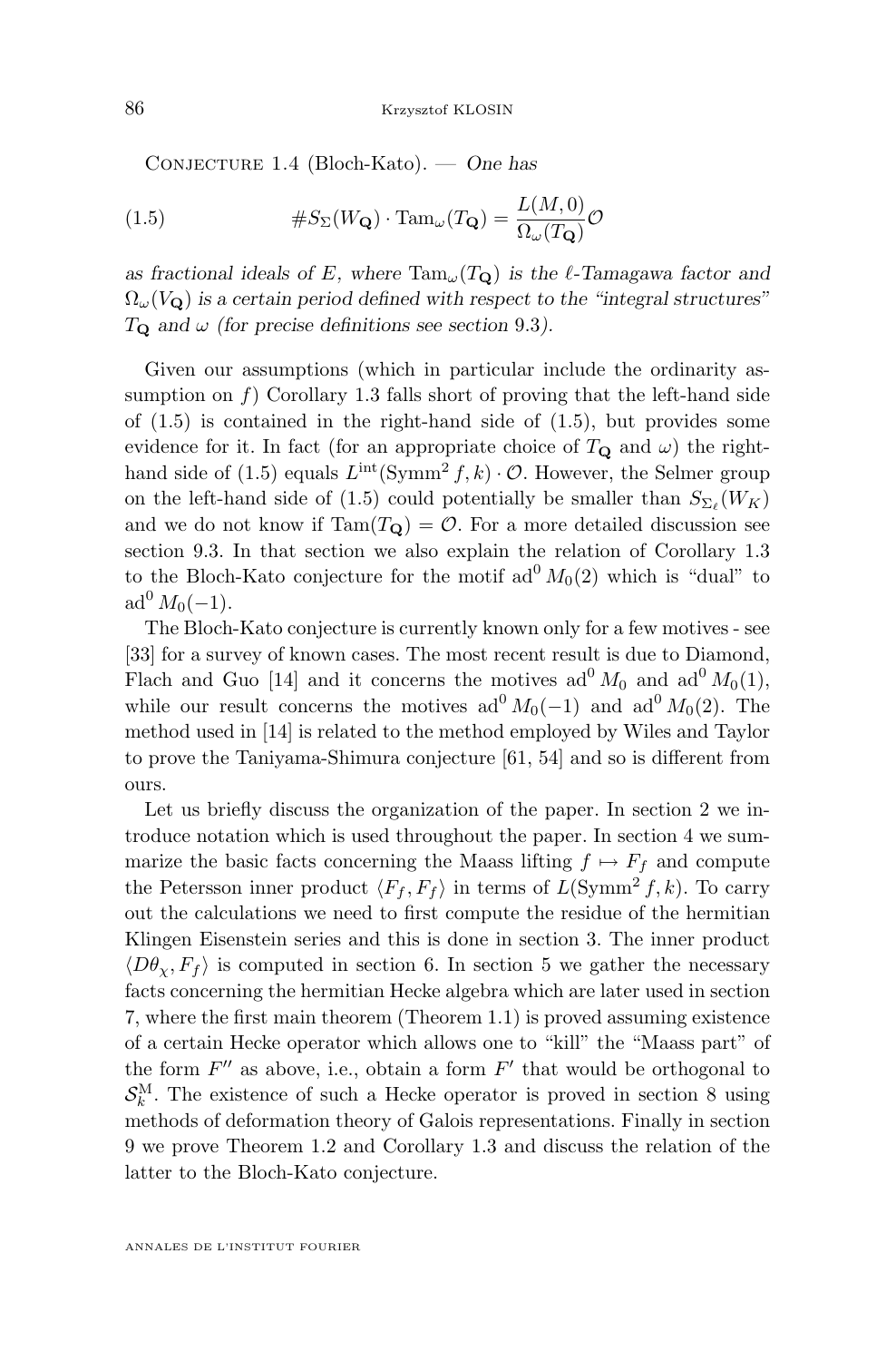<span id="page-7-0"></span>We also want to mention that it seems possible to extend our result to an arbitrary imaginary quadratic field K provided one knows how to construct a Hecke-equivariant Maass lifting in that setting. Such a construction has recently been carried out by the author  $[35]$  for K with prime discriminant (see also [\[30\]](#page-84-0)). We hope to use that construction to prove Theorems [1.1](#page-4-0) and [1.2](#page-5-0) for such a  $K$  in a subsequent paper.

The author would like to thank Joel Bellaïche, Tobias Berger, Jim Brown, and Chris Skinner for many useful and inspiring conversations. We would also like to thank the anonymous referee for suggesting various improvements to the Introduction and section [9.](#page-66-0)

#### **2. Notation and Terminology**

In this section we introduce some basic concepts and establish notation which will be used throughout this paper unless explicitly indicated otherwise.

#### **2.1. Number fields and Hecke characters**

Throughout this paper  $\ell$  will always denote an odd prime. Let  $i = \sqrt{-1}$ ,  $K = \mathbf{Q}(i)$  and let  $\mathcal{O}_K$  be the ring of integers of K. For  $\alpha \in K$ , denote by  $\overline{\alpha}$  the image of  $\alpha$  under the non-trivial automorphism of K. Set  $N\alpha$  :=  $N(\alpha) := \alpha \overline{\alpha}$ , and for an ideal **n** of  $\mathcal{O}_K$ , set  $N\mathfrak{n} := \#(\mathcal{O}_K/\mathfrak{n})$ . As remarked below we will always view K as a subfield of C. For  $\alpha \in \mathbb{C}$ ,  $\overline{\alpha}$  will denote the complex conjugate of  $\alpha$  and we set  $|\alpha| := \sqrt{\alpha \overline{\alpha}}$ .

Let L be a number field with ring of integers  $\mathcal{O}_L$ . For a place v of L, denote by  $L_v$  the completion of L at v and by  $\mathcal{O}_{L,v}$  the valuation ring of  $L_v$ . If p is a place of Q, we set  $L_p := \mathbf{Q}_p \otimes_{\mathbf{Q}} L$  and  $\mathcal{O}_{L,p} := \mathbf{Z}_p \otimes_{\mathbf{Z}} \mathcal{O}_L$ . The letter  $v$  will be used to denote places of number fields (including  $\mathbf Q$  and  $K$ ), while the letter  $p$  will be reserved for a (finite or infinite) place of  $Q$ . For a finite p, let ord<sub>p</sub> denote the p-adic valuation on  $\mathbf{Q}_p$ . For notational convenience we also define  $\text{ord}_p(\infty) := \infty$ . If  $\alpha \in \mathbf{Q}_p$ , then  $|\alpha|_{\mathbf{Q}_p} := p^{-\text{ord}_p(\alpha)}$  denotes the p-adic norm of  $\alpha$ . For  $p = \infty$ ,  $|\cdot|_{\mathbf{Q}_{\infty}} = |\cdot|_{\mathbf{R}} = |\cdot|$  is the usual absolute value on  $\mathbf{Q}_{\infty} = \mathbf{R}$ .

In this paper we fix once and for all an algebraic closure  $\overline{Q}$  of the rationals and algebraic closures  $\overline{\mathbf{Q}}_p$  of  $\mathbf{Q}_p$ , as well as compatible embeddings  $\overline{\mathbf{Q}} \hookrightarrow$  $\mathbf{Q}_p \hookrightarrow \mathbf{C}$  for all finite places p of  $\mathbf{Q}$ . We extend  $\text{ord}_p$  to a function from  $\mathbf{Q}_p$ into Q. Let L be a number field. We write  $G_L$  for  $Gal(\overline{L}/L)$ . If p is a prime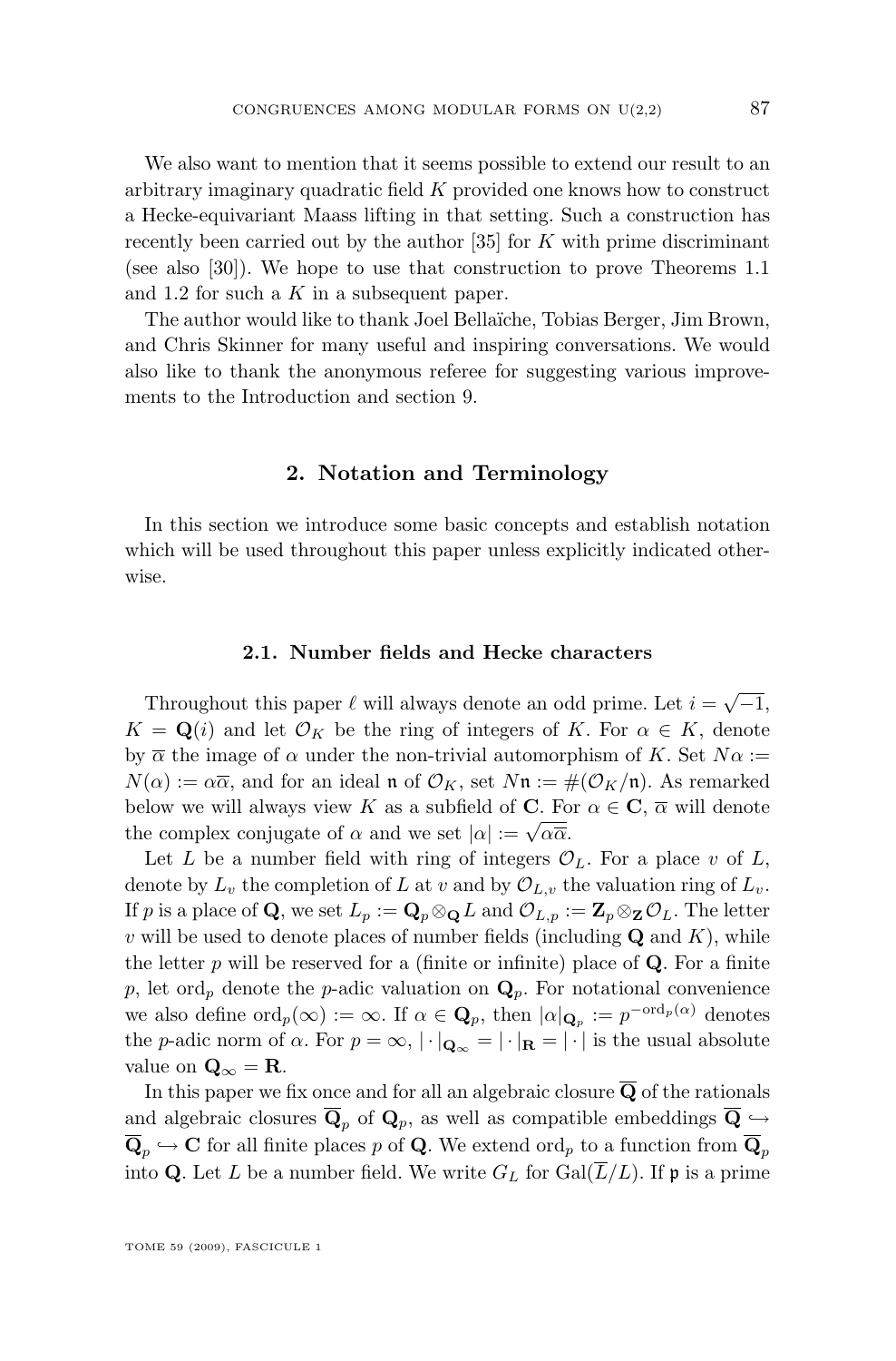<span id="page-8-0"></span>of L, we also write  $D_p \subset G_L$  for the decomposition group of p and  $I_p \subset D_p$ for the inertia group of  $\mathfrak p$ . The chosen embeddings allow us to identify  $D_{\mathfrak p}$ with  $Gal(L_{\mathfrak{p}}/L_{\mathfrak{p}}).$ 

For a number field  $L$  let  $A_L$  denote the ring of adeles of  $L$  and put  $A := A_{Q}$ . Write  $A_{L,\infty}$  and  $A_{L,f}$  for the infinite part and the finite part of  $\mathbf{A}_L$  respectively. For  $\alpha = (\alpha_p) \in \mathbf{A}$  set  $|\alpha|_{\mathbf{A}} := \prod_p |\alpha|_{\mathbf{Q}_p}$ . By a *Hecke character* of  $\mathbf{A}_{L}^{\times}$  (or of L, for short) we mean a continuous homomorphism

$$
\psi: L^\times \setminus \mathbf{A}_L^\times \to \mathbf{C}^\times
$$

whose image is contained inside  $\{z \in \mathbb{C} \mid |z| = 1\}$ . The trivial Hecke character will be denoted by 1. The character  $\psi$  factors into a product of local characters  $\psi = \prod_v \psi_v$ , where v runs over all places of L. If n is the ideal of the ring of integers  $\mathcal{O}_L$  of L such that

- $\psi_v(x_v) = 1$  if v is a finite place of L,  $x_v \in \mathcal{O}_{L,v}^{\times}$  and  $x 1 \in \mathfrak{n} \mathcal{O}_{L,v}$
- no ideal m strictly containing n has the above property,

then **n** will be called the *conductor of*  $\psi$ . If **m** is an ideal of  $\mathcal{O}_L$ , then we set  $\psi_{\mathfrak{m}} := \prod \psi_v$ , where the product runs over all the finite places of L such that  $v \mid \mathfrak{m}$ . For a Hecke character  $\psi$  of  $\mathbf{A}^{\times}_L$ , denote by  $\psi^*$  the associated ideal character. Let  $\psi$  be a Hecke character of  $\mathbf{A}_K^{\times}$ . We will sometimes think of  $\psi$  as a character of  $(\text{Res}_{K/\mathbf{Q}} \text{ GL}_1)(\mathbf{A})$ . We have a factorization  $\psi = \prod_p \psi_p$ into local characters  $\psi_p : (\text{Res}_{K/\mathbf{Q}} \text{ GL}_1) (\mathbf{Q}_p) \to \mathbf{C}^{\times}$ . For  $M \in \mathbf{Z}$ , we set  $\psi_M := \prod_{p \neq \infty, p \mid M} \psi_p$ . If  $\psi$  is a Hecke character of  $\mathbf{A}_K^{\times}$ , we set  $\psi_{\mathbf{Q}} = \psi|_{\mathbf{A}^{\times}}$ .

#### **2.2. The unitary group**

To the imaginary quadratic extension  $K/Q$  one associates the unitary similitude group

$$
GU(n, n) = \{ A \in \text{Res}_{K/\mathbf{Q}} GL_n \mid AJ\bar{A}^t = \mu(A)J \},
$$

where  $J = \begin{bmatrix} -I_n \end{bmatrix}$  $I_n$ , with  $I_n$  denoting the  $n \times n$  identity matrix, the bar over A standing for the action of the non-trivial automorphism of  $K/Q$  and  $\mu(A) \in GL_1$ . For a matrix (or scalar) A with entries in a ring affording an action of Gal $(K/\mathbf{Q})$ , we will sometimes write  $A^*$  for  $\bar{A}^t$  and  $\hat{A}$  for  $(A^*)^{-1}$ . We will also make use of the groups

$$
U(n, n) = \{ A \in GU(n, n) \mid \mu(A) = 1 \},
$$

and

$$
SU(n, n) = \{ A \in U(n, n) \mid \det A = 1 \}.
$$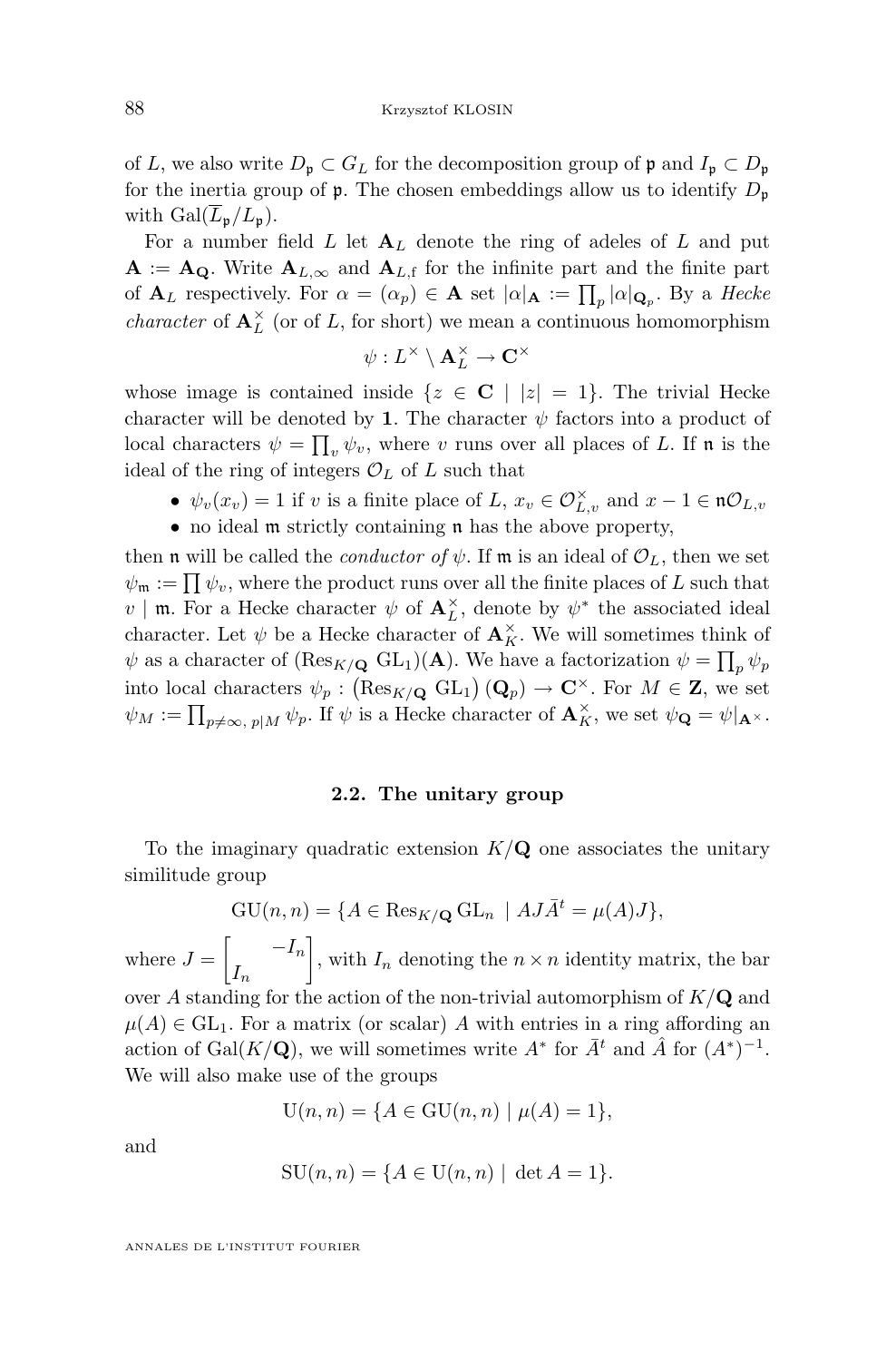Since the case  $n = 2$  will be of particular interest to us we set  $G = U(2, 2)$ ,  $G_1 = SU(2, 2)$  and  $G_{\mu} = GU(2, 2)$ .

For a Q-subgroup H of G write  $H_1$  for  $H \cap G_1$ . Denote by  $\mathbf{G}_a$  the additive group. In G we choose a maximal torus

$$
T = \left\{ \begin{bmatrix} a & & \\ & b & & \\ & & \hat{a} & \\ & & & \hat{b} \end{bmatrix} \mid a, b \in \text{Res}_{K/\mathbf{Q}} \text{ GL}_1 \right\},\
$$

and a Borel subgroup  $B = TU_B$  with unipotent radical

$$
U_B = \begin{cases} \begin{bmatrix} 1 & \alpha & \beta & \gamma \\ & 1 & \bar{\gamma} - \bar{\alpha}\phi & \phi \\ & & 1 & \\ & & -\bar{\alpha} & 1 \end{bmatrix} & \alpha, \beta, \gamma \in \operatorname{Res}_{K/\mathbf{Q}} \mathbf{G}_a, \ \ \phi \in \mathbf{G}_a, \ \ \beta + \gamma\bar{\alpha} \in \mathbf{G}_a \end{bmatrix}.
$$

Let

$$
T_{\mathbf{Q}} = \left\{ \begin{bmatrix} a & & \\ & b & & \\ & & a^{-1} & \\ & & & b^{-1} \end{bmatrix} \mid a, b \in \text{GL}_1 \right\}
$$

denote the maximal **Q**-split torus contained in T. Let  $R(G)$  be the set of roots of  $T_{\mathbf{Q}}$ , and denote by  $e_j$ ,  $j = 1, 2$ , the root defined by

$$
e_j : \begin{bmatrix} a_1 & & & \\ & a_2 & & \\ & & a_1^{-1} & \\ & & & a_2^{-1} \end{bmatrix} \mapsto a_j.
$$

The choice of B determines a subset  $R^+(G) \subset R(G)$  of positive roots. We have

 $R^+(G) = \{e_1 + e_2, e_1 - e_2, 2e_1, 2e_2\}.$ 

We fix a set  $\Delta(G) \subset R^+(G)$  of simple roots

$$
\Delta(G) := \{e_1 - e_2, 2e_2\}.
$$

If  $\theta \subset \Delta(G)$ , denote the parabolic subgroup corresponding to  $\theta$  by  $P_{\theta}$ . We have  $P_{\Delta(G)} = G$  and  $P_{\emptyset} = B$ . The other two possible subsets of  $\Delta(G)$ correspond to maximal Q-parabolics of G:

• the Siegel parabolic  $P := P_{\{e_1-e_2\}} = M_P U_P$  with Levi subgroup

$$
M_P = \left\{ \begin{bmatrix} A & \\ & \hat{A} \end{bmatrix} \mid A \in \text{Res}_{K/\mathbf{Q}} \text{ GL}_2 \right\},
$$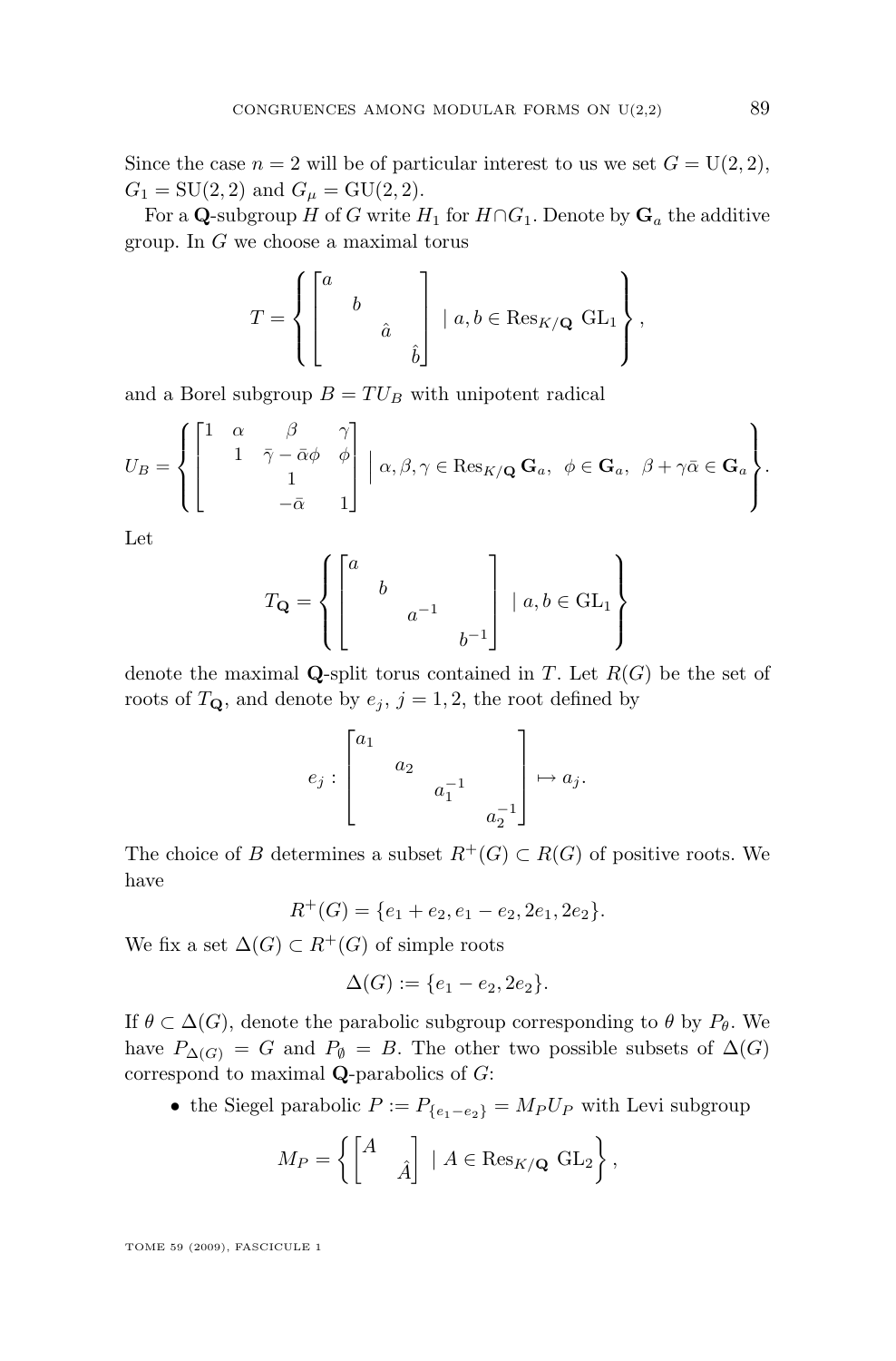and (abelian) unipotent radical

$$
U_P = \left\{ \begin{bmatrix} 1 & b_1 & b_2 \\ & 1 & \overline{b}_2 & b_4 \\ & & 1 & 1 \end{bmatrix} \mid b_1, b_4 \in \mathbf{G}_a, \ b_2 \in \text{Res}_{K/\mathbf{Q}} \mathbf{G}_a \right\}
$$

• the Klingen parabolic  $Q := P_{\{2e_2\}} = M_Q U_Q$  with Levi subgroup

$$
M_Q = \left\{ \begin{bmatrix} x & & & b \\ & a & & b \\ & & \hat{x} & \\ & & & d \end{bmatrix} \mid x \in \text{Res}_{K/\mathbf{Q}} \text{ GL}_1, \begin{bmatrix} a & b \\ c & d \end{bmatrix} \in \text{U}(1,1) \right\},
$$

and (non-abelian) unipotent radical

$$
U_Q = \left\{ \begin{bmatrix} 1 & \alpha & \beta & \gamma \\ & 1 & \bar{\gamma} & \\ & & 1 & \\ & & -\bar{\alpha} & 1 \end{bmatrix} \; \vert \; \alpha,\beta,\gamma \in \operatorname{Res}_{K/{\mathbf{Q}}} {\mathbf{G}}_a, \;\; \beta + \gamma \bar{\alpha} \in {\mathbf{G}}_a \right\}
$$

For an associative ring R with identity and an R-module N we write  $N_m^n$ to denote the R-module of  $n \times m$  matrices with entries in N. We also set  $N^{n} := N_{1}^{n}$ , and  $M_{n}(N) := N_{n}^{n}$ . Let  $x = \begin{bmatrix} A & B \\ C & D \end{bmatrix} \in M_{2n}(N)$  with  $A, B, C, D \in$  $M_n(N)$ . Define  $a_x = A, b_x = B, c_x = C, d_x = D$ .

For  $M \in \mathbf{Q}, N \in \mathbf{Z}$  such that  $MN \in \mathbf{Z}$  we will denote by  $D(M, N)$  the group  $G(\mathbf{R}) \prod_{p \nmid \infty} K_{0,p}(M,N) \subset G(\mathbf{A}),$  where

$$
(2.1) \quad K_{0,p}(M,N) = \{ x \in G(\mathbf{Q}_p) \mid a_x, d_x \in M_2(\mathcal{O}_{K,p}), b_x \in M_2(M^{-1}\mathcal{O}_{K,p}), \ c_x \in M_2(MN\mathcal{O}_{K,p}) \}.
$$

If  $M = 1$ , denote  $D(M, N)$  simply by  $D(N)$  and  $K_{0,p}(M, N)$  by  $K_{0,p}(N)$ . For any finite p, the group  $K_{0,p} := K_{0,p}(1) = G(\mathbf{Z}_p)$  is a maximal (open) compact subgroup of  $G(\mathbf{Q}_p)$ . Note that if  $p \nmid N$ , then  $K_{0,p} = K_{0,p}(N)$ . We write  $K_{0,\mathfrak{f}}(N) := \prod_{p \nmid \infty} K_{0,p}(N)$  and  $K_{0,\mathfrak{f}} := K_{0,\mathfrak{f}}(1)$ . Note that  $K_{0,\mathfrak{f}}$  is a maximal (open) compact subgroup of  $G(\mathbf{A}_f)$ . Set

$$
K_{0,\infty} := \left\{ \begin{bmatrix} A & B \\ -B & A \end{bmatrix} \in G(\mathbf{R}) \mid A, B \in \text{GL}_2(\mathbf{C}), AA^* + BB^* = I_2, AB^* = BA^* \right\}.
$$

Then  $K_{0,\infty}$  is a maximal compact subgroup of  $G(\mathbf{R})$ . Let

$$
U(m) := \{ A \in \mathrm{GL}_m(\mathbf{C}) \mid AA^* = I_m \}.
$$

We have

$$
K_{0,\infty}=G(\mathbf{R})\cap U(4)\xrightarrow{\sim} U(2)\times U(2),
$$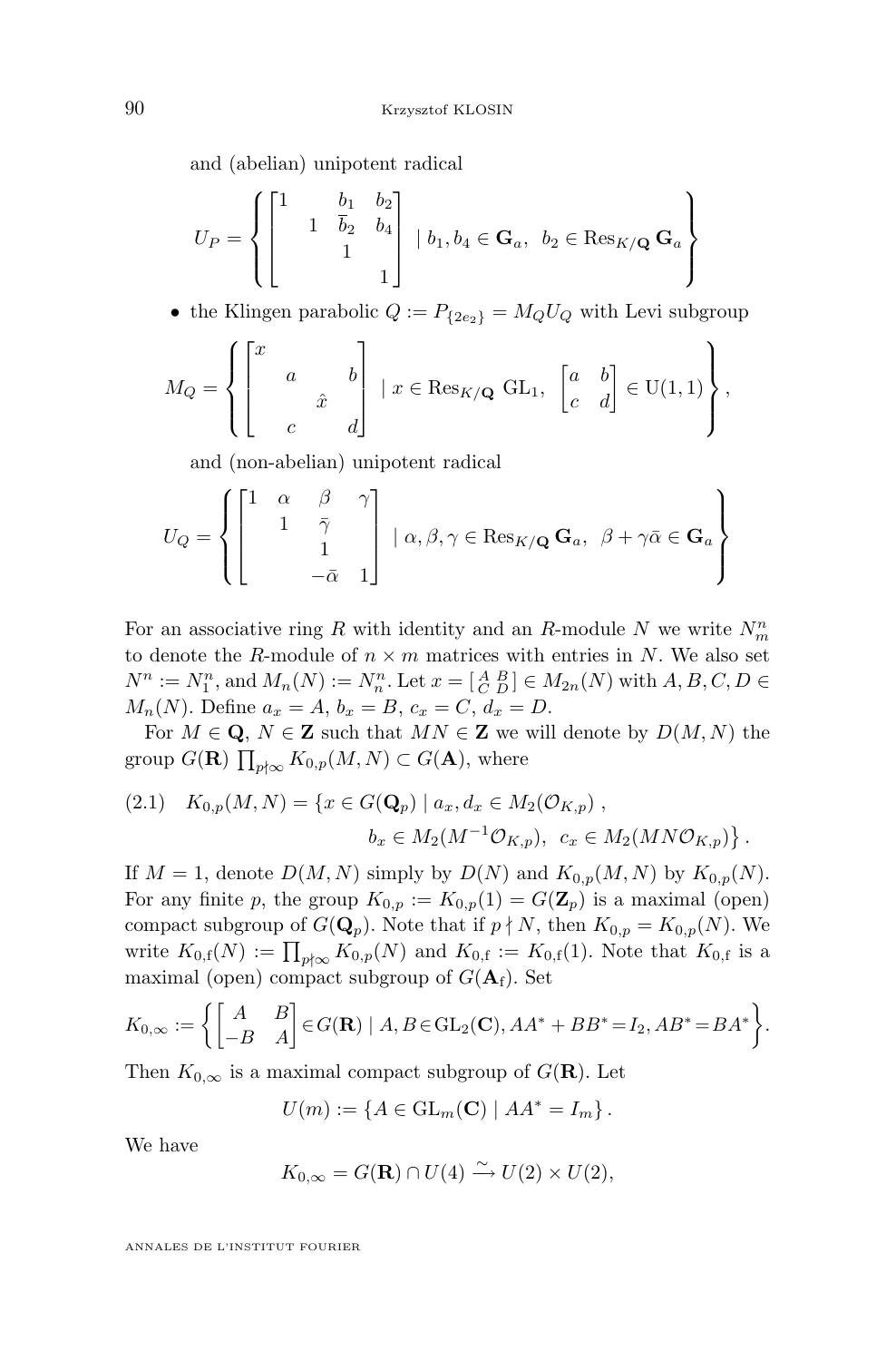where the last isomorphism is given by

$$
\begin{bmatrix} A & B \\ -B & A \end{bmatrix} \mapsto (A + iB, A - iB) \in U(2) \times U(2).
$$

Finally, set  $K_0(N) := K_{0,\infty} K_{0,\mathbf{f}}(N)$  and  $K_0 := K_0(1)$ . The last group is a maximal compact subgroup of  $G(A)$ . Let  $M \in \mathbf{Q}, N \in \mathbf{Z}$  be such that  $MN \in \mathbf{Z}$ . We define the following congruence subgroups of  $G(\mathbf{Q})$ :

$$
\Gamma_0^{\mathrm{h}}(M, N) := G(\mathbf{Q}) \cap D(M, N), \n(2.2) \qquad \Gamma_1^{\mathrm{h}}(M, N) := \{ \alpha \in \Gamma_0^{\mathrm{h}}(M, N) \mid a_\alpha - 1 \in M_2(N\mathcal{O}_K) \}, \n\Gamma^{\mathrm{h}}(M, N) := \{ \alpha \in \Gamma_1^{\mathrm{h}}(M, N) \mid b_\alpha \in M_2(M^{-1}N\mathcal{O}_K) \}
$$

and set  $\Gamma_0^{\rm h}(N) := \Gamma_0^{\rm h}(1,N), \Gamma_1^{\rm h}(N) := \Gamma_1^{\rm h}(1,N)$  and  $\Gamma^{\rm h}(N) := \Gamma^{\rm h}(1,N)$ . Because we will frequently use the group  $\Gamma_0^h(1) = \{A \in GL_4(\mathcal{O}_K) \mid AJA^* =$  $J$ , we reserve a special notation for it and denote it by  $\Gamma$ **z**. Note that the groups  $\Gamma_0^{\rm h}(N)$ ,  $\Gamma_1^{\rm h}(N)$  and  $\Gamma^{\rm h}(N)$  are U(2, 2)-analogues of the standard congruence subgroups  $\Gamma_0(N)$ ,  $\Gamma_1(N)$  and  $\Gamma(N)$  of  $SL_2(\mathbf{Z})$ . In general the superscript 'h' will indicate that an object is in some way related to the group  $U(2, 2)$ . The letter 'h' stands for 'hermitian', as this is the standard name of modular forms on  $U(2, 2)$ .

#### **2.3. Modular forms**

In this paper we will make use of the theory of modular forms on congruence subgroups of two different groups:  $SL_2(\mathbf{Z})$  and  $\Gamma_{\mathbf{Z}}$ . We will use both the classical and the adelic formulation of the theories. In the adelic framework one usually speaks of automorphic forms rather than modular forms and in this case  $SL_2$  is usually replaced with  $GL_2$ . For more details see e.g. [\[22\]](#page-84-0), chapter 3. In the classical setting the modular forms on congruence subgroups of  $SL_2(\mathbf{Z})$  will be referred to as *elliptic modular forms*, and those on congruence subgroups of  $\Gamma$ **z** as *hermitian modular forms*.

#### 2.3.1. Elliptic modular forms

The theory of elliptic modular forms is well-known, so we omit most of the definitions and refer the reader to standard sources, e.g. [\[42\]](#page-85-0). Let

$$
\mathbf{H} := \{ z \in \mathbf{C} \mid \text{Im}(z) > 0 \}
$$

denote the complex upper half-plane. In the case of elliptic modular forms we will denote by  $\Gamma_0(N)$  the subgroup of  $SL_2(\mathbf{Z})$  consisting of matrices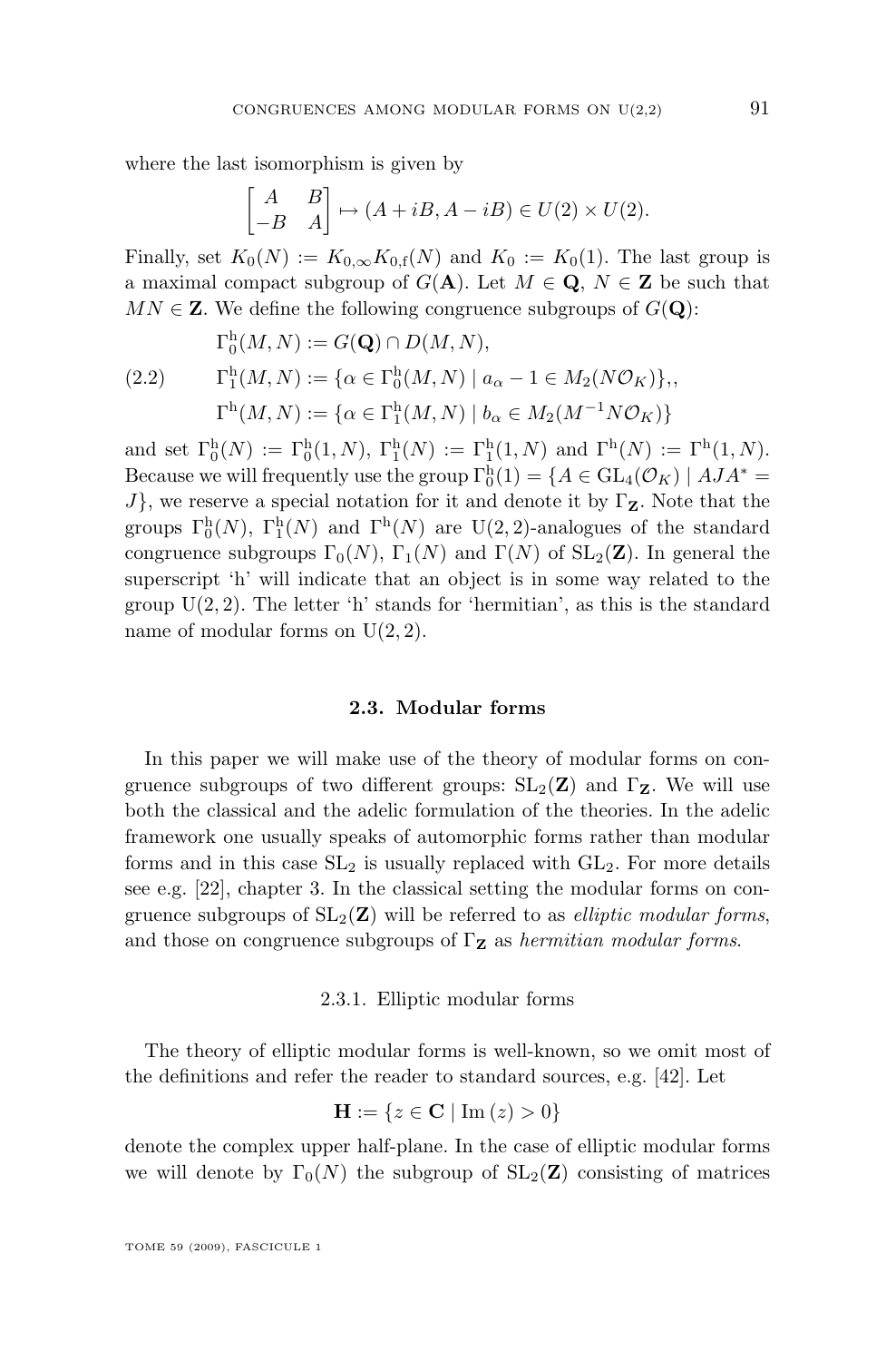whose lower-left entries are divisible by  $N$ , and by  $\Gamma_1(N)$  the subgroup of  $\Gamma_0(N)$  consisting of matrices whose upper left entries are congruent to 1 modulo N. Let  $\Gamma \subset SL_2(\mathbf{Z})$  be a congruence subgroup. Set  $M_m(\Gamma)$  (resp.  $S_m(\Gamma)$ ) to denote the **C**-space of elliptic modular forms (resp. cusp forms) of weight m and level Γ. We also denote by  $M_m(N, \psi)$  (resp.  $S_m(N, \psi)$ ) the space of elliptic modular forms (resp. cusp forms) of weight  $m$ , level N and character  $\psi$ . For  $f, g \in M_m(\Gamma)$  with either f or g a cusp form, and  $\Gamma' \subset \Gamma$  a finite index subgroup, we define the Petersson inner product

$$
\langle f, g \rangle_{\Gamma'} := \int_{\Gamma' \backslash \mathbf{H}} f(z) \overline{g(z)} (\operatorname{Im} z)^{m-2} dx dy,
$$

and set

$$
\langle f, g \rangle := \frac{1}{\left[ \overline{\operatorname{SL}_2(\mathbf{Z})} : \overline{\Gamma}' \right]} \langle f, g \rangle_{\Gamma'},
$$

where  $\overline{{\rm SL}_2(\mathbf{Z})} := {\rm SL}_2(\mathbf{Z}) / \langle -I_2 \rangle$  and  $\overline{\Gamma}'$  is the image of  $\Gamma'$  in  $\overline{{\rm SL}_2(\mathbf{Z})}$ . The value  $\langle f, g \rangle$  is independent of Γ'.

Every elliptic modular form  $f \in M_m(N, \psi)$  possesses a Fourier expansion  $f(z) = \sum_{n=0}^{\infty} a(n)q^n$ , where throughout this paper in such series q will denote  $e(z) := e^{2\pi i z}$ . For  $\gamma = \begin{bmatrix} a & b \\ c & d \end{bmatrix} \in \text{GL}_2^+(\mathbf{R})$ , set  $j(\gamma, z) = cz + d$ .

In this paper we will be particularly interested in the space  $S_m(4, \left( \frac{-4}{\cdot} \right)),$ where  $\left( \frac{-4}{\cdot} \right)$  is the non-trivial character of  $\left( \mathbf{Z}/4\mathbf{Z} \right)$ <sup>×</sup>. Regarded as a function  $\mathbf{Z} \rightarrow \{1,-1\}$ , it assigns the value 1 to all prime numbers p such that (p) splits in K and the value  $-1$  to all prime numbers p such that  $(p)$ is inert in K. Note that since the character  $\left( \frac{-4}{\cdot} \right)$  is primitive, the space  $S_m\left(4, \left(\frac{-4}{\cdot}\right)\right)$  has a basis consisting of primitive normalized eigenforms. We will denote this (unique) basis by N. For  $f = \sum_{n=1}^{\infty} a(n)q^n \in \mathcal{N}$ , set  $f^{\rho} := \sum_{n=1}^{\infty} \overline{a(n)} q^n \in \mathcal{N}.$ 

FACT 2.1. – ([\[42\]](#page-85-0), section 4.6) *One has*  $a(p) = \left(\frac{-4}{p}\right) \overline{a(p)}$  for any ra*tional prime*  $p \nmid 2$ *.* 

This implies that  $a(p) = \overline{a(p)}$  if (p) splits in K and  $a(p) = -\overline{a(p)}$  if (p) is inert in K.

For  $f \in \mathcal{N}$  and E a finite extension of  $\mathbf{Q}_{\ell}$  containing the eigenvalues of  $T_n$ ,  $n = 1, 2, \ldots$  we will denote by  $\rho_f : G_{\mathbf{Q}} \to GL_2(E)$  the Galois representation attached to  $f$  by Deligne (cf. e.g., [\[11\]](#page-83-0), section 3.1). We will write  $\overline{\rho}_f$  for the reduction of  $\rho_f$  modulo a uniformizer of E with respect to some lattice  $\Lambda$  in  $E^2$ . In general  $\overline{\rho}_f$  depends on the lattice  $\Lambda$ , however the isomorphism class of its semisimplification  $\bar{\rho}_f^{\rm ss}$  is independent of  $\Lambda$ . Thus, if  $\overline{\rho}_f$  is irreducible (which we will assume), it is well-defined.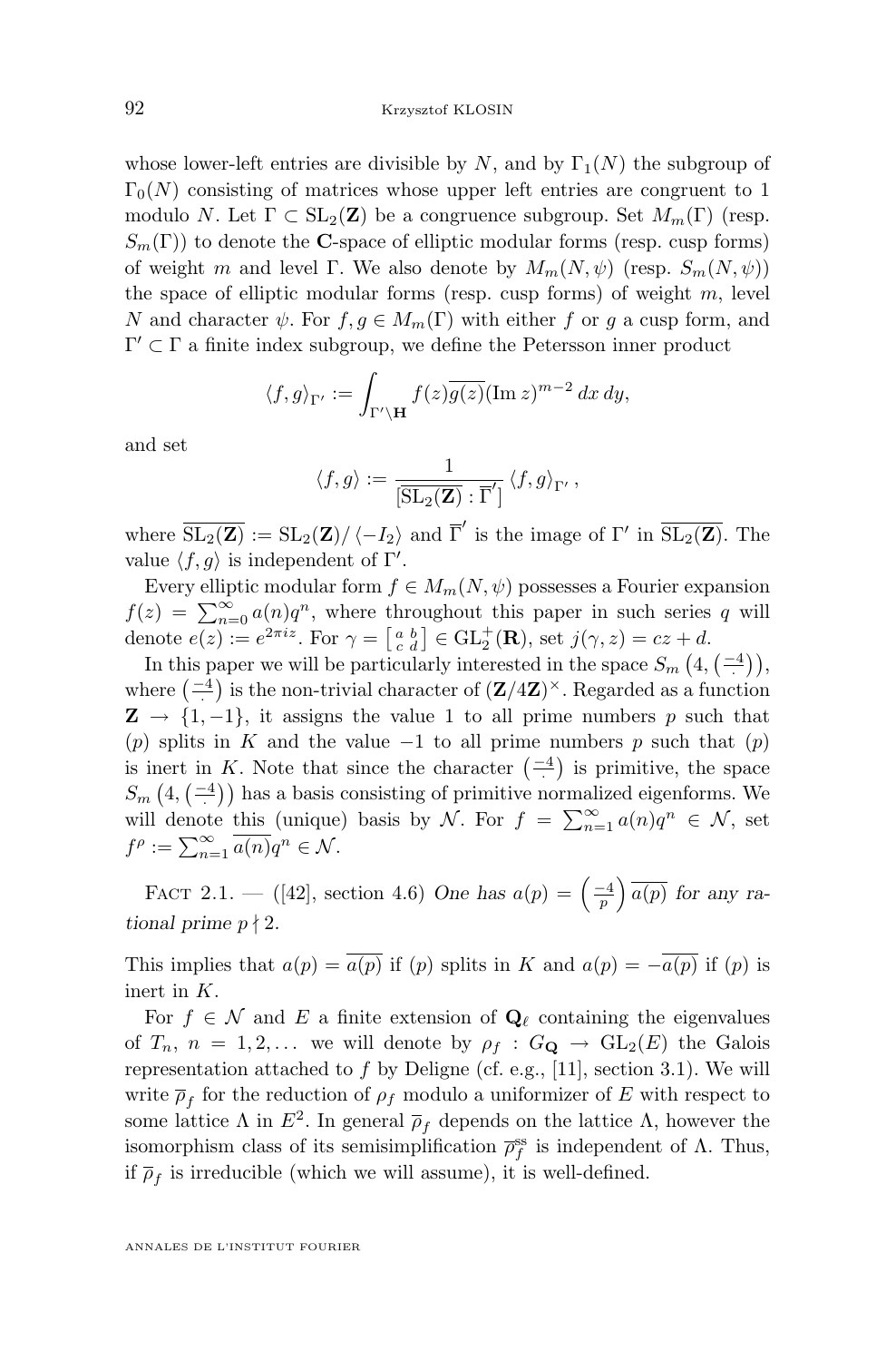#### 2.3.2. Hermitian modular forms

For a systematic treatment of the theory of hermitian modular forms see [\[6,](#page-83-0) [7,](#page-83-0) [8\]](#page-83-0) as well as [\[23,](#page-84-0) [37,](#page-84-0) [36\]](#page-84-0). We begin by defining the *hermitian upper half-plane*

$$
\mathcal{H} = \{ Z \in M_2(\mathbf{C}) \mid -\mathbf{i}(Z - Z^*) > 0 \},
$$
  
where  $\mathbf{i} = \begin{bmatrix} i \\ i \end{bmatrix}$ . Set Re  $Z = \frac{1}{2}(Z + Z^*)$  and Im  $Z = -\frac{1}{2}\mathbf{i}(Z - Z^*)$ . Let  

$$
G^+_{\mu}(\mathbf{R}) := \{ g \in G_{\mu}(\mathbf{R}) \mid \mu(g) > 0 \}.
$$

The group  $G^+_{\mu}(\mathbf{R})$  acts on H by  $\gamma Z = (a_{\gamma}Z + b_{\gamma})(c_{\gamma}Z + d_{\gamma})^{-1}$ , with  $\gamma \in G_{\mu}^{+}(\mathbf{R})$ . For a function F on  $\mathcal{H}$ , an integer m and  $\gamma \in G_{\mu}^{+}(\mathbf{R})$  put

$$
F|_{m}\gamma = \mu(\gamma)^{2m-4}j(\gamma, Z)^{-m}F(\gamma Z),
$$

with the automorphy factor  $j(\gamma, Z) = \det(c_{\gamma}Z + d_{\gamma}).$ 

Let  $\Gamma^h$  be a congruence subgroup of  $\Gamma_Z$ . We say that a holomorphic function F on H is a *hermitian modular form* of weight m and level  $\Gamma^{\text{h}}$  if

$$
F|_{m}\gamma = F \quad \text{for all } \gamma \in \Gamma^{\mathrm{h}}.
$$

The group  $\Gamma^{\text{h}}$  is called the *level* of F. If  $\Gamma^{\text{h}} = \Gamma_0^{\text{h}}(N)$  for some  $N \in \mathbb{Z}$ , then we say that  $F$  is of level  $N$ . Forms of level 1 will sometimes be referred to as forms of *full level*. One can also define hermitian modular forms with a character. Let  $\Gamma^{\rm h} = \Gamma_0^{\rm h}(N)$  and let  $\psi : \mathbf{A}_K^{\times} \to \mathbf{C}^{\times}$  be a Hecke character such that for all finite p,  $\psi_p(a) = 1$  for every  $a \in \mathcal{O}_{K,p}^{\times}$  with  $a - 1 \in N\mathcal{O}_{K,p}$ . We say that F is *of level* N *and character*  $\psi$  if

$$
F|_{m}\gamma = \psi_{N}(\det a_{\gamma})F \text{ for every } \gamma \in \Gamma_{0}^{h}(N).
$$

A hermitian modular form of level  $\Gamma^{h}(M, N)$  possesses a Fourier expansion

$$
F(Z) = \sum_{\tau \in \mathcal{S}(M)} c(\tau) e(\text{tr}\,\tau Z),
$$

where  $\mathcal{S}(M) = \{x \in S \mid \text{tr } xL(M) \subset \mathbf{Z}\}\$  with  $S = \{h \in M_2(K) \mid h^* = h\}\$ and  $L(M) = S \cap M_2(M\mathcal{O}_K)$ . As we will be particularly interested in the case when  $M = 1$ , we set

$$
\mathcal{S} := \mathcal{S}(1) = \left\{ \begin{bmatrix} t_1 & t_2 \\ t_2 & t_3 \end{bmatrix} \in M_2(K) \mid t_1, t_3 \in \mathbf{Z}, t_2 \in \frac{1}{2} \mathcal{O}_K \right\}.
$$

Denote by  $\mathcal{M}_m(\Gamma^{\text{h}})$  the C-space of hermitian modular forms of weight m and level  $\Gamma^{\text{h}}$ , and by  $\mathcal{M}_m(N, \psi)$  the **C**-space of hermitian modular forms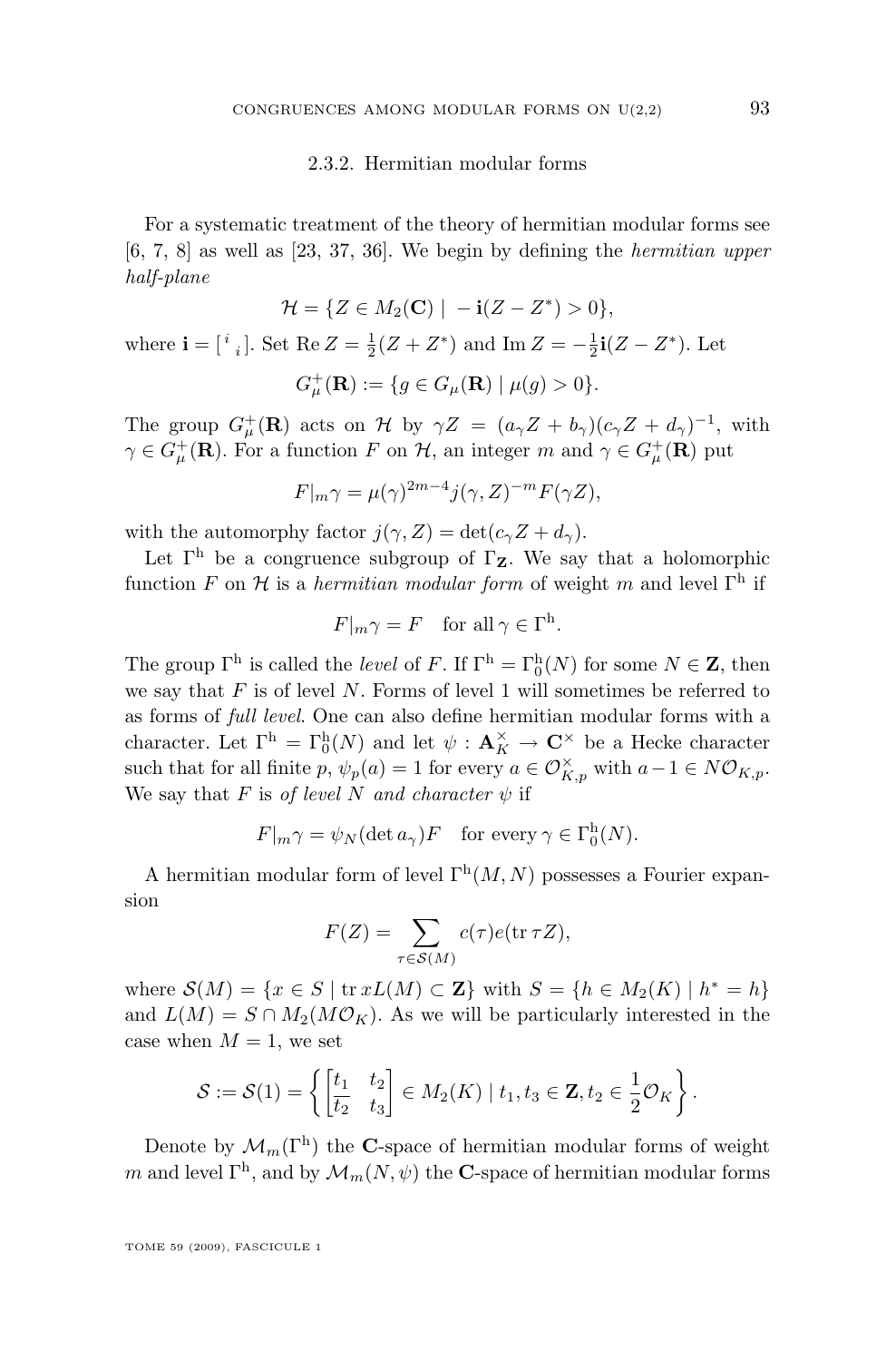<span id="page-14-0"></span>of weight m, level N and character  $\psi$ . For  $F \in M_m(\Gamma^h)$  and  $\alpha \in G^+_{\mu}(\mathbf{R})$ one has  $F|_{m} \alpha \in \mathcal{M}_{m}(\alpha^{-1} \Gamma^{\hat{\mathbf{h}}}\alpha)$  and there is an expansion

$$
F|_m \alpha = \sum_{\tau \in S} c_{\alpha}(\tau) e(\text{tr } \tau Z).
$$

We call F a cusp form if for all  $\alpha \in G_{\mu}^{+}(\mathbf{R}), c_{\alpha}(\tau) = 0$  for every  $\tau$  such that det  $\tau = 0$ . Denote by  $\mathcal{S}_m(\Gamma^{\text{h}})$  (resp.  $\mathcal{S}_m(N, \psi)$ ) the subspace of cusp forms inside  $\mathcal{M}_m(\Gamma^h)$  (resp.  $\mathcal{M}_m(N,\psi)$ ). If  $\psi = 1$ , set  $\mathcal{M}_m(N) := \mathcal{M}_m(N,1)$ and  $\mathcal{S}_m(N) := \mathcal{S}_m(N, 1)$ .

THEOREM 2.2 (q-expansion principle, [\[28\]](#page-84-0), section 8.4). — Let  $\ell$  be a *rational prime and* N *a positive integer with*  $\ell \nmid N$ . Suppose all Fourier *coefficients of*  $F \in \mathcal{M}_m(N, \psi)$  *lie inside the valuation ring*  $\mathcal{O}$  *of a finite extension* E of  $\mathbf{Q}_\ell$ . If  $\gamma \in \Gamma$ **z**, then all Fourier coefficients of  $F|_{m\gamma}$  also lie *in* O*.*

If F and F' are two hermitian modular forms of weight m, level  $\Gamma<sup>h</sup>$  and character  $\psi$ , and either F or F' is a cusp form, we define for any finite index subgroup  $\Gamma_0^{\rm h}$  of  $\Gamma^{\rm h}$ , the Petersson inner product

$$
\langle F, F' \rangle_{\Gamma_0^{\mathbf{h}}} := \int_{\Gamma_0^{\mathbf{h}} \backslash \mathcal{H}} F(Z) \overline{F'(Z)} (\det Y)^{m-4} dX dY,
$$

where  $X = \text{Re } Z$  and  $Y = \text{Im } Z$ , and

$$
\langle F, F' \rangle = [\overline{\Gamma}_{\mathbf{Z}} : \overline{\Gamma}_0^{\mathrm{h}}]^{-1} \langle F, F' \rangle_{\Gamma_0^{\mathrm{h}}},
$$

where  $\overline{\Gamma}_{\mathbf{Z}} := \Gamma_{\mathbf{Z}} / \langle \mathbf{i} \rangle$  and  $\overline{\Gamma}_{0}^{\text{h}}$  $\overline{0}$  is the image of  $\Gamma_0^h$  in  $\overline{\Gamma}_{\mathbf{Z}}$ . The value  $\langle F, F' \rangle$  is independent of  $\Gamma_0^h$ .

There exist adelic analogues of hermitian modular forms. For  $F \in \mathcal{M}_m(N, \psi)$ , the function  $\varphi_F : G(\mathbf{A}) \to \mathbf{C}$  defined by

$$
\varphi_F(g) = j(g_{\infty}, \mathbf{i})^{-m} F(g_{\infty}, \mathbf{i}) \psi^{-1}(\det d_k),
$$

where  $g = g_{\mathbf{Q}}g_{\infty}k \in G(\mathbf{Q})G(\mathbf{R})K_{0,\mathrm{f}}(N)$ , is an automorphic form on  $G(\mathbf{A})$ .

#### **3. Eisenstein series**

The goal of this section is to compute the residue of the hermitian Klingen Eisenstein series (cf. Definition [3.1](#page-15-0) and Theorem [3.10\)](#page-20-0). This computation will be used in the next section.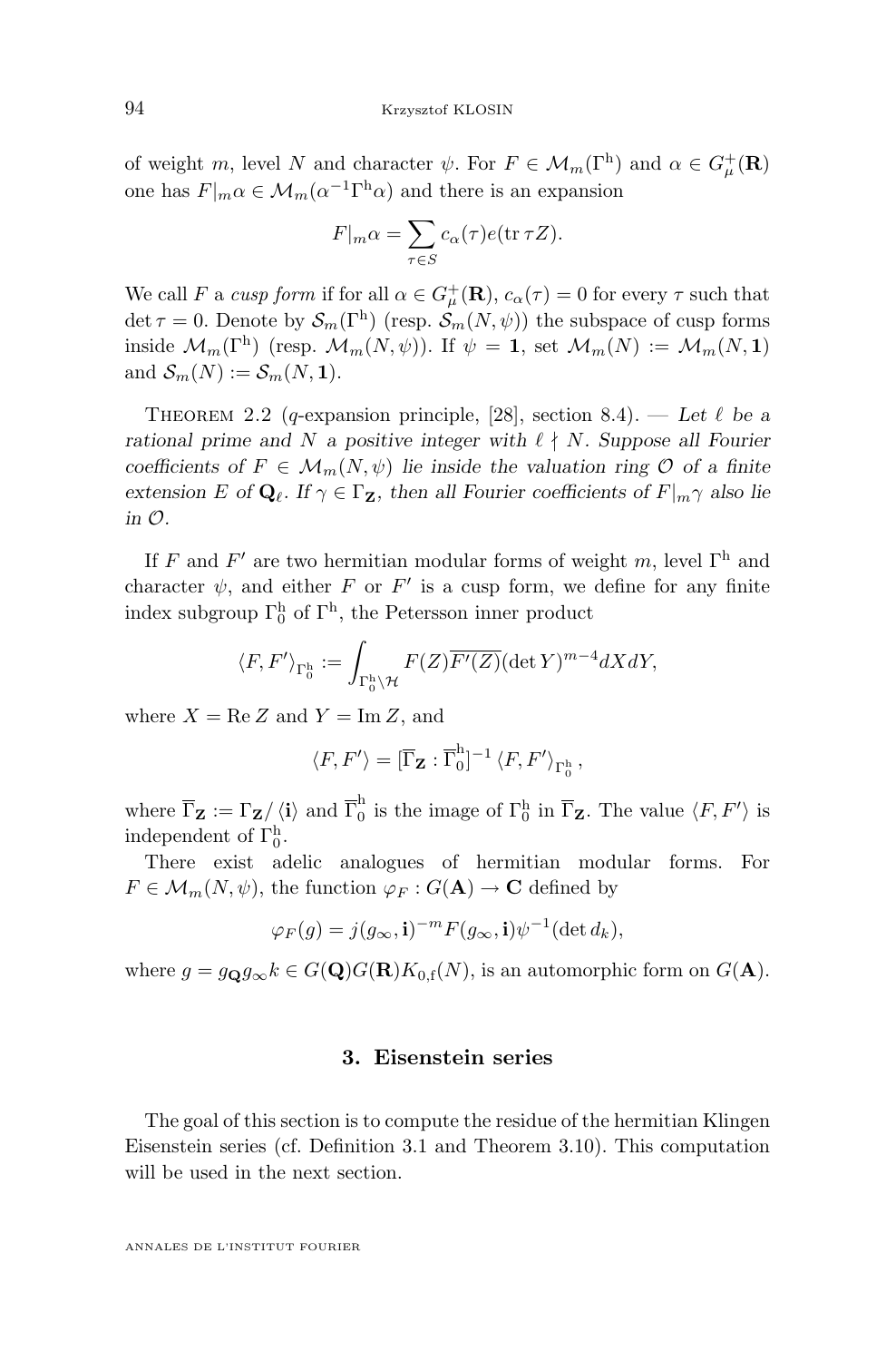#### **3.1. Siegel, Klingen and Borel Eisenstein series**

<span id="page-15-0"></span>Siegel and Klingen Eisenstein series are induced from the maximal parabolic subgroups P and Q of  $G = U(2, 2)$  respectively. (For the definitions of  $P$  and  $Q$  see section [2.2.](#page-8-0)) Let

$$
\delta_P: P(\mathbf{A}) \to \mathbf{R}_+
$$

be the modulus character of  $P(A)$ ,

(3.1) 
$$
\delta_P \left( \begin{bmatrix} A & \\ & \hat{A} \end{bmatrix} u \right) = |\det A \overline{\det A}|^2_{\mathbf{A}},
$$

with  $A \in \text{Res}_{K/\mathbf{Q}}$   $\text{GL}_2(\mathbf{A}), u \in U_P(\mathbf{A}),$  and

$$
\delta_Q: Q(\mathbf{A}) \to \mathbf{R}_+
$$

the modulus character of  $Q(\mathbf{A}),$ 

(3.2) 
$$
\delta_Q \left( \begin{bmatrix} x & & & \\ & a & & b \\ & & \hat{x} & \\ & & & d \end{bmatrix} u \right) = |x\overline{x}|^3_{\mathbf{A}},
$$

with  $x \in \text{Res}_{K/\mathbf{Q}} \text{GL}_1(\mathbf{A}), \begin{bmatrix} a & b \\ c & d \end{bmatrix} \in \text{U}(1,1)(\mathbf{A})$  and  $u \in U_Q(\mathbf{A})$ . As before,  $K_0 = K_{0,\infty} K_{0,\text{f}}$  will denote the maximal compact subgroup of  $G(\mathbf{A})$ . Using the Iwasawa decomposition  $G(\mathbf{A}) = P(\mathbf{A})K_0$  we extend both characters  $\delta_P$  and  $\delta_Q$  to functions on  $G(\mathbf{A})$  and denote these extensions again by  $\delta_P$ and  $\delta_Q$ .

DEFINITION 3.1. — *For*  $q \in G(A)$ *, the series* 

$$
E_P(g, s) := \sum_{P(\mathbf{Q}) \backslash G(\mathbf{Q})} \delta_P(\gamma g)^s
$$

*is called the* (*hermitian*) *Siegel Eisenstein series, while the series*

$$
E_Q(g,s) := \sum_{Q(\mathbf{Q}) \backslash G(\mathbf{Q})} \delta_Q(\gamma g)^s
$$

*is called the* (*hermitian*) *Klingen Eisenstein series.*

Properties of  $E_P(q, s)$  were investigated by Shimura in [\[50\]](#page-85-0). We summarize them in the following proposition.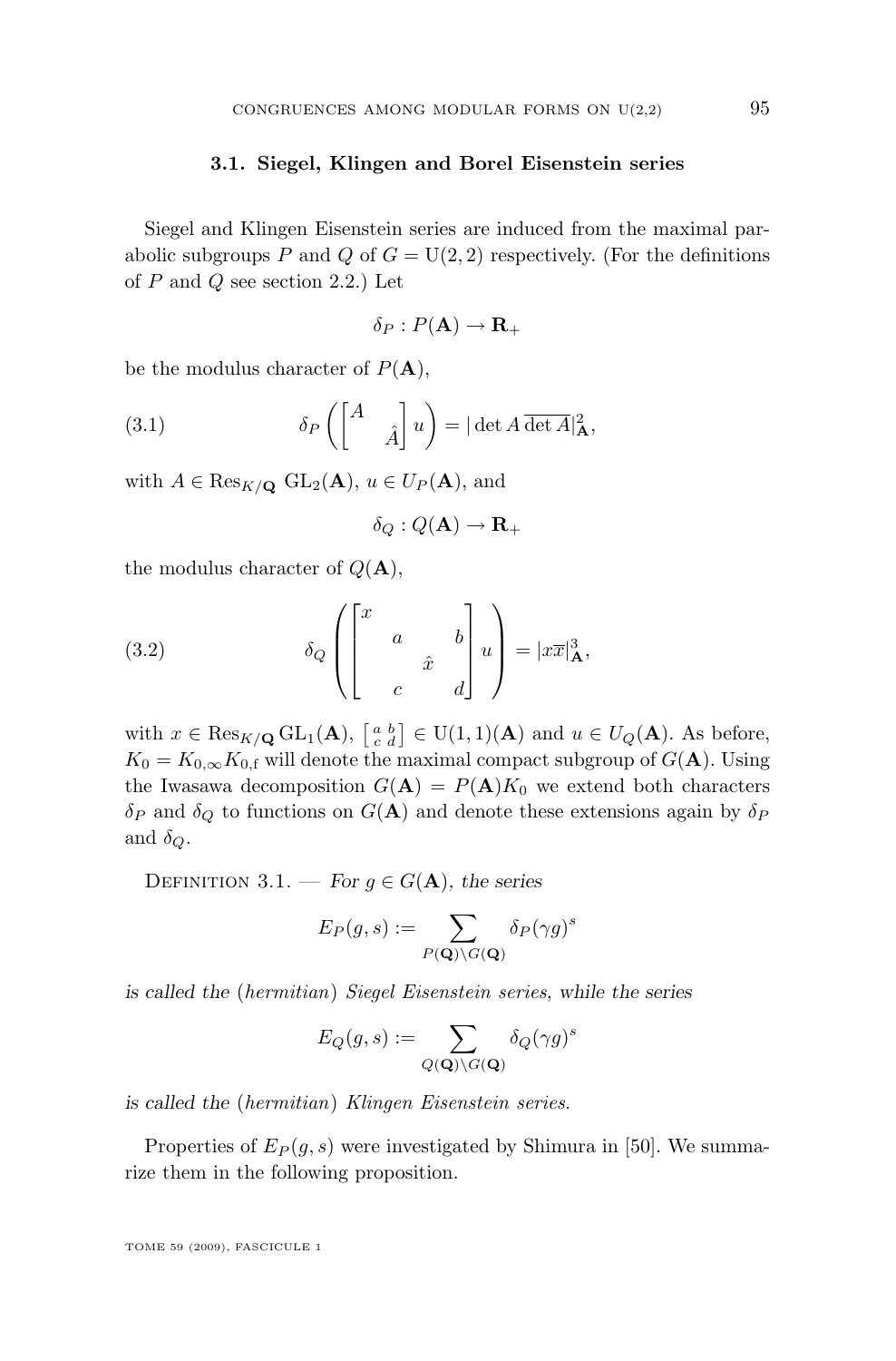PROPOSITION 3.2 (Shimura). — *The series*  $E_P(g, s)$  *is absolutely convergent for*  $\text{Re}(s) > 1$  *and can be meromorphically continued to the entire* s*-plane with only a simple pole at* s = 1*. One has*

(3.3) 
$$
\operatorname{res}_{s=1} E_P(g, s) = \frac{45L(2, (\frac{-4}{\cdot}))}{4\pi L(3, (\frac{-4}{\cdot}))},
$$

where  $L(\cdot, \cdot)$  denotes the Dirichlet L-function.

Properties of the Klingen Eisenstein series were investigated by Ragha-van and Sengupta in [\[44\]](#page-85-0). The only difference is that instead of  $E_O(g, s)$ , [\[44\]](#page-85-0) uses an Eisenstein series that we will denote by  $E_s(Z)$ . The connection between  $E_O(q, s)$  and  $E_s(Z)$  is provided by Lemma [4.6.](#page-29-0) After the connection has been established the following proposition follows from Lemma 1 in [\[44\]](#page-85-0).

PROPOSITION 3.3 (Raghavan-Sengupta). — *The series*  $E_Q(g, s)$  con*verges absolutely for*  $\text{Re}(s) > 1$  *and can be meromorphically continued* to the entire s-plane. The possible poles of  $E_Q(g, s)$  are at most simple and *are contained in the set* {0, 1/3, 2/3, 1}.

In section [3.4](#page-20-0) we will show that  $E_Q(g, s)$  has a simple pole at  $s = 1$  and calculate the residue.

Both  $E_P(g, s)$  and  $E_Q(g, s)$  have their classical analogues, i.e., series in which g is replaced by a variable Z in the hermitian upper half-plane  $\mathcal{H}$ . Let  $g_{\infty} \in G(\mathbf{R})$  be such that  $Z = g_{\infty}$ **i** and set  $g = (g_{\infty}, 1) \in G(\mathbf{R}) \times G(\mathbf{A}_{f}).$ Define

$$
E_P(Z,s) := E_P(g,s)
$$

and

$$
E_Q(Z,s) = E_Q(g,s).
$$

We will show in Lemma [4.6](#page-29-0) that

$$
E_Q(Z,s) = \sum_{\gamma \in Q(\mathbf{Z}) \backslash \Gamma_{\mathbf{Z}}} \left( \frac{\det \mathrm{Im}(\gamma Z)}{(\mathrm{Im}(\gamma Z))_{2,2}} \right)^{3s},
$$

where for any matrix M we denote its  $(i, j)$ -th entry by  $M_{i,j}$ .

*Remark 3.4.* — Note that we use the same symbols  $E_P(\cdot, s)$  and  $E_Q(\cdot, s)$ to denote both the adelic and the classical Eisenstein series. We distinguish them by inserting  $g \in G(\mathbf{A})$  or  $Z \in \mathcal{H}$  in the place of the dot. We will continue this abuse of notation for other Eisenstein series we study.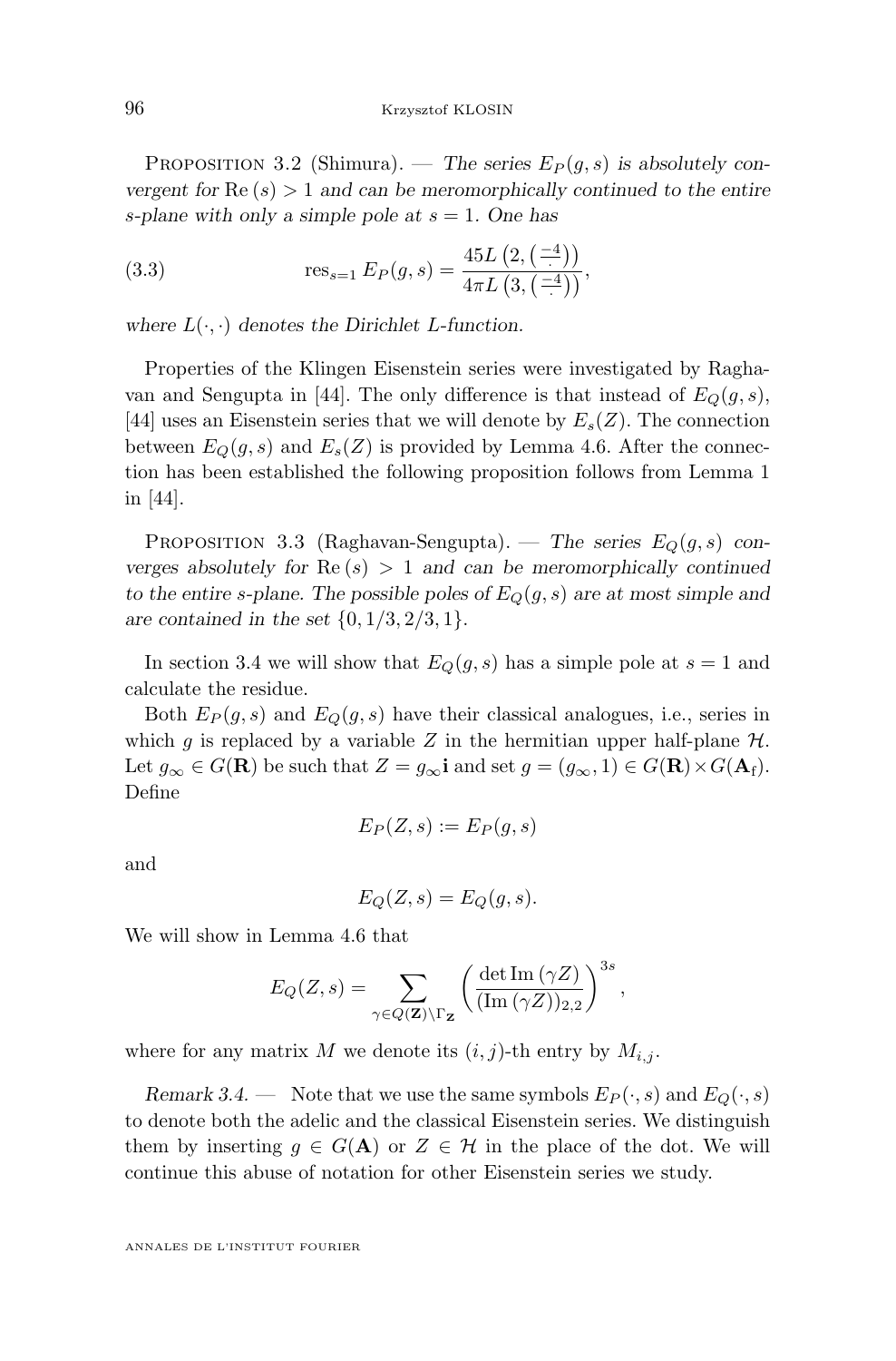<span id="page-17-0"></span>We now turn to the Eisenstein series which is induced from the Borel subgroup B of G, which we call the *Borel Eisenstein series*. It is a function of two complex variables s and z, defined by

$$
E_B(g, s, z) := \sum_{\gamma \in B(\mathbf{Q}) \backslash G(\mathbf{Q})} \delta_Q(\gamma g)^s \delta_P(\gamma g)^z.
$$

Note that as the Levi subgroup of  $B$  is abelian (it is the torus  $T$ ), the character  $\delta_Q^s \delta_P^z$  is a cuspidal automorphic form on  $T({\bf A})$ . Thus the following proposition follows from [\[43\]](#page-85-0), Proposition II.1.5.

PROPOSITION 3.5. — *The series*  $E_B(g, s, z)$  *is absolutely convergent for* 

$$
(s, z) \in \{ (s', z') \in \mathbf{C} \times \mathbf{C} \mid \text{Re}(s') > 2/3, \text{Re}(z') > 1/2 \}.
$$

*It can be meromorphically continued to all of*  $C \times C$ *.* 

*Remark 3.6.* — It follows from the general theory (cf. [\[38\]](#page-85-0), chapter 7) that by taking iterated residues of Eisenstein series induced from minimal parabolics one obtains Eisenstein series on other parabolics. These series are usually referred to as *residual Eisenstein series*. In fact  $E_P$  and  $E_Q$  are residues of  $E_B$  taken with respect to the variable s and z respectively. We will prove this fact in section [3.5,](#page-23-0) but see also [\[32\]](#page-84-0), Remark 5.6.

#### **3.2. Siegel Eisenstein series with positive weight**

In this section we define an Eisenstein series induced from the Siegel parabolic, having positive weight, level and non-trivial character. For notation refer to section [2.](#page-7-0) Let m, N be integers with  $m \geq 0$  and  $N > 0$ . Note that  $K_{0,\infty}$  is the stabilizer of **i** in  $G(\mathbf{R})$ . Let  $\psi: K^{\times} \setminus \mathbf{A}_{K}^{\times} \to \mathbf{C}^{\times}$  be a Hecke character of  $\mathbf{A}_{K}^{\times}$  with local decomposition  $\psi = \prod_{p} \psi_{p}$ , where p runs over all the places of Q. Assume that

$$
\psi_\infty(x_\infty) = \left(\frac{x_\infty}{|x_\infty|}\right)^m
$$

and

$$
\psi_p(x_p) = 1 \quad \text{if } p \neq \infty, x_p \in \mathcal{O}_{K,p}^{\times}, \text{ and } x_p - 1 \in N\mathcal{O}_{K,p}.
$$

As before we set  $\psi_N = \prod_{p|N} \psi_p$ . Let  $\delta_P$  denote the modulus character of P. We define

$$
\mu_P: M_P({\bf Q})U_P(\mathbf{A})\setminus G(\mathbf{A})\to {\bf C}
$$

by setting

$$
\mu_P(g) = \begin{cases} 0 & g \notin P(\mathbf{A})K_0(N) \\ \psi(\det d_q)^{-1} \psi_N(\det d_\kappa)^{-1} j(\kappa_\infty, \mathbf{i})^{-m} & g = q\kappa \in P(\mathbf{A})K_0(N). \end{cases}
$$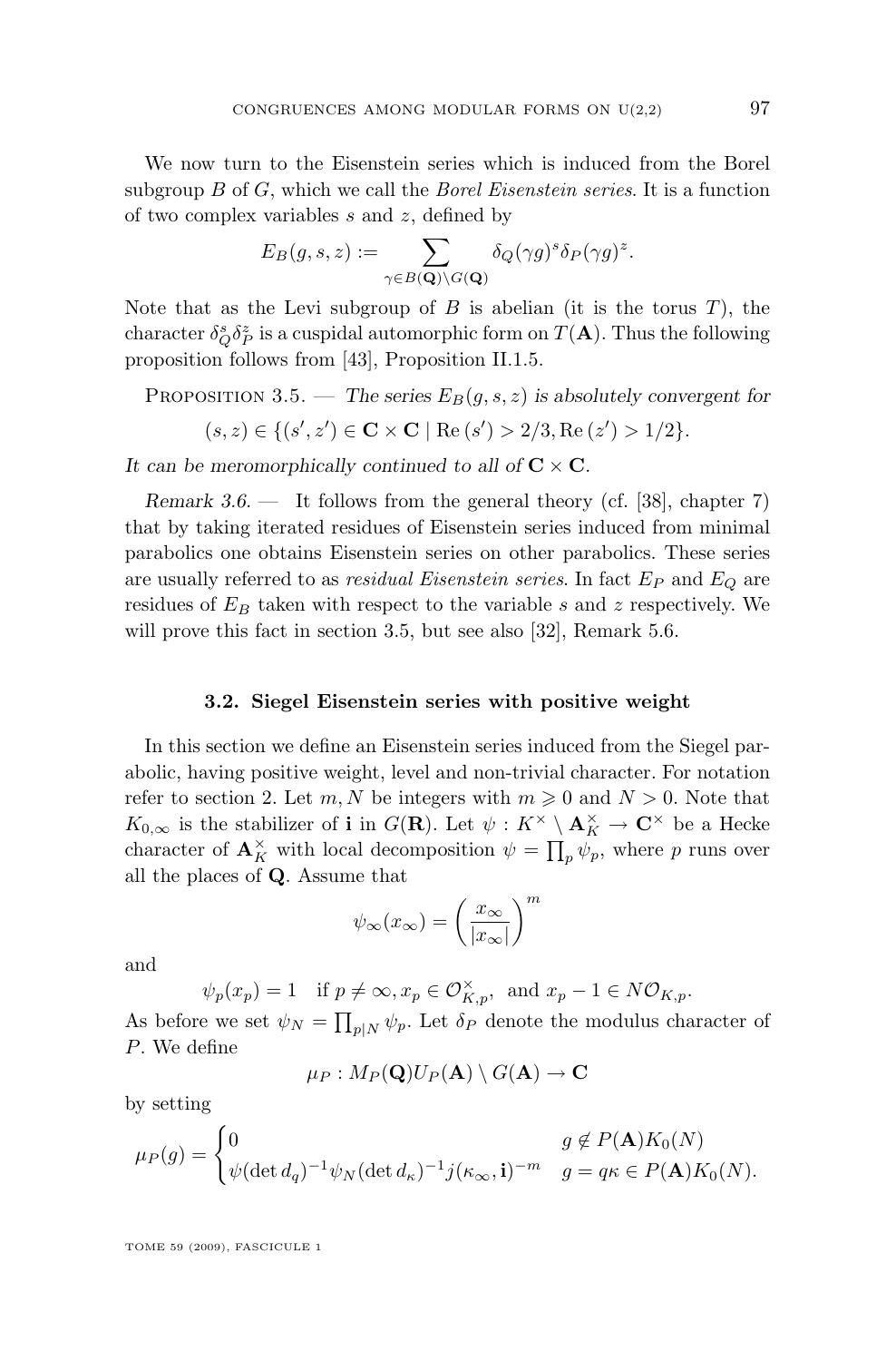<span id="page-18-0"></span>Note that  $\mu_P$  has a local decomposition  $\mu_P = \prod_p \mu_{P,p}$ , where

(3.4) 
$$
\mu_{P,p}(q_p \kappa_p) = \begin{cases} \psi_p (\det d_{q_p})^{-1} & \text{if } p \nmid N \infty, \\ \psi_p (\det d_{q_p})^{-1} \psi_p (\det d_{\kappa_p}) & \text{if } p \mid N, p \neq \infty, \\ \psi_{\infty} (\det d_{q_{\infty}})^{-1} j(\kappa_{\infty}, \mathbf{i})^{-m} & \text{if } p = \infty \end{cases}
$$

and  $\delta_P$  has a local decomposition  $\delta_P = \prod_p \delta_{P,p}$ , where

(3.5) 
$$
\delta_{P,p}\left(\begin{bmatrix} A & \\ & \hat{A} \end{bmatrix} u\kappa\right) = |\det A \det \overline{A}|_{\mathbf{Q}_p}.
$$

Definition 3.7. — *The series*

$$
E(g, s, N, m, \psi) := \sum_{\gamma \in P(\mathbf{Q}) \backslash G(\mathbf{Q})} \mu_P(\gamma g) \delta_P(\gamma g)^{s/2}
$$

*is called the* (*hermitian*) *Siegel Eisenstein series of weight* m*, level* N *and*  $character \psi$ .

The series  $E(g, s, N, m, \psi)$  converges for Re (s) sufficiently large, and can be continued to a meromorphic function on all of  $C$  (cf. [\[50\]](#page-85-0), Proposition 19.1). It also has a complex analogue  $E(Z, s, m, \psi, N)$  defined by

$$
E(Z, s, m, \psi, N) := j(g_{\infty}, \mathbf{i})^m E(g, s, N, m, \psi)
$$

for  $Z = g_{\infty}$ **i**,  $g = g_{\mathbf{Q}}g_{\infty} \kappa_f \in G(\mathbf{Q})G(\mathbf{R})K_{0,f}(N)$ . It follows from Lemma 18.7(3) of [\[50\]](#page-85-0) and formulas (16.40) and (16.48) of [\[51\]](#page-85-0), together with the fact that  $K$  has class number one that (3.6)

$$
E(Z, s, m, \psi, N) = \sum_{\gamma \in (P(\mathbf{Q}) \cap \Gamma_0^h(N)) \backslash \Gamma_0^h(N)} \psi_N(\det d_\gamma)^{-1} (\det \operatorname{Im} Z)^{s - m/2} |_{m} \gamma =
$$
  

$$
= \sum_{\gamma \in (P(\mathbf{Q}) \cap \Gamma_0^h(N)) \backslash \Gamma_0^h(N)} \psi_N(\det d_\gamma)^{-1} \det (c_\gamma Z + d_\gamma)^{-m} \times
$$
  

$$
\times |\det (c_\gamma Z + d_\gamma)|^{-2s + m} (\det \operatorname{Im} Z)^{s - m/2}.
$$

#### **3.3. The Eisenstein series on**  $U(1, 1)$

Let  $B_1$  denote the upper-triangular Borel subgroup of  $U(1, 1)$  with Levi decomposition  $B_1 = T_1 U_1$ , where

$$
T_1 := \left\{ \begin{bmatrix} a & \\ & \hat{a} \end{bmatrix} \mid a \in \text{Res}_{K/\mathbf{Q}} \text{GL}_1 \right\}
$$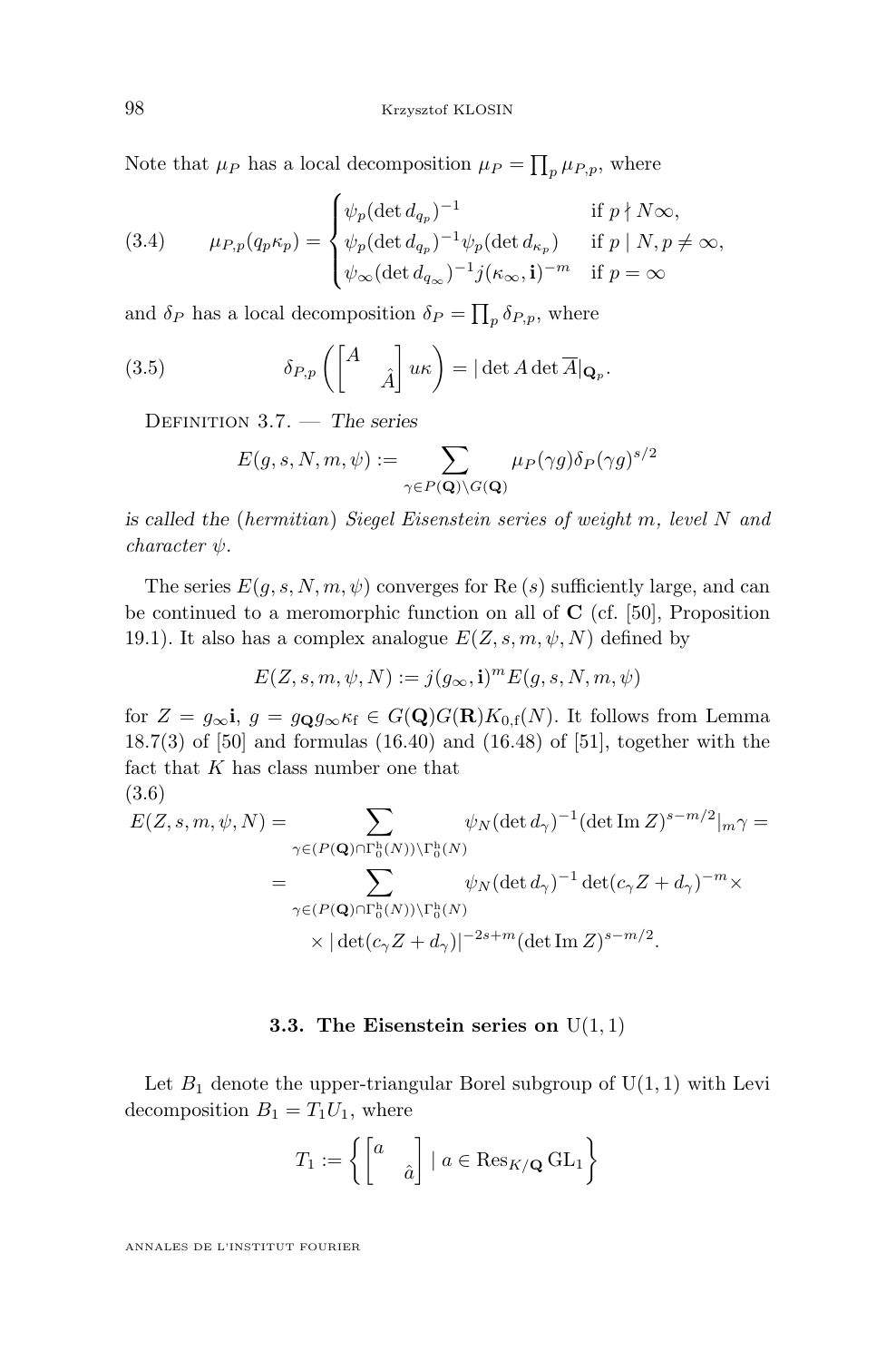<span id="page-19-0"></span>and

$$
U_1 = \left\{ \begin{bmatrix} 1 & x \\ & 1 \end{bmatrix} \mid x \in \mathbf{G}_a \right\}.
$$

Let  $\delta_1 : B_1(\mathbf{A}) \to \mathbf{R}_+$  be the modulus character given by

$$
\delta_1\left(\begin{bmatrix}a&\\&\hat{a}\end{bmatrix}u\right) = |a\overline{a}|_{\mathbf{A}}
$$

for  $u \in U_1(\mathbf{A})$ . Let  $K_1 = K_{1,\infty} K_{1,\mathbf{f}}$  denote the maximal compact subgroup of  $U(1,1)(\mathbf{A})$  with

$$
K_{1,\infty} = \left\{ \begin{bmatrix} \alpha & \beta \\ -\beta & \alpha \end{bmatrix} \in GL_2(\mathbf{C}) \mid |\alpha|^2 + |\beta|^2 = 1, \ \alpha \overline{\beta} \in \mathbf{R} \right\}
$$

being the maximal compact subgroup of  $U(1, 1)(\mathbf{R})$  and

$$
K_{1,\mathbf{f}} = \prod_{p \neq \infty} \mathrm{U}(1,1)(\mathbf{Z}_p).
$$

As usually we extend  $\delta_1$  to a map on  $U(1,1)(\mathbf{A})$  using the Iwasawa decomposition. For  $g \in U(1,1)(\mathbf{A})$ , set

(3.7) 
$$
E_{\mathrm{U}(1,1)}(g,s) = \sum_{\gamma \in B_1(\mathbf{Q}) \backslash \mathrm{U}(1,1)(\mathbf{Q})} \delta_1(\gamma g)^s.
$$

The following proposition follows from [\[50\]](#page-85-0), Theorem 19.7.

PROPOSITION 3.8. — *The series*  $E_{U(1,1)}(g, s)$  *converges absolutely for* Re (s) > 1 *and continues meromorphically to all of* C*. It has a simple pole at*  $s = 1$  *with residue*  $3/\pi$ *.* 

We now define a complex analogue of  $E_{U(1,1)}(g, s)$ . As  $SL_2(\mathbf{R})$  acts transitively on H, so does U(1, 1)(R)  $\supset$  SL<sub>2</sub>(R). Hence for every  $z_1 \in$  H there exists  $g_{\infty} \in U(1,1)(\mathbf{R})$  such that  $z_1 = g_{\infty}i$ . Set  $g = (g_{\infty}, 1) \in$  $U(1, 1)(\mathbf{R}) \times U(1, 1)(\mathbf{A}_{\mathrm{f}})$ . An easy calculation shows that

$$
\delta_1(g) = \text{Im}(z_1).
$$

For  $z_1$  and g as above, define the complex Eisenstein series corresponding to  $E_{U(1,1)}(g, s)$  by

(3.9) 
$$
E_{U(1,1)}(z_1,s) := E_{U(1,1)}(g,s).
$$

It is easy to see that

(3.10) 
$$
E_{U(1,1)}(z_1,s) = \sum_{\gamma \in B_1(\mathbf{Z}) \setminus U(1,1)(\mathbf{Z})} (\text{Im } (\gamma z_1))^s.
$$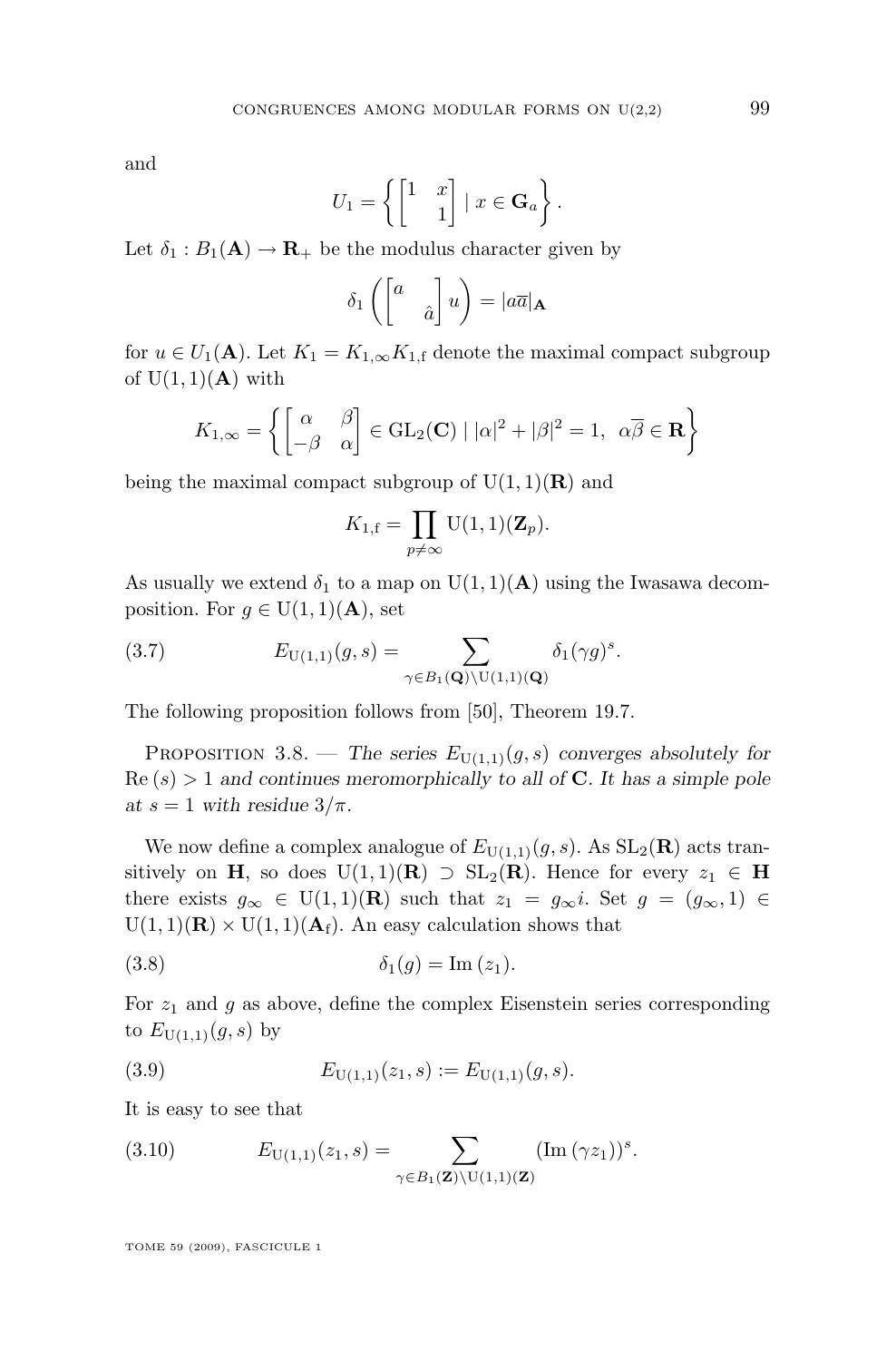The series  $E_{U(1,1)}(z_1, s)$  possesses a Fourier expansion of the form

$$
E_{U(1,1)}(z_1,s) = \sum_{n \in \mathbb{Z}} c_n(y_1,s)e^{2\pi i n x_1},
$$

where  $x_1 := \text{Re}(z_1)$  and  $y_1 := \text{Im}(z_1)$ .

LEMMA 3.9. — Let  $z_1$  and g be as before, i.e.,  $z_1 = g_\infty i$ . Then

$$
c_0(s, y_1) = y_1^s + \frac{\zeta(2s - 1)}{\zeta(2s)} \frac{\Gamma(s - \frac{1}{2})}{\Gamma(s)} \sqrt{\pi} y_1^{1 - s},
$$

*where*  $\zeta(s)$  *denotes the Riemann zeta function.* 

*Proof.* — This is a standard argument. See, e.g., [\[10\]](#page-83-0), the proof of Theorem 1.6.1.  $\square$ 

#### **3.4. Residue of the Klingen Eisenstein series**

Let  $E_Q(g, s)$  be the Klingen Eisenstein series defined in section [3.1.](#page-15-0) This section and section [3.5](#page-23-0) are devoted to proving the following theorem.

THEOREM 3.10. — *The series*  $E_Q(g, s)$  *has a simple pole at*  $s = 1$  *and one has*

(3.11) 
$$
\operatorname{res}_{s=1} E_Q(g, s) = \frac{5\pi^2 L\left(2, \left(\frac{-4}{\cdot}\right)\right)}{4\zeta_K(2)L\left(3, \left(\frac{-4}{\cdot}\right)\right)},
$$

where  $\zeta_K(s)$  denotes the Dedekind zeta function of K.

Theorem 3.10 is a consequence of the following proposition.

Proposition 3.11. — *The following statements hold:*

(i) *For any fixed*  $s \in \mathbb{C}$  *with*  $\text{Re}(s) > 2/3$  *the function*  $E_B(g, s, z)$  *has a* simple pole at  $z = 1/2$  and

(3.12) 
$$
\text{res}_{z=1/2} E_B(g, s, z) = \frac{3}{2\pi} E_Q(g, s+1/3).
$$

(ii) *For any fixed*  $z \in \mathbb{C}$  *with*  $\text{Re}(z) > 1/2$  *the function*  $E_B(g, s, z)$  *has a simple pole at* s = 2/3 *and*

(3.13) 
$$
\operatorname{res}_{s=\frac{2}{3}} E_B(g, s, z) = \frac{\pi^2}{6\zeta_K(2)} E_P(g, z + 1/2).
$$

<span id="page-20-0"></span>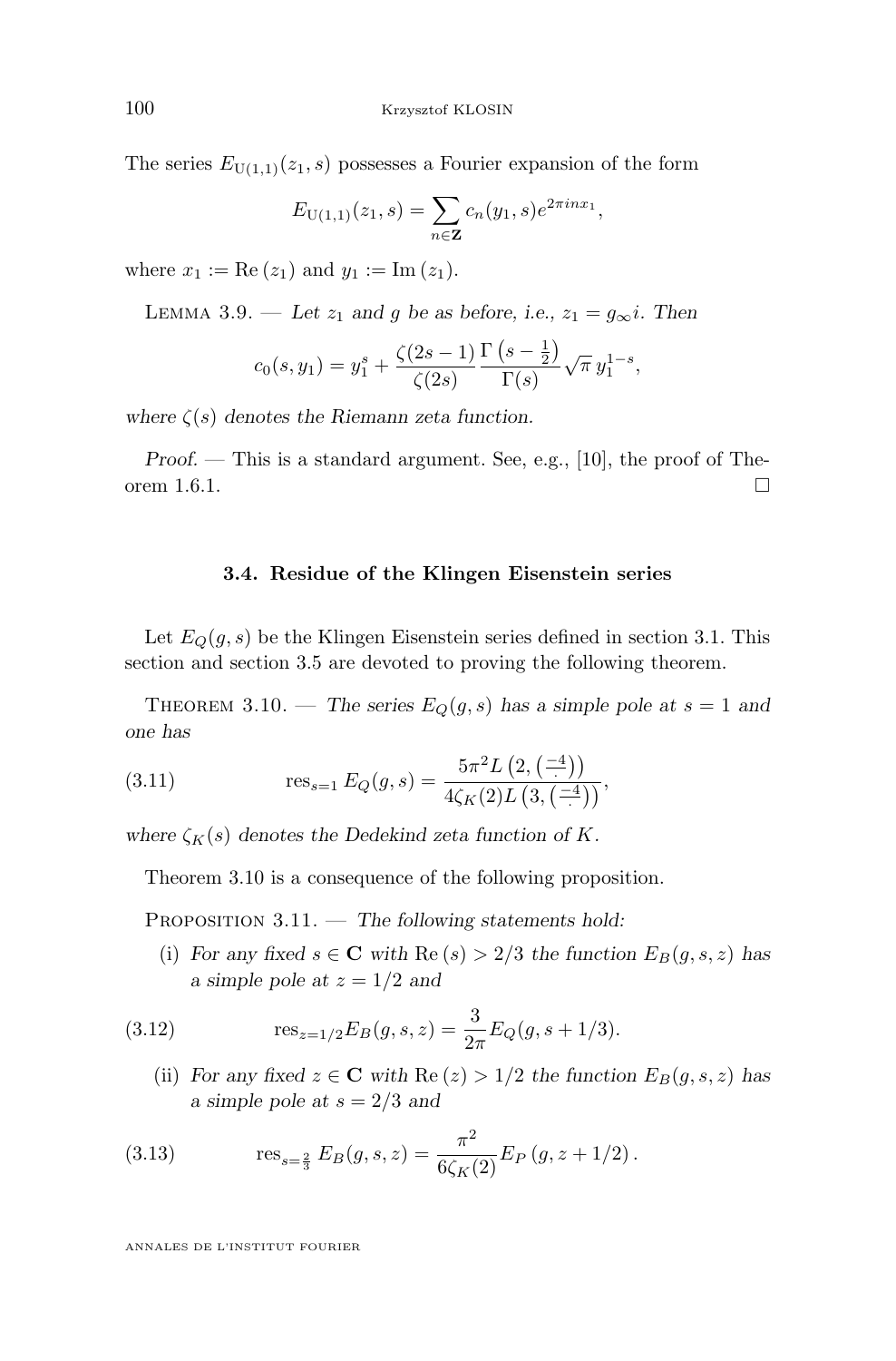Indeed, using Proposition [3.11](#page-20-0) and interchanging the order of taking residues we obtain:

$$
\text{res}_{s=\frac{2}{3}} E_Q\left(g, s+\frac{1}{3}\right) = \frac{2\pi}{3} \frac{\pi^2}{6\zeta_K(2)} \text{res}_{z=\frac{1}{2}} E_P\left(g, \frac{1}{2}+z\right).
$$

By Proposition [3.2,](#page-15-0)

res<sub>$$
z=\frac{1}{2}
$$</sub> E<sub>P</sub>  $\left(g, \frac{1}{2} + z\right) = \frac{45L\left(2, \left(\frac{-4}{2}\right)\right)}{4\pi L\left(3, \left(\frac{-4}{2}\right)\right)},$ 

and thus we finally get

res<sub>s=1</sub> 
$$
E_Q(g, s) = \frac{5\pi^2 L(2, (\frac{-4}{\cdot}))}{4\zeta_K(2)L(3, (\frac{-4}{\cdot}))},
$$

which proves Theorem [3.10.](#page-20-0)

We now prepare for the proof of Proposition [3.11,](#page-20-0) which will be completed in section [3.5.](#page-23-0)

Let  $\begin{bmatrix} x & a & b \\ c & x & d \end{bmatrix} \in M_Q(\mathbf{A})$ . Since  $\begin{bmatrix} a & b \\ c & d \end{bmatrix} \in U(1,1)(\mathbf{A})$ , we can use the Iwasawa decomposition for  $U(1,1)(A)$  with respect to the upper-triangular Borel to write  $\begin{bmatrix} a & b \\ c & d \end{bmatrix} = \begin{bmatrix} \alpha & \beta \\ \hat{\alpha} & \end{bmatrix} \kappa$  with  $\kappa \in K_1$ , where  $K_1$  is as in section [3.3.](#page-18-0) Note that if  $\kappa = \begin{bmatrix} \kappa_1 & \kappa_2 \\ \kappa_3 & \kappa_4 \end{bmatrix}$ , then  $\begin{bmatrix} 1 & \kappa_1 & \kappa_2 \\ \kappa_3 & 1 & \kappa_4 \\ \kappa_3 & \kappa_4 & \kappa_4 \end{bmatrix}$  $\Big] \in K_0$ . Define a character  $\phi_O : M_O(\mathbf{A}) \to \mathbf{R}_+$ 

by

$$
\phi_Q\left(\begin{bmatrix} x & & & \\ & a & & b \\ & & \hat{x} & \\ & & & d \end{bmatrix}\right) = \phi_Q\left(\begin{bmatrix} x & & & \\ & 1 & & \\ & & \hat{x} & \\ & & & 1 \end{bmatrix} \begin{bmatrix} 1 & & & \\ & \alpha & & \beta \\ & & 1 & \\ & & & \hat{\alpha} \end{bmatrix}\right) = |\alpha \overline{\alpha}|_{\mathbf{A}},
$$

and a character

$$
\phi_P: M_P({\bf A}) \to {\bf R}_+
$$

by:

$$
(3.14) \quad \phi_P\left(\begin{bmatrix} A & \\ & \hat{A} \end{bmatrix}\right) = \phi_P\left(\begin{bmatrix} x & * & & \\ & y & & \\ & & \hat{x} & \\ & & & \hat{x} \\ & & & & \hat{y} \end{bmatrix} \begin{bmatrix} \kappa_1 & \kappa_2 & & \\ \kappa_3 & \kappa_4 & & \\ & & & \kappa'_1 & \kappa'_2 \\ & & & & \kappa'_3 & \kappa'_4 \end{bmatrix}\right) = |xy^{-1}(\overline{xy^{-1}})|_{\mathbf{A}},
$$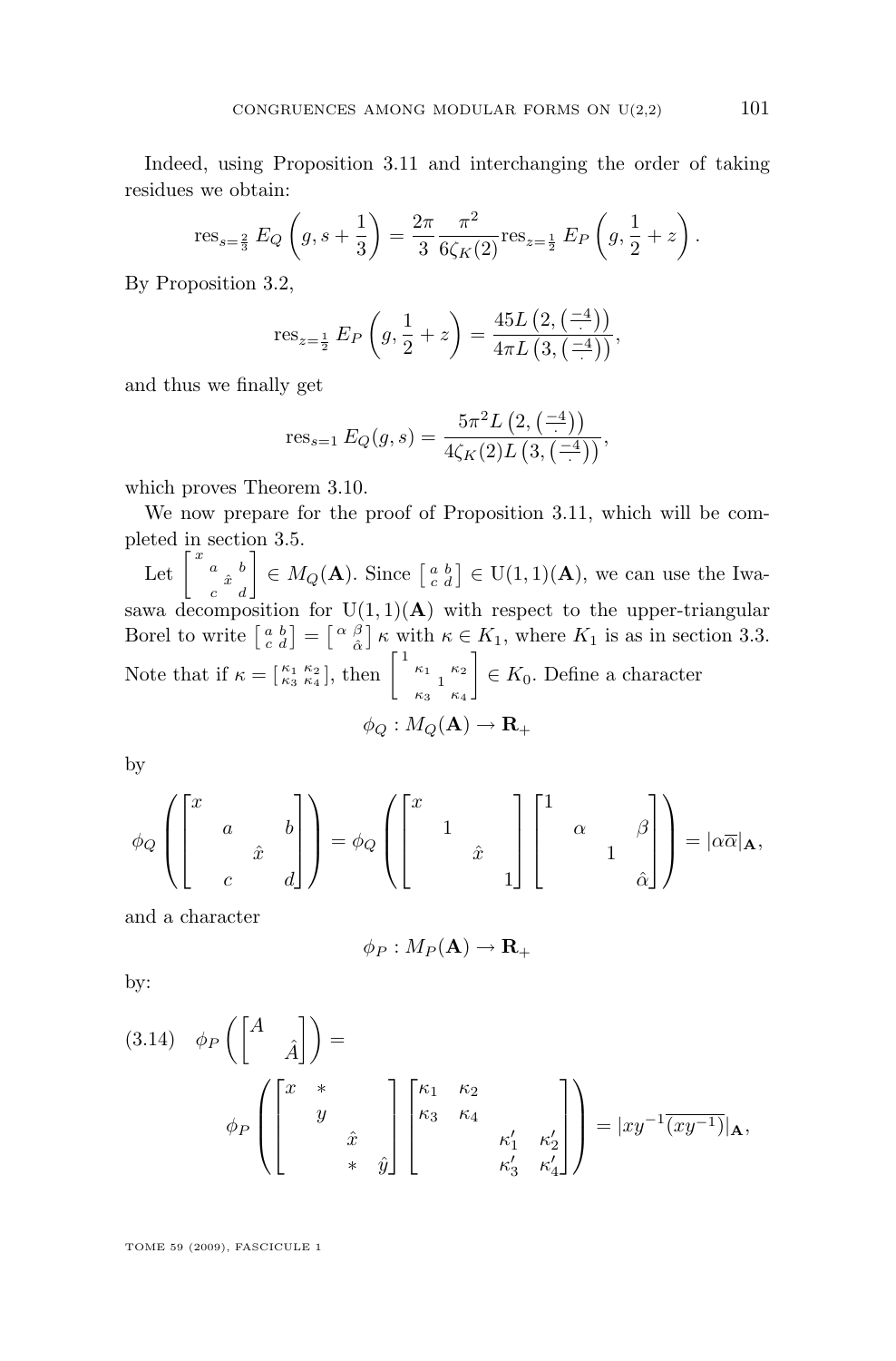<span id="page-22-0"></span>where we used the Iwasawa decomposition for  $GL_2(\mathbf{A}_K) = Res_{K/\mathbf{Q}} GL_2(\mathbf{A})$ with respect to its upper-triangular Borel  $B_R$ , and its maximal compact subgroup  $K_R = U(2) \prod_{v \nmid \infty} \mathrm{GL}_2(\mathcal{O}_{K_v})$  to write  $A \in \mathrm{GL}_2(\mathbf{A}_K)$  as

$$
A = \begin{bmatrix} x & * \\ & y \end{bmatrix} \begin{bmatrix} \kappa_1 & \kappa_2 \\ \kappa_3 & \kappa_4 \end{bmatrix} \in B_R(\mathbf{A}) K_R.
$$

We again have  $\left[ \begin{array}{c} \kappa_1 \kappa_2 \\ \kappa_3 \kappa_4 \\ \kappa'_1 \kappa'_2 \\ \kappa'_3 \kappa'_4 \end{array} \right]$ 1  $\in K_0$ .

Extend  $\phi_Q$  and  $\phi_P$  as well as  $\delta_Q$  and  $\delta_P$  to functions on  $G(\mathbf{A})$  using the Iwasawa decompositions

(3.15) 
$$
G(\mathbf{A}) = B(\mathbf{A}) K_0 = P(\mathbf{A}) K_0 = Q(\mathbf{A}) K_0.
$$

A simple calculation shows that

(3.16) 
$$
\delta_Q^s \delta_P^z = \delta_Q^{s + \frac{2}{3}z} \phi_Q^{2z} = \delta_P^{\frac{3}{4}s + z} \phi_P^{\frac{3}{2}s}
$$

for any complex numbers s and z. Let  $E_B(g, s, z)$  be the Borel Eisenstein series defined in section [3.1.](#page-15-0) By Proposition [3.5](#page-17-0) the series is absolutely convergent if  $\text{Re}(s) > 2/3$  and  $\text{Re}(z) > 1/2$  and admits meromorphic continuation to all of  $\mathbb{C}^2$ . Using identity  $(3.16)$  and rearranging terms we get:

$$
E_B(g,s,z):=\sum_{\gamma\in Q(\mathbf{Q})\backslash G(\mathbf{Q})}\delta_Q(\gamma g)^{s+\frac{2}{3}z}\sum_{\alpha\in B(\mathbf{Q})\backslash Q(\mathbf{Q})}\phi_Q(\alpha\gamma g)^{2z}=
$$

(3.17) 
$$
= \sum_{\gamma \in P(\mathbf{Q}) \backslash G(\mathbf{Q})} \delta_P(\gamma g)^{\frac{3}{4}s+z} \sum_{\alpha \in B(\mathbf{Q}) \backslash P(\mathbf{Q})} \phi_P(\alpha \gamma g)^{\frac{3}{2}s}.
$$

Let  $E_{U(1,1)}(g, s)$  be the Eisenstein series defined by formula [\(3.7\)](#page-19-0). We also define an Eisenstein series on  $\text{Res}_{K/\mathbf{Q}} GL_2(\mathbf{A})$  by:

(3.18) 
$$
E_{\text{Res}_{K/\mathbf{Q}}GL_2}(g,s) = \sum_{\gamma \in B_R(\mathbf{Q}) \backslash \text{Res}_{K/\mathbf{Q}}GL_2(\mathbf{Q})} \delta_R(\gamma g)^s,
$$

where  $\delta_R$  denotes the modulus character on  $B_R$  defined by:

$$
\delta_R:B_R\to{\bf R}_+
$$

(3.19) 
$$
\delta_R \left( \begin{bmatrix} a & * \\ & b \end{bmatrix} \right) = |a\overline{a}b^{-1}\overline{b}^{-1}|_A^{1/2}.
$$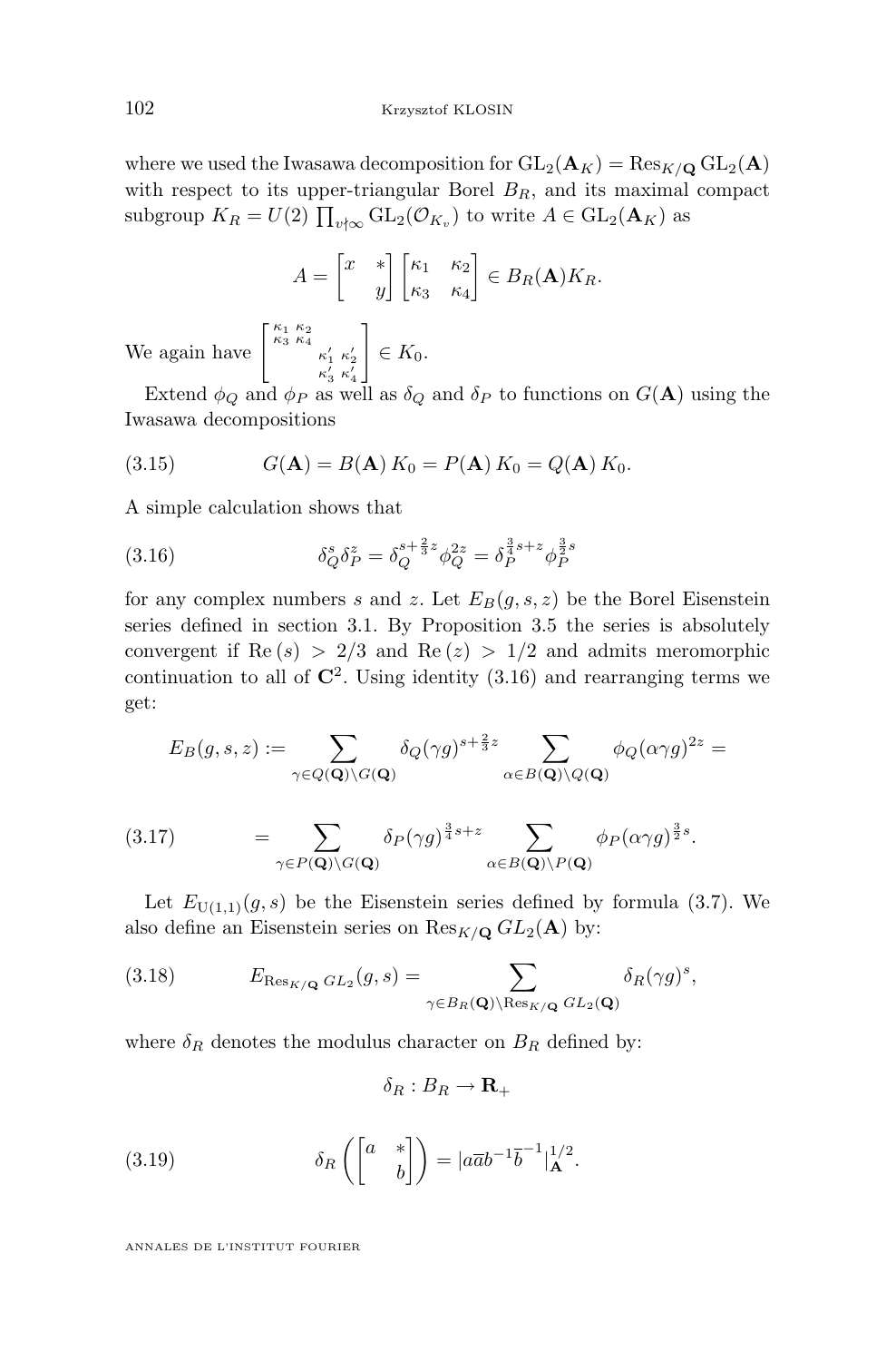<span id="page-23-0"></span>The following maps

(3.20) 
$$
\pi_Q: M_Q U_Q \to \mathrm{U}(1,1)
$$

$$
\begin{pmatrix} x & & \\ & a & & b \\ & & \hat{x} & \\ & & & d \end{pmatrix}, u \to \begin{bmatrix} a & b \\ c & d \end{bmatrix},
$$

and

(3.21) 
$$
\pi_P : P \to \text{Res}_{K/\mathbf{Q}} GL_2
$$

$$
\begin{bmatrix} A & X \\ \hat{A} \end{bmatrix} \mapsto A
$$

give bijections

$$
B(\mathbf{Q}) \setminus Q(\mathbf{Q}) \cong B_1(\mathbf{Q}) \setminus U(1,1)(\mathbf{Q})
$$

and

$$
B(\mathbf{Q})\setminus P(\mathbf{Q})\cong B_R(\mathbf{Q})\setminus \mathrm{Res}_{K/\mathbf{Q}}\,GL_2(\mathbf{Q}),
$$

respectively.

On the A-points we can extend  $\pi_Q$  to a map  $G(A) \to U(1,1)(A)/K_1$  and  $\pi_P$  to a map  $G(\mathbf{A}) \to \text{Res}_{K/\mathbf{Q}}$   $GL_2(\mathbf{A})/K_R$  by declaring them to be trivial on  $K_0$ . Hence we can rewrite  $(3.17)$  as

$$
(3.22) \quad E_B(g, s, z) := \sum_{\gamma \in Q(\mathbf{Q}) \backslash G(\mathbf{Q})} \delta_Q(\gamma g)^{s + \frac{2}{3}z} E_{\mathrm{U}(1,1)}(\pi_Q(\gamma g), 2z) =
$$

$$
= \sum_{\gamma \in P(\mathbf{Q}) \backslash G(\mathbf{Q})} \delta_P(\gamma g)^{\frac{3}{4}s + z} E_{\mathrm{Res}_{K/\mathbf{Q}} \, GL_2}(\pi_P(\gamma g), \frac{3}{2}s).
$$

#### **3.5.**  $E_Q(g, s)$  as a residual Eisenstein series

In this section we complete the proof of Proposition [3.11.](#page-20-0) We will only present a proof of part (i) of the proposition as the proof of (ii) is completely analogous. (In part (ii) the role of  $E_{U(1,1)}$  (see below) is played by  $E_{\text{Res}_{K/\mathbf{Q}}\text{GL}_2}$  for which an easy computation shows that  $res_{s=1} E_{\text{Res}_{K/\mathbf{Q}} \text{GL}_2}(g, s) = \pi^2/(4\zeta_K(2)).$  In what follows Z will denote a variable in the hermitian upper half-plane  $H$ , and  $z_1$  a variable in the complex upper half-plane H. Otherwise we use notation from sections [3.1-](#page-15-0)[3.4.](#page-20-0) Write  $g = g_{\mathbf{Q}} g_{\infty} \kappa \in G(\mathbf{A})$  with  $g_{\mathbf{Q}} \in G(\mathbf{Q}), g_{\infty} \in G(\mathbf{R})$  and  $\kappa \in K_{0,\mathrm{f}}$ . We have  $E_B(g, s, z) = E_B(g_\infty, s, z)$  and  $E_Q(g, s) = E_Q(g_\infty, s)$ , hence it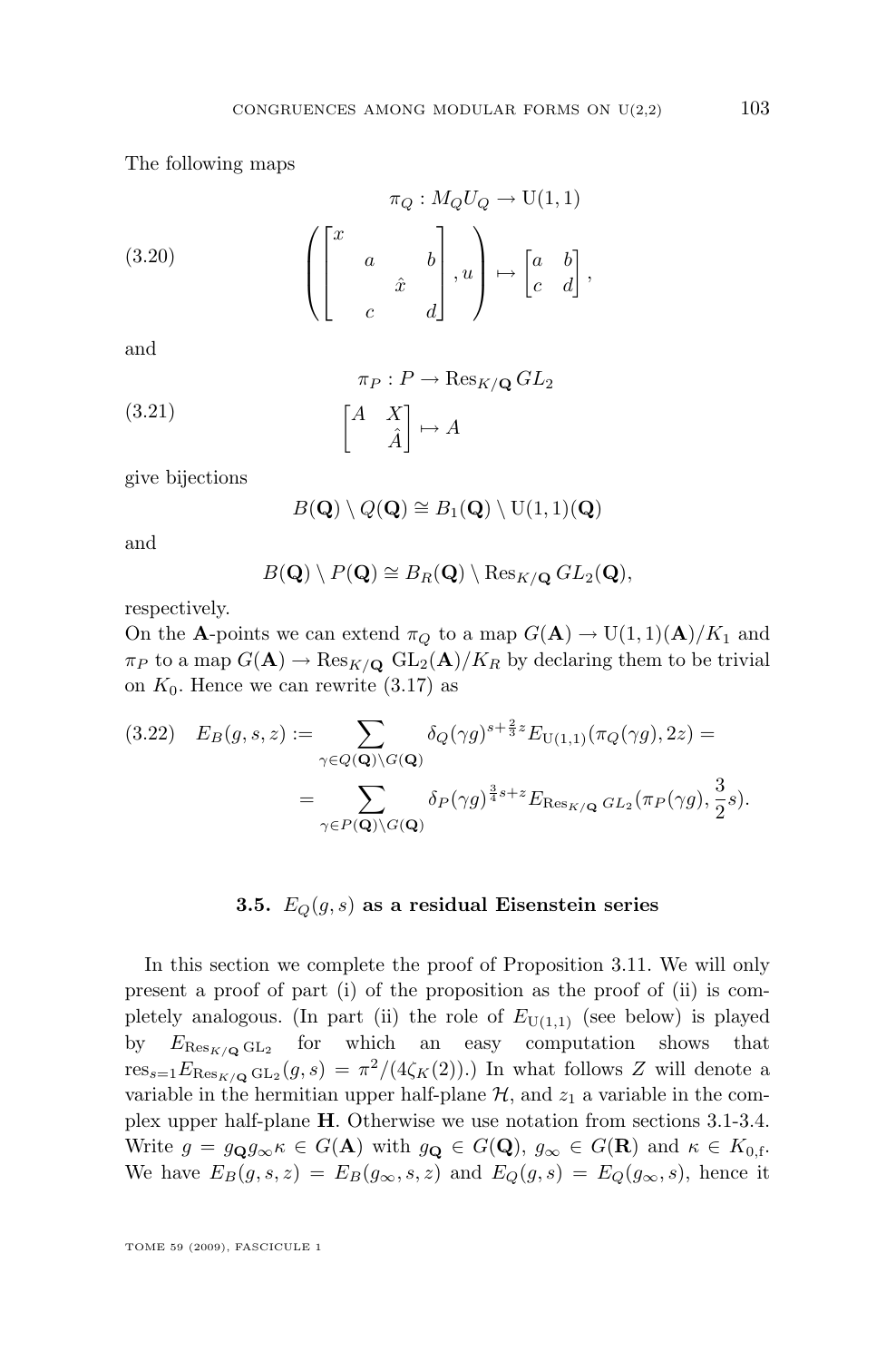<span id="page-24-0"></span>is enough to prove [\(3.12\)](#page-20-0) for  $g = (g_{\infty}, 1) \in G(\mathbf{R}) \times G(\mathbf{A}_{f})$ . Let  $K_1$  denote the maximal compact subgroup of U(1, 1)(A) and let  $\pi_Q : G(A) \to$  $U(1,1)(\mathbf{A})/K_1$  be as in formula [\(3.20\)](#page-23-0). Lemmas 3.12 and 3.14 are easy.

LEMMA 3.12. — If 
$$
g = (g_{\infty}, 1) \in G(\mathbf{A})
$$
, then  
\n
$$
\text{Im}(\pi_Q(g)_{\infty} i) = \text{Im}(g_{\infty} i)_{2,2}.
$$

*Remark 3.13.* — Note that for any  $2 \times 2$  matrix M with entries in C one has Im  $(M_{2,2}) = (\text{Im} (M))_{2,2}$ . Hence the conclusion of Lemma 3.12 can also be written as Im  $(\pi_Q(g)_{\infty} i) = \text{Im} ((g_{\infty} i)_{2,2}).$ 

LEMMA 3.14. — For any  $Z \in \mathcal{H}$ , there exists  $\gamma \in Q(\mathbf{Z})$  such that  $(\text{Im }\gamma Z)_{2,2} > \frac{1}{2}.$ 

The next lemma is just a simple adaptation to the case of hermitian modular forms of the proof of Hilfsatz 2.10 of [\[21\]](#page-84-0).

LEMMA 3.15. — *For every*  $Z \in \mathcal{H}$ *, we have* 

$$
\sup_{\gamma \in \Gamma_{\mathbf{Z}}} \det \mathrm{Im} \left( \gamma Z \right) < \infty.
$$

PROPOSITION 3.16. — Let  $\delta > 0$  and  $g = (g_{\infty}, 1) \in G(\mathbf{R}) \times G(\mathbf{A}_{f})$ . For *every*  $s \in \mathbf{C}$  *with*  $\text{Re}(s) > 1 + \delta$  *and every*  $z \in \mathbf{C}$  *with*  $|z - \frac{1}{2}| < \delta$ *, the series*

$$
(3.23) \qquad D := |z - 1/2| \sum_{\gamma \in Q(\mathbf{Q}) \backslash G(\mathbf{Q})} \left| \delta_Q(\gamma g)^{s + 2z/3} E_{\mathrm{U}(1,1)}(\pi_Q(\gamma g), 2z) \right|
$$

*converges.*

*Proof. —* Using the same arguments as in the proof of Lemma [4.6](#page-29-0) (cf. section [4.2\)](#page-29-0) one shows that

$$
D = \sum_{\gamma \in Q(\mathbf{Z}) \backslash \Gamma_{\mathbf{Z}}} \left| \left( \frac{\det \mathrm{Im}(\gamma Z)}{(\mathrm{Im}(\gamma Z))_{2,2}} \right)^{3s+2z} \right| \, |z - 1/2| \, |E_{\mathrm{U}(1,1)}(\pi_Q(\gamma g)_{\infty} i, 2z)|.
$$

(Note that  $z' := \pi_Q(\gamma g)_{\infty} i$  is a complex variable.) As  $g = (g_{\infty}, 1)$  and  $\gamma \in \Gamma_Z \subset K_{0, \text{f}}$ , we have  $\pi_Q(\gamma g)_{\infty} = \pi_Q((\gamma g_{\infty}, 1))_{\infty}$ . By Lemmas 3.12 and 3.14 we can find a set S of representatives of  $Q(\mathbf{Z}) \setminus \Gamma_{\mathbf{Z}}$  such that for every  $\gamma \in S$  we have

(3.24) 
$$
\operatorname{Im} (\pi_Q(\gamma g)_{\infty} i) = \operatorname{Im} ((\gamma g_{\infty} \mathbf{i})_{2,2}) > \frac{1}{2}.
$$

The series  $E_{U(1,1)}(z_1, 2z)$  has a Fourier expansion of the form

$$
E_{U(1,1)}(z_1,2z) = \sum_{n \in \mathbf{Z}} c_n(2z,\mathrm{Im}(z_1))e^{2\pi i n \mathrm{Re}(z_1)},
$$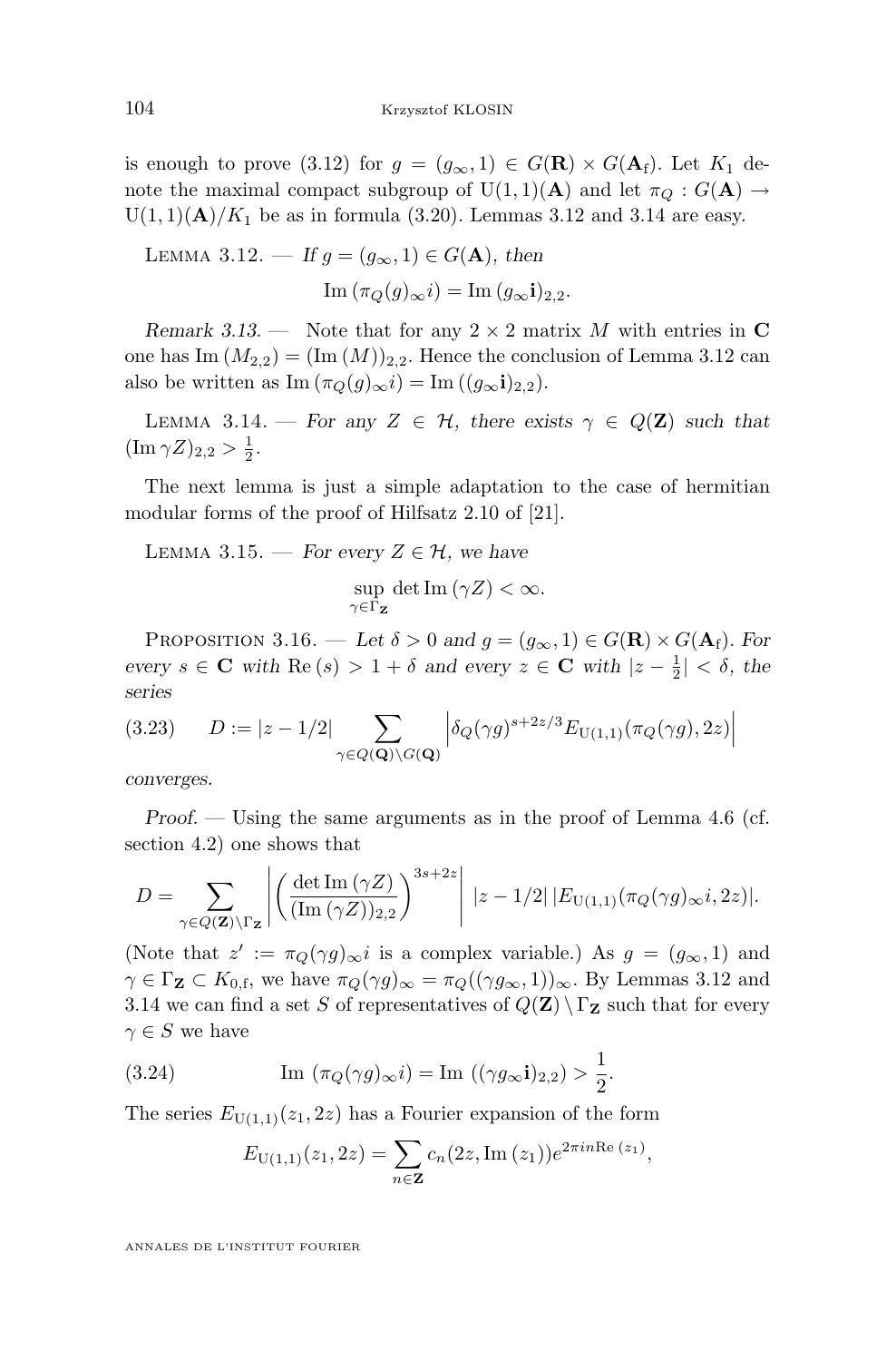and  $E_{U(1,1)}(z_1, 2z) - c_0(2z, \text{Im}(z_1))$  for every fixed  $z_1$  continues to a holomorphic function on the entire z-plane and for every fixed  $z$  is rapidly decreasing as Im  $(z_1) \to \infty$ . It follows that for any given  $N > 0$  there exists a constant  $M(N)$  (independent of  $z_1$  and independent of z as long as  $|z - 1/2| < \delta$ ) such that  $|E_{U(1,1)}(z_1, 2z) - c_0(2z, \text{Im}(z_1))| < M(N)$  as long as Im  $(z_1) > N$ . Set  $x_\gamma := \text{Re} (\pi_Q(\gamma g)_{\infty} i)$  and  $y_\gamma := \text{Im} (\pi_Q(\gamma g)_{\infty} i)$ Im  $((\gamma g_{\infty}i)_{2,2})$ . Taking  $N = 1/2$ , we see by formula [\(3.24\)](#page-24-0) that there exists a constant M (independent of  $\gamma$ ) such that  $|E_{U(1,1)}(x_{\gamma} + iy_{\gamma}, 2z)| \leq$  $M + |c_0(2z, y_\gamma)|$ . Using [\(3.8\)](#page-19-0) and Lemma [3.9](#page-20-0) one sees that there exists a positive constant C independent of z and of  $\gamma$  such that

$$
|z - 1/2||c_0(2z, y_\gamma)| < C + |y_\gamma|^{1+2\delta}.
$$

Thus we conclude that there exists a positive constant A (independent of z and  $\gamma$ ) such that

$$
(3.25) \left| \left( z - \frac{1}{2} \right) E_{\text{U}(1,1)} \left( \pi_Q(\gamma g_\infty) i, 2z \right) \right| \leq A (1 + \text{Im} \left( \pi_Q(\gamma g_\infty) i \right)^{1+2\delta}) =
$$
  
=  $A (1 + \text{Im} \left( \gamma g_\infty \mathbf{i} \right)_{2,2}^{1+2\delta}).$ 

For  $s' \in \mathbb{C}$  lying inside the region of absolute convergence of  $E_{s'}(Z)$  let

$$
|E|_{s'}(Z) := \sum_{\gamma \in Q(\mathbf{Z}) \backslash \Gamma_{\mathbf{Z}}} \left| \left( \frac{\det \mathrm{Im}(\gamma Z)}{(\mathrm{Im}(\gamma Z))_{2,2}} \right)^{s'} \right|
$$

 $\overline{\phantom{a}}$  $\overline{\phantom{a}}$  $\overline{\phantom{a}}$  $\overline{\phantom{a}}$  $\overline{\phantom{a}}$ 

denote the majorant of  $E_s(Z)$ . By formula (3.25) we have

$$
(3.26) \quad D \leqslant A |E|_{3s+2z}(Z) + A \sum_{\gamma \in S} \left| \left( \frac{\det \text{Im}(\gamma Z)}{(\text{Im}(\gamma Z))_{2,2}} \right)^{3s+2z} \right| (\text{Im}(\gamma Z))_{2,2}^{1+2\delta}.
$$

Note that  $|E|_{3s+2z}(Z)$  is well-defined (i.e.,  $3s+2z$  is in the region of absolute convergence of  $E_{s'}(Z)$  by our assumption on s and z. Denote the second term of the right-hand side of formula  $(3.26)$  by  $D_2$ . Then

$$
D_2 = A \sum_{\gamma \in S} \left| \left( \frac{\det \mathrm{Im}(\gamma Z)}{(\mathrm{Im}(\gamma Z))_{2,2}} \right)^{3s+2z-(1+2\delta)} \right| (\det \mathrm{Im}(\gamma Z))^{1+2\delta}.
$$

By Lemma [3.15](#page-24-0) there exists a constant  $M(Z)$  such that det Im  $(\gamma Z) \leq$  $M(Z)$  for every  $\gamma \in S$  and hence

$$
D_2 \leqslant AM(Z)^{1+2\delta} |E|_{3s+2z-(1+2\delta)} < \infty
$$

as Re  $(3s + 2z - (1 + 2\delta)) > 3$  by our assumptions on z and s. This finishes the proof.  $\Box$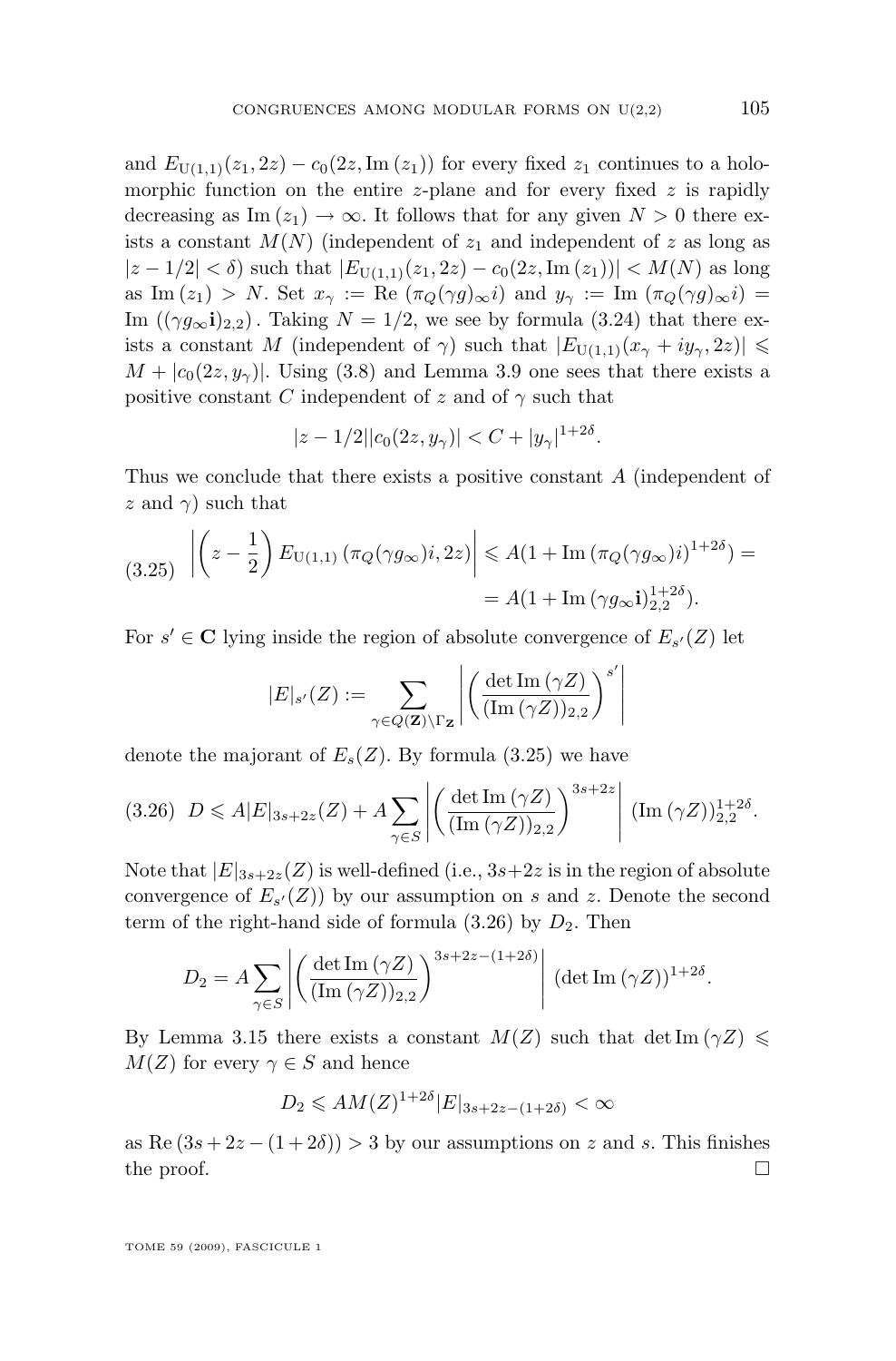*Proof of Proposition* [3.11.](#page-20-0) — We need to show that for a fixed  $s \in$ C with Re  $(s) > 2/3$  and for every  $\epsilon > 0$  there exists  $\delta > 0$  such that  $|z - 1/2| < \delta$  implies

$$
(3.27) \quad D(z) := \left| \left( z - \frac{1}{2} \right) \sum_{\gamma \in Q(\mathbf{Q}) \backslash G(\mathbf{Q})} \delta_Q(\gamma g)^{s+2z/3} E_{\mathbf{U}(1,1)}(\pi_Q(\gamma g), 2z) - \frac{3}{2\pi} \sum_{\gamma \in Q(\mathbf{Q}) \backslash G(\mathbf{Q})} \delta_Q(\gamma g)^{s+1/3} \right| < \epsilon.
$$

As remarked at the beginning of the section we can assume without loss of generality that  $g = (g_{\infty}, 1) \in G(\mathbf{R}) \times G(\mathbf{A}_{f})$ . We first show that (3.27) holds for s with  $\text{Re}(s) > 1$ . Fix  $s \in \mathbb{C}$  with  $\text{Re}(s) > 1$  and  $\delta' > 0$  such that  $0 < \delta' < \text{Re}(s) - 1$ . From now on assume  $|z - 1/2| < \delta'$ . Fix a set S of representatives of  $Q(\mathbf{Q}) \setminus G(\mathbf{Q})$ . By Proposition [3.16](#page-24-0) and the fact that  $E_Q(g, s')$  converges absolutely for s' with Re  $(s') > 1$ , there exists a finite subset  $S_1$  of S such that the following two inequalities:

(3.28) 
$$
\sum_{\gamma \in S_2} \left| \left( \delta_Q(\gamma g) \right)^{s+1/3} \right| < \frac{\pi \epsilon}{6},
$$

$$
(3.29) \qquad \sum_{\gamma \in S_2} \left| z - \frac{1}{2} \right| \left| \delta_Q(\gamma g)^{s+2z/3} E_{\text{U}(1,1)}(\pi_Q(\gamma g), 2z) \right| < \frac{\epsilon}{4}
$$

are simultaneously satisfied. Here  $S_2$  denotes the complement of  $S_1$  in S. We have  $D(z) \le D_1(z) + D_2(z)$ , where

$$
D_j(z) := \left| \left( z - \frac{1}{2} \right) \sum_{\gamma \in S_j} \delta_Q(\gamma g)^{s+2z/3} E_{\text{U}(1,1)}(\pi_Q(\gamma g), 2z) - \frac{3}{2\pi \sum_{\gamma \in S_j} \delta_Q(\gamma g)^{s+1/3}} \right|.
$$

Note that if we replace  $\delta'$  with a smaller  $\delta'' > 0$ , then estimates (3.28) and (3.29) remain true as long as  $|z - 1/2| < \delta''$  for the same choice of S<sub>1</sub>. Hence we find  $\delta > 0$  with  $\delta < \delta'$  such that  $D_1(z) < \frac{\epsilon}{2}$ . This is clearly possible as  $D_1(z)$  is a finite sum and it follows from Proposition [3.8](#page-19-0) that  $3/2\pi$  is the residue of  $E_{U(1,1)}(\pi_Q(\gamma g), 2z)$  at  $z = 1/2$ . On the other hand  $D_2(z) \leqslant D_3(z) + D_4(z)$ , where

$$
D_3(z) := \sum_{\gamma \in S_2} \left| z - \frac{1}{2} \right| \left| \delta_Q(\gamma g)^{s+2z/3} E_{U(1,1)}(\pi_Q(\gamma g), 2z) \right|
$$

<span id="page-26-0"></span>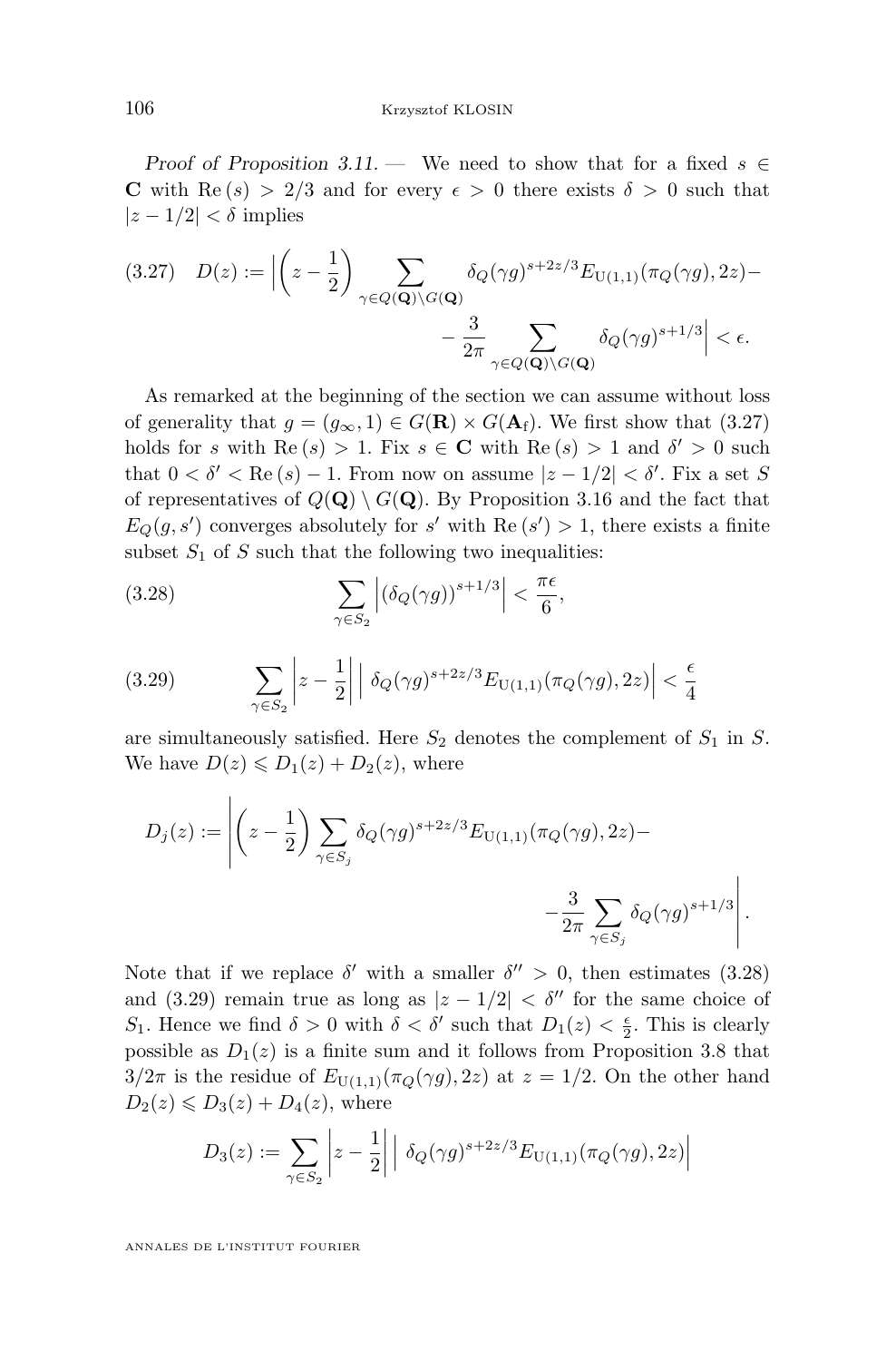<span id="page-27-0"></span>and

$$
D_4(z) := \frac{3}{2\pi} \sum_{\gamma \in S_2} \left| (\delta_Q(\gamma g))^{s+1/3} \right|.
$$

Formulas [\(3.28\)](#page-26-0) and [\(3.29\)](#page-26-0) imply now that  $D_3(z) < \epsilon/4$  and  $D_4(z) < \epsilon/4$ . Hence

$$
D(z) \le D_1(z) + D_2(z) \le D_1(z) + D_3(z) + D_4(z) < \epsilon
$$

as desired.

We have thus established the equality  $res_{z=1/2} E_B(g, s, z) = \frac{3}{2\pi} E_Q(g, s +$  $1/3$ ) for s with Re  $(s) > 1$ . However, both sides are meromorphic functions in s and since the right-hand side is holomorphic for Re  $(s) > 2/3$ , so must be the left-hand side. Hence they agree for  $\text{Re}(s) > 2/3$ .

#### **4. The Petersson norm of a Maass lift**

The goal of this section is to express the denominator of  $C_{F_f}$  in formula  $(1.1)$  by a special value of the symmetric square L-function of f.

#### **4.1. Maass lifts**

Let H, as before, denote the complex upper half-plane. The space  $H \times$  $\mathbf{C} \times \mathbf{C}$  affords an action of the Jacobi modular group  $\Gamma^J := SL_2(\mathbf{Z}) \ltimes \mathcal{O}_K^2$ , under which  $\left(\begin{bmatrix} a & b \\ c & d \end{bmatrix}, \lambda, \mu\right)$  takes  $(\tau, z, w) \in \mathbf{H} \times \mathbf{C} \times \mathbf{C}$  to  $\left(\frac{a\tau+b}{c\tau+d}, \frac{z}{c\tau+d}, \frac{w}{c\tau+d}\right)$ .

Definition 4.1. — *A holomorphic function*

 $\phi : H \times C \times C \rightarrow C$ 

 $i$  *is called a Jacobi form of weight k and index m if for every*  $\begin{bmatrix} a & b \ c & d \end{bmatrix} \in$  $\operatorname{SL}_2(\mathbf{Z})$  *and*  $\lambda, \mu \in \mathcal{O}_K$ *,* 

$$
\phi = \phi|_{k,m} \begin{bmatrix} a & b \\ c & d \end{bmatrix} := (c\tau + d)^{-k} e\left(-m \frac{czw}{c\tau + d}\right) \phi_m\left(\frac{a\tau + b}{c\tau + d}, \frac{z}{c\tau + d}, \frac{w}{c\tau + d}\right)
$$

*and*

$$
\phi = \phi|_m[\lambda, \mu] := e(m\lambda \overline{\lambda} t + \overline{\lambda} z + \lambda w) \phi_m(\tau, z + \lambda \tau + \mu, w + \overline{\lambda} t + \overline{\mu}).
$$

Let  $k$  be a positive integer divisible by 4 and  $F$  a hermitian cusp form of weight k and full level. By rearranging the Fourier expansion  $F(Z) =$  $\sum_{B \in \mathcal{S}} c(B)e(\text{tr } BZ)$  of F we obtain

(4.1) 
$$
F(Z) = \sum_{m \in \mathbf{Z}_{>0}} \phi_m(\tau, z, w) e(m\tau')
$$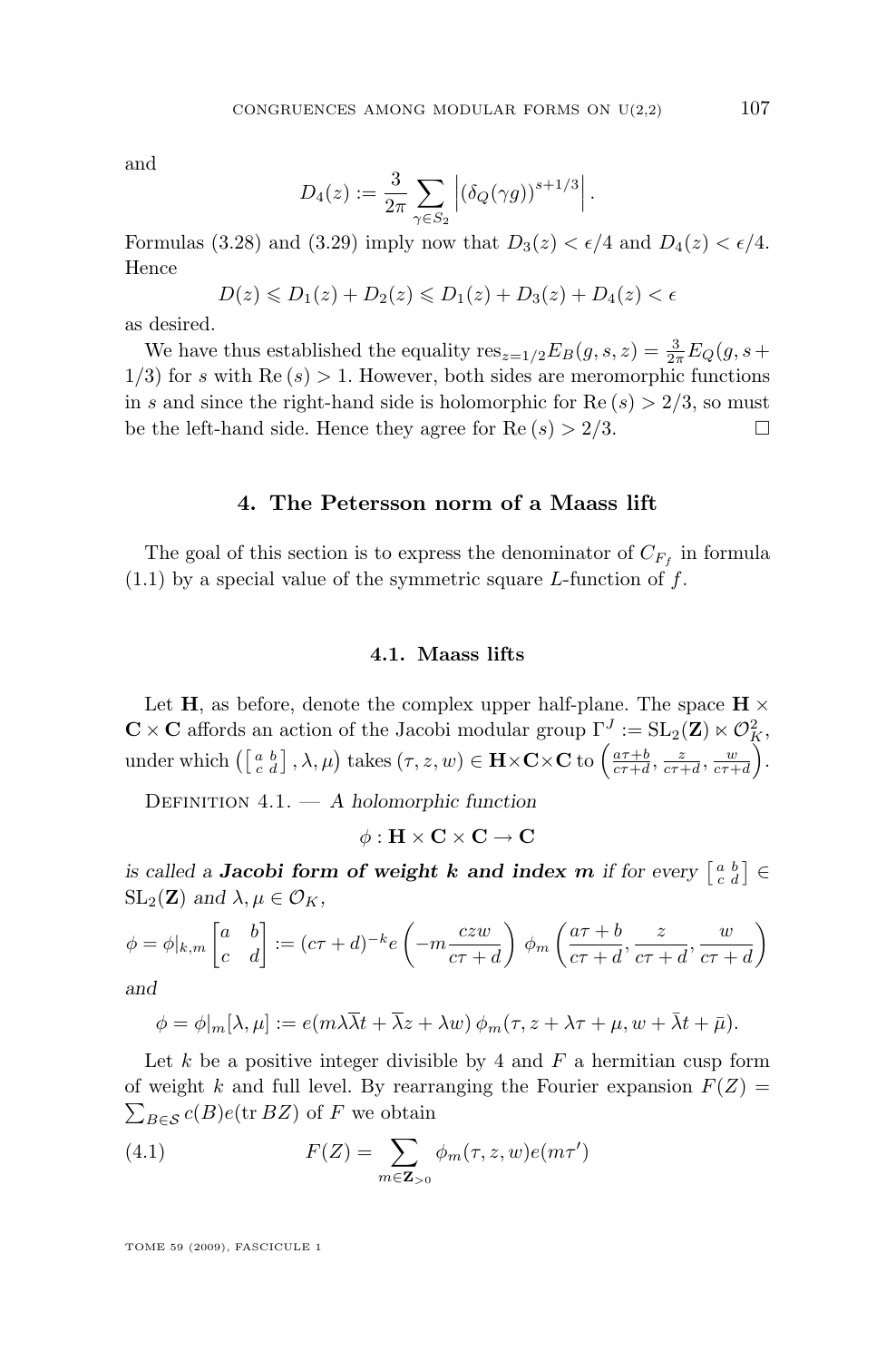where  $Z = \begin{bmatrix} \tau & z \\ w & \tau' \end{bmatrix} \in \mathcal{H}$  and

$$
\phi_m(\tau, z, w) = \sum_{\substack{l \in \mathbf{Z}_{\geq 0}, t \in \frac{1}{2} \mathcal{O}_K \\ t\bar{t} \leq l m}} c\left(\begin{bmatrix} l & t \\ \bar{t} & m \end{bmatrix}\right) e(l\tau + \bar{t}z + tw)
$$

is a Jacobi form of weight k and index m. The expansion  $(4.1)$  is called the *Fourier-Jacobi expansion of* F.

DEFINITION 4.2. — *The Maass space denoted by*  $\mathcal{S}_k^{\text{M}}(\Gamma_\mathbf{Z})$  *is the* C-linear subspace of  $\mathcal{S}_k(\Gamma_Z)$  consisting of those  $F \in \mathcal{S}_k(\Gamma_Z)$  which satisfy the fol*lowing condition: there exists a function*  $c_F^* : \mathbb{Z}_{\geqslant 0} \to \mathbb{C}$  such that

$$
c_F(B) = \sum_{d \in \mathbf{Z}_{>0}, d \mid \epsilon(B)} d^{k-1} c_F^*(4 \det B/d^2)
$$

 $f$  *for all*  $B \in \mathcal{S}$ *, where*  $\epsilon(B) := \max \left\{ q \in \mathbf{Z}_{>0} \mid \frac{1}{q} B \in \mathcal{S} \right\}$ *. We call*  $F \in$  $\mathcal{S}_k^{\text{M}}(\Gamma_\mathbf{Z})$  *a Maass form or a CAP form.* 

Theorem 4.3 (Raghavan-Sengupta [\[44\]](#page-85-0)). — *There exists a* C*-linear isomorphism between the Maass space and the space*

$$
(4.2) \quad S_{k-1}^{+}\left(4, \left(\frac{-4}{\cdot}\right)\right) :=
$$
\n
$$
= \left\{\phi \in S_{k-1}\left(4, \left(\frac{-4}{\cdot}\right)\right) \mid \phi = \sum_{n=1}^{\infty} b(n)q^n, \ b(n) = 0 \text{ if } \left(\frac{-4}{n}\right) = 1\right\}.
$$

We will describe this isomorphism in more detail. Any Jacobi form  $\psi$  of weight  $k$  and index 1 can be written as a finite linear combination:

(4.3) 
$$
\psi(\tau, z, w) = \sum_{t \in A} f_t(\tau) \theta_t(\tau, z, w),
$$

where  $A = \left\{0, \frac{1}{2}, \frac{i}{2}, \frac{i+1}{2}\right\}, \theta_t(\tau, z, w) := \sum_{\lambda \in t + \mathcal{O}_K} e(\lambda \overline{\lambda} \tau + \lambda \overline{z} + \lambda w)$  and  $f_t(\tau) = \sum$  $l\geqslant0,l\equiv-4nt \pmod{4}$  $c_F^*(l)e(l\tau/4).$ 

The map  $\psi(\tau, z, w) \mapsto f_0(\tau)$  gives an injection of  $J_{k,1}$ , the space of Jacobi forms of weight k and index 1, into  $S_{k-1}(4, \left( \frac{-4}{\cdot} \right))$ . If we put  $\psi = \phi_1$ and define  $\phi$  by  $\phi|_{k-1} \left[ \begin{smallmatrix} 1 & -1 \\ 4 & 1 \end{smallmatrix} \right] = f_0$ , the composite  $F \mapsto \phi_1(\tau, z, w) \mapsto$  $f_0(\tau) \mapsto \phi$  gives the isomorphism alluded to in Theorem 4.3. Denoting this isomorphism by  $\Omega$ , we can map any normalized Hecke eigenform  $f =$  $\sum_{n\geqslant 1} b(n)q^n \in S_{k-1}\left(4, \left(\frac{-4}{\cdot}\right)\right)$  to the element  $F_f := \Omega^{-1}(f - f^{\rho}) \in \mathcal{S}_k^{\mathcal{M}}(\Gamma_{\mathbf{Z}})$ . Here  $f^{\rho} = \sum_{n\geqslant 1} \overline{b(n)}q^n$ . This lifting is Hecke equivariant in a sense, which

<span id="page-28-0"></span>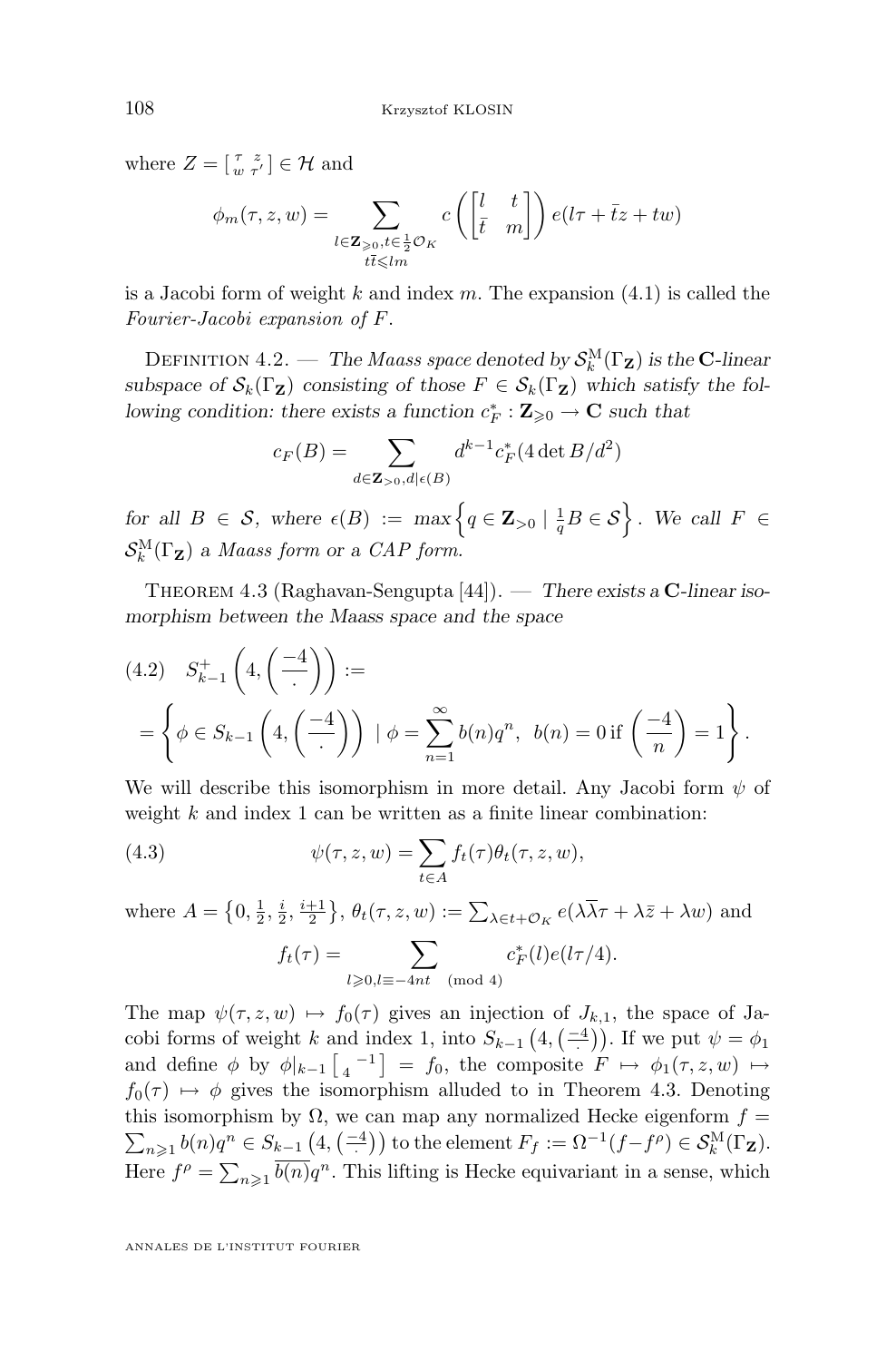<span id="page-29-0"></span>will be explained in section [5.4.](#page-39-0) Note that  $F_f = -F_{f\rho}$  and  $F_f \neq 0$  if and only if  $f \neq f^{\rho}$ .

DEFINITION 4.4. — If  $f \neq f^{\rho}$ , then  $F_f$  is called the *Maass lift of* f or *the CAP lift of* f*.*

PROPOSITION  $4.5.$  — If  $f = \sum_{n=1}^{\infty} b(n)q^n \in S_{k-1}(4, \left(\frac{-4}{\cdot}\right))$  is a normal*ized eigenform, then*

(4.4) 
$$
c_{F_f}^*(n) = \begin{cases} \frac{-2i}{u(n)}(b(n) - \overline{b(n)}) & \text{if } n \not\equiv 1 \pmod{4} \\ 0 & \text{if } n \equiv 1 \pmod{4} \end{cases},
$$

*where*  $u(n) := \#\{t \in A \mid 4N(t) \equiv -n \pmod{4}\}.$ 

*Proof.* — This follows from formula (4) on page 670 in [\[37\]](#page-84-0).  $\Box$ 

#### **4.2. The Petersson norm of**  $F_f$

To express  $\langle F_f, F_f \rangle$  by an *L*-value we will use an identity proved in [\[44\]](#page-85-0) that involves a variant  $E_s(Z)$  (defined below) of the Klingen Eisenstein series  $E_Q(g, s)$  (which was defined in section [3.1\)](#page-15-0). For a matrix M, denote by  $M_{i,j}$  the  $(i, j)$ -th entry of M. Let C be the subgroup of  $\Gamma$ **z** consisting of all matrices whose last row is  $\begin{bmatrix} 0 & 0 & 0 & 1 \end{bmatrix}$ . Set

$$
E_s(Z) = \sum_{\gamma \in \mathcal{C} \backslash \Gamma_{\mathbf{Z}}} \left( \frac{\det \operatorname{Im} \gamma Z}{(\operatorname{Im} \gamma Z)_{1,1}} \right)^s.
$$

The series converges for  $\text{Re}(s) > 3$  ([\[44\]](#page-85-0), Lemma 1).

LEMMA 4.6. — Let  $g = (g_{\infty}, 1) \in G(\mathbf{A})$  and  $Z = g_{\infty}$ **i**. Then

(4.5) 
$$
E_Q(g, s) = \frac{1}{4} E_{3s}(Z).
$$

*Proof. —* First note that

$$
E_s(Z) = 4 \sum_{\gamma \in \mathcal{C}' \backslash \Gamma_{\mathbf{Z}}} \left( \frac{\det \operatorname{Im} \gamma Z}{(\operatorname{Im} \gamma Z)_{1,1}} \right)^s,
$$

where  $\mathcal{C}'$  is the subgroup of  $\Gamma_{\mathbf{Z}}$  consisting of matrices whose last row is of the form  $\begin{bmatrix} 0 & 0 & 0 & \alpha \end{bmatrix}$  with  $\alpha \in \mathcal{O}_K^{\times}$ . Moreover we have  $\mathcal{C}' = wQ(\mathbf{Z})w^{-1}$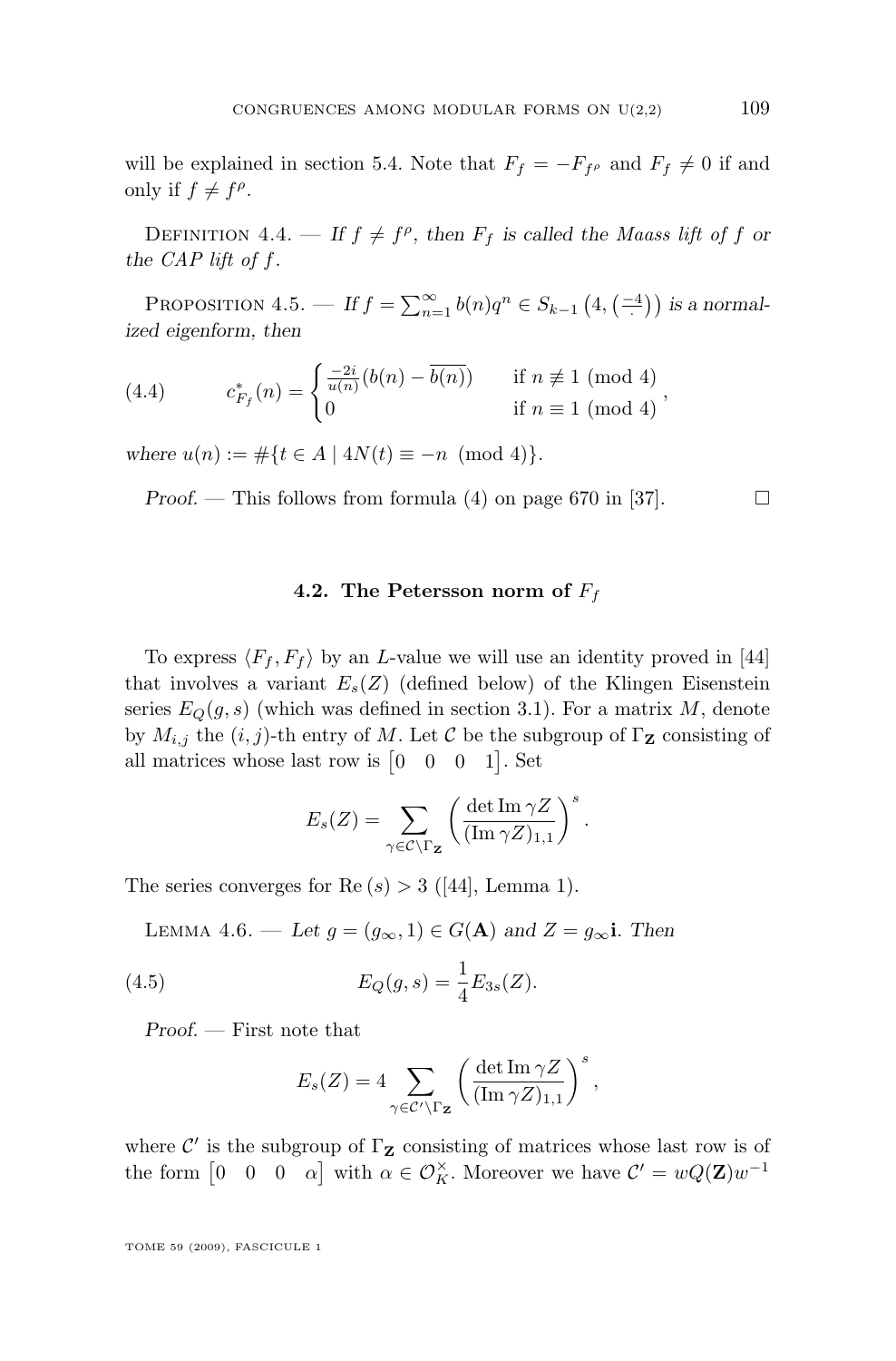with 
$$
w = \begin{bmatrix} 1 & 1 \ 1 & 1 \end{bmatrix}
$$
. This gives  

$$
\sum_{\gamma \in \mathcal{C}' \backslash \Gamma_{\mathbf{Z}}} \left( \frac{\det \operatorname{Im} \gamma Z}{(\operatorname{Im} \gamma Z)_{1,1}} \right)^s = \sum_{\gamma \in Q(\mathbf{Z}) \backslash \Gamma_{\mathbf{Z}}} \left( \frac{\det \operatorname{Im} w \gamma w^{-1} Z}{(\operatorname{Im} w \gamma w^{-1} Z)_{1,1}} \right)^s
$$

$$
= \sum_{\gamma \in Q(\mathbf{Z}) \backslash \Gamma_{\mathbf{Z}}} \left( \frac{\det \operatorname{Im} \gamma Z}{(\operatorname{Im} \gamma Z)_{2,2}} \right)^s,
$$

as  $w \in \Gamma_{\mathbf{Z}}$ .

Now for  $\gamma \in \Gamma$ **z** we have  $\delta_Q(\gamma g) = \delta_Q(q)$ , where  $q = (q_\infty, 1)$  and  $\gamma g_\infty =$  $q_{\infty} \kappa_{\infty}$  with  $q_{\infty} \in Q(\mathbf{R})$ ,  $\kappa_{\infty} \in K_{0,\infty}$ . If  $q_{\infty} = um$  with  $m = \begin{bmatrix} x & b \\ c & d \end{bmatrix} \in$  $M_Q(\mathbf{R})$  and  $u \in U_Q(\mathbf{R})$ , then

$$
\delta_Q(\gamma g) = \delta_Q(um) = \delta_Q(m(m^{-1}um)) = \delta_Q(m) = |x\overline{x}|_A^3.
$$

Moreover

$$
\operatorname{Im}\gamma Z = \operatorname{Im}\gamma g_{\infty} \mathbf{i} = \operatorname{Im} q_{\infty} \mathbf{i} = \operatorname{Im} um \mathbf{i}.
$$

A direct calculation shows that det Im  $u(m_i)$  = det Im m i and that  $(\text{Im }u(m\textbf{i}))_{2,2} = (\text{Im }m\textbf{i})_{2,2}.$  On the other hand

$$
\operatorname{Im} m \mathbf{i} = \begin{bmatrix} x\overline{x} \\ & \frac{1}{(ci+d)(ci+d)} \end{bmatrix},
$$

hence we have

$$
\frac{\det \mathrm{Im}\,\gamma Z}{(\mathrm{Im}\,\gamma Z)_{2,2}} = \delta_Q(\gamma g)^{1/3}.
$$

The lemma now follows from the fact that the natural injection

$$
Q(\mathbf{Z}) \setminus \Gamma_{\mathbf{Z}} \to Q(\mathbf{Q}) \setminus G(\mathbf{Q})
$$

is a bijection. This is a consequence of the identity

$$
Q(\mathbf{A}) = Q(\mathbf{Q}) Q(\mathbf{R}) Q(\prod_{p \nmid \infty} \mathbf{Z}_p),
$$

which follows from Lemma 8.14 of [\[50\]](#page-85-0).  $\Box$ 

Set

(4.6) 
$$
E_s^*(Z) := \pi^{-2s} \Gamma(s) \Gamma(s-1) \zeta(2s-2) \zeta_K(s) E_s(Z).
$$

In [\[44\]](#page-85-0) Raghavan and Sengupta prove that  $E_s^*(Z)$  can be analytically continued in s to the entire complex plane except for possible simple poles at  $s = 0, 1, 2, 3$ . Using Lemma [4.6](#page-29-0) and Theorem [3.10](#page-20-0) we conclude that  $E_s^*(Z)$  has a simple pole at  $s=3$  and

(4.7) 
$$
\text{res}_{s=3} E_s^*(Z) = \frac{2}{\pi^2} \zeta(3).
$$

<span id="page-30-0"></span>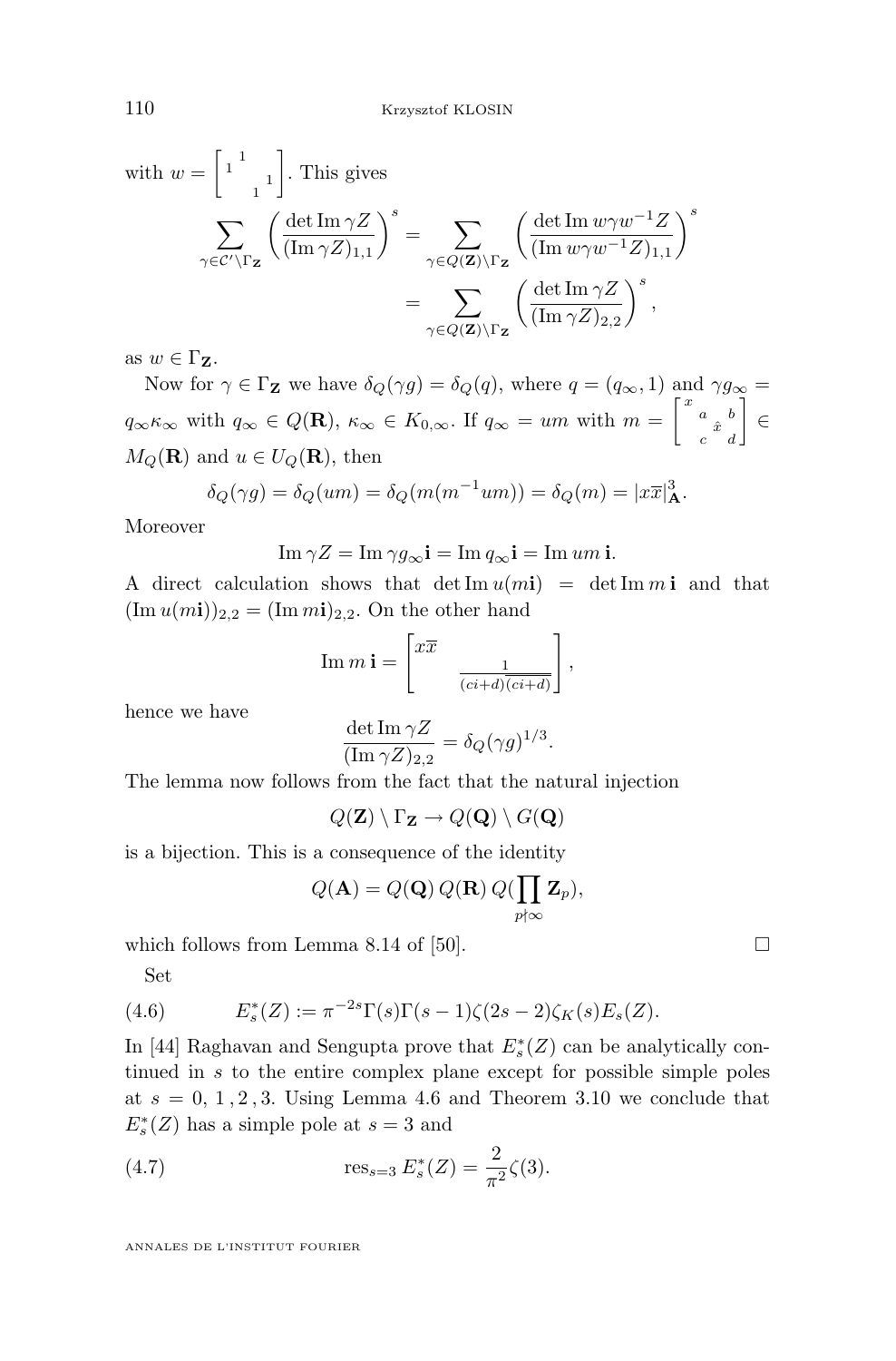<span id="page-31-0"></span>Combining results of section 3 of [\[44\]](#page-85-0) with a formula on page 200 in [loc. cit.] we get

(4.8)  
\n
$$
\langle F_f, E_{s-k+3}^* F_f \rangle = 4^{-3s} \pi^{-3s+2k-6} \Gamma(s) \Gamma(s-k+2) \Gamma(s-k+3) \times \left( \prod_{j=1}^3 \zeta(s-k+j) \right) L(\text{Symm}^2 f, s) \langle \phi_1, \phi_1 \rangle.
$$

Here we define  $L(\text{Symm}^2 f, s)$  for a normalized eigenform  $f = \sum_{n=1}^{\infty}$  $n=1$  $a(n)q^n$ as an Euler product:

(4.9)  
\n
$$
L(\text{Symm}^2 f, s) = (1 - a(2)^2 2^{-s})^{-1} (1 - \overline{a(2)}^2 2^{-s})^{-1} \times \left[ \prod_{p \neq 2} \left[ (1 - \alpha_{p,1}^2 p^{-s}) (1 - \alpha_{p,1} \alpha_{p,2} p^{-s}) (1 - \alpha_{p,2}^2 p^{-s}) \right]^{-1} \right]
$$

where the complex numbers  $\alpha_{p,1}$  and  $\alpha_{p,2}$  are the p-Satake parameters of f defined by the equation

$$
1 - a(p)x + \left(\frac{-4}{p}\right)p^{k-2}x^{2} = (1 - \alpha_{p,1}x)(1 - \alpha_{p,2}x).
$$

Combining formulas [\(4.7\)](#page-30-0) and (4.8) we obtain:

(4.10) 
$$
\langle F_f, F_f \rangle = 2^{-2k-3} \Gamma(k) \cdot \pi^{-k-2} \langle \phi_1, \phi_1 \rangle L(\text{Symm}^2 f, k).
$$

Finally, to relate  $\langle \phi_1, \phi_1 \rangle$  to  $\langle f, f \rangle$ , in the next subsection we will prove the following lemma.

Lemma 4.7. — *The following identity holds:*

(4.11) 
$$
\langle \phi_1, \phi_1 \rangle = 2 \langle f, f \rangle_{\Gamma_1(N)} = 24 \langle f, f \rangle.
$$

Combining Lemma 4.7 with formula (4.10) we finally obtain:

THEOREM  $4.8.$  — *The following identity holds:* 

(4.12) 
$$
\langle F_f, F_f \rangle = 2^{-2k+2} \cdot 3 \cdot \Gamma(k) \cdot \pi^{-k-2} \langle f, f \rangle L(\text{Symm}^2 f, k).
$$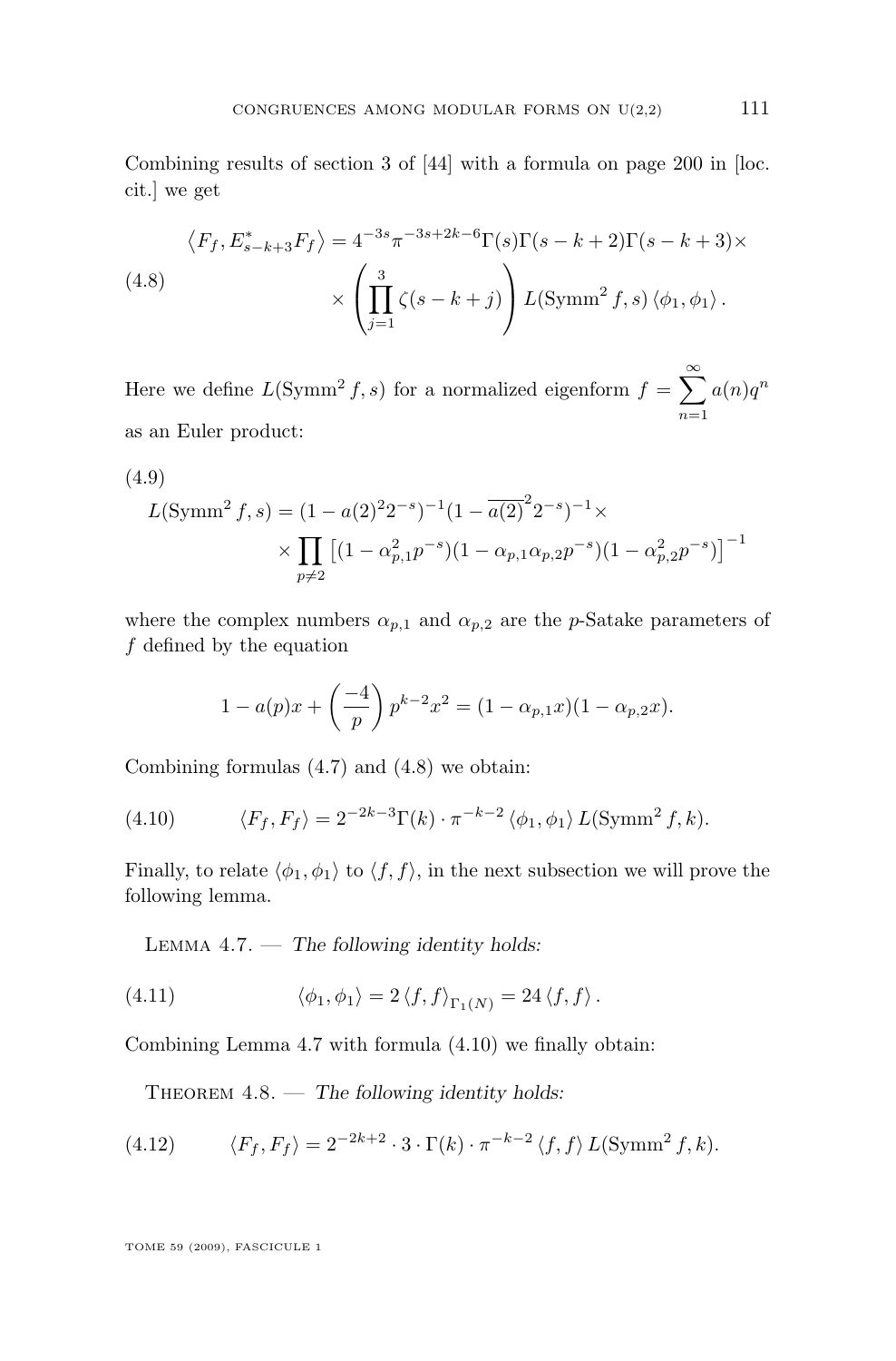#### **4.3. Inner product formula for Jacobi forms**

<span id="page-32-0"></span>This section is devoted to proving Lemma [4.7.](#page-31-0)

*Proof of Lemma* [4.7.](#page-31-0) — Let  $\psi_1$  and  $\psi_2$  denote two Jacobi forms of weight  $k$  and index  $m$ . It is easy to show that (4.13)

$$
\langle \psi_1, \psi_2 \rangle = \int_{\mathcal{F}} v^k \left( \int_{\mathcal{F}_{\tau}} \psi_1(\tau, z, w) \overline{\psi_2(\tau, z, w)} e^{\frac{-\pi |z - \overline{w}|^2}{v}} dz_0 dz_1 dw_0 dw_1 \right) du dv,
$$

where  $\mathcal F$  is the standard fundamental domain for the action of  $SL_2(\mathbf{Z})$  on the complex upper half-plane and  $\mathcal{F}_{\tau} \subset {\tau} \times {\bf C} \times {\bf C}$  is a fundamental domain for the action of the matrices  $\begin{bmatrix} -1 & 0 & 0 \end{bmatrix}$  and  $\begin{bmatrix} 1 & \lambda & \mu \end{bmatrix}$   $(\lambda, \mu \in$  $\mathcal{O}_K$ ) on  $\mathbf{C} \times \mathbf{C}$ . After performing a change of variables on  $\mathbf{C} \times \mathbf{C}$  (keeping  $\tau$  fixed)

$$
z' = z + w \qquad w' = z - w,
$$

and denoting by  $\mathcal{F}'_{\tau}$  the fundamental domain  $\mathcal{F}_{\tau}$  in the new variables, the integral over  $\mathcal{F}_{\tau}$  in (4.13) becomes

$$
\frac{1}{8}\int_{\mathcal{F}'_{\tau}}\psi_1(\tau,z',w')\overline{\psi_2(\tau,z',w')}v^ke^{\frac{-\pi\mid z'+w'-\frac{\overline{z'}-w'}{2}\mid^2}{v}}\,dz'_0\,dz'_1\,dw'_0\,dw'_1.
$$

Set  $\psi_1 = \psi_2 = \phi_1$ , where  $\phi_1$  is the first Fourier-Jacobi coefficient of the CAP form  $F_f$ . Using formula [\(4.3\)](#page-28-0) we can write:

(4.14) 
$$
\langle \phi_1, \phi_1 \rangle = \frac{1}{8} \sum_{t \in A} \sum_{t' \in A} \int_{\mathcal{F}} f_t(\tau) \overline{f_{t'}(\tau)} v^{k-4} I(t, t', \tau) du dv
$$

with

(4.15)

$$
I(t, t', \tau) = \int_{\mathcal{F}'_{\tau}} \left( \sum_{a \in t + \mathcal{O}_K} \sum_{b \in t' + \mathcal{O}_K} e(N(a)\tau + \overline{a}z + aw) e(N(b)\overline{\tau} + b\overline{z} + \overline{b}\overline{w}) \times \right. \times e^{-\frac{\pi}{\overline{v}}((\text{Im } (z'))^2 + (\text{Re } (w'))^2)} dz'_0 dz'_1 dw'_0 dw'_1.
$$

Changing variables again we get

(4.16) 
$$
I(t, t', \tau) = \sum_{a \in t + \mathcal{O}_K} \sum_{b \in t' + \mathcal{O}_K} e(N(a)\tau - N(b)\overline{\tau}) I_1 I_2
$$

with

$$
I_1 = 4 \int_{\Omega_1} e(2x' \text{Re}(a) - 2\overline{x'} \text{Re}(b)) e^{\frac{\pi}{2}(2x'_1)} dx'_0 dx'_1,
$$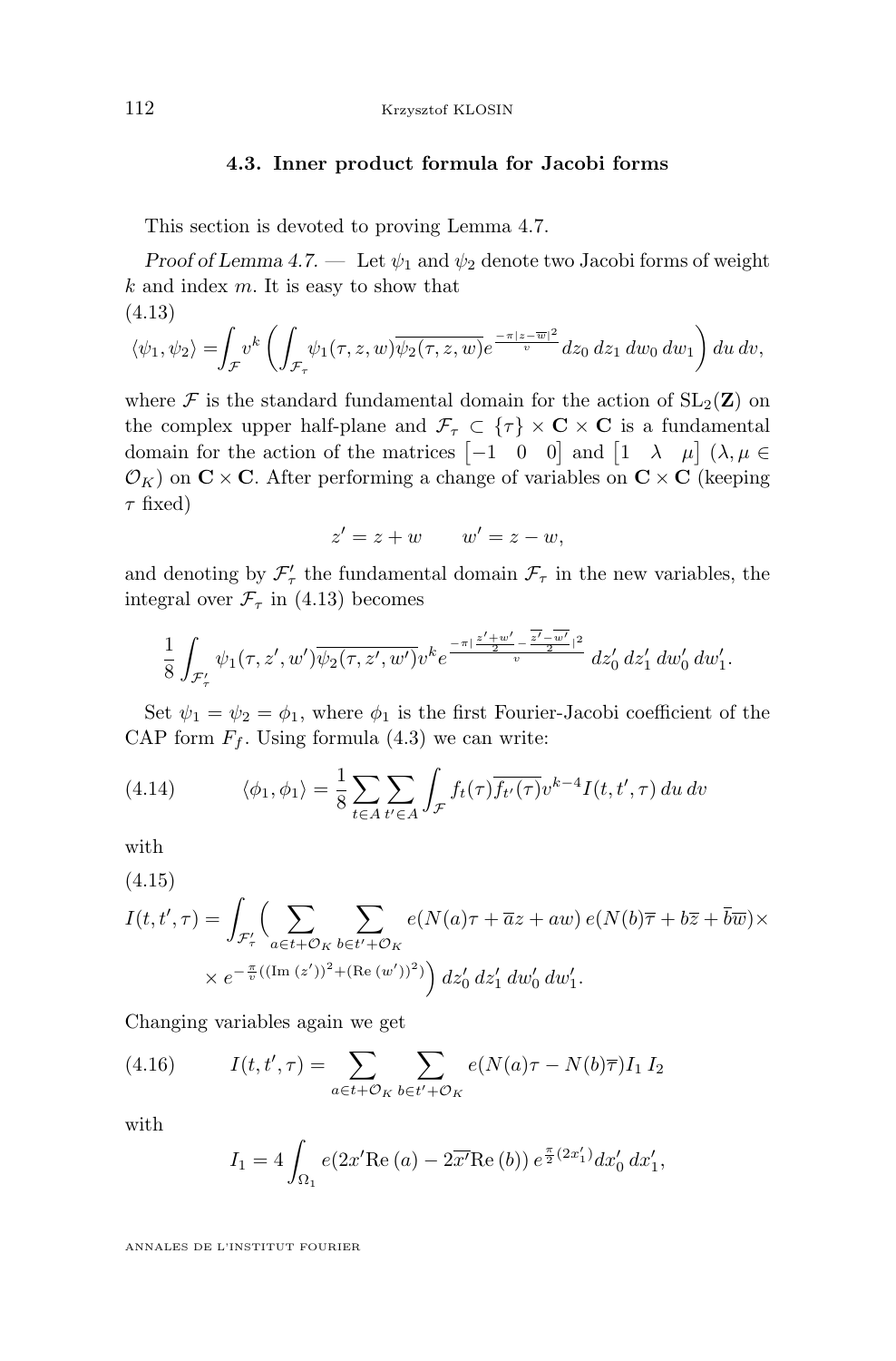where  $\Omega_1$  is the parallelogram in C spanned by the two R-linearly independent complex numbers 1 and  $\tau$ , and  $x' = x'_0 + ix'_1 \in \mathbf{C}$ , with  $x'_0, x'_1 \in \mathbf{R}$ . Before we define  $I_2$  we note that  $I_1$  can be written as

$$
(4.17) \quad I_1 = 4 \int_0^{\text{Im}(\tau)} e^{-\frac{\pi}{v} \cdot 4(x_1')^2} \left( \int_0^1 e(2x' \text{Re}(a) - 2\overline{x'} \text{Re}(b)) dx_0' \right) dx_1'.
$$

Now the integral inside the parantheses in (4.17) equals  $e^{-8\pi \text{Re}(a) x_1'}$  if  $\text{Re}(a) = \text{Re}(b)$  and 0 otherwise. Hence

(4.18) 
$$
I_1 = \begin{cases} 4 \int_0^{\text{Im}(\tau)} e^{-4\frac{\pi}{v}(x_1')^2} e^{-8\pi \text{Re}(a) x_1'} dx_1' & \text{if } \text{Re}(a) = \text{Re}(b) \\ 0 & \text{if } \text{Re}(a) \neq \text{Re}(b) \end{cases}
$$

The integral

$$
I_2 := 4 \int_{\Omega_2} e(-2y' \operatorname{Im} (a) + 2\overline{y'} \operatorname{Im} (b)) e^{-\frac{\pi}{v} \cdot 4(y'_1)} dy'_0 dy'_1,
$$

where  $\Omega_2$  denotes the region in the complex plane spanned by the two **R**linearly independent complex numbers 1 and  $-\tau$  and  $y' = y'_0 + iy'_1 \in \mathbf{C}$ with  $y'_0, y'_1 \in \mathbf{R}$ , can be handled in a similar way. In fact one gets:

(4.19) 
$$
I_2 = \begin{cases} 4 \int_0^{\text{Im}(\tau)} e^{-4\frac{\pi}{v}(y_1')^2} e^{8\pi \text{Im}(a) x_1'} dx_1' & \text{if } \text{Im}(a) = \text{Im}(b) \\ 0 & \text{if } \text{Im}(a) \neq \text{Im}(b) \end{cases}
$$

Substituting (4.18) and (4.19) into [\(4.16\)](#page-32-0) one sees that  $I(t, t', \tau) = 0$  if  $t \neq t'$ , and that after rearranging terms

$$
I(t, t, \tau) = 16 \left( \sum_{\text{Re } (a) \in \text{Re } (t) + \mathbf{Z}} \int_0^v e^{-\frac{4\pi}{v} ((\text{Re } (a))v + x_1')^2} dx_1' \right) \times
$$
  
\n
$$
\times \left( \sum_{\text{Im } (a) \in \text{Im } (t) + \mathbf{Z}} \int_0^v e^{-\frac{4\pi}{v} ((\text{Im } (a))v + y_1')^2} dy_1' \right) =
$$
  
\n
$$
= 16 \int_{\mathbf{R}} e^{-\frac{4\pi}{v} (\text{Re } (t) + x_1')^2} dx_1' \int_{\mathbf{R}} e^{-\frac{4\pi}{v} (\text{Im } (t) + y_1')^2} dy_1' = 4v,
$$

where  $\tau = u + iv$ . Hence

(4.21) 
$$
\langle \phi_1, \phi_1 \rangle = \int_{\mathcal{F}} \sum_{t \in A} f_t(\tau) \overline{f_t(\tau)} v^{k-4} \cdot 4v \, du \, dv.
$$

From this it follows that  $\sum_{t\in A} f_t(\tau) \overline{f_t(\tau)} v^{k-1}$  is "invariant" under  $SL_2(\mathbf{Z})$ . We want to relate (4.21) to

$$
\langle f, f \rangle' := \int_{\Gamma_1(4)\backslash \mathbf{H}} f(\tau) \overline{f(\tau)} v^{k-3} \, du \, dv.
$$

TOME 59 (2009), FASCICULE 1

.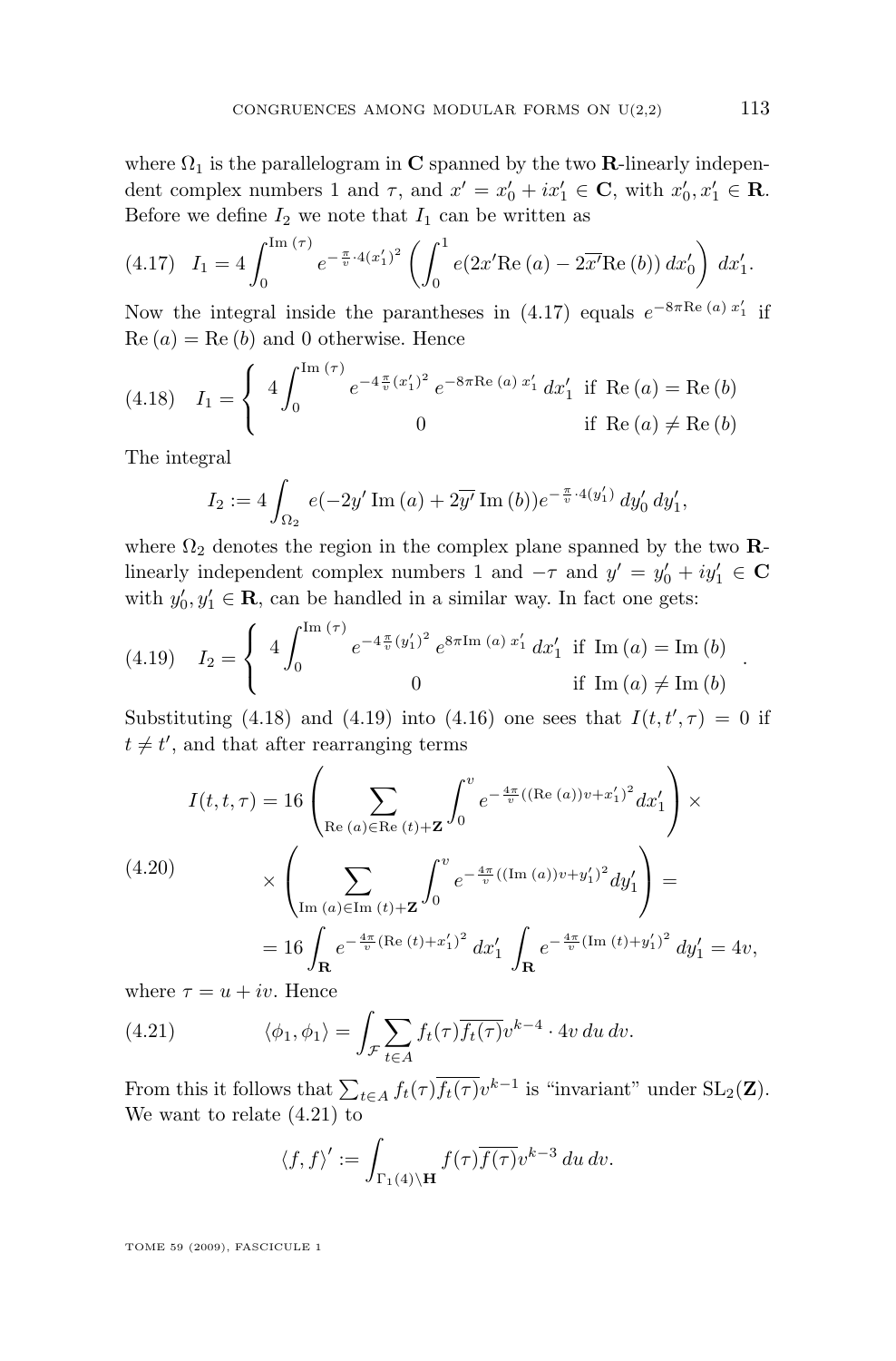<span id="page-34-0"></span>Denote by  $\langle f_t, f_t \rangle'$  the integral  $\int_{\Gamma_1(4)\backslash \mathbf{H}} f_t(\tau) \overline{f_t(\tau)} v^{k-3} du dv$ . We will use calculations carried out in [\[36\]](#page-84-0). In particular one has  $f_{1/2} = f_{i/2}$  and  $f_{(i+1)/2} = f_0|_{k-1} \left[\frac{1}{2} \right]_1$ , hence we conclude that the quantities  $\langle f_t, f_t \rangle'$  are well-defined, since  $f_0|_{k-1}\alpha = f_0$  for all  $\alpha \in \Gamma_1(4)$ . Moreover, we have (4.22)  $\sum$ t∈A  $\langle f_t, f_t \rangle' = \langle f_0, f_0 \rangle' + \langle f_{(i+1)/2}, f_{(i+1)/2} \rangle' + 2 \langle f_{1/2}, f_{1/2} \rangle' =$  $=\langle f_0, f_0 \rangle' + \langle f_{(i+1)/2}|_{k-1} \left[\frac{1}{2} \right]_1, f_{(i+1)/2}|_{k-1} \left[\frac{1}{2} \right]_1 \rangle' + 2 \langle f_{1/2}, f_{1/2} \rangle' =$ 

We use formula (3.5') from [\[36\]](#page-84-0), which is erroneously stated there, and should read

$$
f_{1/2}(\tau) = -\frac{i}{2} f_0|_{k-1} \begin{bmatrix} 1 & -1 \end{bmatrix} (\tau) - \frac{i}{2} f_0|_{k-1} \begin{bmatrix} 1 & -1 \ 1 & -2 \end{bmatrix} (\tau),
$$

hence

$$
\langle f_{1/2}, f_{1/2} \rangle' = \frac{1}{2} \langle f_0, f_0 \rangle' + \frac{i}{2} \left( \langle f_0, f_0 |_{k-1} [\frac{1}{2} \frac{1}{2}] \rangle' - \langle f_0 |_{k-1} [\frac{1}{2} \frac{1}{2}], f_0 \rangle' \right)
$$
  
=  $\frac{1}{2} \langle f_0, f_0 \rangle'$ 

as  $f_0|_{k-1} \left[ \frac{1}{4} \right] = f_0$ . Thus we obtain

 $= 2 \langle f_0, f_0 \rangle' + 2 \langle f_{1/2}, f_{1/2} \rangle'.$ 

$$
\sum_{t \in A} \langle f_t, f_t \rangle' = 3 \langle f_0, f_0 \rangle' = 3 \langle f_0 |_{k-1} [4^{-1}], f_0 |_{k-1} [4^{-1}] \rangle' = 3 \langle \phi, \phi \rangle'.
$$

Since  $\phi = f - f^{\rho}$ , and  $\langle f, f^{\rho} \rangle' = 0$ , we get  $\langle \phi, \phi \rangle' = 2 \langle f, f \rangle'$ , so finally  $\langle \phi_1, \phi_1 \rangle = \frac{4}{\text{IGL}(\mathbf{Z})}$  $[\operatorname{SL}_2(\mathbf{Z}) : \Gamma_1(4)]$  $\sum$ t∈A  $\langle f_t, f_t \rangle' = \frac{24}{\left[ \text{SL}_2(\mathbf{Z}) : \Gamma_1(4) \right]} \langle f, f \rangle = 2 \langle f, f \rangle'.$ 

$$
\Box
$$

#### **5. Hecke operators**

#### **5.1. Elliptic Hecke algebra**

The theory of Hecke operators acting on the space of elliptic modular forms is well-known, so we refer the reader to standard sources (e.g., [\[42\]](#page-85-0), [\[13\]](#page-83-0)) for definitions of most of the objects as well as their basic properties used in this subsection.

Definition 5.1. — *Let* k *be a positive integer divisible by* 4*, and* A *a* **Z**-algebra. Denote by  $\mathbf{T}_z$  the **Z**-subalgebra of End<sub>C</sub>  $(S_{k-1}(4, \left( \frac{-4}{\cdot} \right)))$  gen*erated by the Hecke operators*  $T_n$ ,  $n = 1, 2, \ldots$  *We set*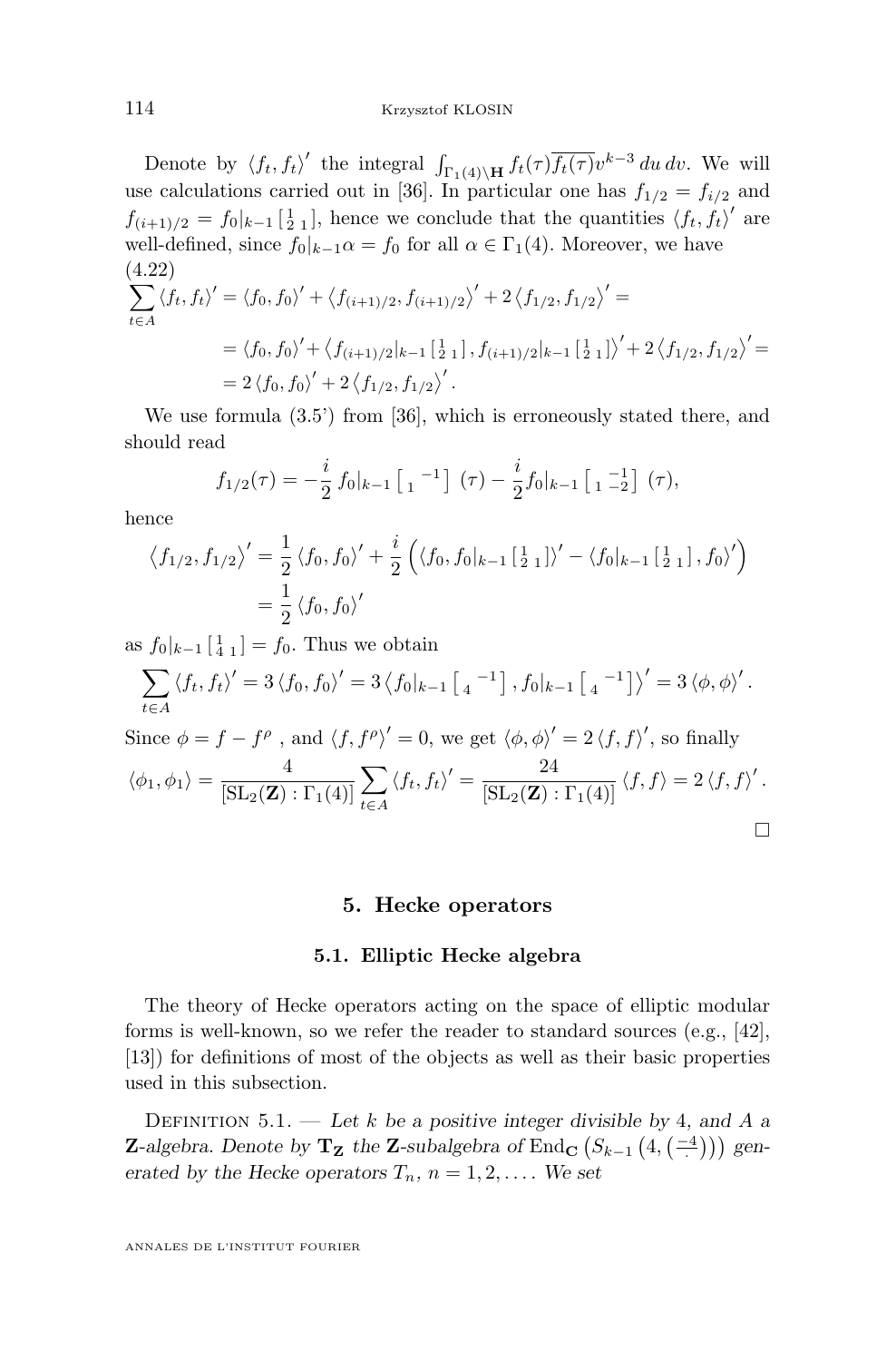- (1)  $\mathbf{T}_A := \mathbf{T}_{\mathbf{Z}} \otimes_{\mathbf{Z}} A;$
- (2)  $\mathbf{T}_A'$  to be the A-subalgebra of  $\mathbf{T}_A$  generated by the set

$$
\Sigma' := \{T_p\}_{p \text{ split in } K} \cup \{T_{p^2}\}_{p \text{ inert in } K};
$$

(3)  $\mathbf{T}_{A}^{(2)}$  to be the A-subalgebra of End<sub>C</sub>  $(S_{k-1}(4, \left( \frac{-4}{\cdot} \right)))$  generated by  $\mathbf{T}_A$  and the (A-linear) operator  $\text{Tr } T_2$  which multiplies any normalized eigenform  $g = \sum a(n)q^n$  by  $a(2) + a(2)$ .

Suppose  $f = \sum_{n=1}^{\infty} a_f(n)q^n \in S_{k-1}\left(4, \left(\frac{-4}{\cdot}\right)\right)$  is a primitive normalized eigenform. Recall that we denote the set of such forms by  $\mathcal{N}$ . For  $T \in$  $T_{\rm C}$ , set  $\lambda_{f,C}(T)$  to denote the eigenvalue of T corresponding to f. It is a well-known fact that  $\lambda_{f,\mathbf{C}}(T_n) = a_f(n)$  for all  $f \in \mathcal{N}$  and that the set  ${a_f(n)}_{n \in \mathbb{Z}_{\geq 0}}$  is contained in the ring of integers of a finite extension  $L_f$  of Q. Let E be a finite extension of  $\mathbf{Q}_\ell$  containing the fields  $L_f$  for all  $f \in \mathcal{N}$ . Denote by  $\mathcal O$  the valuation ring of E and by  $\lambda$  a uniformizer of  $\mathcal O$ . Then  ${a_f(n)}_{f \in \mathcal{N}, n \in \mathbb{Z}_{\geq 0}} \subset \mathcal{O}$ . Moreover, one has

$$
\mathbf{T}_E = \prod_{f \in \mathcal{N}} E
$$

$$
\quad\text{and}\quad
$$

(5.2) 
$$
\mathbf{T}_{\mathcal{O}} = \prod_{\mathfrak{m}} \mathbf{T}_{\mathcal{O},\mathfrak{m}},
$$

where  $\mathbf{T}_{\mathcal{O},m}$  denotes the localization of  $\mathbf{T}_{\mathcal{O}}$  at m and the product runs over all maximal ideals of  $\mathbf{T}_{\mathcal{O}}$ . Every  $f \in \mathcal{N}$  gives rise to an  $\mathcal{O}$ -algebra homomorphism  $\mathbf{T}_{\mathcal{O}} \to \mathcal{O}$  assigning to T the eigenvalue of T corresponding to f. We denote this homomorphism by  $\lambda_f$  and its reduction mod  $\lambda$  by  $\overline{\lambda}_f$ . If  $\mathfrak{m} = \ker \overline{\lambda}_f$ , we write  $\mathfrak{m}_f$  for  $\mathfrak{m}$  or if we want to emphasize the ring  $\mathfrak{m}$ lives in, we write  $\mathfrak{m}_{\mathbf{T}_{\mathcal{O}},f}$ . The algebra  $\mathbf{T}_{\mathbf{Z}}'$  is studied in detail in section [8.1.](#page-58-0)

#### **5.2. Hermitian Hecke algebra**

The theory of Hecke operators acting on the space  $\mathcal{S}_k(\Gamma_Z)$  is discussed in [\[23\]](#page-84-0) and [\[37\]](#page-84-0). We summarize it here to the degree that we need it. For a formulation of the theory which is valid for hermitian modular forms of level higher than one (as well as the non-holomorphic ones) see [\[34\]](#page-84-0). See also [\[35\]](#page-84-0) for a theory of Hecke operators acting on the space of adelic hermitian modular forms.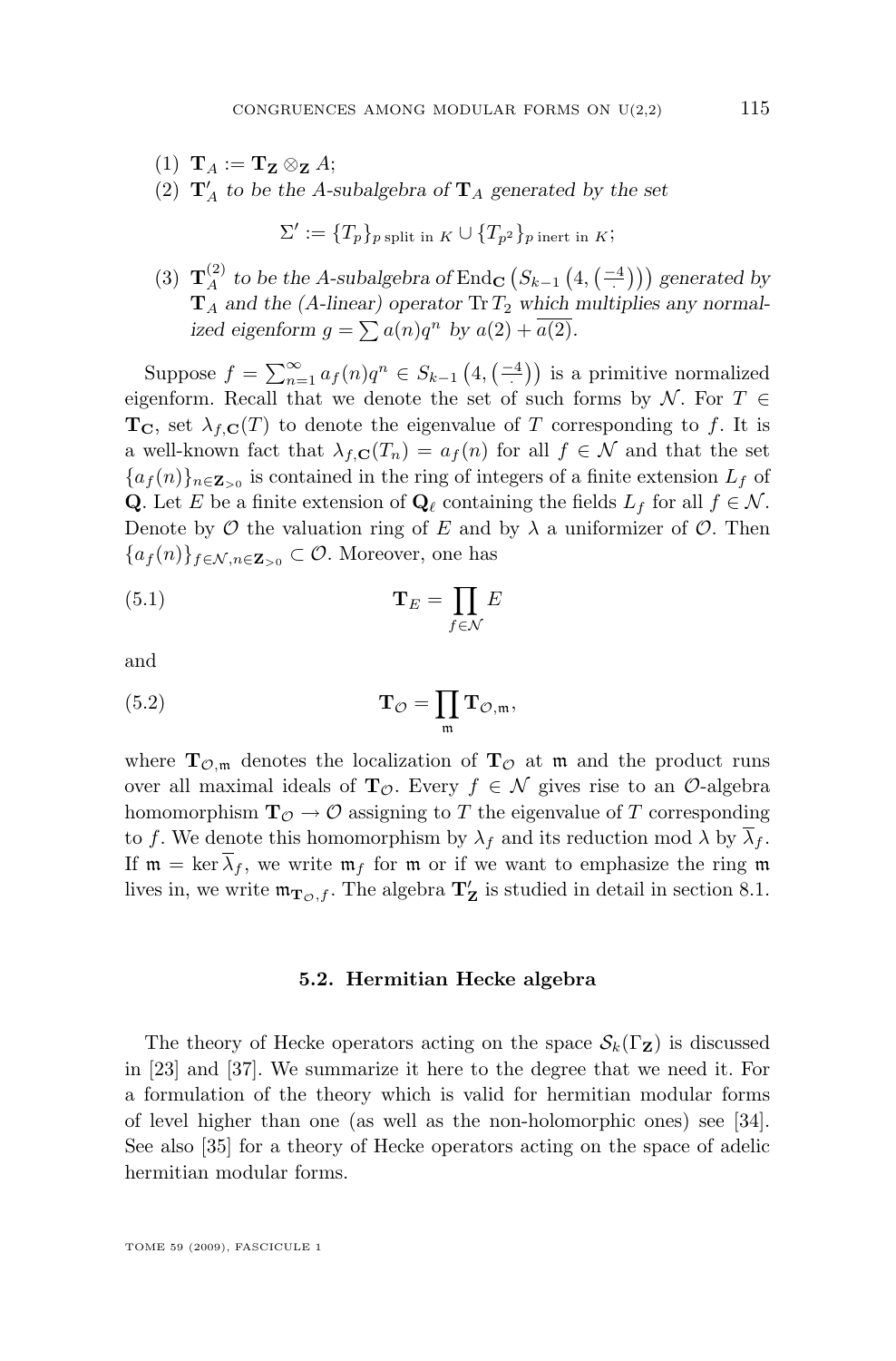Set  $\Delta := G^+_{\mu}(\mathbf{Q}) \cap M_4(\mathcal{O}_K)$ . For  $a \in \Delta$ , the double coset space  $\Gamma_{\mathbf{Z}} a \Gamma_{\mathbf{Z}}$ decomposes into a finite disjoint union of right cosets

$$
\Gamma_{\mathbf{Z}}a\Gamma_{\mathbf{Z}}=\coprod_j\Gamma_{\mathbf{Z}}a_j
$$

with  $a_j \in \Delta$ . For  $F \in \mathcal{S}_k(\Gamma_\mathbf{Z})$  set  $F|_k[\Gamma_\mathbf{Z} a \Gamma_\mathbf{Z}] := \sum_j F|_k a_j$ .

Definition 5.2. — *The hermitian Hecke algebra (over* C*), denoted by*  $T_{\mathbf{C}}^{h}$  *is the subalgebra of*  $\text{End}_{\mathbf{C}}(\mathcal{S}_{k}(\Gamma_{\mathbf{Z}}))$  *generated by the double cosets of the form*  $\Gamma_{\mathbf{Z}} a \Gamma_{\mathbf{Z}}$  *for*  $a \in \Delta$ *. We call*  $F \in \mathcal{S}_k(\Gamma_{\mathbf{Z}})$  *an eigenform if it is an eigenfunction for all*  $T \in \mathbf{T}_{\mathbf{C}}^{\mathbf{h}}$ . We will denote the eigenvalue of T *corresponding to* F *by*  $\lambda_{F,\mathbf{C}}(T)$ *.* 

For a rational prime  $p$  we define an operator

(5.3) 
$$
T_p^{\mathrm{h}} := \Gamma_{\mathbf{Z}} \begin{bmatrix} 1 & 1 \ 1 & p \end{bmatrix} \Gamma_{\mathbf{Z}},
$$

if  $p$  is inert in  $K$  we additionally define

$$
T_{1,p}^{\mathrm{h}} := \Gamma_{\mathbf{Z}} \left[ \begin{array}{cc} 1 & p \\ & p^2 \\ & p \end{array} \right] \Gamma_{\mathbf{Z}},
$$

and if  $p = \pi \overline{\pi}$  splits or ramifies in K we define

(5.4) 
$$
T_{\pi}^{\mathrm{h}} := \Gamma_{\mathbf{Z}} \left[ \begin{array}{cc} 1_{\pi} & \\ \pi_{p_{\pi}} \end{array} \right] \Gamma_{\mathbf{Z}}.
$$

We now describe the action of the operators  $T_p^{\text{h}}$ ,  $T_{1,p}^{\text{h}}$  and  $T_{\pi}^{\text{h}}$  on the Fourier coefficients of hermitian modular forms. As before let  $S := \{h \in$  $M_2(K) \mid h^* = h$ . To shorten our notation we define the following elements of  $\mathrm{GL}_2(K)$ :

$$
\alpha_a = \begin{bmatrix} 1 \\ \tilde{a} & p \end{bmatrix}, \ a \in \mathcal{O}_K/p\mathcal{O}_K, \ p \text{ inert}, \ \tilde{a} \text{ any lift of } a \text{ to } \mathcal{O}_K
$$

$$
\alpha_p = \begin{bmatrix} p \\ 1 \end{bmatrix}, \ p \text{ inert};
$$

$$
\beta_a = \begin{bmatrix} 1 \\ a & \pi \end{bmatrix}, \ a = 0, 1, \dots, p-1, \ p = \pi \overline{\pi} \text{ split};
$$

$$
\beta_p = \begin{bmatrix} \pi \\ 1 \end{bmatrix}, \ p = \pi \overline{\pi} \text{ split},
$$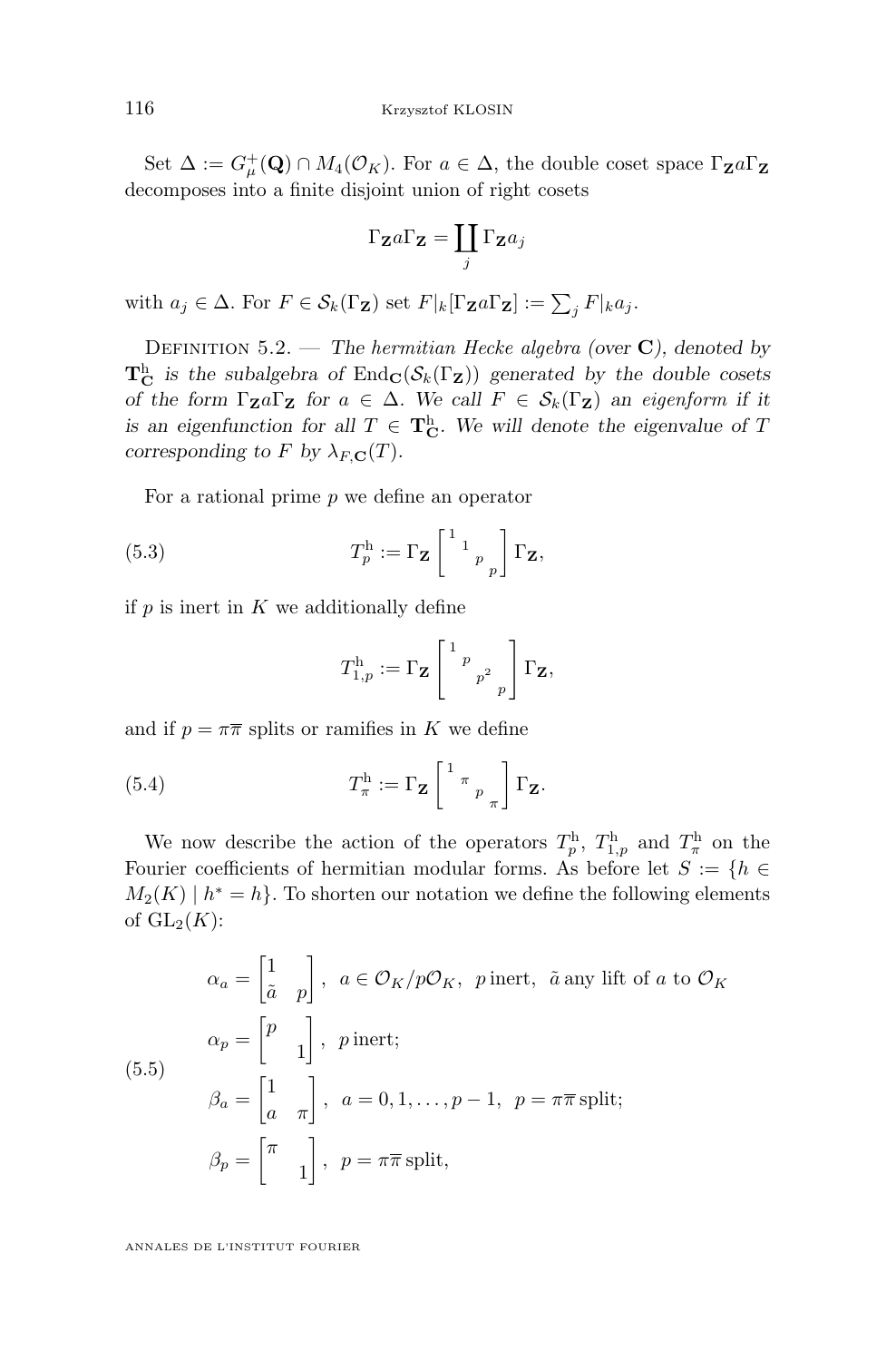<span id="page-37-0"></span>and for a  $2 \times 2$  matrix M, we set  $\tilde{M} = \begin{bmatrix} 1 \\ 1 \end{bmatrix} M \begin{bmatrix} 1 \\ 1 \end{bmatrix}$ . Moreover, if  $B \in S$ , we set

$$
s(B) := \begin{cases} p & \text{ord}_p(\det(B)) = 0; \\ -p(p-1) & \text{ord}_p(\det(B)) > 0, \text{ ord}_p(\epsilon(B)) = 0; \\ p^2(p-1) & \text{ord}_p(\epsilon(B)) > 0, \end{cases}
$$

where  $\epsilon(B)$  is as in Definition [4.2.](#page-28-0) Finally, if p is inert we write  $\mathbf{P}_p^1$  for the disjoint union of  $\mathcal{O}_K/p\mathcal{O}_K$  and p.

LEMMA 5.3. — Let  $F \in \mathcal{S}_k(\Gamma_Z)$  with Fourier expansion

$$
F(Z) = \sum_{B \in S} c_F(B)e^{2\pi i \text{tr}(BZ)},
$$

*and let*  $T \in \mathbf{T}_{\mathbf{C}}^{\mathbf{h}}$ *. Then* 

$$
TF(Z) = \sum_{B \in S} c_{TF}(B) e^{2\pi i \text{tr}(BZ)},
$$

*with*

$$
(5.6) \quad c_{TF}(B) =
$$
\n
$$
\begin{cases}\np^{2k-4}c_F(p^{-1}B) + c_F(pB) + p^{k-3} \sum_{a \in \mathbf{P}_p^1} c_F(p^{-1}\alpha_a^*B\alpha_a) & T = T_p^{\text{h}}, \ p^{\text{inert}};\n\end{cases}
$$
\n
$$
p^{2k-4}c_F(p^{-1}B) + c_F(pB) + p^{k-3} \sum_{a,b=0}^p c_F((\beta_a\hat{\beta}_b)^*B\beta_a\hat{\beta}_b) & T = T_p^{\text{h}}, \ p^{\text{split}};\n\begin{cases}\np^{k-2}\pi^{-k} \sum_{a=0}^p \left(c_F(\tilde{\beta}_a^*B\tilde{\beta}_a) + p^{k-2}c_F(\tilde{\beta}_a^*B\tilde{\beta}_a)\right) & T = T_n^{\text{h}}, \ p^{\text{split}};\n\end{cases}
$$
\n
$$
p^{2k-4}s(B) + p^{k-6} \sum_{a \in \mathbf{P}_p^1} \left(c_F(\tilde{\alpha}_a^*B\tilde{\alpha}_a) + p^{2k-2}c_F(\hat{\alpha}_a^*B\hat{\alpha}_a)\right) & T = T_{1,p}^{\text{h}}, \ p^{\text{inert}}.\n\end{cases}
$$

*Proof. —* This follows easily from the right coset decomposition of each of the Hecke operators. The decomposition of  $T_p^{\text{h}}$  was computed by Krieg in [\[37\]](#page-84-0), p.677. The decomposition of  $T_p^{\text{h}}$  for split p and that of  $T_\pi^{\text{h}}$  was computed by the author in [\[35\]](#page-84-0), Lemmas 6.5, 6.8, but see also Lemmas 6.6 and 6.9 in loc. cit. Finally, one can show that  $T_{1,p}$  decomposes in the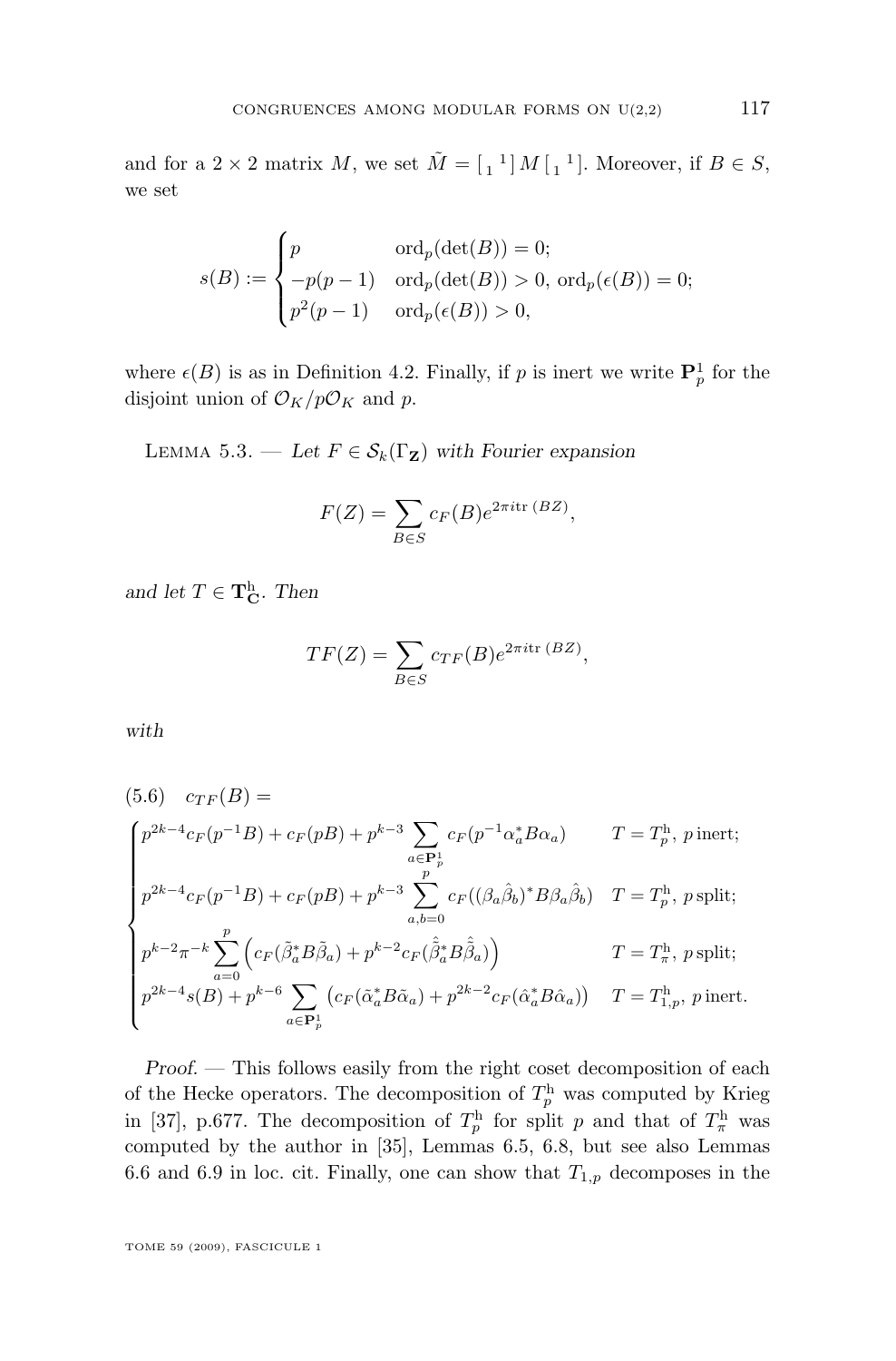following way:

$$
T_{1,p}^{\mathrm{h}} := \Gamma_{\mathbf{Z}} \begin{bmatrix} 1 & p \\ & p^2 & \\ & & p \end{bmatrix} \Gamma_{\mathbf{Z}} =
$$
\n
$$
= \Gamma_{\mathbf{Z}} \begin{bmatrix} p^2 & p \\ & p & \\ & & p \end{bmatrix} \sqcup \coprod_{\alpha \in \mathcal{O}_K/p} \Gamma_{\mathbf{Z}} \begin{bmatrix} p & p\alpha \\ & p^2 & \\ & & -\overline{\alpha} & 1 \end{bmatrix}
$$
\n
$$
(5.7) \qquad \qquad \sqcup \prod_{\substack{\alpha, \gamma \in \mathcal{O}_K/p \\ \beta \in \mathbf{Z}/p^2}} \Gamma_{\mathbf{Z}} \begin{bmatrix} 1 & \alpha & \beta + \alpha \overline{\gamma} & \gamma \\ & p & p \overline{\gamma} \\ & & p^2 & p \end{bmatrix} \sqcup \prod_{\substack{\delta \in \mathcal{O}_K/p \\ \phi \in \mathbf{Z}/p}} \Gamma_{\mathbf{Z}} \begin{bmatrix} p & \beta & \beta \\ & p^2 & p \end{bmatrix} \sqcup \prod_{\substack{\beta \in \mathcal{O}_K/p \\ \phi \in \mathbf{Z}/p}} \Gamma_{\mathbf{Z}} \begin{bmatrix} p & \beta & \gamma \\ & p^2 & p \end{bmatrix} \sqcup \prod_{\substack{\beta \in (\mathbf{Z}/p\mathbf{Z})^\times \\ \gamma \in (\mathcal{O}_K/p\mathbf{Q}_K)^\times}} \Gamma_{\mathbf{Z}} \begin{bmatrix} p & \beta & \gamma \\ & p^2 & p^2 \end{bmatrix}.
$$

This can be deduced from the calculations in [\[23\]](#page-84-0).  $\Box$ 

*Remark 5.4.* — Note that in Lemma [5.3,](#page-37-0) we have  $c_F(B) = 0$  unless  $B \in \mathcal{S}$ .

For any split or ramified prime  $p = \pi \overline{\pi}$  set  $\Sigma'_p := \{T^{\mathrm{h}}_{\pi}, T^{\mathrm{h}}_{\overline{\pi}}, T_p\}$  and for any inert prime p, set  $\Sigma_p' := \{T_p^{\rm h}, T_{1,p}^{\rm h}\}.$ 

PROPOSITION 5.5 (Gritsenko, [\[23\]](#page-84-0)). — *The Hecke algebra*  $\mathbf{T_C^h}$  *is gener*ated as a **C**-algebra by the set  $\bigcup_{p} \Sigma'_{p}$ .

PROPOSITION 5.6. — *The space*  $S_k(\Gamma_Z)$  *has a basis consisting of eigenforms.*

*Proof.* — This is a standard argument, which uses the fact that  $T_{\text{C}}^{\text{h}}$  is commutative and all  $T \in \mathbf{T}_{\mathbf{C}}^{\mathbf{h}}$  are self-adjoint.

### **5.3. Integral structure of the hermitian Hecke algebra**

For a split or ramified prime  $p = \pi \overline{\pi}$  set

$$
\Sigma_p=\{T_p^{\rm h},\pi^kp^{2-k}T_\pi^{\rm h},\overline{\pi}^kp^{2-k}T_{\overline{\pi}}^{\rm h}\}
$$

and for an inert prime p set

$$
\Sigma_p := \{T_p^{\mathrm{h}}, T_{1,p}^{\mathrm{h}}\}.
$$

DEFINITION 5.7. — *Set*  $\mathbf{T_Z^h}$  (resp.  $\mathbf{T_Z^{h,(2)}}$  $\mathbf{z}^{\mathrm{h},(2)}$  to be the **Z**-subalgebra of  $\mathbf{T_C^h}$ *generated by*  $\bigcup_{p} \Sigma_p$  *(respectively by*  $\bigcup_{p \neq 2} \Sigma_p$ *). For any* **Z**-algebra A, set  $\mathbf{T}_A^{\text{h}} := \mathbf{T}_\mathbf{Z}^{\text{h}} \otimes_\mathbf{Z} A \text{ and } \mathbf{T}_A^{\text{h},(2)} := \mathbf{T}_\mathbf{Z}^{\text{h},(2)} \otimes_\mathbf{Z} A.$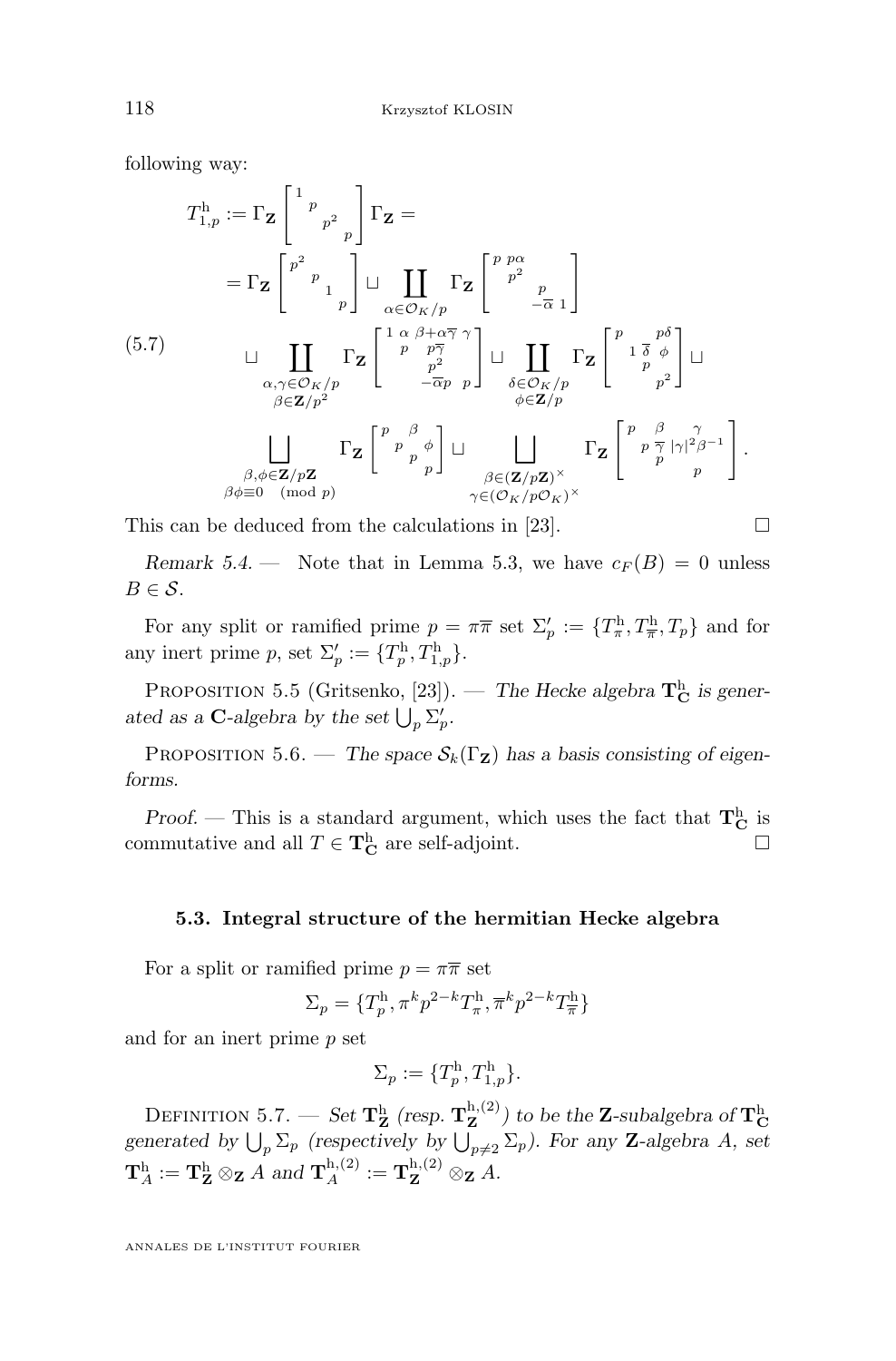<span id="page-39-0"></span>Note that  $\mathbf{T}_{\mathbf{Z}}^{\text{h}}$  is a finite free **Z**-algebra.

LEMMA 5.8. — Let  $\ell > 2$  be a rational prime, E a finite extension of  $\mathbf{Q}_{\ell}$ and O the valuation ring of E. Suppose that  $F(Z) = \sum$  $B \in \mathcal{S}$  $c_F(B)e^{2\pi i \text{tr}(BZ)} \in$  $\mathcal{S}_k(\Gamma_\mathbf{Z})$  with  $c_F(B) \in \mathcal{O}$  for all  $B \in \mathcal{S}$ . Let  $T \in \mathbf{T}_{\mathcal{C}}^{\mathbf{h}}$  $\sum$  $_{\mathcal{O}}^{\text{h}}$ . Then  $TF(Z)$  = B∈S  $c_{TF}(B)e^{2\pi i \text{tr}(BZ)}$  with  $c_{TF}(B) \in \mathcal{O}$  for every  $B \in \mathcal{S}$ .

*Proof. —* This follows directly from Lemma [5.3](#page-37-0) and the assumption that  $\ell$  be odd. (The latter implies that the operators  $T_2^{\text{h}}$  and  $(i + 1)^k 2^{2-k} T_{i+1}^{\text{h}}$ preserve the  $\mathcal{O}\text{-integrality of the Fourier coefficients of } F$ .

From now on  $\mathcal{N}^h$  will denote a fixed basis of eigenforms of  $\mathcal{S}_k(\Gamma_Z)$ .

THEOREM 5.9. — Let  $F \in \mathcal{N}^h$ . There exists a number field  $L_F$  with *ring of integers*  $\mathcal{O}_{L_F}$  such that  $\lambda_{F,\mathbf{C}}(T) \in \mathcal{O}_{L_F}$  for all  $T \in \mathbf{T}^{\mathrm{h}}_{\mathcal{O}_{L_F}}$ .

*Proof. —* This is similar to the Eichler-Shimura isomorphism in the case of elliptic modular forms.

Let  $\ell$  be a rational prime and E a finite extension of  $\mathbf{Q}_{\ell}$  containing the fields  $L_F$  from Theorem 5.9 for all  $F \in \mathcal{N}^h$ . Denote by  $\mathcal O$  the valuation ring of  $E$  and by  $\lambda$  a uniformizer of  $\mathcal{O}$ . As in the case of elliptic modular forms,  $F \in \mathcal{N}^{\text{h}}$  gives rise to an  $\mathcal{O}\text{-algebra homomorphism } \mathbf{T}^{\text{h}}_{\mathcal{O}} \to \mathcal{O}$  assigning to  $T$  the eigenvalue of  $T$  corresponding to the eigenform  $F$ . We denote this homomorphism by  $\lambda_F$  and its mod  $\lambda$  reduction by  $\lambda_F$ . Theorem 5.9 implies that we have

$$
\mathbf{T}_E^{\mathrm{h}} \cong \prod_{F \in \mathcal{N}^{\mathrm{h}}} E.
$$

Moreover, as in the elliptic modular case, we have

(5.8) 
$$
\mathbf{T}_{\mathcal{O}}^{\mathrm{h}} \cong \prod_{\mathfrak{m}} \mathbf{T}_{\mathcal{O},\mathfrak{m}}^{\mathrm{h}},
$$

where the product runs over the maximal ideals of  $T^{\text{h}}_{\mathcal{O}}$  and  $T^{\text{h}}_{\mathcal{O},\mathfrak{m}}$  denotes the localization of  $\mathbf{T}_{\mathcal{O}}^{\mathrm{h}}$  at  $\mathfrak{m}$ . A similar description holds for  $\mathbf{T}_{\mathcal{O}}^{\mathrm{h},(2)}$ . As before, if  $\mathfrak{m} = \ker \lambda_F$ , we write  $\mathfrak{m}_F$  for  $\mathfrak{m}$  or if we want to emphasize what ring  $\mathfrak m$  lives in, we write  $\mathfrak m_{\mathbf T_{\mathcal O}^{\mathrm h},F}$  or  $\mathfrak m_{\mathbf T_{\mathcal O}^{\mathrm h,(2)},F}$  accordingly.

### **5.4. Action on the Maass space**

Theorem 5.10 (Gritsenko, [\[23\]](#page-84-0), section 2). — *The action of the Hecke algebra*  $\mathbf{T_C^h}$  *respects the decomposition of*  $\mathcal{S}_k(\Gamma_Z)$  *into the Maass space and its orthogonal complement.*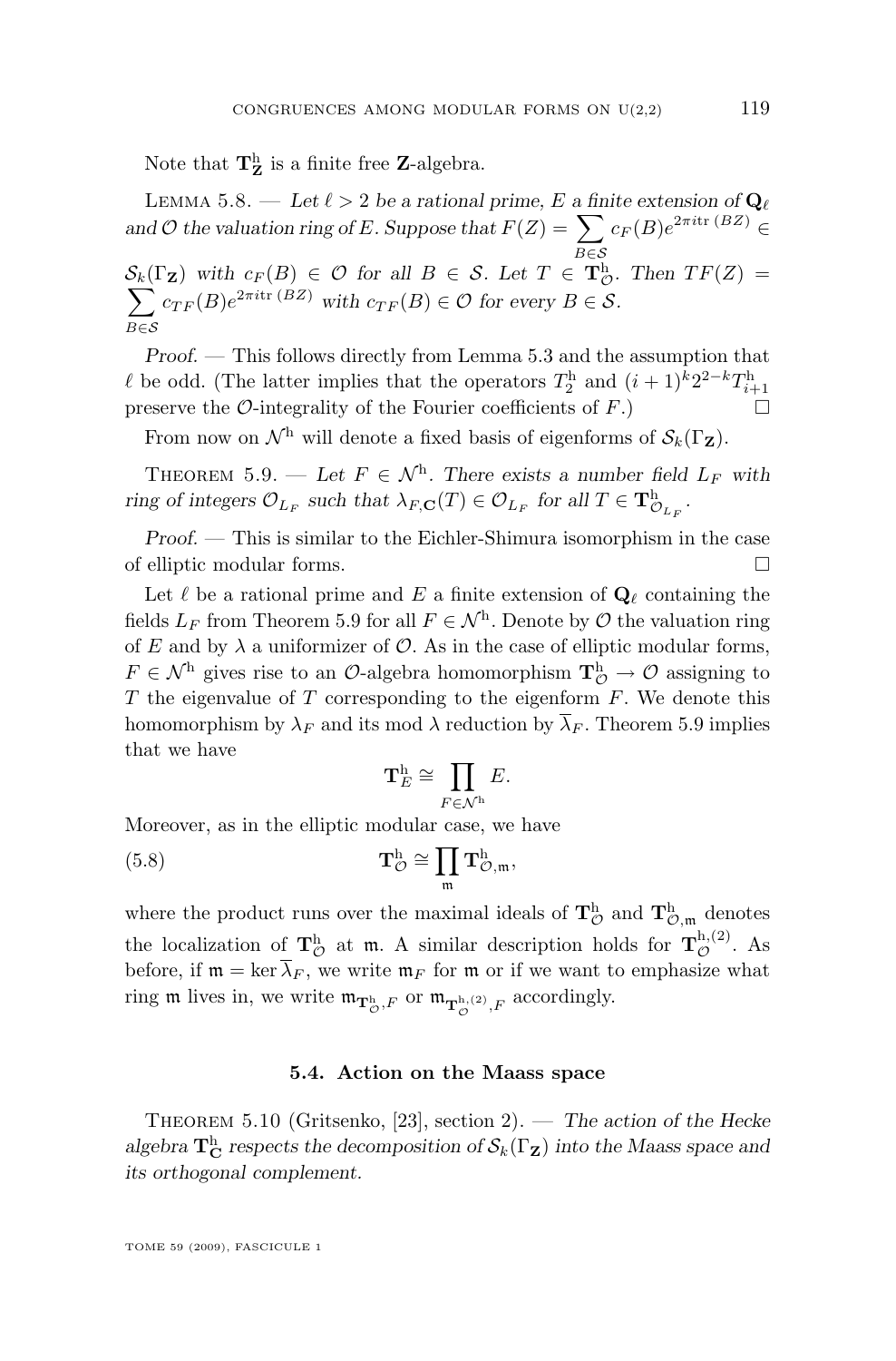<span id="page-40-0"></span>Theorem 5.11 (Gritsenko, [\[23\]](#page-84-0), section 3). — *There exists a* C*-algebra map*

$$
\rm{Desc} : \mathbf{T}^h_{\mathbf{C}} \rightarrow \mathbf{T}^{(2)}_{\mathbf{C}}
$$

such that for every  $T \in \mathbf{T}_{\mathbf{C}}^{\mathbf{h}}$  the diagram

$$
\mathcal{S}_{k}^{\text{Maass}}(\Gamma_{\mathbf{Z}}) \xrightarrow{T} \mathcal{S}_{k}^{\text{Maass}}(\Gamma_{\mathbf{Z}})
$$
\n
$$
\uparrow \rightarrow F_{f} \uparrow \qquad \qquad \qquad \uparrow f \rightarrow F_{f}
$$
\n
$$
S_{k-1} (4, (-1)) \xrightarrow{\text{Desc}(T)} S_{k-1} (4, (-1))
$$

*commutes. In particular one has*

(5.9)

$$
Desc(T_p^h) = p^{k-1} + p^{k-2} + p^{k-3} + T_{p^2} \quad \text{for all } p \neq 2,
$$
  
\n
$$
Desc(T_{1,p}^h) = p^{k-4} (1+p^2) T_{p^2} + p^{2k-8} (p^3 + p^2 + p - 1) \text{ if } p \text{ is inert in } K,
$$
  
\n
$$
Desc(T_{\pi}^h) = p^{k-2} \pi^{-k} (1+p) T_p \quad \text{if } p = \pi \overline{\pi} \text{ is split in } K,
$$
  
\n
$$
Desc(T_{1+i}^h) = 3 \cdot 2^{k-4} (1+i)^{-k} \text{Tr } T_2
$$
  
\n
$$
Desc(T_2^h) = 2^{k-4} (1+i)^{-k} ((\text{Tr } T_2)^2 - 2^{k-1}).
$$

*Here*  $T_n$  *is as in section* [5.1,](#page-34-0) and  $Tr T_2$  denotes the operator from Defini*tion* [5.1](#page-34-0)*.*

COROLLARY 5.12. — If  $f \in S_{k-1}(4, \left( \frac{-4}{\cdot} \right))$  is an eigenform, then so *is*  $F_f$ .

*Remark 5.13.* — Let  $f \in \mathcal{N}$ ,  $f \neq f^{\rho}$ . We will always assume that either  $F_f$  or  $F_{f\rho}$  belongs to  $\mathcal{N}^{\text{h}}$ . Hence we can write  $\mathcal{N}^{\text{h}} = \mathcal{N}^{\text{M}} \sqcup \mathcal{N}^{\text{NM}}$ , where  $\mathcal{N}^{\mathrm{M}}$  consists of Maass lifts  $F_f$  with  $f \in \mathcal{N}$  and  $\mathcal{N}^{\mathrm{M}}$  consists of eigenforms orthogonal to those in  $\mathcal{N}^{\mathrm{M}}$ .

#### **5.5. Lifting Hecke operators to the Maass space**

Let  $E$  and  $\mathcal O$  be as before. We will now prove a result regarding the map Desc, which will be used in section [7.3.](#page-50-0) Let  $T_Z$  and  $T_Z'$  be as in Definition [5.1.](#page-34-0) It is clear from Theorem 5.11 and the definition of  $T^{\text{h},(2)}_{\mathbf{Z}}$  $\mathbf{z}^{\mathbf{n},(2)}$  that  $\text{Desc}(\mathbf{T}_{A}^{\text{h},(2)}) = \mathbf{T}_{A}'$  for any  $\mathcal{O}\text{-algebra } A$ . Moreover, we have the following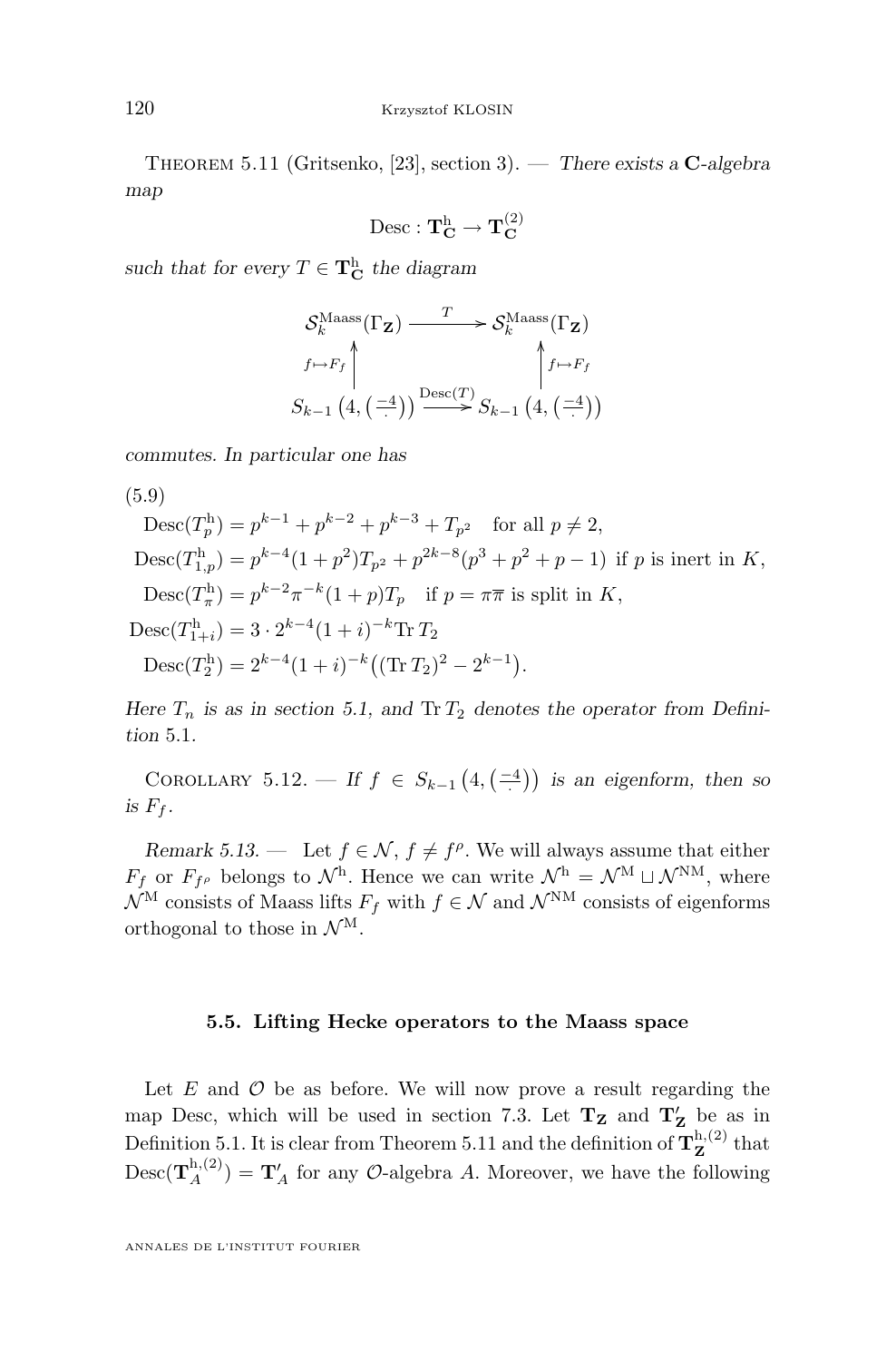<span id="page-41-0"></span>diagram

(5.10) 
$$
\mathbf{T}_{\mathcal{O}}^{\mathrm{h},(2)} \xrightarrow{\mathrm{Desc}} \mathbf{T}_{\mathcal{O}}^{\prime} \\ \downarrow \qquad \qquad \downarrow \qquad \qquad \downarrow \\ \prod_{\mathfrak{m}^{(2)}} \mathbf{T}_{\mathcal{O},\mathfrak{m}^{(2)}}^{\mathrm{h},(2)} \xrightarrow{\mathrm{Dec}} \prod_{\mathfrak{m}'} \mathbf{T}_{\mathcal{O},\mathfrak{m}'}^{\prime}
$$

with the lower horizontal arrow defined so that the diagram commutes. It is clear that Desc respects the direct product decomposition in diagram (5.10). In particular, for  $f \in \mathcal{N}$ , Desc :  $\mathbf{T}_{\mathcal{O}}^{h,(2)} \twoheadrightarrow \mathbf{T}_{\mathcal{O}}'$  factors through  $\mathbf{T}^{\text{h},(2)}_\infty$  $\mathcal{O},\mathfrak{m}_{F_f}^{(2)}$  $\to \mathbf{T}'_{\mathcal{O},\mathfrak{m}'_f}$ . Let  $\mathbf{T}^{\text{M}}_{\mathcal{O}}$  be the image of  $\mathbf{T}^{\text{h},(2)}_{\mathcal{O}}$  in  $\text{End}_{\mathbf{C}}(\mathcal{S}_k^{\text{M}}(\Gamma_{\mathbf{Z}}))$ . The horizontal arrows in diagram (5.10) factor through  $\mathbf{T}_{\mathcal{O}}^{\mathbf{M}} \cong \prod_{\mathfrak{m}^{\mathbf{M}}} \mathbf{T}_{\mathcal{O},\mathfrak{m}^{\mathbf{M}}}^{\mathbf{M}}$  and the following diagram

(5.11) 
$$
\mathbf{T}_{\mathcal{O}}^{\mathrm{h},(2)} \longrightarrow \mathbf{T}_{\mathcal{O}}^{\mathrm{M}} \longrightarrow \mathbf{T}_{\mathcal{O}}^{\prime} \\ \downarrow \qquad \qquad \downarrow \qquad \qquad \downarrow \qquad \qquad \downarrow \qquad \qquad \downarrow \qquad \qquad \downarrow \qquad \qquad \downarrow \qquad \qquad \downarrow \qquad \qquad \downarrow \qquad \qquad \downarrow \qquad \qquad \downarrow \qquad \qquad \downarrow \qquad \qquad \downarrow \qquad \qquad \downarrow \qquad \qquad \downarrow \qquad \qquad \downarrow \qquad \qquad \downarrow \qquad \qquad \downarrow \qquad \qquad \downarrow \qquad \qquad \downarrow \qquad \qquad \downarrow \qquad \qquad \downarrow \qquad \qquad \downarrow \qquad \qquad \downarrow \qquad \qquad \downarrow \qquad \qquad \downarrow \qquad \qquad \downarrow \qquad \qquad \downarrow \qquad \qquad \downarrow \qquad \qquad \downarrow \qquad \qquad \downarrow \qquad \qquad \downarrow \qquad \qquad \downarrow \qquad \qquad \downarrow \qquad \qquad \downarrow \qquad \qquad \downarrow \qquad \qquad \downarrow \qquad \qquad \downarrow \qquad \qquad \downarrow \qquad \qquad \downarrow \qquad \qquad \downarrow \qquad \qquad \downarrow \qquad \qquad \downarrow \qquad \qquad \downarrow \qquad \qquad \downarrow \qquad \qquad \downarrow \qquad \qquad \downarrow \qquad \qquad \downarrow \qquad \qquad \downarrow \qquad \qquad \downarrow \qquad \qquad \downarrow \qquad \qquad \downarrow \qquad \qquad \downarrow \qquad \qquad \downarrow \qquad \qquad \downarrow \qquad \qquad \downarrow \qquad \qquad \downarrow \qquad \qquad \downarrow \qquad \qquad \downarrow \qquad \qquad \downarrow \qquad \qquad \downarrow \qquad \qquad \downarrow \qquad \qquad \downarrow \qquad \qquad \downarrow \qquad \qquad \downarrow \qquad \qquad \downarrow \qquad \qquad \downarrow \qquad \qquad \downarrow \qquad \qquad \downarrow \qquad \qquad \downarrow \qquad \qquad \downarrow \qquad \qquad \downarrow \qquad \qquad \downarrow \qquad \qquad \downarrow \qquad \qquad \downarrow \qquad \qquad \downarrow \qquad \qquad \downarrow \qquad \qquad \downarrow \
$$

commutes. All the horizontal arrows in diagram (5.11) are surjections and the lower ones are induced from the upper ones, which respect the direct product decompositions. In particular we have

$$
\mathbf{T}^{\mathrm{h},(2)}_{\mathcal{O},\mathfrak{m}^{(2)}_{F_{f}}}\twoheadrightarrow \mathbf{T}^{\mathrm{M}}_{\mathcal{O},\mathfrak{m}^{\mathrm{M}}_{F_{f}}}\twoheadrightarrow \mathbf{T}'_{\mathcal{O},\mathfrak{m}'_{f}}.
$$

Let  $\mathcal{N}_{F_f}^{\text{M}} := \{F \in \mathcal{N}^{\text{M}} \mid \mathfrak{m}_{F_f}^{\text{M}} = \mathfrak{m}_F^{\text{M}}\}.$  The goal of this section is to prove the following proposition.

PROPOSITION 5.14. — *If*  $f \in \mathcal{N}$ ,  $f \neq f^{\rho}$  is ordinary at  $\ell$ , and  $\ell \nmid$  $(k-1)(k-2)(k-3)$ , then for every split prime  $p = \pi \overline{\pi}$ ,  $p \nmid \ell$ , there exists  $T^{\mathcal{M}}(p) \in \mathbf{T}^{\mathcal{M}}_{\mathcal{O},\mathfrak{m}_{F_f}^{\mathcal{M}}}$  such that  $\mathrm{Desc}(T^{\mathcal{M}}(p)) \in \mathbf{T}'_{\mathcal{O},\mathfrak{m}_f'}$  equals the image of  $T_p \in \mathbf{T}'_{\mathcal{O}}$  under the canonical projection  $\mathbf{T}'_{\mathcal{O}} \twoheadrightarrow \mathbf{T}'_{\mathcal{O}, \mathfrak{m}'_f}$ .

As will be discussed in section [9.1,](#page-66-0) to every eigenform  $F \in \mathcal{S}_k(\Gamma_Z)$  one can attach a 4-dimensional  $\ell$ -adic Galois representation  $\rho_F$ . Moreover, if  $F = F<sub>g</sub>$ , for some  $g \in \mathcal{N}$ , then the Galois representation has a special form

(5.12) 
$$
\rho_{F_g} = \begin{bmatrix} \rho_g |_{G_K} & \\ & (\rho_g \otimes \epsilon) |_{G_K} \end{bmatrix},
$$

where  $\rho_g$  is the Galois representation attached to g (cf. section [2.3\)](#page-11-0) and  $\epsilon$  is the  $\ell$ -adic cyclotomic character. Let f be as in Proposition 5.14. Set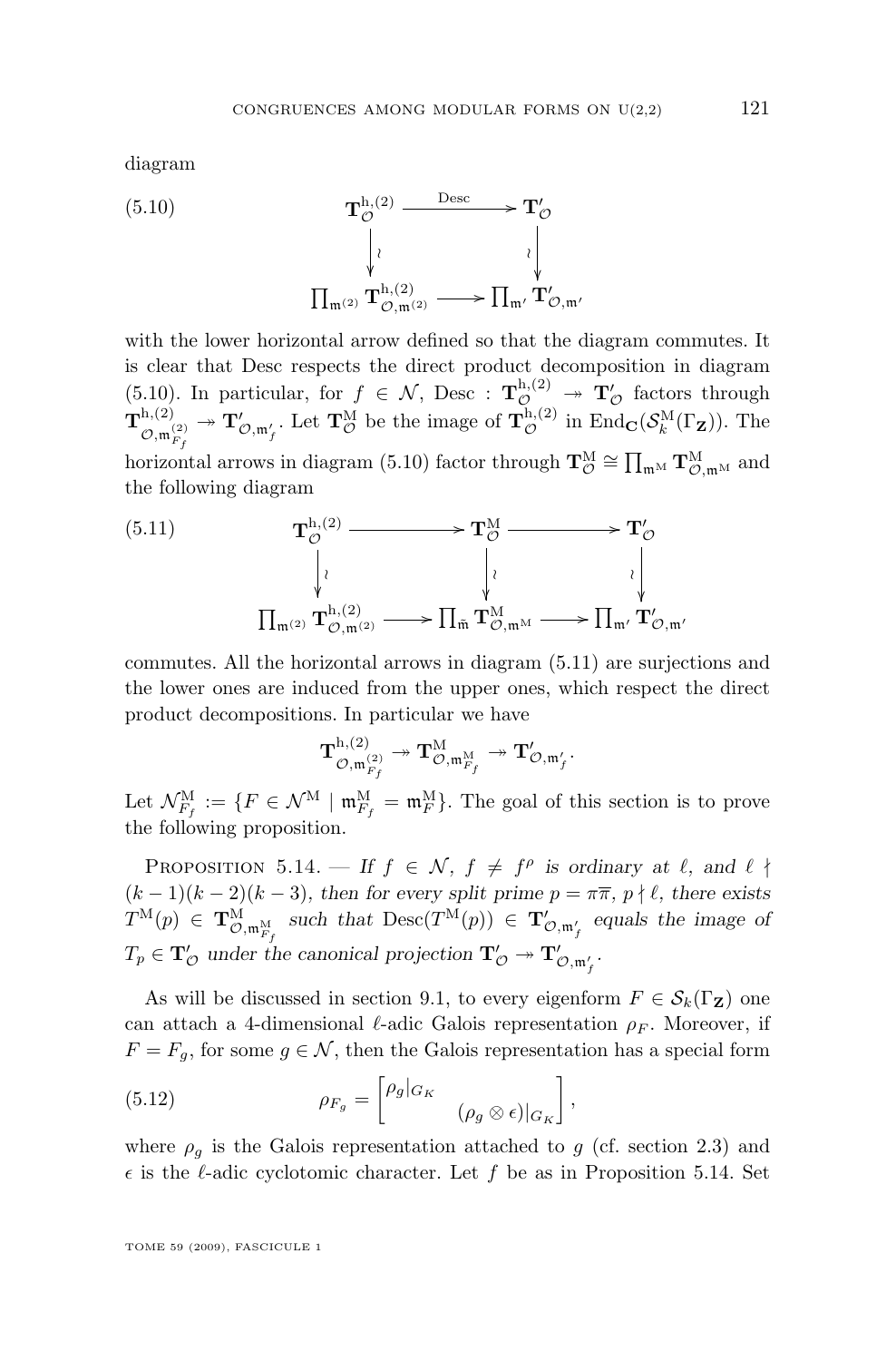<span id="page-42-0"></span> $R' := \prod_{F \in \mathcal{N}_{F_f}^{\mathcal{M}}} \mathcal{O}$  and let R be the  $\mathcal{O}$ -subalgebra of R' generated by the tuples  $(\lambda_F(T))_{F \in \mathcal{N}_{F_f}^{\text{M}}}$  for all  $T \in \mathbf{T}_{\mathcal{O}}^{\text{M}}$ . Note that the expression  $\lambda_F(T)$ makes sense since  $\mathcal{S}_k^{\mathcal{M}}(\Gamma_{\mathbf{Z}})$  is Hecke stable. Then R is a complete Noetherian local O-algebra with residue field  $\mathbf{F} = \mathcal{O}/\lambda$ . It is a standard argument to show that  $R \cong \mathbf{T}^{\mathrm{M}}_{\mathcal{O},\mathfrak{m}_{F_f}^{\mathrm{M}}}$ .

*Proof of Proposition* [5.14.](#page-41-0)  $-$  Let  $I_{\ell}$  denote the inertia group at  $\ell$ . For every  $g \in \mathcal{N}$ , ordinary at  $\ell$ , we have by [\(5.12\)](#page-41-0) and Theorem 3.26 (2) in [\[27\]](#page-84-0) that

$$
\rho_{F_g}|_{I_{\ell}} \cong \begin{bmatrix} \epsilon^{k-2} & * & & \\ & 1 & & \\ & & \epsilon^{k-1} & * \\ & & & \epsilon \end{bmatrix}.
$$

If  $\ell \nmid (k - 1)(k - 2)(k - 3)$  it is easy to see that there exists  $\sigma \in I_\ell$  such that the elements  $\beta_1 := \epsilon^{k-2}(\sigma)$ ,  $\beta_2 := 1$ ,  $\beta_3 := \epsilon^{k-1}(\sigma)$ ,  $\beta_4 := \epsilon(\sigma)$  are all distinct mod  $\lambda$ . For every g as above, we choose a basis of the space of  $\rho_g$  so that  $\rho_g$  is  $\mathcal{O}\text{-valued}$  and  $\rho_{F_g}(\sigma) = \text{diag}(\beta_1, \beta_2, \beta_3, \beta_4)$ . Let S be the set consisting of the places of K lying over  $\ell$  and the place  $(i + 1)$ . Note that we can treat  $\rho_{F_q}$  as a representation of  $G_{K,S}$ , the Galois group of the maximal Galois extension of  $K$  unramified away from  $S$ . Moreover, tr  $\rho_{F_g}(G_{K,S}) \subset R$ , since  $G_{K,S}$  is generated by conjugates of Frob<sub>p</sub>,  $\mathfrak{p} \notin S$ and for such a  $\mathfrak{p}$ , tr  $\rho_{F_g}(\text{Frob}_{\mathfrak{p}}) \in R$  by Theorem [9.2](#page-67-0) (i) and the fact that the coefficients of the characteristic polynomial of  $\rho_{F_g}(\text{Frob}_{\mathfrak{p}})$  belong to  ${\bf T}^{\rm h}_{\mathcal O}$ . Set

$$
e_j = \prod_{l \neq j} \frac{\sigma - \beta_l}{\beta_j - \beta_l} \in \mathcal{O}[G_{K,S}] \hookrightarrow R[G_{K,S}]
$$

and  $e := e_1 + e_2$ . Let

$$
\rho:=\prod_{F_g\in \mathcal{N}_{F_f}^{\mathcal{M}}}\rho_{F_g}: G_{K,S}\rightarrow \prod_{F_g\in \mathcal{N}_{F_f}^{\mathcal{M}}} \mathrm{GL}_4(\mathcal{O}).
$$

We extend  $\rho$  to an R-algebra map  $\rho' : R[G_{K,S}] \to M_4(R')$ . Note that

$$
\rho'(\mathrm{Frob}_{\pi} e) = \prod_{F_g \in \mathcal{N}_{F_f}^{\mathrm{M}}} \rho_{F_g}(\mathrm{Frob}_{\pi}) \rho'_{F_g}(e) = \prod_{F_g \in \mathcal{N}_{F_f}^{\mathrm{M}}} \rho_g(\mathrm{Frob}_{\pi})
$$

and thus

$$
\operatorname{tr}\rho'(\operatorname{Frob}_{\pi}e)=(a_g(p))_{F_g\in\mathcal{N}_{F_f}^{\mathcal{M}}}\in R,
$$

where  $g = \sum_{n=1}^{\infty} a_g(n) q^n$ . Define  $T^{M}(p)$  to be the image of tr  $\rho'(\text{Frob}_{\pi} e)$ under the  $\mathcal{O}\text{-algebra}$  isomorphism  $R \xrightarrow{\sim} \mathbf{T}^{\text{M}}_{\mathcal{O},\mathfrak{m}^{\text{M}}_{F_f}}$ . — Первый профессиональный профессиональный профессиональный профессиональный профессиональный профессиональн<br>В собстановки профессиональный профессиональный профессиональный профессиональный профессиональный профессиона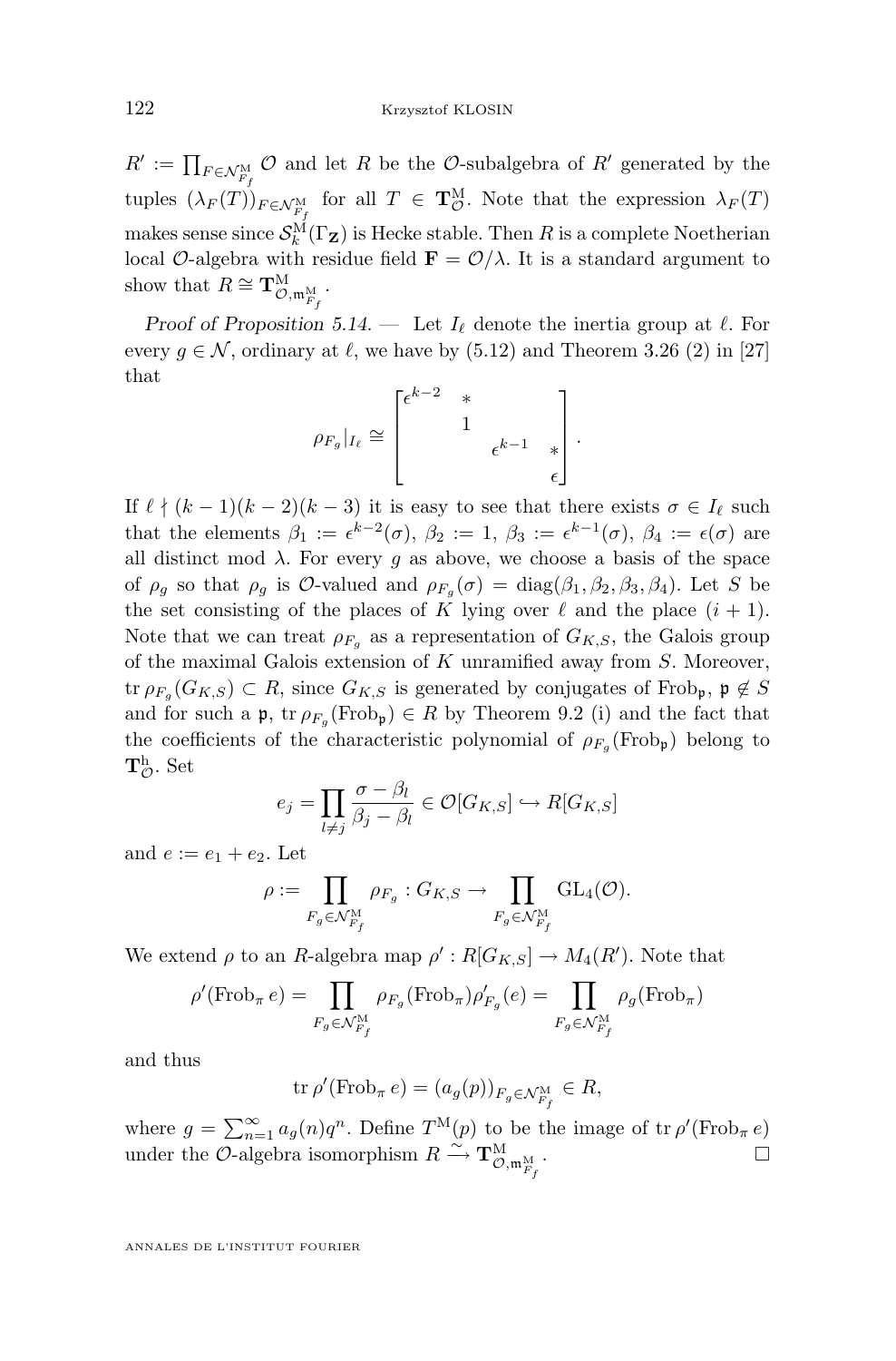<span id="page-43-0"></span>COROLLARY 5.15. — If  $f \in \mathcal{N}$ ,  $f \neq f^{\rho}$  is ordinary at  $\ell$ , and  $\ell \nmid (k 1)(k-2)(k-3)$ , then for every split prime  $p = \pi \overline{\pi}$ ,  $p \nmid \ell$ , there exists  $T^{\text{h}}(p) \in \mathbf{T}^{\text{h},(2)}_{\bigcirc \hspace{-0.15cm}\cdot \hspace{-0.15cm} \cdot \hspace{-0.15cm} \cdot \hspace{-0.15cm} \cdot \hspace{-0.15cm}}$  $\mathcal{O},\mathfrak{m}_{F_f}^{(2)}$ such that  $\text{Desc}(T^h(p)) \in \mathbf{T}'_{\mathcal{O},\mathfrak{m}'_f}$  equals the image of  $T_p \in$  $\mathbf{T}'_{\mathcal{O}}$  under the canonical projection  $\mathbf{T}'_{\mathcal{O}} \twoheadrightarrow \mathbf{T}'_{\mathcal{O}, \mathfrak{m}'_f}$ .

### **6. The standard** L**-function of a Maass lift**

Let  $F_f$  be the Maass lift of  $f \in \mathcal{N}$ . The goal of this section is to study the numerator of the coefficient  $C_{F_f}$  in formula [\(1.1\)](#page-3-0). To do so we need to define the cusp form  $\Xi$  in [\(1.1\)](#page-3-0). This will be done in subsection [7.3](#page-50-0) (formula [\(7.15\)](#page-50-0)). In this section we define an Eisenstein series  $E(Z, s, m, \Gamma^{\rm h})$ and a theta series  $\theta_{\chi}$  such that their product is closely related to Ξ. We then express the inner product  $\langle F_f, E(Z, s, m, \Gamma^h) \theta_\chi \rangle$  by an *L*-function associated to f.

We begin by defining the appropriate theta series which will be used in the inner product. Let f be an ideal of  $\mathcal{O}_K$  and  $\chi$  a Hecke character of K with conductor f. We assume that the infinity component of  $\chi$  has the form

$$
\chi_{\infty}(x_{\infty}) = \frac{|x_{\infty}|^t}{x_{\infty}^t},
$$

for some integer  $-k \leq t < -6$ . Following [\[50\]](#page-85-0) we fix a Hecke character  $\phi$  of K such that

$$
\phi_{\infty}(y_{\infty}) = \frac{|y_{\infty}|}{y_{\infty}}
$$
 and  $\phi|_{\mathbf{A}^{\times}} = \left(\frac{-4}{.}\right)$ .

Such a character always exists, but is not unique (cf. [\[51\]](#page-85-0), lemma A.5.1). Put  $\psi' = \chi^{-1} \phi^{-2}$ . Let  $l = t + k + 2$  and  $\mu = l - 2$ . Let  $\tau \in \mathcal{S}$  be such that the Fourier coefficient  $c_{F_f}(\tau)$  is non-zero. Let  $b \in \mathbf{Q}$  be such that  $g^* \tau g \in b\mathbf{Z}$  for all  $g \in \mathcal{O}_K^2$ , and let  $c' \in \mathbf{Z}$  be such that  $g^* \tau^{-1} g \in (c')^{-1}\mathbf{Z}$ for all  $g \in \mathcal{O}_K^2$ . Let  $c \in \mathbb{Z}$  be such that bc generates the **Z**-fractional ideal  $(4c')N_{K/\mathbf{Q}}(\mathfrak{f}) \cap (b)\mathfrak{f}$ . Note that when  $b = 1$ ,  $(c) = (4c'N_{K/\mathbf{Q}}(\mathfrak{f})).$ 

Define a Schwartz function  $\lambda$  :  $M_2(\mathbf{A}_{K,f}) \to \mathbf{C}$  by setting  $\lambda(x) =$  $\chi_{\mathfrak{f}}(\det x)$  if  $x \in \prod_{\mathfrak{p} \nmid \infty} M_2(\mathcal{O}_{K,\mathfrak{p}})$  and  $\lambda(x) = 0$  otherwise. Then the theta series of our interest is defined by:

$$
\theta_{\chi}(Z) = \sum_{\xi \in M_2(K)} \lambda(\xi) \left( \overline{\det \xi} \right)^{\mu} e(\text{tr} \left( \xi^* \tau \xi Z \right)).
$$

We have  $\theta_{\chi} \in \mathcal{M}_l(\Gamma_0^h(b,c), \psi')$  by [\[50\]](#page-85-0), appendix, Proposition 7.16 and [\[51\]](#page-85-0), page 278. In fact, since  $\mu \neq 0$ ,  $\theta_{\chi}$  is cusp form ([\[50\]](#page-85-0), appendix, page 277). In this section we will denote by  $\Gamma^{\mathrm{h}}_{1}$  a congruence subgroup of  $\Gamma_\mathbf{Z}$  such that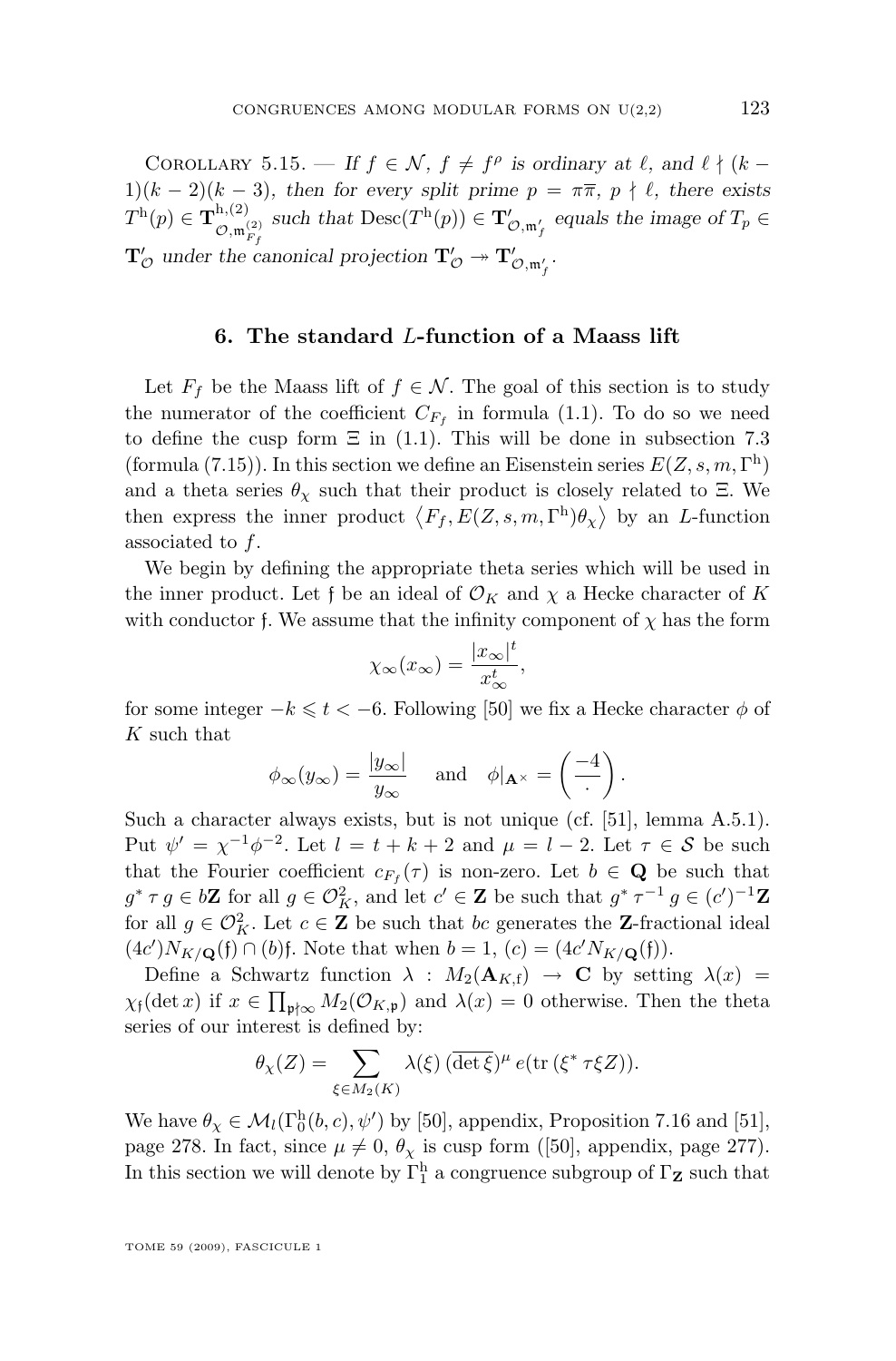<span id="page-44-0"></span> $\theta_{\chi} \in \mathcal{M}_l(\Gamma^{\rm h}_1)$  and  $\Gamma^{\rm h}_1 \cap K^{\times} = \{1\}$ . We set  $\Gamma^{\rm h} := \Gamma^{\rm h}_1 \cap G_1(\mathbf{Q})$ . Note that we have  $F_f \in \mathcal{M}_k(\Gamma^{\text{h}})$ . We also define an Eisenstein series of weight  $m = k - l$ and level  $\Gamma^h$  by putting:

$$
E(Z,s,m,\Gamma^{\rm h})=\sum_{\gamma\in\Gamma^{\rm h}\cap P(\mathbf{Q})\backslash\Gamma^{\rm h}}(\det\mathop{\rm Im}\nolimits Z)^{s-\frac{m}{2}}|_m\gamma.
$$

The Petersson inner product of  $F_f$  against  $E(\cdot, s, m, \Gamma^{\text{h}}) \theta_{\chi}$  has the form

$$
\langle F_f, E(\cdot, s, m, \Gamma^{\rm h}) \theta_{\chi} \rangle_{\Gamma^{\rm h}} =
$$
  
= 
$$
\int_{\Gamma^{\rm h} \backslash \mathcal{H}} F_f(Z) \overline{E(Z, s, m, \Gamma^{\rm h})} \overline{\theta_{\chi}(Z)} (\det \text{Im } Z)^{k-4} dX dY.
$$

Note that we use a volume form, which is 4 times the volume form used in [\[51\]](#page-85-0). By combining formulas (22.9), (22.18b) and (20.19) from [\[51\]](#page-85-0) we arrive at the following:

$$
\langle F_f, E(\cdot, \overline{s}, m, \Gamma^{\rm h}) \theta_\chi \rangle_{\Gamma^{\rm h}} =
$$
  
\n
$$
= 64[\Gamma_0^{\rm h}(c) : \Gamma_1^{\rm h}(c)]b^{-4}\Gamma((s-2))(\det \tau)^{-s-\frac{1}{2}(k+l)+2} \times
$$
  
\n
$$
\times \frac{c_{F_f}(\tau)L_{\rm st}(F_f, s+1, \chi)}{B(s) L_c(2s, \chi_{\mathbf{Q}}) L_c(2s-1, \chi_{\mathbf{Q}}(\frac{-4}{\chi}))}.
$$

The meaning of the various factors in the product is explained below. We start with the L-function

$$
L_{\rm st}(F_f, s, \chi) = \prod_{p \nmid \infty} L_{\rm st}(F_f, s, \chi)_p.
$$

This is the standard L-function of  $F_f$  twisted by the Hecke character  $\chi$ :

$$
(6.2) \quad L_{st}(F_f, s, \chi)_p =
$$
\n
$$
= \begin{cases}\n\prod_{j=1}^4 \left\{ (1 - N(\mathfrak{p})^4 \lambda_{p,j}^{-1} \chi^*(\mathfrak{p}) N(\mathfrak{p})^{-s}) (1 - N(\overline{\mathfrak{p}})^4 \lambda_{p,j} \chi^*(\overline{\mathfrak{p}}) N(\overline{\mathfrak{p}})^{-s}) \right\}^{-1} \\
\prod_{j=1}^2 \left\{ (1 - N(\mathfrak{p})^2 \lambda_{p,j}^{-1} \chi^*(\mathfrak{p}) N(\mathfrak{p})^{-s}) (1 - N(\mathfrak{p}) \lambda_{p,j} \chi^*(\mathfrak{p}) N(\mathfrak{p})^{-s}) \right\}^{-1}, \n\end{cases}
$$

for  $(p) = \mathfrak{p}\bar{\mathfrak{p}}$  and  $(p) = \mathfrak{p}^e$ , respectively. Here  $\lambda_{p,i}$  denote the p-Satake parameters of  $F_f$ . (For the definition of p-Satake parameters when p inerts or ramifies in K, see [\[29\]](#page-84-0), and for the case when p splits in K, see [\[24\]](#page-84-0).) The L-function in the denominator of  $(6.1)$  is the Dirichlet L-function with Euler factors at all  $p \mid c$  removed (cf. Definition [7.2\)](#page-46-0). Furthermore,

$$
\Gamma((s)) = (4\pi)^{-2s-k-l+1} \Gamma\left(s + \frac{1}{2}(k+l)\right) \Gamma\left(s + \frac{1}{2}(k+l) - 1\right),\,
$$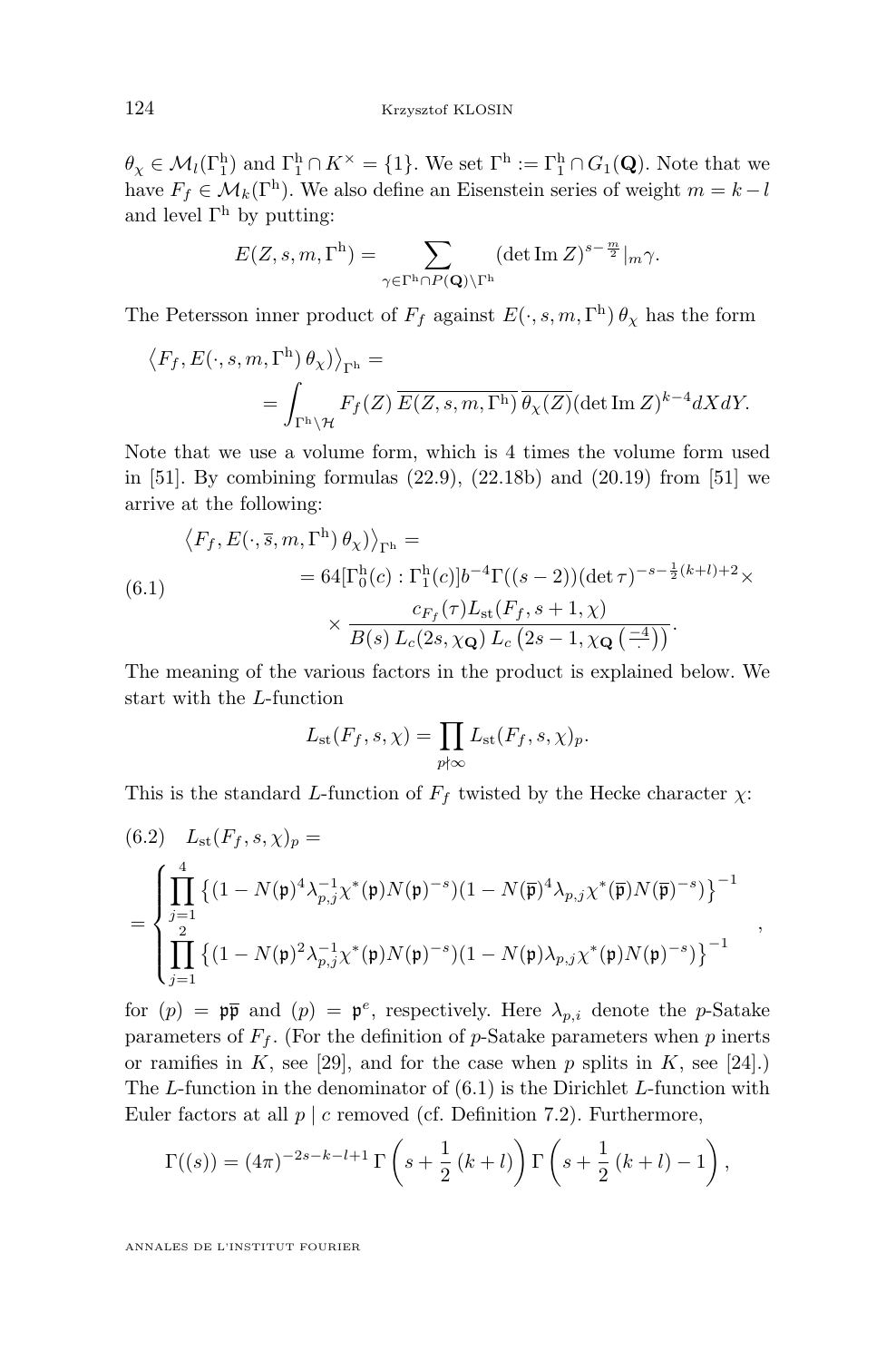<span id="page-45-0"></span>and  $B(s) = \prod_{v \in \mathbf{b}} g_p(\chi^*(p\mathcal{O}_K)p^{-2s})$ , where **b** denotes the set of primes at which  $b^{-1}\tau$  is not regular in the sense of ([\[51\]](#page-85-0), 16.1) and  $g_p$  is a polynomial with coefficients in **Z** and constant term 1.

For a prime p of  $\mathcal{O}_K$  of residue characteristic p, with p odd, set  $\alpha_{\mathfrak{p},j} :=$  $\alpha_{p,j}^d$ , where  $\alpha_{p,j}$ ,  $j=1,2$  denote the *p*-Satake parameters of f (cf. section [4.2\)](#page-29-0), and d is the degree over  $\mathbf{F}_p$  of the field  $\mathcal{O}_K/\mathfrak{p}$ . For the prime  $\mathfrak{p} = (i+1)$ of  $\mathcal{O}_K$ , set  $\alpha_{\mathfrak{p},1} := a(2)$  and  $\alpha_{\mathfrak{p},2} := \overline{a(2)}$ .

DEFINITION  $6.1.$  – *For a Hecke character*  $\psi$  *of* K, set

$$
L(\mathrm{BC}(f),s,\psi) := \prod_{\mathfrak{p} \nmid \infty} \prod_{j=1}^{2} (1 - \psi^*(\mathfrak{p}) \alpha_{\mathfrak{p},j}(N\mathfrak{p})^{-s})^{-1}.
$$

*Remark 6.2.* — If  $\pi_f$  denotes the automorphic representation of  $GL_2(A)$ associated with f, then  $L(BC(f), s, \psi)$  is the classical analogue of the Lfunction attached to the base change of  $\pi_f$  to K twisted by  $\psi$ .

*Remark 6.3.* — Let  $g_{\psi}$  be the modular form associated with the character  $\psi$  (cf. [\[31\]](#page-84-0), section 12.3) and suppose that  $\psi_{\infty}(x_{\infty}) = \left(\frac{x_{\infty}}{|x_{\infty}|}\right)^u$ . Then

$$
L(\text{BC}(f), s, \psi) = (1 - \psi^*(\mathfrak{p}) \overline{a(2)} 2^{-s})^{-1} D(s + u/2, f^{\rho}, g_{\psi}),
$$

where  $D(s, \cdot, \cdot)$  denotes the convolution L-function defined in [\[26\]](#page-84-0), where it is denoted by  $L(\lambda_{f^{\rho}} \otimes \lambda_{g_{\psi}}, s)$ . Here  $\mathfrak p$  denotes the prime of  $\mathcal O_K$  lying over (2).

PROPOSITION  $6.4.$  — Let  $\chi$  be as before. The following identity holds (6.3)  $L_{st}(F_f, s, \chi) = L(BC(f), s - 2 + k/2, \omega \chi) L(BC(f), s - 3 + k/2, \omega \chi).$ 

*Here* ω *is the unique Hecke character of* K *unramified at all finite places* with infinity type  $\omega_{\infty}(z) = \left(\frac{z}{\overline{z}}\right)^{-k/2}$ .

*Proof. —* This is a straightforward calculation on the Satake parameters of f and of  $F_f$ .

### **7. Congruence**

In this section we define a hermitian modular form  $\Xi$  as in [\(1.1\)](#page-3-0) and formulate the main congruence result (Theorem [7.12\)](#page-55-0). The form  $\Xi$  will be constructed (in section [7.3\)](#page-50-0) as a combination of a certain Eisenstein series and a theta series, whose arithmetic properties are studied below.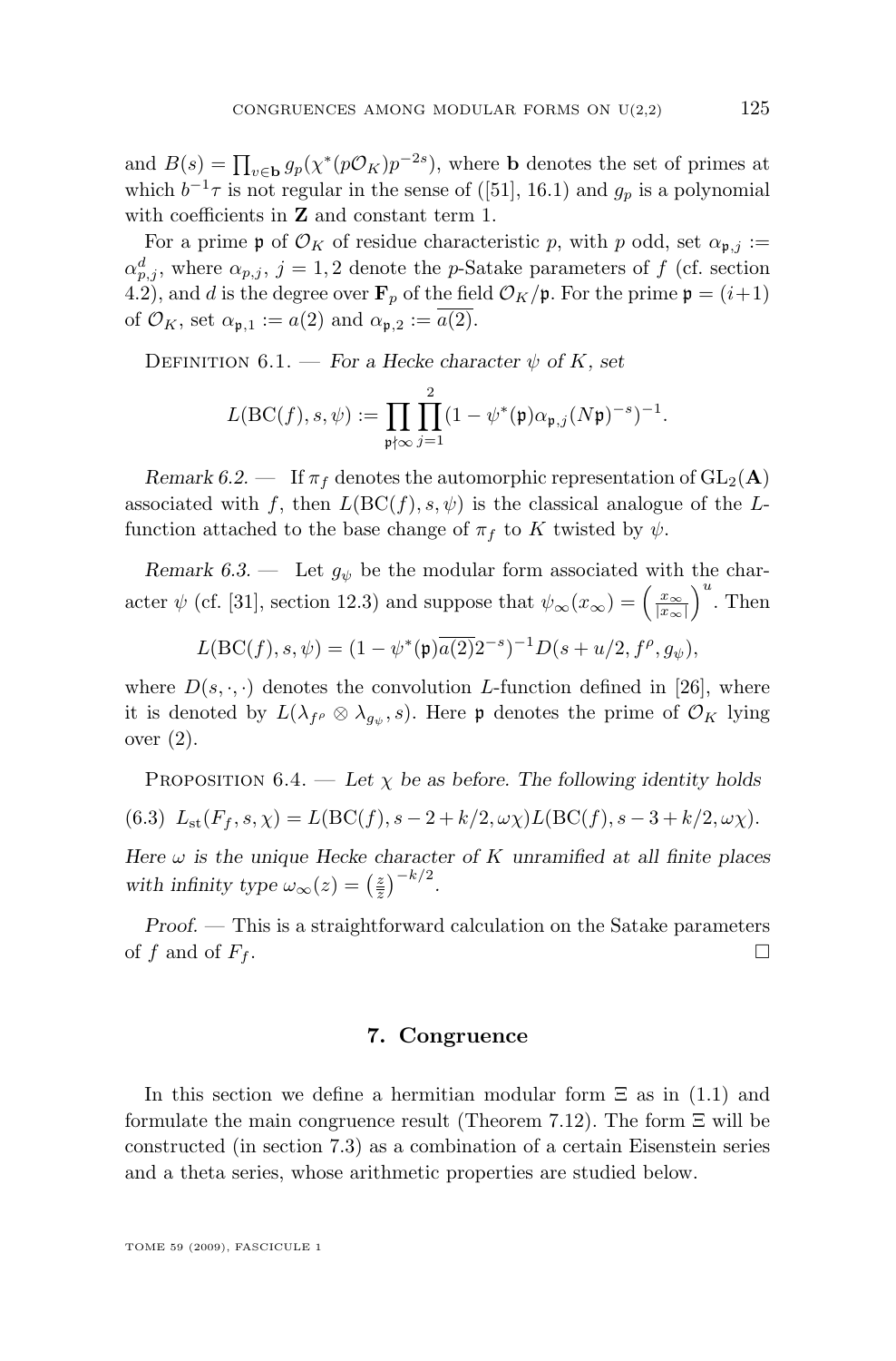### **7.1. Fourier coefficients of Eisenstein series**

<span id="page-46-0"></span>We keep the notation from section [6](#page-43-0) and assume  $b = 1$ . Consider the set  $X_{m,c}$  of Hecke characters  $\chi'$  of K, such that

(7.1) 
$$
\chi'_{\infty}(x_{\infty}) = \frac{x_{\infty}^m}{|x_{\infty}|^m},
$$

(7.2) 
$$
\chi_p'(x_p) = 1 \text{ if } p \nmid \infty, x_p \in \mathcal{O}_{K,p}^{\times} \text{ and } x_p - 1 \in c\mathcal{O}_{K,p}.
$$

Here  $m = k - l = -t - 2 > 0$  (since  $t < -6$ ) denotes the weight of the Eisenstein series  $E(Z, s, m, \Gamma^h)$  defined in section [6.](#page-43-0) For  $g \in G(\mathbf{A})$ , let  $E(g, s, c, m, \chi')$  denote the Siegel Eisenstein series defined in section [3.2.](#page-17-0) We put, as before,

$$
E(Z, s, m, \chi', c) = j(g_{\infty}, \mathbf{i})^m E(g, s, c, m, \chi'),
$$

where  $Z = g_{\infty}$  and  $g = (g_{\infty}, 1)$ . Recall that in section [6](#page-43-0) we made use of a congruence subgroup  $\Gamma_1^h$  of  $G(\mathbf{Q})$  such that  $\theta_\chi \in \mathcal{M}_l(\Gamma_1^h)$  and  $\Gamma_1^h \cap$  $K^{\times} = \{1\}$ . In this section we fix a particular choice of  $\Gamma_1^{\text{h}}$ , namely, we set  $\Gamma_1^{\rm h} := \Gamma_1^{\rm h}(c)$ . Note that as long as  $c \nmid 2$ , we have  $\Gamma_1^{\rm h}(c) \cap K^{\times} = \{1\}$  and since  $(\text{cond }\psi') \mid c$ , where  $\psi'$  is the character of  $\theta_{\chi}$ , we have  $\theta_{\chi} \in \mathcal{M}_l(\Gamma_1^{\text{h}}(c))$ . The following lemma provides a connection between  $E(Z, s, m, \chi', c)$  and  $E(Z, s, m, \Gamma_1^h(c))$ . Here  $E(Z, s, m, \Gamma_1^h(c))$  is defined in the same way as  $E(Z, s, m, \Gamma^{\text{h}})$  in section [6.](#page-43-0) Recall that  $\Gamma^{\text{h}} := \Gamma_1^{\text{h}} \cap G_1(\mathbf{Q})$ .

LEMMA 7.1. — The set  $X_{m,c}$  is non-empty and

$$
(\#X_{m,c}) E(Z, s, m, \Gamma_1^{\text{h}}(c)) = \sum_{\chi' \in X} E(Z, s, m, \chi', c).
$$

*Proof. —* This is identical to the proof of Lemma 17.2 in [\[51\]](#page-85-0). Note that  $\Gamma_1^{\text{h}}(c) \supset \Gamma^{\text{h}}$  $(c).$ 

Definition 7.2. — *Let* M *be a non-zero integer. For a Hecke character* ψ *of* Q *set*

$$
L_M(s, \psi) := L(s, \psi) \prod_{p \mid M} (1 - \psi^*(p)p^{-s}),
$$

*where*  $L(s, \psi)$  *denotes the Dirichlet L-function.* 

Recall that for any Hecke character  $\psi: K^\times \setminus \mathbf{A}_K^\times \to \mathbf{C}^\times$  we denote by  $\psi_{\mathbf{Q}}$  its restriction to  $\mathbf{A}^{\times}$ . Moreover, if  $\psi$  satisfies (7.1) and (7.2) for  $c \in \mathbf{Z}$ , set  $\psi^c(x) = \psi(\overline{x})$ . Let (7.3)

$$
D(Z, s, m, \chi', c) = L_c(2s, \chi'_{\mathbf{Q}}) L_c\left(2s - 1, \chi'_{\mathbf{Q}}\left(\frac{-4}{\cdot}\right)\right) E(Z, s, m, \chi', c).
$$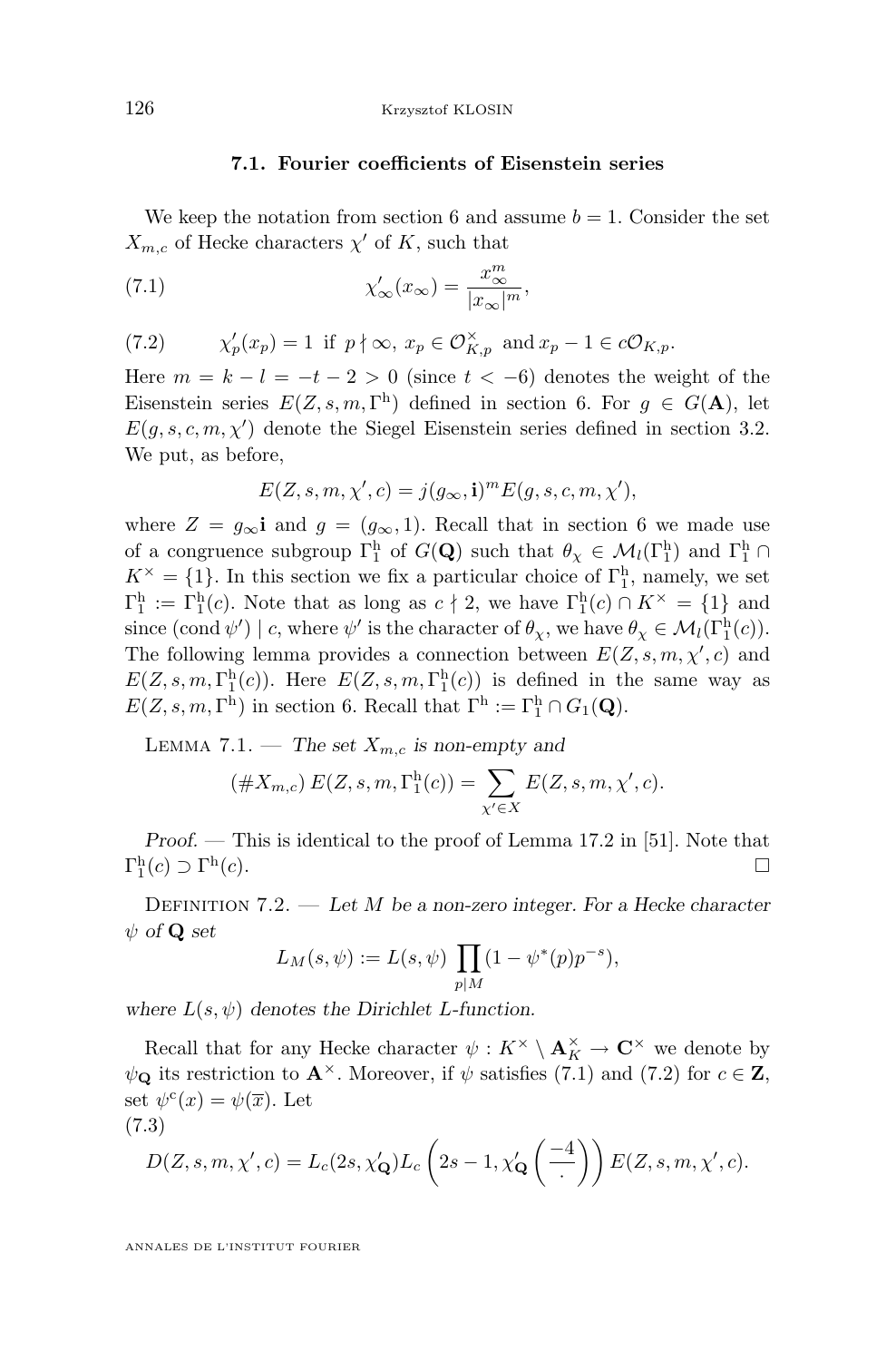<span id="page-47-0"></span>It has been shown in [\[51\]](#page-85-0) (Theorem 17.12(iii)) that  $D(Z, s, m, \chi', c)$  is holomorphic in the variable Z for  $s = 2 - \frac{m}{2}$  as long as  $m \geq 2$ . In our case  $m = -t - 2 > 4$  as  $t < -6$ . It follows from formula (18.6.2) in [\[50\]](#page-85-0) that

(7.4) 
$$
D(Z, s, m, \chi', c)|_{m} \gamma = (\chi'_{c}) (\det d_{\gamma}) D(Z, s, m, \chi', c) =
$$
  
=  $((\chi')^{c})_{c}^{-1} (\det a_{\gamma}) D(Z, s, m, \chi', c).$ 

Instead of looking at  $D(Z, s, m, \chi', c)$  we will study the Fourier expansion of a transform  $D^*(Z, s, m, \chi', c)$  defined by

(7.5) 
$$
D^*(Z, s, m, \chi', c) = D(Z, s, m, \chi', c)|_m J.
$$

First note that since D is holomorphic at  $s = 2 - \frac{m}{2}$ , so is  $D^*$ . Write

$$
D^*(Z, 2 - m/2, m, \chi', c) = \sum_{h \in S} c_h^{\chi'} e(\text{tr } hZ)
$$

for the Fourier expansion of  $D^*$ . Here  $S := \{h \in M_2(K) \mid h^* = h\}.$ 

Lemma 7.3. —

$$
(7.6) \quad c_{h}^{\chi'} = i^{-2m} 2^{2m+1} \pi^{3} c^{2} \times \times \prod_{j=0}^{1-\text{rank}(h)} L_{c} \left(2 - m - j, \chi' \left(\frac{-4}{\cdot}\right)^{j-1}\right) \prod_{p \in \mathbf{c}} f_{h, Y^{1/2}, p}(\chi'(p) p^{m-4}),
$$

where  $f_{h,Y^{1/2},p}$  *is a polynomial with coefficients in* **Z** *and constant term 1, and* **c** *is a certain finite set of primes. If*  $n < 1$  *we set*  $\prod_{j=0}^{n} = 1$ *.* 

*Proof.* — The lemma follows from Propositions 18.14 and 19.2 in [\[50\]](#page-85-0), combined with Lemma 18.7 of [\[50\]](#page-85-0) and formulas (4.34K) and (4.35K) in [\[49\]](#page-85-0). It is a straightforward calculation.

PROPOSITION 7.4. — *Fix a prime*  $\ell \nmid 2c$ , and assume that  $-k \leq t$  $-6$ *. Set*  $χ$ **Q**<sub>*c*</sub> :=  $\prod_{p|c} χ$ **Q**<sub>*t*</sub>*p. Let E'* be a finite extension of **Q**<sub>*l*</sub> containing  $K(\chi_{\mathbf{Q},c})$ , the finite extension of K generated by the values of  $\chi_{\mathbf{Q},c}$ . Denote *by*  $O'$  the valuation ring of E'. For every  $h \in S$ , we have  $\pi^{-3} c_h^{\chi}$   $\in O'$ .

*Proof. —* The proposition follows from Lemma 7.3 upon noting that for every Dirichlet character  $\psi$  of conductor dividing c and every  $n \in \mathbf{Z}_{\leq 0}$ , one has  $L(n, \psi) \in \mathbf{Z}_{\ell}[\psi]$  (by a simple argument using [\[59\]](#page-85-0), Corollary 5.13) and  $(1 - \psi(p)p^{-n}) \in \mathbf{Z}_{\ell}[\psi]$  for every  $p \mid c$ .

Let  $\theta_{\chi}$  be as above. Set  $\theta_{\chi}^* := \theta_{\chi}|_l J$ .

COROLLARY 7.5. — *Fix a prime*  $\ell \nmid 2c$ , and assume that  $-k \leq t < -6$ . Let E' be a finite extension of  $\mathbf{Q}_{\ell}$  containing  $K(\chi_{\mathbf{Q},c}, \mu_c)$ *, where*  $\mu_c$  *denotes*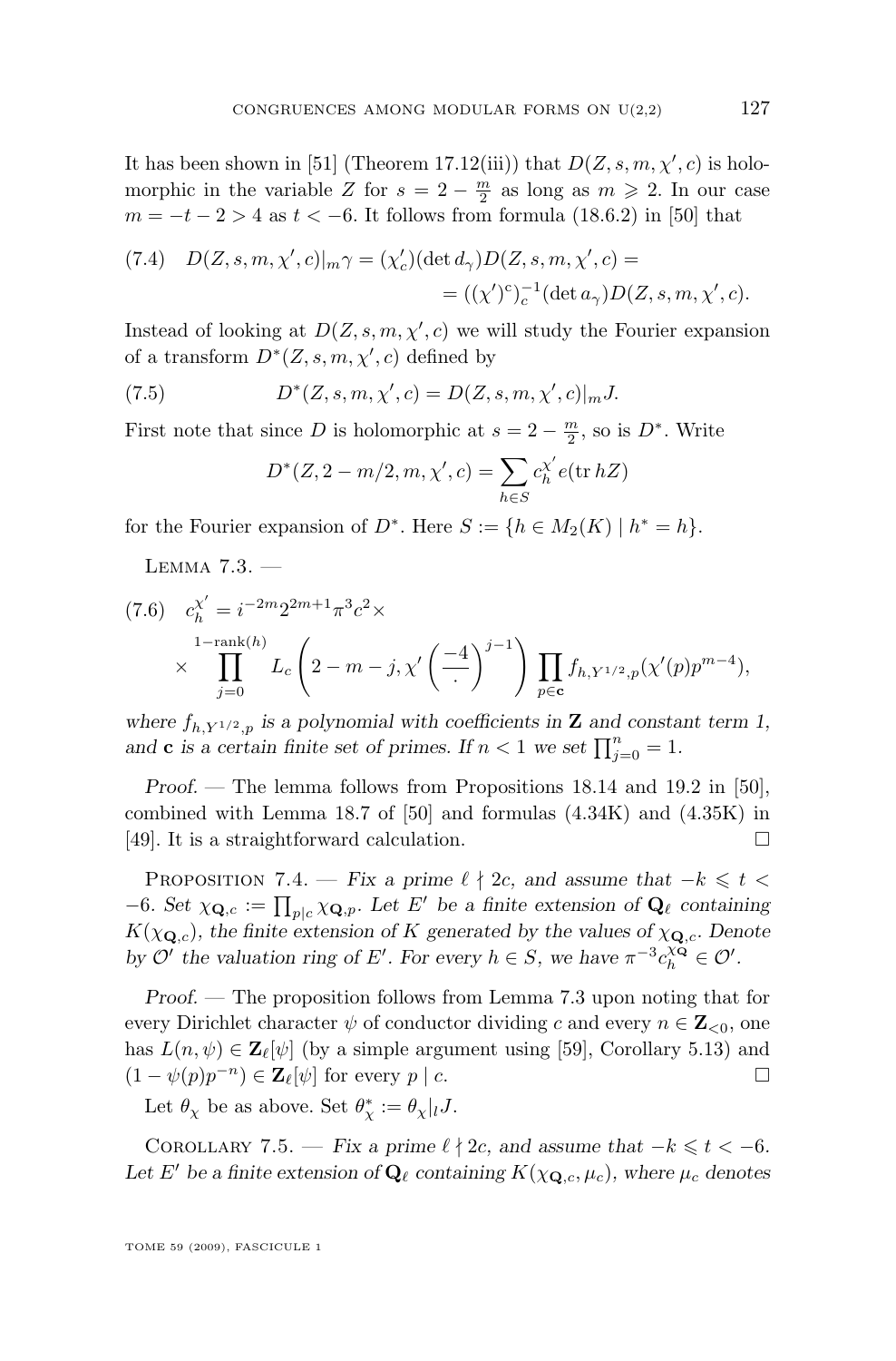<span id="page-48-0"></span>*the set of c-th roots of* 1. Denote by  $\mathcal{O}'$  the valuation ring of E'. Then the *Fourier coefficients of*

$$
\pi^{-3} D^*(Z, 2-m/2, m, (\psi')^c, c) \theta^*_{\chi}(Z)
$$

*all lie in*  $\mathcal{O}'$ .

*Proof.* — Note that it follows from the definition of  $\theta_{\chi}$  and Theorem [2.2](#page-14-0) that the Fourier coefficients of  $\theta^*_{\chi}(Z)$  lie in  $\mathcal{O}$ . Thus the Corollary is a consequence of Proposition [7.4.](#page-47-0)

#### **7.2. Some formulae**

We keep notation from the previous section. Note that since  $\theta_{\chi} \in \mathcal{M}_l(c, \psi'),$ we have  $D(Z, 2-m/2, m, (\psi')^c, c) \theta_\chi(Z) \in M_k(c)$  by [\(7.4\)](#page-47-0). For  $f \in \mathcal{N}$  we can write

(7.7) 
$$
D(Z, 2-m/2, m, (\psi')^c, c) \theta_X(Z) =
$$

$$
= \frac{\langle D(\cdot, 2-m/2, m, (\psi')^c, c) \theta_X, F_f \rangle_{\Gamma_0^h(c)}}{\langle F_f, F_f \rangle_{\Gamma_0^h(c)}} F_f + F',
$$

where  $F' \in \mathcal{M}_k(c)$  and  $\langle F_f, F' \rangle = 0$ . Our goal now is to express

(7.8) 
$$
\langle D(\cdot, 2-m/2, m, (\psi')^c, c) \theta_{\chi}, F_f \rangle_{\Gamma_0^h(c)}
$$

in terms of  $L$ -functions of  $f$ . In section [6](#page-43-0) we already carried out this task for the inner product  $\langle F_f, E(\cdot, s, m, \Gamma^h) \theta_\chi \rangle_{\Gamma^h}$  with  $\Gamma^h = \Gamma^h_1(c) \cap G_1(\mathbf{Q})$ , so we will now relate the two inner products to each other. We first relate the inner product (7.8) to  $\langle F_f, E(\cdot, s, m, \Gamma_1^{\text{h}}(c)) \theta_{\chi} \rangle_{\Gamma_1^{\text{h}}(c)}$ .

We have

(7.9) 
$$
\langle E(\cdot, s, m, \Gamma_1^h(c)) \theta_X, F_f \rangle_{\Gamma_1^h(c)} =
$$
  
\n
$$
\int_{\Gamma_1^h(c) \backslash \mathcal{H}} E(Z, s, m, \Gamma_1^h(c)) \theta_X(Z) \overline{F_f(Z)} (\det Y)^{k-4} dX dY =
$$
\n
$$
= \int_{\Gamma_0^h(c) \backslash \mathcal{H}} \theta_X(Z) \left( \sum_{\gamma \in \Gamma_1^h(c) \backslash \Gamma_0^h(c)} \psi_c' (\det a_\gamma) E(Z, s, m, \Gamma_1^h(c))|_{m} \gamma \right) \overline{F_f(Z)} dX dY.
$$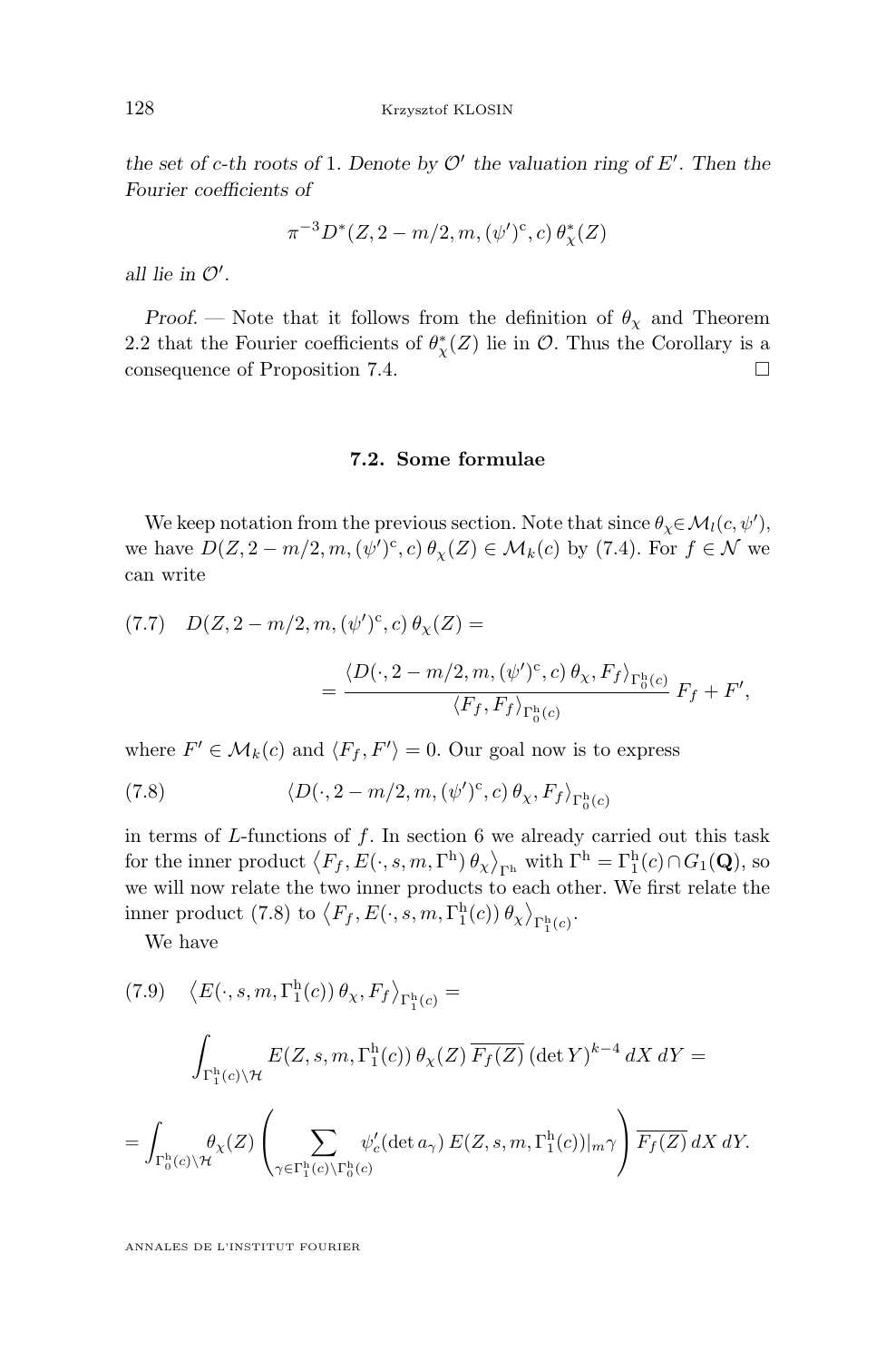Using Lemma [7.1](#page-46-0) (note that  $(\psi')^c \in X_{m,c}$ ) we get

$$
(7.10) \sum_{\gamma \in \Gamma_1^{\text{h}}(c) \backslash \Gamma_0^{\text{h}}(c)} \psi_c'(\det a_\gamma) E(Z, s, m, \Gamma_1^{\text{h}}(c))|_{m} \gamma =
$$
  
\n
$$
= (\# X_{m,c})^{-1} \sum_{\chi' \in X} \sum_{\gamma \in \Gamma_1^{\text{h}}(c) \backslash \Gamma_0^{\text{h}}(c)} \psi_c'(\det a_\gamma) E(Z, s, m, \chi', c)|_{m} \gamma =
$$
  
\n
$$
= (\# X_{m,c})^{-1} \sum_{\chi' \in X} E(Z, s, m, \chi', c) \sum_{\gamma \in \Gamma_1^{\text{h}}(c) \backslash \Gamma_0^{\text{h}}(c)} (\psi'((\chi')^c)^{-1})_c(\det a_\gamma) =
$$
  
\n
$$
= (\# X_{m,c})^{-1} [\Gamma_0^{\text{h}}(c) : \Gamma_1^{\text{h}}(c)] E(Z, s, m, (\psi')^c, c),
$$

where the last equality follows from the orthogonality relation for characters upon noting that both  $\psi'$  and  $\chi'$  are trivial on  $\Gamma_1^{\text{h}}(c)$ . Thus [\(7.3\)](#page-46-0), [\(7.9\)](#page-48-0) and (7.10) imply that

(7.11)  
\n
$$
\langle D(\cdot, s, m, (\psi')^c, c) \theta_\chi, F_f \rangle_{\Gamma_0^h(c)} = [\Gamma_0^h(c) : \Gamma_1^h(c)]^{-1} \# X_{m,c} \cdot L_c(2s, \psi'_\mathbf{Q}) \times
$$
\n
$$
\times L_c\left(2s - 1, \psi'_\mathbf{Q}\left(\frac{-4}{\cdot}\right)\right) \langle E(\cdot, s, m, \Gamma_1^h(c)) \theta_\chi, F_f \rangle_{\Gamma_1^h(c)}.
$$

Moreover, by  $[51]$ , formula  $(17.5)$  and Remark  $17.12(2)$ , we have

$$
E(Z, s, m, \Gamma_1^{\mathsf{h}}(c)) = \frac{1}{[\Gamma_1^{\mathsf{h}}(c) : \Gamma^{\mathsf{h}}]} \sum_{\alpha \in \Gamma^{\mathsf{h}} \backslash \Gamma_1^{\mathsf{h}}(c)} E(Z, s, m, \Gamma^{\mathsf{h}})|_{m} \alpha.
$$

Hence we get

(7.12)  
\n
$$
\langle D(\cdot, s, m, (\psi')^c, c) \theta_{\chi}, F_f \rangle_{\Gamma_0^h(c)} = [\Gamma_0^h(c) : \Gamma^h]^{-1} \# X_{m,c} \cdot L_c(2s, \psi'_{\mathbf{Q}}) \times
$$
\n
$$
\times L_c\left(2s - 1, \psi'_{\mathbf{Q}}\left(\frac{-4}{\cdot}\right)\right) \langle E(\cdot, s, m, \Gamma^h) \theta_{\chi}, F_f \rangle_{\Gamma^h}.
$$

Using  $(6.1)$  we obtain

$$
\langle D(\cdot, s, m, (\psi')^c, c)\theta_{\chi}, F_f \rangle_{\Gamma_0^h(c)}
$$
  
=  $16\pi \overline{((4\pi)^{-2s'})} (\det \tau)^{-s'} B(\overline{s})^{-1} \cdot \#X_{m,c} \times$   
 $\times L_c(2s, \psi'_\mathbf{Q}) L_c \left(2s - 1, \psi'_\mathbf{Q}\left(\frac{-4}{\cdot}\right)\right) \times$   
 $\times \overline{\Gamma(s')} \overline{\Gamma(s'-1)} \frac{\overline{c_{F_f}(\tau)L_{\text{st}}(F_f, \overline{s}+1, \chi)}}{\overline{L_c(2\overline{s}, \chi_\mathbf{Q})} \overline{L_c(2\overline{s}-1, \chi_\mathbf{Q}(\frac{-4}{\cdot}))}},$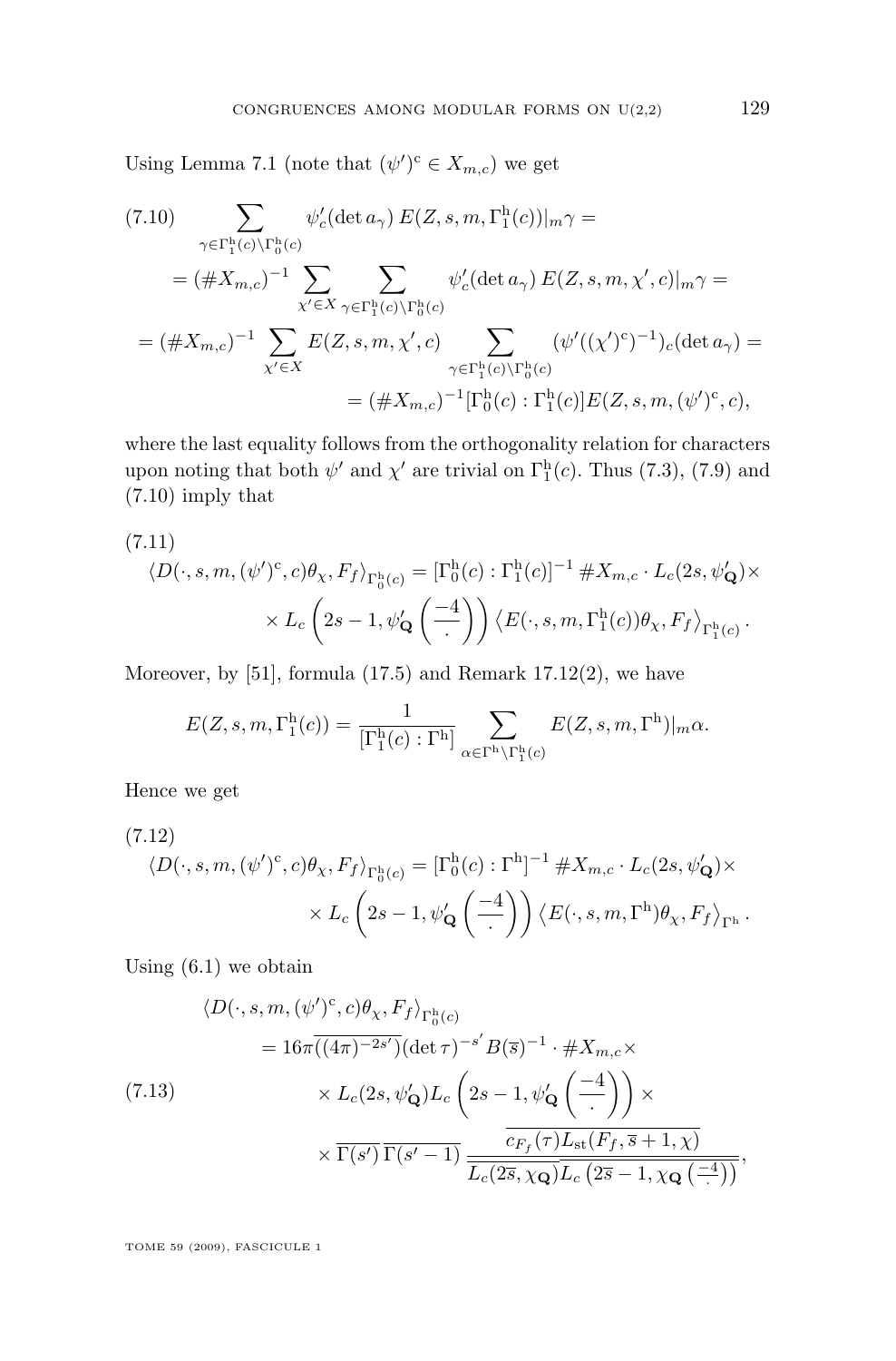<span id="page-50-0"></span>where  $s' := \overline{s} + k - 1 + t/2$ , and finally

(7.14) 
$$
\langle D(\cdot, 2 - m/2, m, (\psi')^c, c) \theta_{\chi}, F_f \rangle_{\Gamma_0^h(c)} =
$$
  
=  $R\pi^{-2t - 2k - 3} \Gamma(t + k + 2) \Gamma(t + k + 1) \times \overline{L_{st}(F, 3 - m/2, \chi)},$   
where  $R := \#X_{m,c} \cdot 2^{-4(t + k + 1)} \overline{c_{F_f}(\tau)} B(2 - m/2)^{-1} (\det \tau)^{-t - k - 2}.$ 

# **7.3. Main congruence result**

We will now prove the first main result of this paper. We will show that  $\lambda^n$ -divisibility of the algebraic part of  $L(\mathrm{Symm}^2 f, k)$  implies the existence of a non-Maass cusp form congruent to  $F_f$  modulo  $\lambda^n$ . We keep notation from previous sections.

## 7.3.1. Algebraicity of  $C_{F<sub>f</sub>}$

Let  $\ell \nmid 2c$  be a rational prime, and let E be a finite extension of  $\mathbf{Q}_{\ell}$  with valuation ring  $\mathcal O$ . We will always assume that E is "sufficiently large" in the sense that it contains certain algebraic numbers/number fields, which will be specified later. In particular, we assume that  $E$  contains the field  $E'$ of Corollary [7.5.](#page-47-0) Fix a uniformizer  $\lambda \in \mathcal{O}$ . We denote the  $\lambda$ -adic valuation by ord<sub> $\lambda$ </sub>. To shorten notation in this section we set  $D(Z) := D(Z, 2$  $m/2, m, (\psi')^c, c$ , and  $D^*(Z) = D^*(Z, 2 - m/2, m, (\psi')^c, c)$ . Applying the operator  $\vert_k J$  to both sides of [\(7.7\)](#page-48-0), we get

$$
D^*\theta^*_{\chi} = \frac{\langle D\theta_{\chi}, F_f \rangle}{\langle F_f, F_f \rangle} F_f + G' \in \mathcal{M}_k(J^{-1}\Gamma_0^h(c)J)
$$

where  $G' := F'|_{k}J$  and we have  $\langle F_f, G' \rangle = 0$ . By Corollary [7.5,](#page-47-0) the Fourier coefficients of  $\pi^{-3}D^*\theta^*_\chi$  lie in  $\mathcal{O}$ . Define a trace operator

$$
\mathrm{tr}\,:\mathcal{M}_k(J^{-1}\Gamma_0^{\mathrm{h}}(c)J)\to\mathcal{M}_k(\Gamma_\mathbf{Z})
$$

by

$$
F' \mapsto \sum_{\gamma \in J^{-1}\Gamma^{\mathrm{h}}_0(c)J \setminus \Gamma_{\mathbf{Z}}} F'|_{k} \gamma
$$

and set

(7.15) 
$$
\Xi := \pi^{-3} \text{tr} \left( D^* \theta_\chi^* \right) = \left[ \Gamma_\mathbf{Z} : \Gamma_0^{\text{h}}(c) \right] \pi^{-3} \frac{\langle D \theta_\chi, F_f \rangle}{\langle F_f, F_f \rangle} F_f + G'',
$$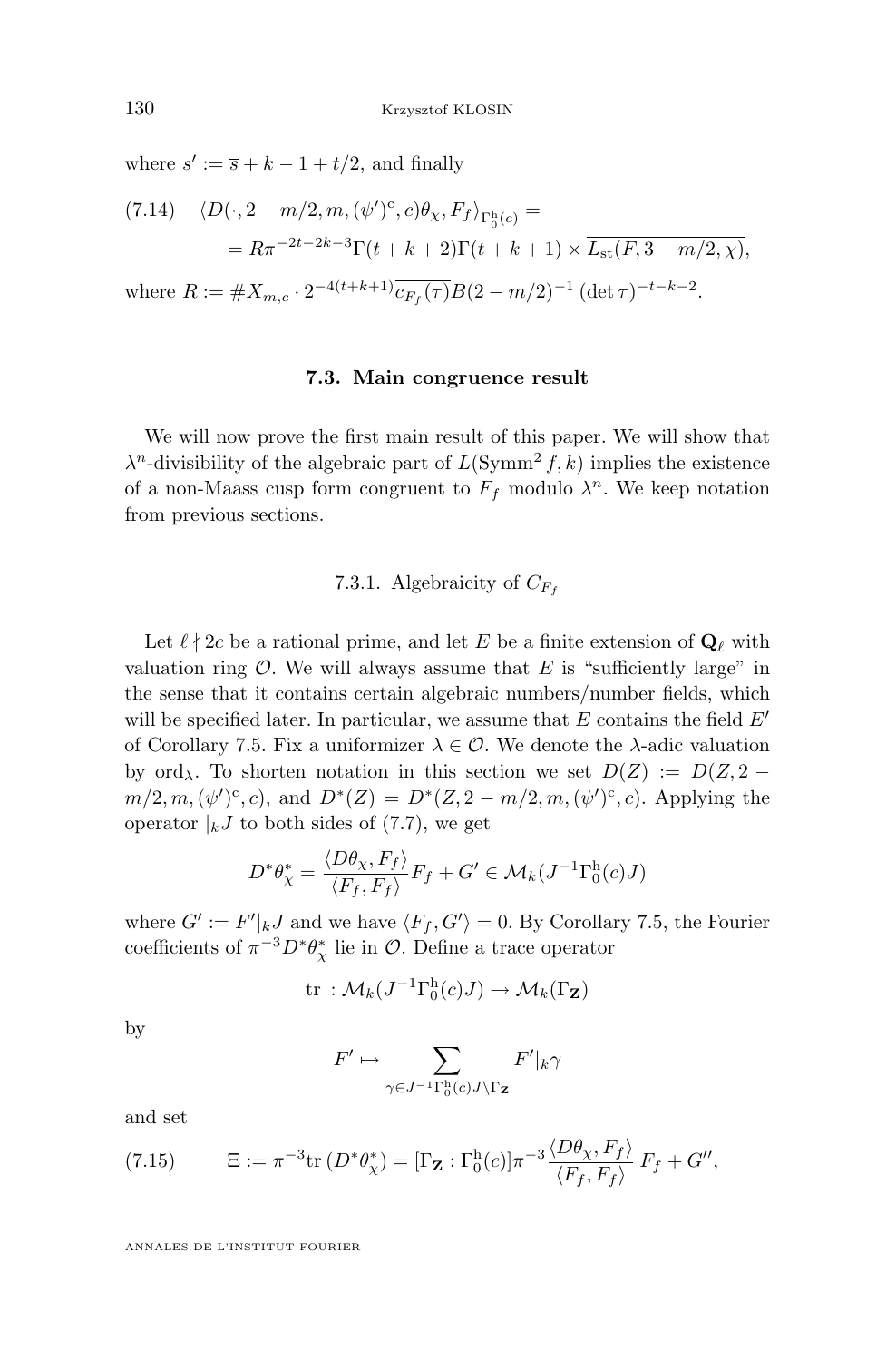<span id="page-51-0"></span>where  $G'' = \pi^{-3} \text{tr } G' \in \mathcal{M}_k(\Gamma_{\mathbf{Z}})$  and we have  $\langle F_f, G'' \rangle = 0$ . By the q-expansion principle (Theorem [2.2\)](#page-14-0), the Fourier coefficients of  $\Xi$  lie in  $\mathcal{O}$ . Set

$$
C_{F_f} := [\Gamma_{\mathbf{Z}} : \Gamma_0^{\mathrm{h}}(c)] \pi^{-3} \frac{\langle D\theta_{\chi}, F_f \rangle}{\langle F_f, F_f \rangle}.
$$

By Proposition [4.5,](#page-29-0) the Fourier coefficients of  $F_f$  lie in the ring of integers  $\overline{\mathbf{Z}}_{\ell}$  of  $\overline{\mathbf{Q}}_{\ell}$  and generate a finite extension of  $\mathbf{Q}_{\ell}$ . We assume E contains all the Fourier coefficients of  $F_f$ . The numerator and denominator of  $\frac{\langle D\theta_X, F_f \rangle}{\langle F_f, F_f \rangle}$ were studied in sections [7.2](#page-48-0) and [4.2](#page-29-0) respectively.

LEMMA  $7.6.$   $-$ 

$$
\frac{\langle D\theta_{\chi}, F_f \rangle}{\langle F_f, F_f \rangle} = (*) \alpha \frac{L^{\text{alg}}(\text{BC}(f), 1 + \frac{t+k}{2}, \overline{\chi}\omega) L^{\text{alg}}(\text{BC}(f), 2 + \frac{t+k}{2}, \overline{\chi}\omega)}{L^{\text{alg}}(\text{Symm}^2 f, k)},
$$

*where*

$$
\alpha := \#X_{m,c} \cdot B(2-m/2)^{-1} (\det \tau)^{-k-t-2} \pi^3 \overline{c_{F_f}(\tau)},
$$
  

$$
L^{\text{alg}}(\text{BC}(f), j + (t+k)/2, \overline{\chi \omega}) := \frac{\Gamma(t+k+j)L(\text{BC}(f), j + \frac{t+k}{2}, \overline{\chi \omega})}{\pi^{t+k+2j} \langle f, f \rangle},
$$
  

$$
L^{\text{alg}}(\text{Symm}^2 f, n) := \frac{\Gamma(n)L(\text{Symm}^2 f, n)}{\pi^{n+2} \langle f, f \rangle}
$$

*for any integer n, and*  $(*) \in \overline{Q} \cap E$  *is a*  $\lambda$ *-adic unit.* 

*Proof. —* This is a straightforward calculation using [\(7.14\)](#page-50-0), Proposition [6.4](#page-45-0) and Theorem [4.8.](#page-31-0)

It follows from Remark [6.3](#page-45-0) and from Theorem 1 on page 325 in [\[26\]](#page-84-0) that

(7.16) 
$$
L^{\text{alg}}(\text{BC}(f), 1 + (t+k)/2, \overline{\chi\omega}) \in \overline{\mathbf{Q}}
$$

$$
and
$$

(7.17) 
$$
L^{\text{alg}}(\text{BC}(f), 2 + (t+k)/2, \overline{\chi\omega}) \in \overline{\mathbf{Q}}
$$

and from a result of Sturm [\[53\]](#page-85-0) that

(7.18) 
$$
L^{\text{alg}}(\text{Symm}^2 f, k) \in \overline{\mathbf{Q}}.
$$

We note here that [\[53\]](#page-85-0) uses a definition of the Petersson norm of  $f$  which differs from ours by a factor of  $\frac{3}{\pi}$ , the volume of the fundamental domain for the action of  $SL_2(\mathbf{Z})$  on the complex upper half-plane. We assume that E contains values  $(7.16)$ ,  $(7.17)$ , and  $(7.18)$ .

COROLLARY 7.7. —  $C_{F_f} \in \overline{\mathbf{Q}} \cap E$ .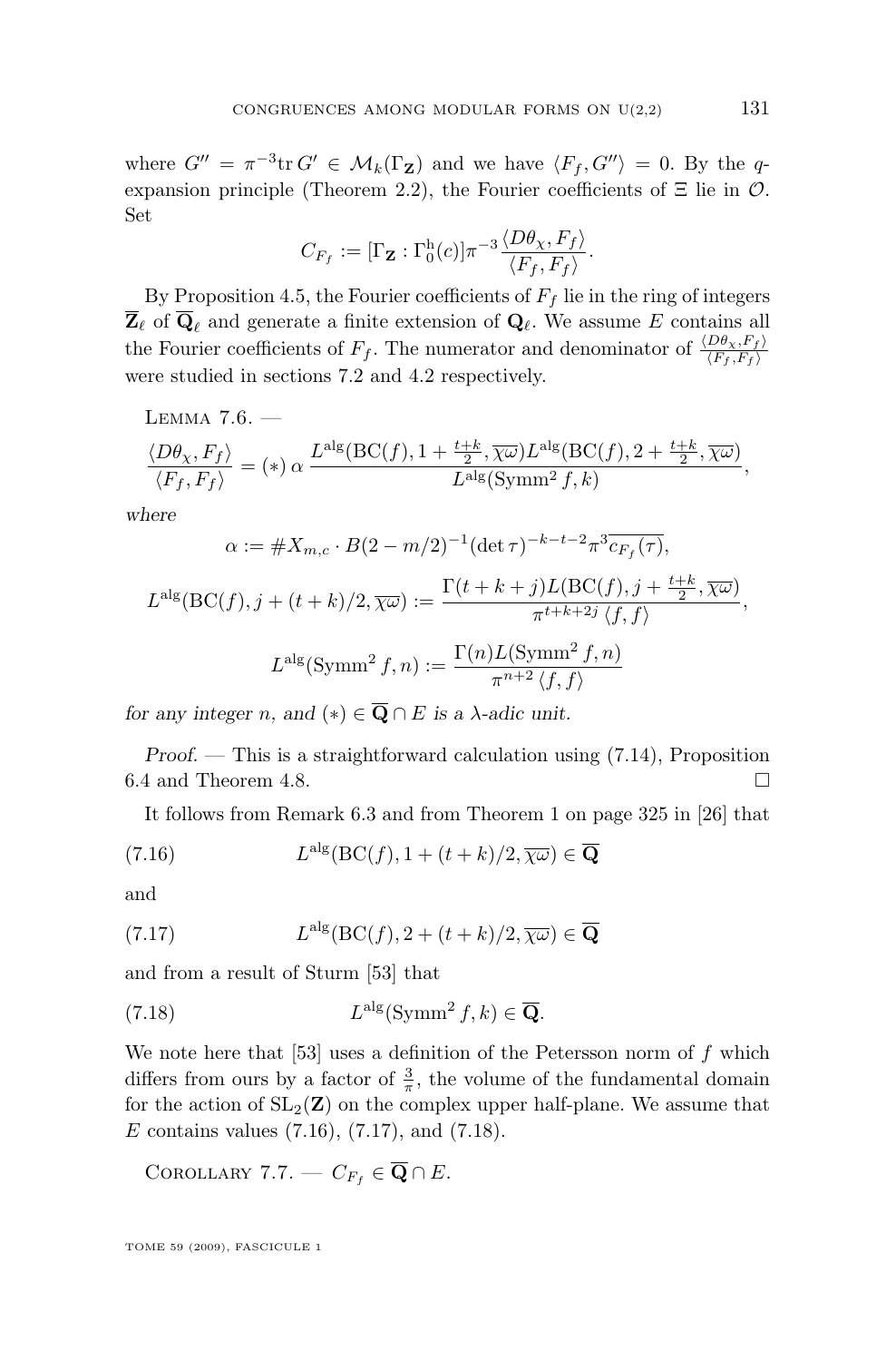<span id="page-52-0"></span>As we are ultimately interested in  $\pmod{\lambda}$  congruences between hermitian modular forms, we will use "integral periods"  $\Omega_f^+$ ,  $\Omega_f^-$  instead of  $\langle f, f \rangle$ (cf. section [8.3\)](#page-65-0). It follows from Proposition [8.15](#page-66-0) in section [8.3](#page-65-0) that we have:

(7.19) 
$$
\langle f, f \rangle = (*) \eta \Omega_f^+ \Omega_f^-,
$$

where  $\eta \in \overline{\mathbf{Z}}_{\ell}$  is defined in section [8.3](#page-65-0) and (\*) is a  $\lambda$ -adic unit as long as f is ordinary at  $\ell$  and  $\ell > k$ , which we assume in what follows. We also assume that E contains  $\eta$  and that  $\ell \nmid \#X_{m,c}$ .

Corollary 7.8. —

$$
(7.20) \quad C_{F_f} = (*) \overline{c_{F_f}(\tau)} \eta^{-1} \times \times \frac{L^{\text{int}}(\text{BC}(f), 2 + (t+k)/2, \overline{\chi \omega}) L^{\text{int}}(\text{BC}(f), 1 + (t+k)/2, \overline{\chi \omega})}{L^{\text{int}}(\text{Symm}^2 f, k)},
$$

*where*

$$
L^{\text{int}}(\text{BC}(f), j + (t + k)/2, \overline{\chi \omega}) := \frac{\Gamma(t + k + j)L(\text{BC}(f), j + (t + k)/2, \overline{\chi \omega})}{\pi^{t + k + 2j} \Omega_f^+ \Omega_f^-},
$$
  

$$
L^{\text{int}}(\text{Symm}^2 f, k) := \frac{\Gamma(k)L(\text{Symm}^2 f, k)}{\pi^{k + 2} \Omega_f^+ \Omega_f^-},
$$

*and*  $(*) \in E$  *with* ord<sub> $\lambda$ </sub> $((*)) \leq 0$ *.* 

*Proof. —* This follows directly from Lemma [7.6](#page-51-0) upon noting that  $\text{ord}_{\lambda}(B(2-m/2)) \geq 0 \text{ and } \text{ord}_{\lambda}(\det \tau) \geq 0.$ 

We are now going to show that we can choose  $\tau$  to make  $c_{F_f}(\tau)$  in (7.20) a  $\lambda$ -adic unit. Since we have derived our formulas with the assumption  $b = 1$ , where b is defined in section [6,](#page-43-0) we need to choose  $\tau$  appropriately so this assumption remains valid. If  $\tau$  is  $\ell$ -ordinary in the sense of the following definition, then we can take  $b = 1$ .

DEFINITION 7.9. — For a rational prime  $\ell$ , we will say that  $\tau \in \mathcal{S}$  is `*-ordinary if the following two conditions are simultaneously satisfied:*

- $\{g^*\tau g\}_{g\in\mathcal{O}_K^2}=\mathbf{Z}$
- there exists  $c' \in \mathbf{Z}$  with  $(c', \ell) = 1$  such that  ${g^* \tau^{-1} g}_{g \in \mathcal{O}_K^2} \subset$  $(c')^{-1}Z.$

LEMMA 7.10. — If  $f \in \mathcal{N}$  is such that the Galois representation  $\overline{\rho}_f|_{G_K}$ *is absolutely irreducible, then there exists an*  $\ell$ *-ordinary*  $\tau \in \mathcal{S}$  *such that*  $\mathrm{ord}_{\lambda}(c_{F_f}(\tau))=0.$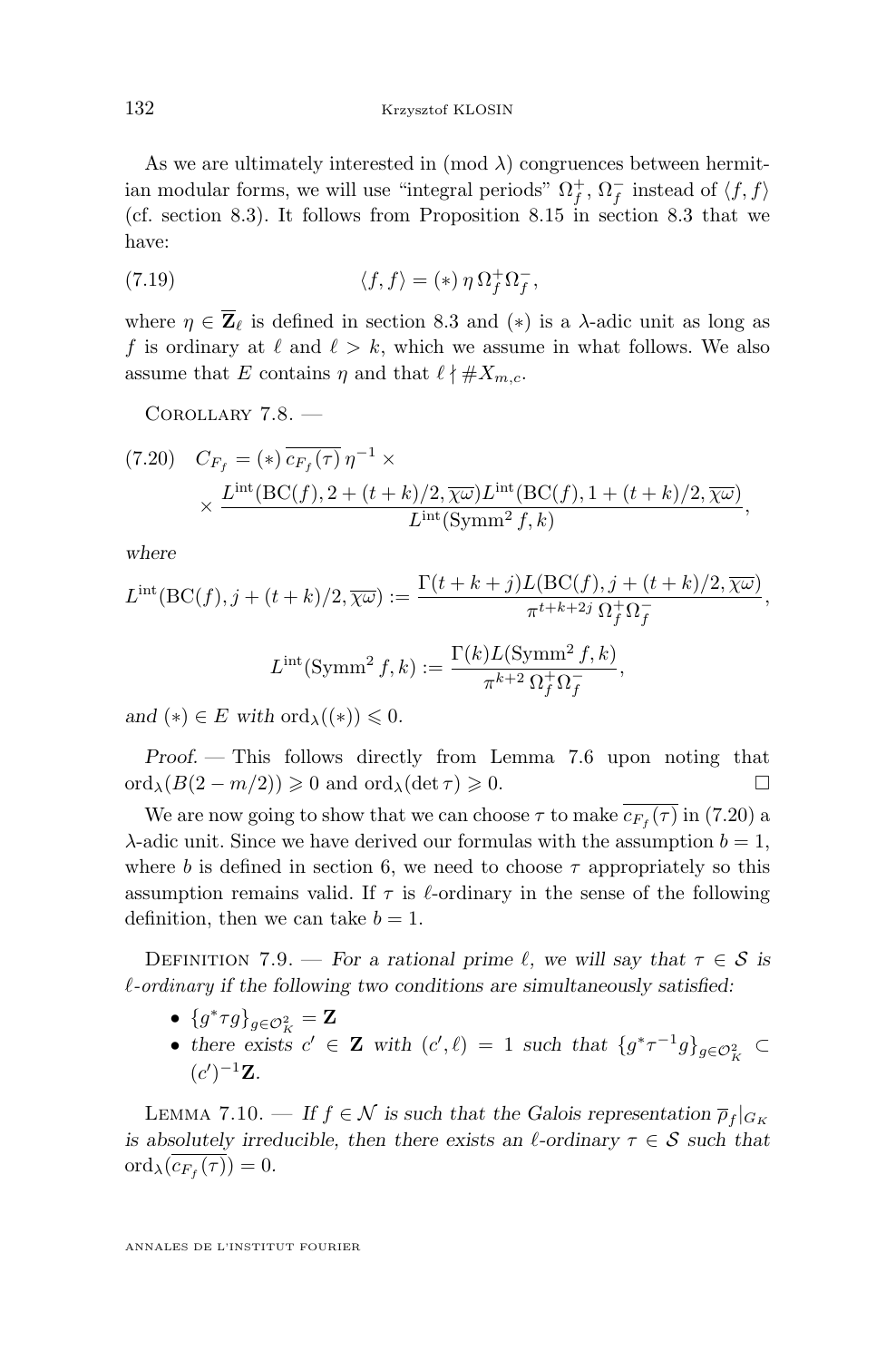*Proof.* — Write the Fourier expansion of f as  $f = \sum_{n=1}^{\infty} b(n)q^n$ . Since  $F_f$  is a Maass form, we have  $c_{F_f}(\tau) = \sum_{d \in \mathbf{Z}_{>0}, d \mid \epsilon(\tau)} d^{k-1} c^*_{F_f} (4 \det \tau/d^2),$ where  $c_{F_f}^*$  and  $\epsilon(\cdot)$  were defined in Definition [4.2.](#page-28-0) Note that  $\tau = \begin{bmatrix} n & 1 \end{bmatrix}$  is  $\ell$ -ordinary (with  $c' = n$ ) for any positive integer n with  $(n, \ell) = 1$ . Using Proposition [4.5](#page-29-0) and Fact [2.1](#page-12-0) we get

$$
\overline{c_{F_f}([1 \ 1])} = -2i(b(2)^2 - \overline{b(2)}^2)
$$

and

$$
\overline{c_{F_f}([{}^{p}1])} = 2ib(p)(b(2)^{2} + \overline{b(2)}^{2})
$$

if  $p \neq \ell$  is inert in K. As will be shown in Proposition [8.13,](#page-65-0) absolute irreducibility of  $\overline{\rho}_f|_{G_K}$  implies that there exists an inert prime  $p_0$ , distinct from  $\ell$ , such that  $b(p_0)$  is a  $\lambda$ -adic unit. Suppose now that both ord<sub> $\lambda\left(\overline{c_{F_{f}}([1_{1}])}\right) > 0$  and ord $\lambda\left(\overline{c_{F_{f}}([P_{0}1])}\right) > 0$ . Then we must have</sub> ord<sub> $\lambda$ </sub> $(b(2)) > 0$ , which is impossible as  $\ell$  is odd and  $|b(2)| = 2^{(k-2)/2}$  (cf. [\[31\]](#page-84-0), formula  $(6.90)$ .

DEFINITION 7.11. — *For*  $f \in \mathcal{N}$  *such that the Galois representation*  $\overline{\rho}_f|_{G_K}$  is absolutely irreducible, let  $S_{f,\ell}$  denote the set of positive integer n with  $(n, \ell) = 1$  *such that* ord<sub> $\lambda$ </sub>  $\left(\overline{c_{F_f}([n_1])}\right) = 0$ *. By the proof of Lemma* [7.10](#page-52-0) the set  $S_{f,\ell}$  is non-empty.

#### 7.3.2. Congruence between  $F_f$  and a non-Maass form

Our goal is to prove that  $F_f$  is congruent to a non-Maass form. Note that if  $C_{F_f} = a\lambda^{-n}$ , with  $a \in \mathcal{O}^\times$  and  $n > 0$ , then  $F_f$  is congruent to  $-a^{-1}\lambda^n G''$ mod  $\lambda^n$ . However, G'' need not a priori be orthogonal to the Maass space. We overcome this obstacle by introducing a certain Hecke operator  $\tilde{T}^{\text{h}}$ which will kill the "Maass part" of  $G''$ . For  $g \in \mathcal{N}$  and  $F \in \mathcal{N}^{\text{h}}$ , the set

$$
\Sigma:=\{\lambda_{g,\mathbf{C}}(T)\mid g\in\mathcal{N}, T\in \mathbf{T_Z}\}\cup\{\lambda_{F,\mathbf{C}}(T)\mid F\in\mathcal{N}^\mathrm{h}, T\in \mathbf{T}_\mathbf{Z}^\mathrm{h}\}
$$

is contained in the ring of integers of a finite extension of Q (cf. section [5.1](#page-34-0) and Theorem [5.9\)](#page-39-0). We assume that E contains  $\Sigma$ . From now on assume that the Galois representation  $\bar{p}_f|_{G_K}$  is absolutely irreducible. Without loss of generality we also assume that  $F_f \in \mathcal{N}^{\text{h}}$  (cf. Remark [5.13\)](#page-40-0). For any  $F \in \mathcal{N}^{\text{h}}$ , let  $\mathfrak{m}_F \subset \mathbf{T}^{\text{h}}_{\mathcal{O}}$  be the maximal ideal corresponding to F. It follows from [\(5.8\)](#page-39-0) that there exists  $T^{\text{h}} \in \mathbf{T}_{\mathcal{O}}^{\text{h}}$  such that  $T^{\text{h}} F_f = F_f$  and  $T^{\text{h}} F = 0$ for all  $F \in \mathcal{N}^{\text{h}}$  such that  $\mathfrak{m}_F \neq \mathfrak{m}_{F_f}$ . We apply  $T^{\text{h}}$  to both sides of

$$
\Xi = C_{F_f} F_f + G''.
$$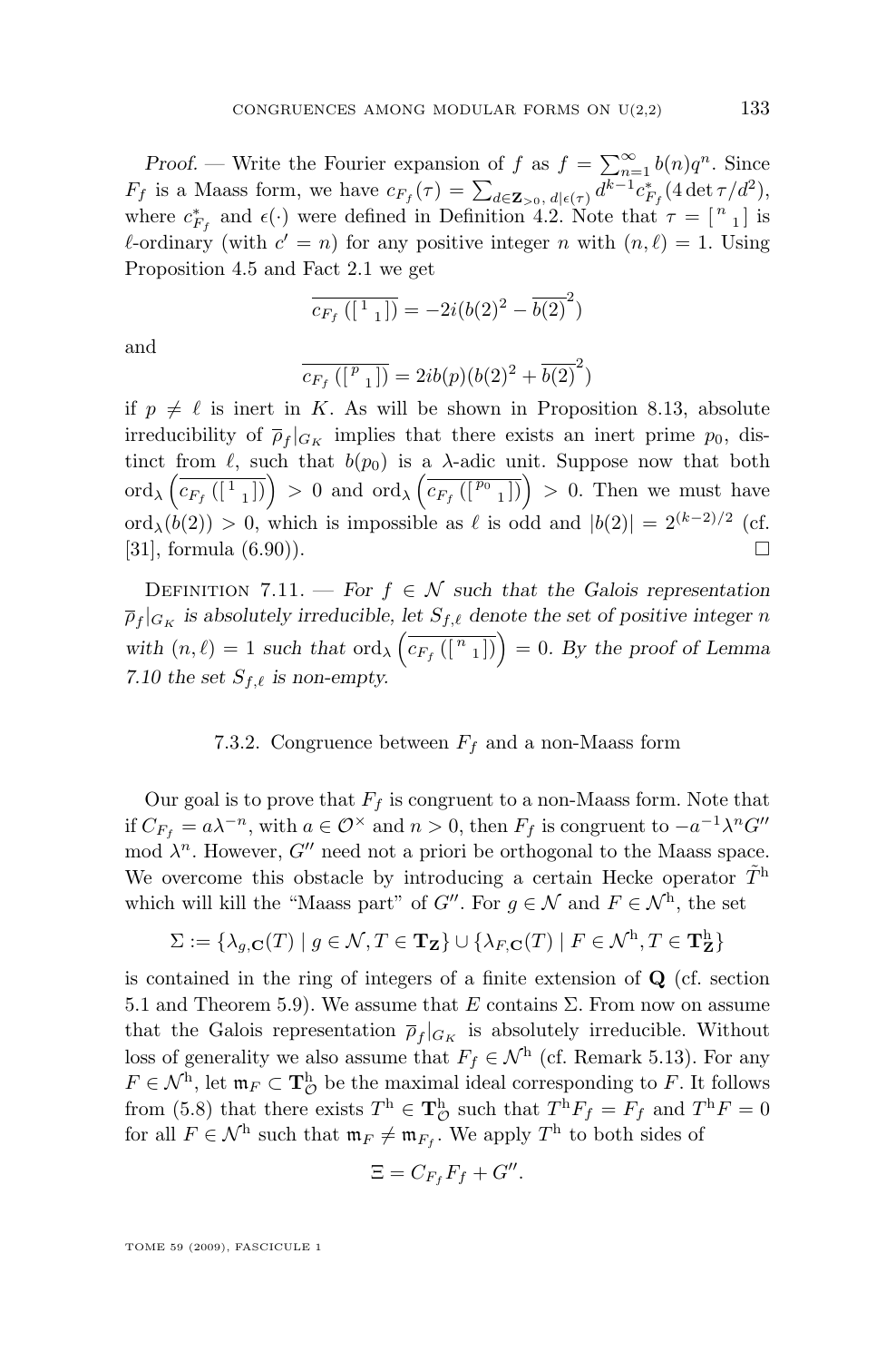As the Fourier coefficients of  $F_f$  and  $\Xi$  lie in  $\mathcal{O}$ , so do the Fourier coefficients of  $T^{\text{h}}\Xi$  by Lemma [5.8.](#page-39-0) Moreover, since  $\theta_{\chi}$  is a cusp form, so are  $\Xi$  and  $T^{\text{h}}\Xi$ . Let  $\mathcal{S}_{k, F}^{(2)}$  $\mathcal{E}_{k,F_f}^{(2)} \subset \mathcal{S}_k(\Gamma_\mathbf{Z})$  denote the subspace spanned by

$$
\mathcal{N}_{F_f}^{\mathrm{h},(2)} := \{ F \in \mathcal{N}^{\mathrm{h}} \mid \mathfrak{m}_F^{(2)} = \mathfrak{m}_{F_f}^{(2)} \},
$$

where  $\mathfrak{m}_F^{(2)}$  $\mathfrak{m}_F^{(2)}$  and  $\mathfrak{m}_{F_f}^{(2)}$  $\mathcal{F}_f^{(2)}$  are the maximal ideals of  $\mathbf{T}^{h,(2)}_{\mathcal{O}}$  corresponding to F and  $F_f$ , respectively (cf. section [5.5\)](#page-40-0). Then  $T^{\text{h}}\Xi, T^{\text{h}}F_f = F_f, T^{\text{h}}G'' \in$  $\mathcal{S}_{k, F}^{(2)}$  $\mathcal{L}_{k,F_f}^{(2)}$ . The image of  $\mathbf{T}_{\mathcal{O}}^{h,(2)}$  inside  $\text{End}_{\mathbf{C}}(\mathcal{S}_{k,F}^{(2)})$  $(k, F_f)$  can be naturally identified with  $\mathbf{T}_{\infty}^{\mathrm{h},(2)}$  $\mathcal{O},\mathfrak{m}_{F_f}^{(2)}$ . By the commutativity of diagram [\(5.10\)](#page-41-0) and the discussion following the diagram, the O-algebra map Desc :  $\mathbf{T}_{\mathcal{O}}^{h,(2)} \rightarrow \mathbf{T}_{\mathcal{O}}'$  factors through  $\mathbf{T}_{\infty}^{\mathrm{h},(2)}$  $\mathcal{O},\mathfrak{m}_{F_f}^{(2)}$  $\mathbf{T}'_{\mathcal{O},\mathfrak{m}_f'}.$  The algebra  $\mathbf{T}'_{\mathcal{O},\mathfrak{m}_f'}$  can be identified with the image of  $\mathbf{T}'_{\mathcal{O}}$  inside  $\text{End}_{\mathbf{C}}(S_{k-1,f})$ , where  $S_{k-1,f} \subset S_{k-1}\left(4, \left(\frac{-4}{\cdot}\right)\right)$  is the subspace spanned by  $\mathcal{N}'_f := \{g \in \mathcal{N} \mid \mathfrak{m}'_f = \mathfrak{m}'_g\}$ . Here  $\mathfrak{m}'_f$  and  $\mathfrak{m}'_g$  denote the maximal ideals of  $\mathbf{T}_{\mathcal{O}}'$  corresponding to f and g, respectively. Denote by  $\phi_f$  the natural projection  $\mathbf{T}'_{\mathcal{O}} \twoheadrightarrow \mathbf{T}'_{\mathcal{O},\mathfrak{m}'_f}$ , and by  $\Phi_f$  the natural projection  ${\bf T}^{\rm h,(2)}_{\cal O}\twoheadrightarrow {\bf T}^{\rm h,(2)}_{{\cal O}\ {\mathfrak m}^0}$  $\mathcal{O},\mathfrak{m}_{F_f}^{(2)}$ . Assume  $\ell > k$ , hence in particular  $\ell \nmid (k-1)(k-2)(k-3)$ . By Corollary [5.15,](#page-42-0) for every split prime  $p = \pi \overline{\pi}, p \nmid \ell$ , there exists  $T^{\text{h}}(p) \in$  ${\bf T}^{\rm h,(2)}_{\rho\ldots\rho}$  $\mathcal{O},\mathfrak{m}_{F_f}^{(2)}$ such that  $\text{Desc}(T^{\text{h}}(p)) = \phi_f(T_p) \in \mathbf{T}'_{\mathcal{O},\mathfrak{m}'_f}$ . As will be proven in section [8](#page-58-0) (cf. Proposition [8.14\)](#page-65-0) there exists a Hecke operator  $T \in \mathbf{T}'_{\mathcal{O}, \mathfrak{m}'}$ such that  $Tf = \eta f$ ,  $Tf^{\rho} = \eta f^{\rho}$ , and  $Tg = 0$  for all  $g \in \mathcal{N}'_f$ ,  $g \neq f$ ,  $f^{\rho}$ . The operator T is a polynomial  $P_T$  in the elements of  $\phi_f(\Sigma')$  with coefficients in O (here  $\Sigma'$  is as in Definition [5.1\)](#page-34-0). Let  $\tilde{T}^{\text{h}} \in \mathbf{T}_{\infty}^{\text{h},(2)}$  $\mathcal{O},\mathfrak{m}_{F_f}^{(2)}$ be the Hecke operator given by the polynomial  $P_{\tilde{T}^{\text{h}}}$  obtained from  $P_T$  by substituting

- $\Phi_f(T_p^h p^{k-1} p^{k-2} p^{k-3})$  for  $\phi_f(T_{p^2})$  if p inert in K,
- $T^{\text{h}}(p)$  for  $\phi_f(T_p)$  if  $p \nmid \ell$  splits in K,
- $\Phi_f(\lambda_0^k \ell^{2-k}(\ell+1)^{-1}T_{\lambda_0}^{\text{h}})$  for  $\phi(T_\ell)$  if  $\ell = \lambda_0 \overline{\lambda}_0$  splits in K.

Note that  $\lambda_0^k \ell^{2-k} (\ell+1)^{-1} T_{\lambda_0}^{\text{h}}$  is indeed an element of  $\mathbf{T}^{\text{h}}_{\mathcal{O},\mathfrak{m}_{F_f}^{(2)}}$ as  $\ell + 1$  is invertible in O. It follows from [\(5.9\)](#page-40-0) that  $\text{Desc}(\tilde{T}^h) = T$ . Apply  $\tilde{T}^h$  to both sides of

$$
T^{\mathrm{h}}\Xi = C_{F_f}F_f + T^{\mathrm{h}}G''.
$$

Note that  $\tilde{T}^h T^h \Xi$  is again a cusp form. The operator  $\tilde{T}^h$  preserves the Maass space and its orthogonal complement by Theorem [5.10.](#page-39-0) Another application of Lemma [5.8](#page-39-0) shows that the Fourier coefficients of  $\tilde{T}^{\text{h}}T^{\text{h}}\Xi$  lie in  $\mathcal O$ . Moreover, since Desc is a C-algebra map, it is clear from the definition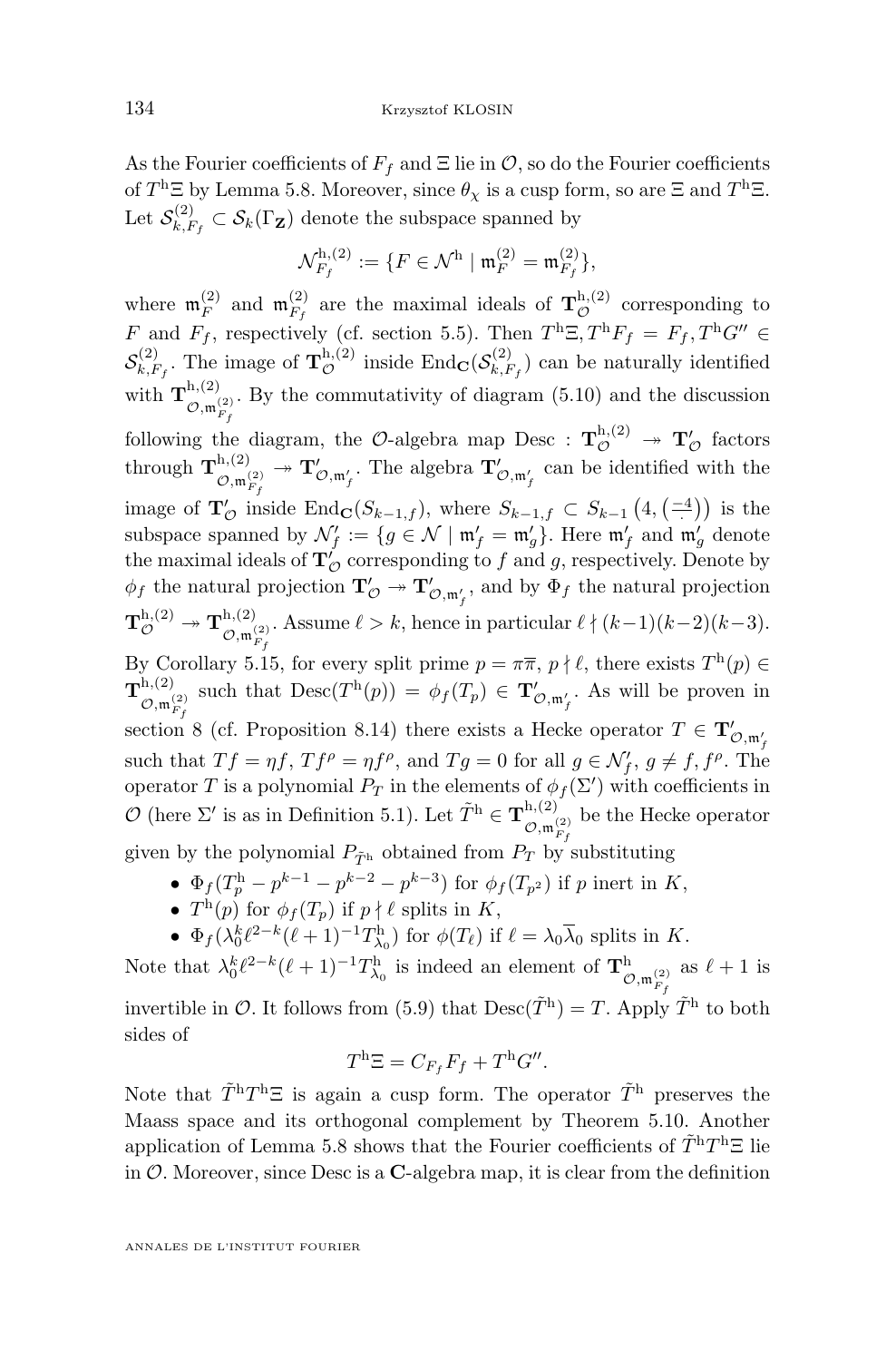<span id="page-55-0"></span>of  $\tilde{T}^{\text{h}}$  that  $\tilde{T}^{\text{h}}F_f = \eta F_f$  and  $\tilde{T}^{\text{h}}F = 0$  for any F inside the Maass space of  $\mathcal{S}_k(\Gamma_Z)$  which is orthogonal to  $F_f$ . We thus get

(7.21) 
$$
\tilde{T}^{\mathrm{h}}T^{\mathrm{h}}\Xi = \eta C_{F_f}F_f + \tilde{T}^{\mathrm{h}}T^{\mathrm{h}}G''
$$

with  $\tilde{T}^{\text{h}}T^{\text{h}}G''$  orthogonal to the Maass space.

As  $C_{F_f} \in \overline{\mathbf{Q}} \cap E \subset \mathbf{C}$  by Corollary [7.7,](#page-51-0) it makes sense to talk about its  $\lambda$ adic valuation. Suppose  $\text{ord}_{\lambda}(\eta C_{F_f}) = -n \in \mathbb{Z}_{< 0}$ . We write  $F \equiv F' \pmod{0}$  $\lambda^n$ ) to mean that  $\text{ord}_{\lambda}(c_F(h)-c_{F'}(h))\geqslant n$  for every  $h\in\mathcal{S}$ . Note that since the Fourier coefficients of  $\tilde{T}^hT^h \Xi$  and of  $F_f$  lie in  $\mathcal{O}$ , but  $\eta C_{F_f} \not\in \mathcal{O}$ , we must have that either  $\tilde{T}^{\text{h}}T^{\text{h}}G'' \neq 0$  or  $F_f \equiv 0 \text{ mod } \lambda$ . However, by Proposition [4.5,](#page-29-0) the latter is only possible if  $f \equiv f^{\rho} \mod \lambda$  and this contradicts absolute irreducibility of  $\overline{\rho}_f|_{G_K}$  by Proposition [8.13](#page-65-0) in section [8.2.](#page-60-0) Hence we must have  $\tilde{T}^h T^h G'' \neq 0$ . Write  $\eta C_{F_f} = a \lambda^{-n}$  with  $a \in \mathcal{O}^{\times}$ . Then the Fourier coefficients of  $\lambda^n \tilde{T}^h T^h G''$  lie in  $\mathcal O$  and one has

$$
F_f \equiv -a^{-1} \lambda^n \tilde{T}^{\mathrm{h}} T^{\mathrm{h}} G^{\prime\prime} \pmod{\lambda^n}.
$$

As explained above,  $-a^{-1}\lambda^n \tilde{T}^h T^h G''$  is a hermitian modular form orthogonal to the Maass space.

We have proven the following theorem:

THEOREM 7.12. — Let k a positive integer divisible by 4 and  $\ell > k$ *a* rational prime. Let  $f \in \mathcal{N}$  be ordinary at  $\ell$  and such that  $\overline{\rho}_f|_{G_K}$  is *absolutely irreducible. Fix a positive integer*  $m \in S_{f,\ell}$  *and a Hecke character*  $\chi$  *of* K such that  $\text{ord}_{\ell}(\text{cond } \chi) = 0$ ,  $\chi_{\infty}(z) = \left(\frac{z}{|z|}\right)^{-t}$  with  $-k \leq t < -6$ , and  $\ell \nmid #X_{-t-2,4mN_{K/\mathbf{Q}}(\text{cond }\chi)}$ . Let E be a sufficiently large finite extension *of*  $\mathbf{Q}_{\ell}$  *with uniformizer*  $\lambda$ *. If* 

$$
- n := \text{ord}_{\lambda} \left( \prod_{j=1}^{2} L^{\text{int}}(\text{BC}(f), j + (t+k)/2, \overline{\chi \omega}) \right) - \text{ord}_{\lambda}(L^{\text{int}}(\text{Symm}^{2} f, k)) < 0
$$

*where*  $\omega$  *is the unique Hecke character of* K *which is unramified at all finite places and such that*  $\omega_{\infty}(z) = \left(\frac{z}{|z|}\right)^{-k}$ , then there exists  $F' \in \mathcal{S}_k(\Gamma_{\mathbf{Z}})$ , *orthogonal to the Maass space, such that*  $F' \equiv F_f \pmod{\lambda^n}$ *.* 

*Remark 7.13.* — For  $\chi$  and  $m$  as in Theorem 7.12, set

$$
c = 4mN_{K/\mathbf{Q}}(\text{cond }\chi).
$$

In Theorem 7.12, we say that  $E$  is sufficiently large if it contains the field  $K(\chi_{\mathbf{Q},c},\mu_c)$ , the set  $\Sigma$ , the elements [\(7.16\)](#page-51-0), [\(7.17\)](#page-51-0), [\(7.18\)](#page-51-0), the Fourier coefficients of  $F_f$  and the number  $\eta$ .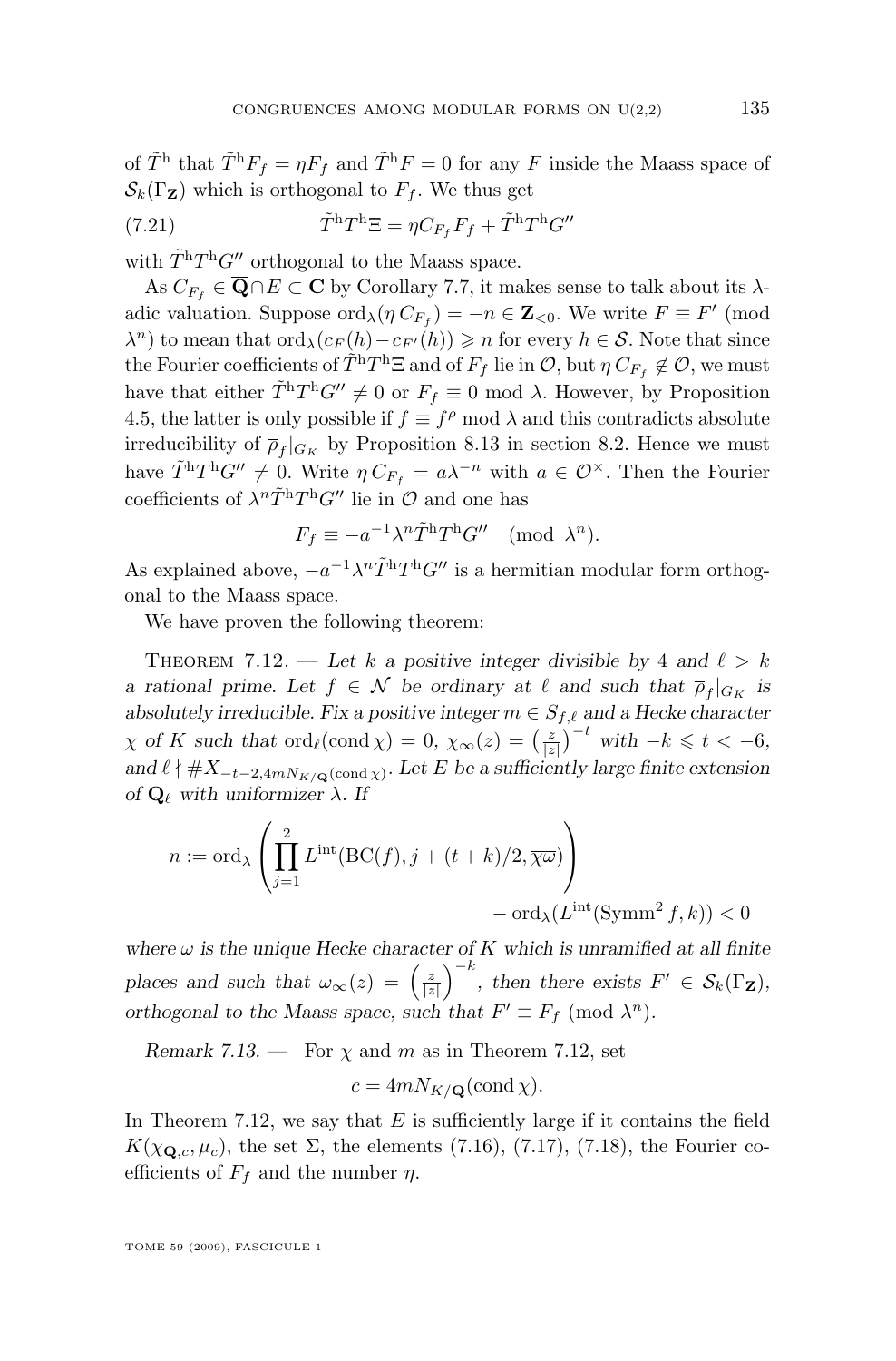<span id="page-56-0"></span>COROLLARY 7.14. — *Suppose that*  $\chi$  *in Theorem [7.12](#page-55-0) can be chosen so that*

$$
\operatorname{ord}_{\lambda}\left(\prod_{j=1}^{2} L^{\operatorname{int}}(\mathrm{BC}(f), j + (t+k)/2, \overline{\chi\omega})\right) = 0,
$$

*then n* in Theorem [7.12](#page-55-0) can be taken to be  $\text{ord}_{\lambda}(L^{\text{int}}(\text{Symm}^2 f, k)).$ 

*Remark 7.15.* — The existence of character  $\chi$  as in Corollary 7.14 is not known in general. Some results in this direction (although not applicable to the case considered here) have been obtained by Vatsal in [\[57\]](#page-85-0). The problem in our case is that one would need to control the  $\lambda$ -adic valuation of two L-values at the same time.

*Remark 7.16.* — The ordinarity assumption on f in Theorem [7.12](#page-55-0) is crucial to our method and is used in section [8](#page-58-0) to construct the Hecke operator  $T$  annihilating the Maass part of  $G''$  as above as well as to ensure that (\*) in [\(7.19\)](#page-52-0) is a  $\lambda$ -adic unit. One expects that the set of primes  $\ell$  of **Q** such that a given (non-CM) form f is ordinary at  $\ell$  has Dirichlet density one, but for now no proof of this fact is known. An analogous statement for elliptic curves was proved by Serre [\[48\]](#page-85-0).

### **7.4.** Congruence between  $F_f$  and a non-CAP eigenform

Corollary 7.17. — *Under the assumptions of Theorem [7.12](#page-55-0) there exists a non-CAP cuspidal Hecke eigenform* F *such that*  $\text{ord}_{\lambda}(\lambda_{F_f}(T^h) \lambda_F(T^{\text{h}})) > 0$  for all Hecke operators  $T^{\text{h}} \in \mathbf{T}^{\text{h}}_{\mathcal{O}}$ .

*Proof.* — Let  $F'$  be as in Theorem [7.12.](#page-55-0) Using the decomposition  $(5.8)$ , we see that there exists a Hecke operator  $T_0^{\text{h}} \in \mathbf{T}_{\mathcal{O}}^{\text{h}}$  such that  $T_0^{\text{h}} F_f = F_f$ and  $T_0^{\text{h}}F = 0$  for each  $F \in \mathcal{S}_k(\Gamma_\mathbf{Z})$  which is orthogonal to all Hecke eigenforms whose eigenvalues are congruent to those of  $F_f \pmod{\lambda}$ . Suppose all the elements of  $\mathcal{N}^{\text{h}}$  whose eigenvalues are congruent to those of  $F_f$  (mod  $\lambda$ ) are CAP forms. Then applying  $T_0^h$  to the congruence  $F_f \equiv F'$ , we get  $F_f \equiv 0 \pmod{\lambda}$ . By Proposition [4.5](#page-29-0) this is only possible if  $f \equiv f^{\rho} \pmod{\lambda}$  $\lambda$ ). This however leads to a contradiction by Proposition [8.13.](#page-65-0)

### **7.5. The CAP ideal**

Recall that we have a Hecke-stable decomposition

$$
\mathcal{S}_k(\Gamma_\mathbf{Z}) = \mathcal{S}_k^{\mathrm{M}}(\Gamma_\mathbf{Z}) \oplus \mathcal{S}_k^{\mathrm{NM}}(\Gamma_\mathbf{Z}),
$$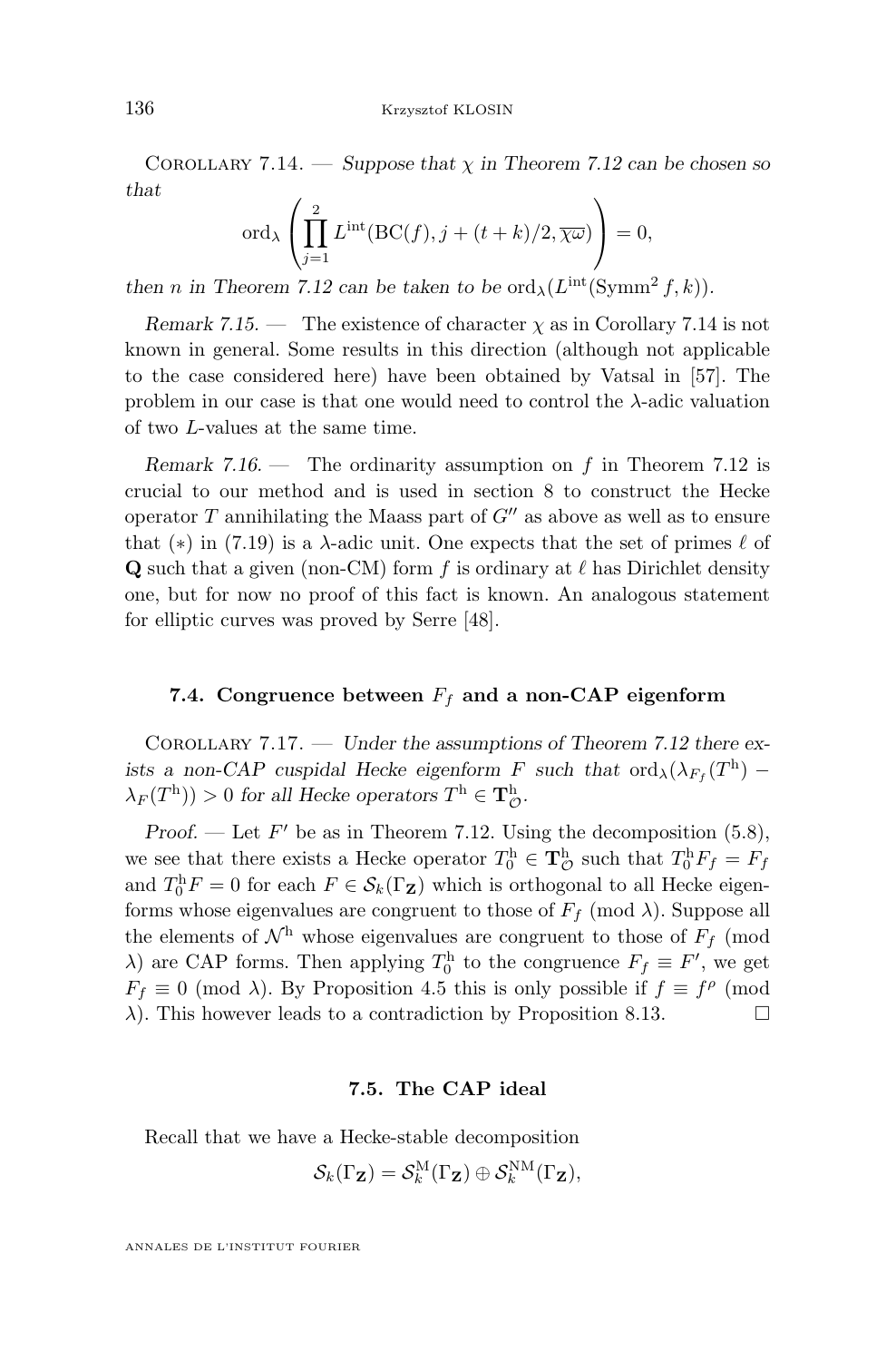<span id="page-57-0"></span>where  $\mathcal{S}_k^{\text{NM}}(\Gamma_\mathbf{Z})$  denotes the orthogonal complement of  $\mathcal{S}_k^{\text{M}}(\Gamma_\mathbf{Z})$  inside  $\mathcal{S}_k(\Gamma_\mathbf{Z})$ . Denote by  $\mathbf{T}_{\mathcal{O}}^{\text{NM}}$  the image of  $\mathbf{T}_{\mathcal{O}}^{\text{h}}$  inside  $\text{End}_{\mathbf{C}}(\mathcal{S}_k^{\text{NM}}(\Gamma_\mathbf{Z}))$  and let  $\phi$ :  $\mathbf{T}_{\mathcal{O}}^{\text{h}} \twoheadrightarrow \mathbf{T}_{\mathcal{O}}^{\text{NM}}$  be the canonical  $\mathcal{O}\text{-algebra epimorphism.}$  Let  $\text{Ann}(F_f) \subset \mathbf{T}_{\mathcal{O}}^{\text{h}}$ denote the annihilator of  $F_f$ . It is a prime ideal of  $\mathbf{T}^h_{\mathcal{O}}$  and  $\lambda_{F_f}: \mathbf{T}^h_{\mathcal{O}} \twoheadrightarrow \mathcal{O}$ induces an  $\mathcal{O}$ -algebra isomorphism  $\mathbf{T}^{h}_{\mathcal{O}}/Ann(F_f) \xrightarrow{\sim} \mathcal{O}$ .

DEFINITION 7.18. — As  $\phi$  is surjective,  $\phi(\text{Ann}(F_f))$  is an ideal of  $\mathbf{T}_{\mathcal{O}}^{\text{NM}}$ . We call it the *CAP* ideal associated to  $F_f$ .

There exists a non-negative integer  $r$  for which the diagram

(7.22) 
$$
\mathbf{T}_{\mathcal{O}}^{\mathbf{h}} \xrightarrow{\phi} \mathbf{T}_{\mathcal{O}}^{\mathbf{NM}}
$$
\n
$$
\downarrow \qquad \qquad \downarrow
$$
\n
$$
\mathbf{T}_{\mathcal{O}}^{\mathbf{h}}/\text{Ann}(F_f) \xrightarrow{\phi} \mathbf{T}_{\mathcal{O}}^{\mathbf{NM}}/\phi(\text{Ann}(F_f))
$$
\n
$$
\lambda_{F_f} \downarrow \qquad \qquad \downarrow \qquad \qquad \downarrow
$$
\n
$$
\phi \xrightarrow{\lambda_{F_f} \downarrow \qquad \qquad \downarrow \qquad \downarrow}
$$
\n
$$
\phi \xrightarrow{\lambda_{F} \mathcal{O}} \mathcal{O}/\lambda^r \mathcal{O}
$$

all of whose arrows are  $\mathcal{O}$ -algebra epimorphisms, commutes.

COROLLARY 7.19. — If r is the integer from diagram  $(7.22)$ , and n is *as in Theorem [7.12,](#page-55-0) then*  $r \geq n$ *.* 

*Proof.* — Set  $\mathcal{N}^{\text{NM}} := \{ F \in \mathcal{N}^{\text{h}} \mid F \in \mathcal{S}_k^{\text{NM}}(\Gamma_{\mathbf{Z}}) \}.$  Choose any  $T^{\text{h}} \in$  $\phi^{-1}(\lambda^r) \subset \mathbf{T}_{\mathcal{O}}^{\mathbf{h}}$ . Suppose that  $r < n$ , and let  $F'$  be as in Theorem [7.12.](#page-55-0) We have

(7.23) 
$$
F_f \equiv F' \pmod{\lambda^n}.
$$

and  $T^{\text{h}}F' = \lambda^r F'$ . Hence applying  $T^{\text{h}}$  to both sides of (7.23), we obtain  $0 \equiv \lambda^r F' \pmod{\lambda^n}$ , which leads to

(7.24) 
$$
F' \equiv 0 \pmod{\lambda^{n-r}}.
$$

Since  $r < n$ , (7.23) and (7.24) imply that  $F_f \equiv 0 \pmod{\lambda}$ , which is impossible as shown in the proof of Corollary [7.17.](#page-56-0)

*Remark 7.20. —* The CAP ideal can be regarded as an analogue of the Eisenstein ideal in the case of classical modular forms (see e.g. [\[39\]](#page-85-0)). It measures congruences between  $F_f$  and non-CAP modular forms. We will show in section [9.2](#page-67-0) that  $\text{ord}_{\ell}(\#\mathbf{T}_{\mathcal{O}}^{\text{NM}}/\phi(\text{Ann}(F_f)))$  provides a lower bound for the  $\ell$ -adic valuation of the order of the Selmer group we study in section [9.1.](#page-66-0)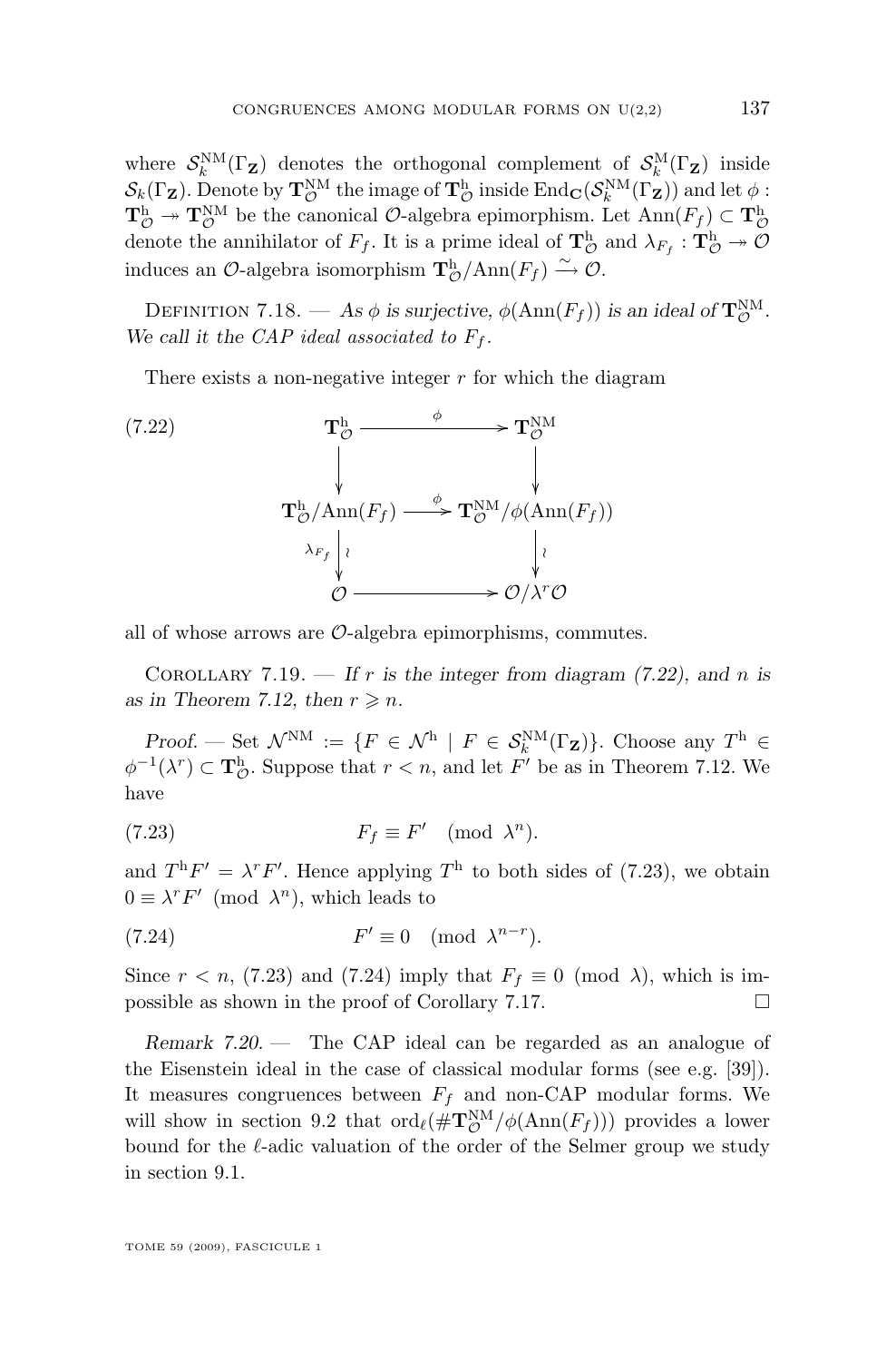### **8. Hecke algebras and deformation rings**

<span id="page-58-0"></span>The goal of this section is to prove Proposition [8.14](#page-65-0) which was used in section [7.3](#page-50-0) to prove Theorem [7.12,](#page-55-0) as well as some auxiliary results.

#### **8.1. Congruences and weak congruences**

Let E denote a finite extension of  $\mathbf{Q}_\ell$  containing all Hecke eigenvalues of all the elements of N. Let O be the valuation ring of E with uniformizer  $\lambda$ , and put  $\mathbf{F} = \mathcal{O}/\lambda$ . Whenever we refer to a prime p being split or inert we will always mean split in K or inert in K. Let  $T_Z$ ,  $T'_Z$  be as in Definition [5.1.](#page-34-0) To ease notation in this section we set  $\mathbf{T} := \mathbf{T}_{\mathcal{O}}$  and  $\mathbf{T}' := \mathbf{T}'_{\mathcal{O}}$ . Moreover, if  $a, b \in \mathcal{O}$ , we write  $a \equiv b$  if  $\lambda \mid (a - b)$ .

Let  $\lambda_f : \mathbf{T} \to \mathcal{O}$  be as in section [5.1](#page-34-0) and as before set  $\mathfrak{m}_f = \ker \overline{\lambda}_f$ . Moreover, set  $\lambda'_f := \lambda_f |_{\mathbf{T}'}$  and denote by  $\overline{\lambda}'_j$ f the reduction of  $\lambda_f$  modulo  $\lambda$ . Put  $\mathfrak{m}'_f := \ker \vec{\lambda}'_j$ .<br>f•

From now on let  $f = \sum_{n=1}^{\infty} a(n)q^n$  and  $g = \sum_{n=1}^{\infty} b(n)q^n$  denote two elements of N. We denote by  $\rho_f, \rho_g : G_{\mathbf{Q}} \to GL_2(E)$  the  $\ell$ -adic Galois representations attached to f and g, respectively and by  $\overline{\rho}_f$  and  $\overline{\rho}_g$  their mod  $\lambda$  reductions with respect to some lattice in  $E^2$ . We write  $\bar{\rho}_f^{\rm ss}$  for the semi-simplification of  $\bar{\rho}_f$ . The isomorphism class of  $\bar{\rho}_f^{\text{ss}}$  is independent of the choice of the lattice. (cf. section [2.3\)](#page-11-0).

Definition 8.1. — *We will say that* f *and* g *are congruent (resp. weakly congruent*), denoted by  $f \equiv g$  (resp.  $f \equiv_w g$ ) if  $\mathfrak{m}_f = \mathfrak{m}_g$  (resp.  $\mathfrak{m}'_f = \mathfrak{m}'_g$ ). *We will say that* f and g are *congruent at* p if  $a(p) \equiv b(p)$ *. Let* A be a set of *finite primes of* Z *of density zero. We will say that* f *and* g *are* A*-congruent, denoted by*  $f \equiv_A g$  *if* f and g are congruent at p for all primes  $p \notin A$ .

We note that decompositions analogous to  $(5.1)$  and  $(5.2)$  hold for  $T'$ and that the localizations  $\mathbf{T}_{\mathfrak{m}}$  and  $\mathbf{T}'_{\mathfrak{m}'}$  are Noetherian, local, complete  $\mathcal{O}\text{-}$ algebras. For a maximal ideal  $\mathfrak{m}' \subset \mathbf{T}'$ , we denote by  $\mathcal{M}(\mathfrak{m}')$  the set of maximal ideals of **T** which contract to  $\mathfrak{m}'$ . Note that the inclusion  $\mathbf{T}' \hookrightarrow \mathbf{T}$ factors into a direct product (over all maximal ideals  $\mathfrak{m}'$  of  $T'$ ) of injections  $T'_{m'} \hookrightarrow \prod_{\mathfrak{m} \in \mathcal{M}(m')} T_{\mathfrak{m}}$ . We will now examine the sets  $\mathcal{M}(m')$  a little closer.

LEMMA 8.2. — Let  $f, g \in \mathcal{N}$  and let A be a density zero set of finite *primes of* **Z** *not containing*  $\ell$ *. Then*  $f \equiv g$  *if and only if*  $f \equiv_A g$ *.* 

*Proof.* — One direction is a tautology, so assume  $f \equiv_A g$ . We have  $\begin{array}{rclclcl} \mathrm{tr}\, \overline{\rho}_f(\mathrm{Frob}_p) & = & a(p) \pmod{\lambda}, \ \ \mathrm{tr}\, \overline{\rho}_g(\mathrm{Frob}_p) & = & b(p) \pmod{\lambda} \ \ \mathrm{and} \end{array}$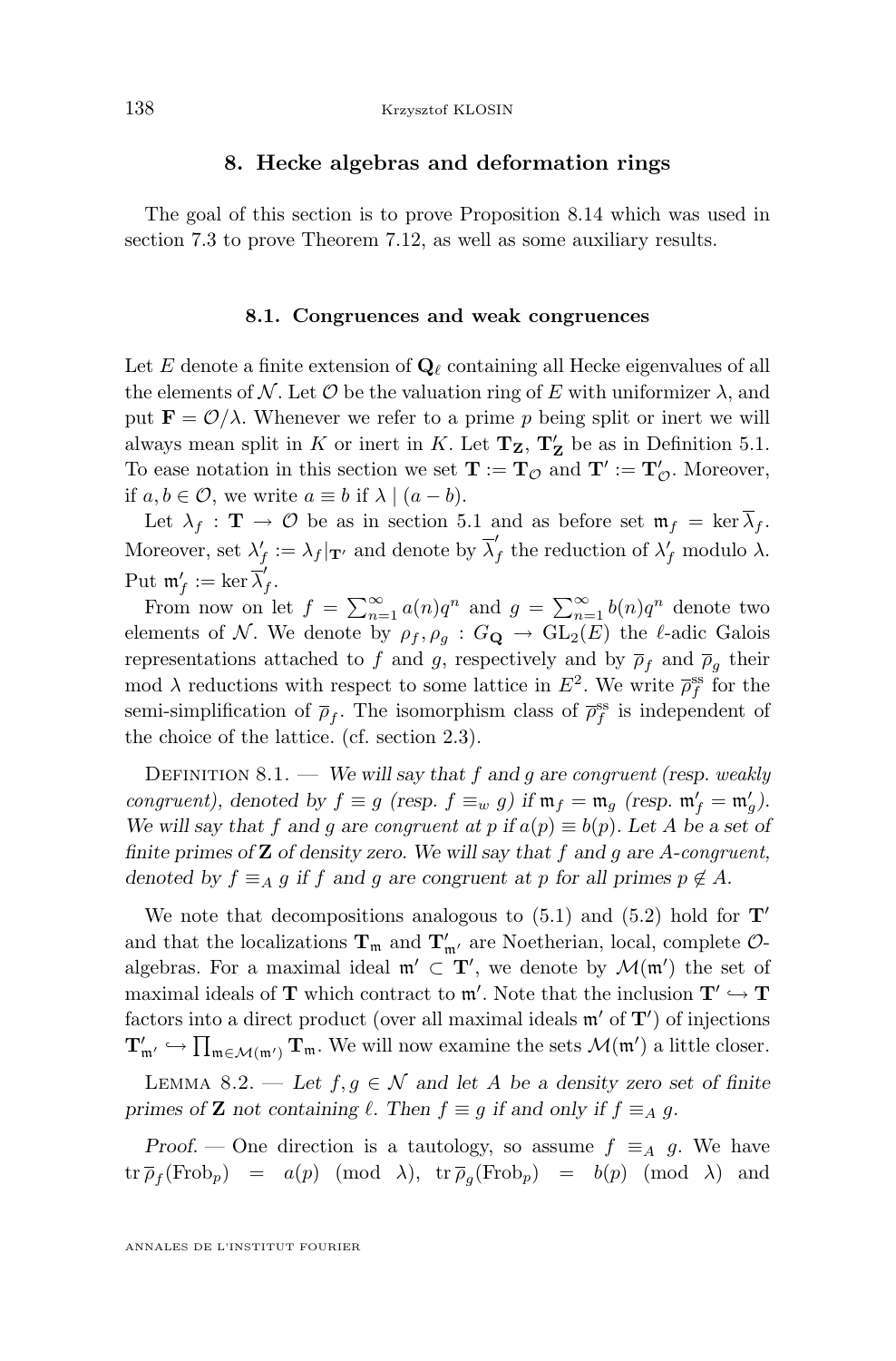<span id="page-59-0"></span> $\det \overline{\rho}_f(\text{Frob}_p) = \left(\frac{-4}{p}\right)p^{k-2} = \det \overline{\rho}_g(\text{Frob}_p)$  for  $p \neq 2, \ell$ . Hence by the Tchebotarev Density Theorem together with the Brauer-Nesbitt Theorem we get  $\bar{\rho}_f^{\text{ss}} \cong \bar{\rho}_g^{\text{ss}}$ , and thus,  $a(p) \equiv b(p)$  for all  $p \in A, p \neq 2$ . Moreover, we have  $\rho_f|_{D_2} \cong \left[\mu_f^1 \chi\right]$  $\mu_f^2$ , where  $D_2$  denotes the decomposition group at 2,  $\mu_f^1$  and  $\mu_f^2$  are unramified characters, with  $\mu_f^2(\text{Frob}_2) = a(2)$ , and  $\chi$  is the Galois character associated with the Dirichlet character  $\left( \frac{-4}{\cdot} \right)$  (cf. [\[27\]](#page-84-0), Theorem 3.26 (3)). An analogous result holds for  $\rho_g$ . Let  $\sigma \in D_2$  be any lift of Frob<sub>2</sub>, and let  $\tau \in I_2$  be such that  $\chi(\tau) = -1$ , where  $I_2$  denotes the inertia group at 2. We want to show that  $\mu_f^2(\sigma) \equiv \mu_g^2(\sigma) \pmod{\lambda}$ . We have tr  $\rho_f(\sigma) = \mu_f^1(\sigma) \chi(\sigma) + \mu_f^2(\sigma)$  and tr  $\rho_f(\tau \sigma) = \mu_f^1(\sigma) \chi(\tau) \chi(\sigma) + \mu_f^2(\sigma)$ . Then as  $\chi(\tau) = -1$ , we get  $\mu_f^2(\sigma) = \frac{1}{2}(\text{tr } \rho_f(\sigma) + \text{tr } \rho_f(\tau \sigma))$ . Similarly we get  $\mu_g^2(\sigma) = \frac{1}{2}(\text{tr } \rho_g(\sigma) + \text{tr } \rho_g(\tau \sigma))$ . Since  $\overline{\rho}_f^{\text{ss}} \cong \overline{\rho}_g^{\text{ss}}$  implies the equality of traces of  $\overline{\rho}_f$  and  $\overline{\rho}_g$ ,  $\mu_f^2(\sigma) \equiv \mu_g^2(\sigma)$  and the lemma is proved.

PROPOSITION 8.3. — If  $f \equiv_w g$ , then either  $f \equiv g$  or  $f \equiv g^{\rho}$ .

*Proof.* — Assume  $f \equiv_w g$ . Using the Tchebotarev density Theorem and the Brauer-Nesbitt Theorem, we see that  $\bar{\rho}_f^{\text{ss}}|_{G_K} \cong \bar{\rho}_g^{\text{ss}}|_{G_K}$ . By possibly changing a basis of, say,  $\overline{\rho}_g$ , we may assume that  $\overline{\rho}_f^{\text{ss}}|_{G_K} = \overline{\rho}_g^{\text{ss}}|_{G_K}$ . This implies that  $\bar{\rho}_f^{\rm ss} = \chi \bar{\rho}_g^{\rm ss}$ , where  $\chi$  is either as in the proof of Lemma [8.2](#page-58-0) or trivial. Hence  $a(p) \equiv \left(\frac{-4}{p}\right)^i b(p)$  for some i and all  $p \neq 2, \ell$ . Thus by Lemma [8.2](#page-58-0) we are done if we show that  $a(\ell) \equiv \left(\frac{-4}{\ell}\right)^i b(\ell)$ . If  $\ell$  is split, then (since  $f \equiv_w g$ ) we have  $a(\ell) \equiv b(\ell)$ , so assume  $\ell$  is inert. In that case,  $a(\ell)^2 \equiv b(\ell)^2$  hence if  $a(\ell) \equiv 0$ , we are done. Otherwise, f and g are  $\ell$ -ordinary, and in such case  $\rho_f|_{D_\ell} \cong \begin{bmatrix} \mu_f^1 & * \\ & \mu_i^2 & \cdots \end{bmatrix}$  $\mu_f^2$ with  $\mu_f^2$  unramified and  $\mu_f^2(\text{Frob}_\ell)$  is the unit root  $\alpha_f$  of  $X^2 - a(\ell)X + \left(\frac{-4}{\ell}\right)\ell^{k-2}$  (cf. [\[27\]](#page-84-0), Theorem 3.26 (2)). Analogous statements hold for  $\rho_g$ . Now, since  $\overline{\rho}_f \cong \overline{\rho}_g \otimes \chi^i$ , we must have  $\alpha_f \equiv \left(\frac{-4}{\ell}\right)^i \alpha_g$ . As  $\alpha_f$  is the unique unit root of the polynomial  $X^2 - a(\ell)X + \left(\frac{-4}{\ell}\right)\ell^{k-2}$ , we must have  $a(\ell) \equiv \alpha_f$ , and similarly  $b(\ell) \equiv \alpha_g$ , hence the proposition is proved.  $\square$ 

COROLLARY 8.4. — If  $f \equiv f^{\rho}$ , then  $\mathcal{M}(\mathfrak{m}'_f) = {\mathfrak{m}_f}$ . If  $f \not\equiv f^{\rho}$ , then  $\mathcal{M}(\mathfrak{m}'_f) = \{\mathfrak{m}_f, \mathfrak{m}_{f^{\rho}}\}$ . Hence, if  $f \equiv f^{\rho}$ , we have an injection  $\mathbf{T}'_{\mathfrak{m}'_f} \hookrightarrow \mathbf{T}_{\mathfrak{m}_f}$ , while if  $f \not\equiv f^{\rho}$ , we have  $\mathbf{T}'_{\mathfrak{m}'_f} \hookrightarrow \mathbf{T}_{\mathfrak{m}_f} \times \mathbf{T}_{\mathfrak{m}_{f^{\rho}}}$ .

PROPOSITION 8.5. — *If*  $f \in \mathcal{N}$ *, then the canonical*  $\mathcal{O}$ -algebra map  $\phi_0$ :  $\mathbf{T}'_{\mathfrak{m}'_f} \to \mathbf{T}_{\mathfrak{m}_f}$  is injective.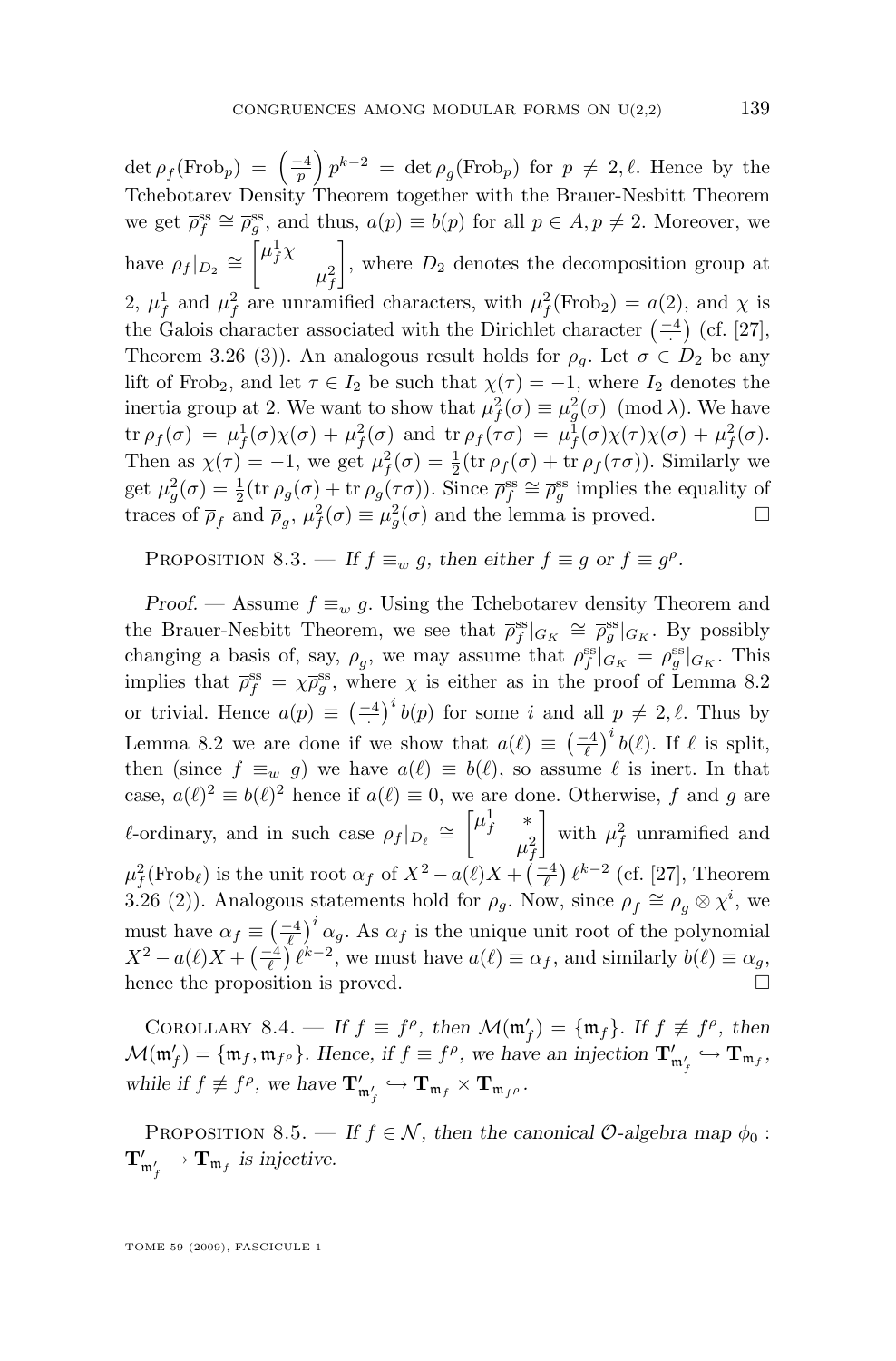<span id="page-60-0"></span>*Proof.* — If  $f \equiv f^{\rho}$ , then  $\mathbf{T}'_{\mathfrak{m}'_f}$  injects into  $\mathbf{T}_{\mathfrak{m}_f}$  by Corollary [8.4.](#page-59-0) Assume that  $f \not\equiv f^{\rho}$ . Note that in that case  $g \equiv_w f$  implies  $g \not\equiv g^{\rho}$ . By Proposition [8.3,](#page-59-0)  $g \equiv f$  or  $g \equiv f^{\rho}$ . Without loss of generality assume that  $f \equiv g$ . Consider  $\mathbf{T}_{\mathfrak{m}_f}$  as a subalgebra of  $\prod_{g \in \mathcal{N}, g \equiv f} \mathcal{O}$  via  $T \mapsto (\lambda_g(T))_g$ , and  $\mathbf{T}_{\mathfrak{m}_{f^{\rho}}}$  as a subalgebra of  $\prod_{g \in \mathcal{N}, g \equiv f^\rho} \mathcal{O}$  via  $T \mapsto (\lambda_{g^\rho}(T))_g.$  By Corollary [8.4](#page-59-0) we have  $T'_{m'_f} \hookrightarrow T_{m_f} \times T_{m_f}$ , so we just need to prove that the composite  $T'_{m'_f} \hookrightarrow$  $\mathbf{T}_{\mathfrak{m}_f}^{\mathfrak{m}_f} \times \mathbf{T}_{\mathfrak{m}_{f}} \to \mathbf{T}_{\mathfrak{m}_f}^{\mathfrak{m}_f}$  is injective, where the last arrow is projection. Identify- $\lim_{f \to 0} \mathbf{T}_{\mathfrak{m}_f} \times \mathbf{T}_{\mathfrak{m}_{f^\rho}}$  with a subalgebra of  $R := \prod_{g \in \mathcal{N}, g \equiv f} \mathcal{O} \times \prod_{g \in \mathcal{N}, g \equiv f^\rho} \mathcal{O}$  by the embeddings specified above, we see that  $T \in \mathbf{T}'_{\mathfrak{m}'_f}$  maps to an element of R, whose g-entry in the first product is the same as the corresponding  $g^{\rho}$ -entry in the second product for every  $g \in \mathcal{N}$ ,  $g \equiv f$  (this is so, because  $Tg = ag$  implies  $Tg^{\rho} = ag^{\rho}$  for  $T \in \mathbf{T}'_{\mathfrak{m}'_{f}}$ . Hence if T maps to zero under the composite  $\mathbf{T}'_{\mathfrak{m}'_f} \hookrightarrow \mathbf{T}_{\mathfrak{m}_f} \times \mathbf{T}_{\mathfrak{m}_{f\rho}} \to \mathbf{T}_{\mathfrak{m}_f}$ , it must be zero in  $\mathbf{T}_{\mathfrak{m}_{f}} \times \mathbf{T}_{\mathfrak{m}_{f}\rho}$ .

### **8.2. Deformations of Galois representations**

The goal of this section is to prove surjectivity of  $\phi_0$  :  $\mathbf{T}'_{m'_f} \to \mathbf{T}_{m_f}$ . We will use the theory of deformations of Galois representations. For an introduction to the subject see e.g. [\[40\]](#page-85-0).

### 8.2.1. Universal deformation ring

Let  $\mathcal C$  denote the category of local, complete  $\mathcal O$ -algebras with residue field **F**. A morphism between two objects in C is a continuous  $\mathcal{O}$ -algebra homomorphism which induces the identity on the residue fields. For an object R of C we denote by  $\mathfrak{m}_R$  its maximal ideal. Let G be a profinite group. Two continuous representations  $\rho : \mathcal{G} \to GL_2(R)$  and  $\rho' : \mathcal{G} \to GL_2(R)$ are called *strictly equivalent* if  $\rho(g) = x \rho'(g) x^{-1}$  for every  $g \in \mathcal{G}$  with  $x \in 1 + M_2(\mathfrak{m}_R)$  independent of g. We will write  $\rho \approx \rho'$  if  $\rho$  and  $\rho'$  are strictly equivalent. Consider a continuous representation  $\bar{\rho}: \mathcal{G} \to GL_2(\mathbf{F}).$ If R is an object of C, a continuous representation  $\rho: \mathcal{G} \to GL_2(R)$  or, more precisely, a strict equivalence of such, is called a *deformation of*  $\bar{\rho}$  if  $\bar{\rho} = \rho$  mod  $\mathfrak{m}_R$ . A pair  $(R^{\text{univ}}, \rho^{\text{univ}})$  consisting of an object  $R^{\text{univ}}$  of  $\mathcal C$  and a deformation  $\rho^{\text{univ}}$  :  $\mathcal{G} \to \text{GL}_2(R^{\text{univ}})$  is called a *universal couple* if for every deformation  $\rho : \mathcal{G} \to GL_2(R)$ , where R is an object in C, there exists a unique  $\mathcal{O}$ -algebra homomorphism  $\phi: R^{\text{univ}} \to R$  such that  $\phi \circ \rho^{\text{univ}} \approx \rho$ in  $GL_2(R)$ . The ring  $R^{\text{univ}}$  is called *the universal deformation ring* of  $\bar{\rho}$ .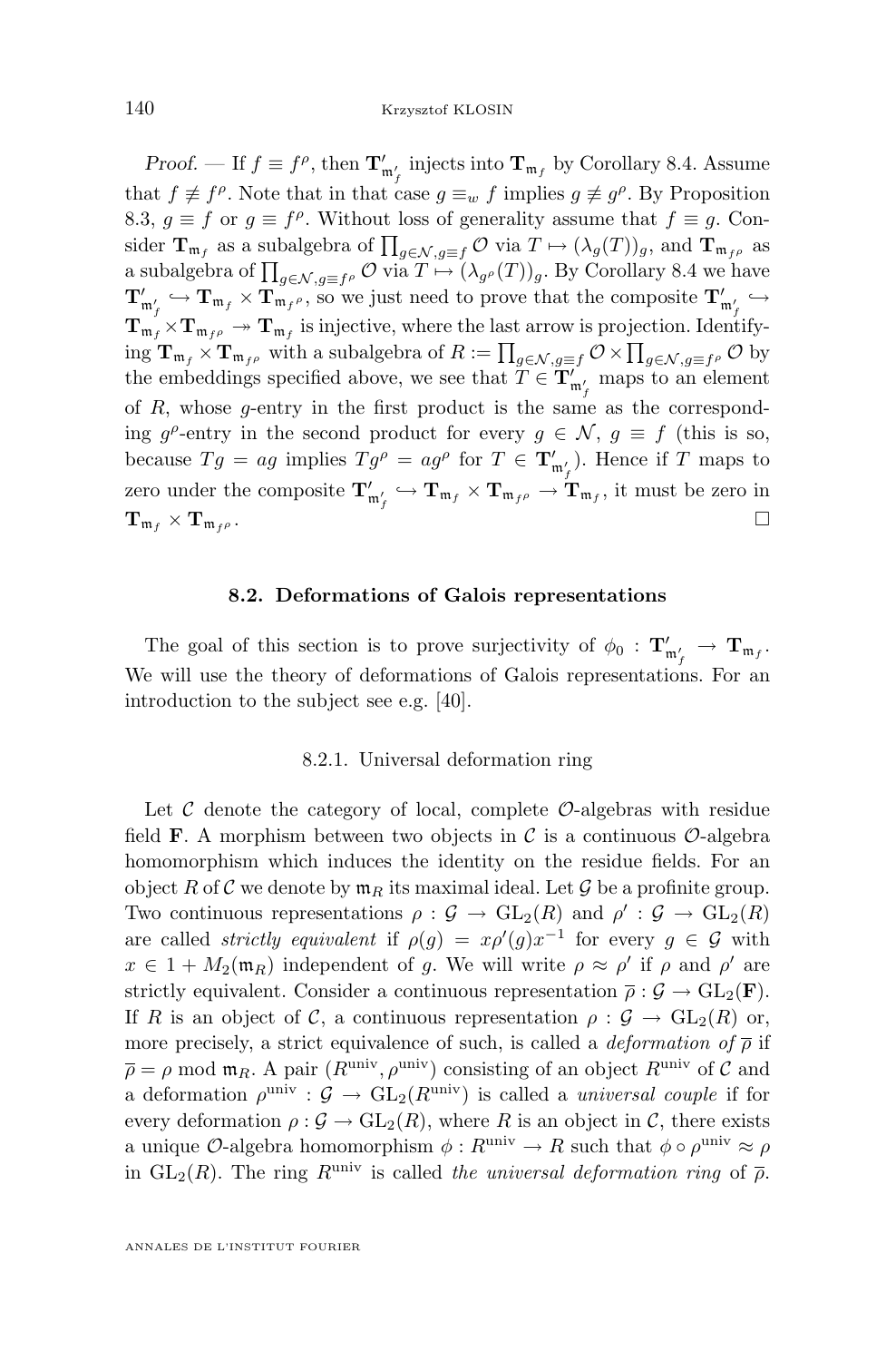By the universal property stated above, it is unique if it exists. Note that any  $\mathcal{O}$ -algebra homomorphism between objects in  $\mathcal{C}$  is automatically local, since all objects of  $\mathcal C$  have the same residue fields.

THEOREM 8.6 (Mazur). — *Suppose that*  $\bar{\rho}: \mathcal{G} \to GL_2(\mathbf{F})$  *is absolutely irreducible. Then there exists a universal deformation ring*  $R^{\text{univ}}$  *in*  $\mathcal{C}$  *and a* universal deformation  $\rho^{\text{univ}}$  :  $\mathcal{G} \to GL_2(R^{\text{univ}})$ .

*Proof.* − [\[27\]](#page-84-0), Theorem 2.26.

#### 8.2.2. Hecke algebras as quotients of deformation rings

Consider  $f \in \mathcal{N}$  and let  $\rho_f : G_{\mathbf{Q}} \to GL_2(\mathcal{O})$  be the associated Galois representation (after fixing a lattice in  $E^2$ ). Let  $\overline{\rho}_f : G_{\mathbf{Q}} \to GL_2(\mathbf{F})$  be its reduction modulo  $\lambda$ . Since  $\rho_f$  is unramified away from  $S = \{2, \ell\}$ , it factors through  $G_{\mathbf{Q},S}$ , the Galois group of the maximal Galois extension of **Q** unramified away from S. Let  $G_{K,S}$  be the image of  $G_K$  under the map  $G_K \hookrightarrow G_{\mathbf{Q}} \twoheadrightarrow G_{\mathbf{Q},S}$ . We will be considering deformations of the representation  $\overline{\rho}_f: G_{\mathbf{Q},S} \to GL_2(\mathbf{F})$  and of  $\overline{\rho}_{f,K} := \overline{\rho}_f|_{G_{K,S}}$ . From now on we assume that  $\overline{\rho}_{f,K}$  is absolutely irreducible. Let  $(R_Q, \rho_Q)$  and  $(R_K, \rho_K)$ denote the universal couples of  $\bar{\rho}_f$  and  $\bar{\rho}_{f,K}$ , respectively, which exist by Theorem 8.6. We will denote  $\mathfrak{m}_{R_Q}$  and  $\mathfrak{m}_{R_K}$  by  $\mathfrak{m}_Q$  and  $\mathfrak{m}_K$ , respectively. Let A be a density zero set of primes of Q and  $g \in \mathcal{N}$ ,  $g \equiv_A f$ . Then after possibly changing the basis of  $\rho<sub>g</sub>$  we may assume (by the Tchebotarev Density Theorem together with the Brauer-Nesbitt Theorem) that  $\overline{\rho}_f = \overline{\rho}_g$ . Hence  $\rho_g: G_{\mathbf{Q},S} \to GL_2(\mathcal{O})$  is a deformation of  $\overline{\rho}_f$ , and  $\rho_g|_{G_K}$  is a deformation of  $\overline{\rho}_{f,K}$ . As in the proof of Proposition [8.5](#page-59-0) we identify  $\mathbf{T}_{\mathfrak{m}_f}$  and  $\mathbf{T}'_{\mathfrak{m}'_f}$  with appropriate subalgebras of  $\prod_{g \in \mathcal{N}, g \equiv f} \mathcal{O}$  and of  $\prod_{g \in \mathcal{N}, g \equiv_w f} \mathcal{O}$ , respectively. Let  $\tilde{T}$  denote the  $\mathcal{O}$ -subalgebra of  $T$  generated by the operators  $T_p$  for  $p \neq 2, \ell$  and let  $\tilde{\mathbf{T}}'$  denote the *O*-subalgebra of  $\mathbf{T}'$  generated by the set  $\Sigma'\setminus\{T_{\ell}\},$  where  $\Sigma'$  is as in Definition [5.1.](#page-34-0) We put  $\tilde{\mathfrak{m}}_f := \tilde{\mathbf{T}} \cap \mathfrak{m}_f$  and  $\tilde{\mathfrak{m}}_f' := \tilde{\mathbf{T}}' \cap \mathfrak{m}_f$ . Let  $\Sigma_f$  denote the subset of  $\mathcal N$  consisting of those eigenforms which are congruent to f except possibly at 2 or  $\ell$ . Similarly let  $\Sigma_f'$  be the subset of  $N$  consisting of those eigenforms which are weakly congruent to  $f$ except possibly at 2 or  $\ell$ . We have  $\Sigma_f \subset \Sigma_f'$ . We again identify  $\tilde{\mathbf{T}}_{\tilde{\mathfrak{m}}_f}$  (resp.  $\tilde{\mathbf{T}}'_{\tilde{\mathfrak{m}}'_f}$ ) with a subalgebra of  $\prod_{g \in \Sigma_f} \mathcal{O}$  (resp.  $\prod_{g \in \Sigma'_f} \mathcal{O}$ ) in an obvious way. Consider the representations  $\rho := \prod_{g \in \Sigma_f} \rho_g : G_{\mathbf{Q},S} \to GL_2(\prod_{g \in \Sigma_f} \mathcal{O}),$ and  $\rho' := \rho|_{G_{K,S}}$ . Choose bases for each  $\rho_g$  so that  $\overline{\rho}_g = \overline{\rho}_{g'}$  for all  $g, g' \in \Sigma_f$ , and so that  $\rho_g(c) = \begin{bmatrix} 1 & 1 \end{bmatrix}$  for all  $g \in \Sigma_f$ , where c is the complex conjugation. We allow ourselves to enlarge  $E, \mathcal{O}$  and **F** if necessary.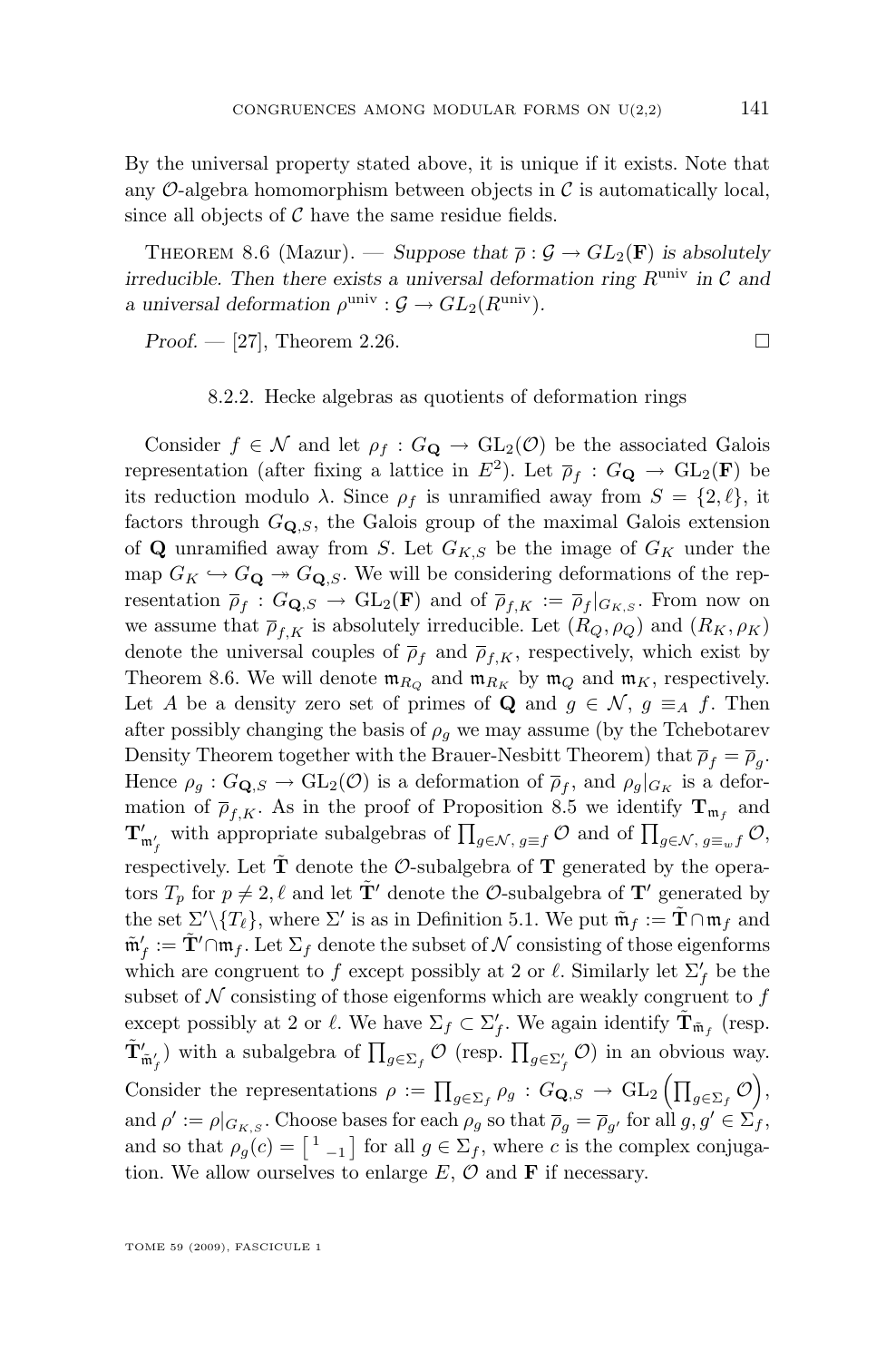LEMMA 8.7. — The image of the representation  $\rho$  is contained in  $\mathrm{GL}_2(\tilde{\mathbf{T}}_{\tilde{\mathfrak{m}}_f}).$ 

*Proof.* — [\[11\]](#page-83-0), Lemma 3.27. □

We claim that  $\rho'(G_{K,S})$  is contained in the image of  $\mathrm{GL}_2(\tilde{\mathbf{T}}'_{\tilde{\mathfrak{m}}'_f})$  inside  $GL_2(\tilde{\mathbf{T}}_{\tilde{\mathfrak{m}}_f})$ . To prove it, let  $\phi$  denote the map  $\tilde{\mathbf{T}}'_{\tilde{\mathfrak{m}}'_f} \to \tilde{\mathbf{T}}_{\tilde{\mathfrak{m}}_f}$  induced by  $\tilde{\mathbf{T}}' \hookrightarrow \tilde{\mathbf{T}}$ . It is easy to see that  $\phi(\tilde{\mathbf{T}}'_{\tilde{\mathfrak{m}}'_{f}})$  is an object of C. Consider  $\tilde{\rho}'$ :  $G_{K,S}\to \mathrm{GL}_2\left(\prod_{g\in \Sigma_f'}\mathcal{O}\right)$ ,  $\tilde{\rho}'(\sigma)=(\rho_g(\sigma))_{g\in \Sigma_f'}$ . We have  $\phi\circ\tilde{\rho}'=\rho'.$  For  $\tau\in$  $G_{K,S}$  we denote by  $[\tau]$  the conjugacy class of  $\tau$  in  $G_{K,S}$ . Note that  $G_{K,S}$  is topologically generated by the set  $\bigcup_{\mathfrak{p} \in \text{Spec } \mathcal{O}_K, \mathfrak{p} \cap \mathbf{Z} \not\in S}[\text{Frob}_\mathfrak{p}]$ . For a split  $p =$  $\mathfrak{p}\bar{\mathfrak{p}},$  we have  $\text{tr }\rho'(\text{Frob}_{\mathfrak{p}}) = \text{tr }\rho'(\text{Frob}_{\overline{\mathfrak{p}}}) = \text{tr }\rho'(\text{Frob}_{p}) = T_p \in \tilde{\mathbf{T}}'_{\tilde{\mathfrak{m}}'_f}$  while for p inert,  $\text{tr } \rho'(\text{Frob}_p^2) = T_p^2 - p^{k-2} \in \tilde{\mathbf{T}}'_{\tilde{\mathfrak{m}}'_f}$ . Thus  $\text{tr } \tilde{\rho}'(G_{K,S}) \subset \tilde{\mathbf{T}}'_{\tilde{\mathfrak{m}}'_f}$ , and hence tr  $\rho'(G_{K,S}) \subset \phi(\tilde{\mathbf{T}}'_{\tilde{\mathfrak{m}}'_{f}})$ . Since we know that  $\rho'(G_{K,S}) \subset GL_2(\tilde{\mathbf{T}}_{\tilde{\mathfrak{m}}_{f}})$ , a theorem of Mazur ([\[40\]](#page-85-0), Corollary 6, page 256)) implies that (after possibly changing the basis of  $\rho'$ ), we have  $\rho'(G_{K,S}) \subset GL_2(\phi(\tilde{\mathbf{T}}'_{\tilde{\mathfrak{m}}'_{f}}))$ . Then  $\rho$  is a deformation of  $\overline{\rho}_f$  and  $\rho': G_{K,S} \to GL_2(\phi(\tilde{\mathbf{T}}'_{\tilde{\mathfrak{m}}'_f}))$  is a deformation of  $\overline{\rho}_{f,K}$ . Hence there are unique  $\mathcal{O}$ -algebra homomorphisms  $\phi_Q: R_Q \to \tilde{\mathbf{T}}_{\tilde{\mathfrak{m}}_f}$  and  $\phi_K: R_K \to \phi(\tilde{\mathbf{T}}'_{\tilde{\mathfrak{m}}'_f}),$  such that  $\phi_Q \circ \rho_Q \approx \rho$ , and  $\phi_K \circ \rho_K \approx \rho'.$  In fact as  $\rho_Q|_{G_K}$  is a deformation of  $\overline{\rho}_{f,K}$ , there is a unique  $\mathcal{O}$ -algebra homomorphism  $\psi: R_K \to R_Q$ , such that  $\psi \circ \rho_K \approx \rho_Q|_{G_K}$ . Hence we get the following diagram

(8.1) 
$$
R_K \xrightarrow{\psi} R_Q
$$

$$
\phi_K \downarrow^{\phi_Q} \downarrow^{\phi_Q}
$$

$$
\phi(\tilde{\mathbf{T}}'_{\tilde{\mathfrak{m}}'_f}) \xrightarrow{\iota} \tilde{\mathbf{T}}_{\tilde{\mathfrak{m}}_f}
$$

where  $\iota$  denotes the embedding  $\phi(\tilde{\mathbf{T}}'_{\tilde{\mathfrak{m}}'_f}) \subset \tilde{\mathbf{T}}_{\tilde{\mathfrak{m}}_f}$ . Note that diagram (8.1) commutes. [Indeed, as  $\iota \circ \rho'$  is a deformation of  $\overline{\rho}_{f,K}$ , there is a unique O-algebra homomorphism  $\alpha: R_K \to \tilde{\mathbf{T}}_{\tilde{\mathfrak{m}}_f}$ , such that  $\alpha \circ \rho_K \approx \iota \circ \rho'.$  Since  $\phi_K \circ \rho_K \approx \rho'$  we get  $\iota \circ \phi_K \circ \rho_K \approx \iota \circ \rho'$ , and hence  $\iota \circ \phi_K = \alpha$  by uniqueness of  $\alpha$ . On the other hand as stated in the paragraph before diagram  $(8.1)$ ,  $\psi \circ \rho_K \approx \rho_Q|_{G_K}$ , thus  $\phi_Q \circ \psi \circ \rho_K \approx \phi_Q \circ \rho_Q|_{G_K}$ . Since  $\phi_Q \circ \rho_Q \approx \rho$ , we have  $\phi_Q \circ \rho_Q|_{G_K} \approx \rho|_{G_K} = \iota \circ \rho'$ . Hence  $\phi_Q \circ \psi \circ \rho_K \approx \iota \circ \rho'$ , which implies as before that  $\phi_Q \circ \psi = \alpha$ . So,  $\iota \circ \phi_K = \phi_Q \circ \psi$ . Furthermore, note that  $\phi_Q$  and  $\phi_K$  are surjective. Our goal is to prove surjectivity of  $\psi$  which will imply surjectivity of  $\iota$ . From this we will deduce surjectivity of  $\phi_0$ .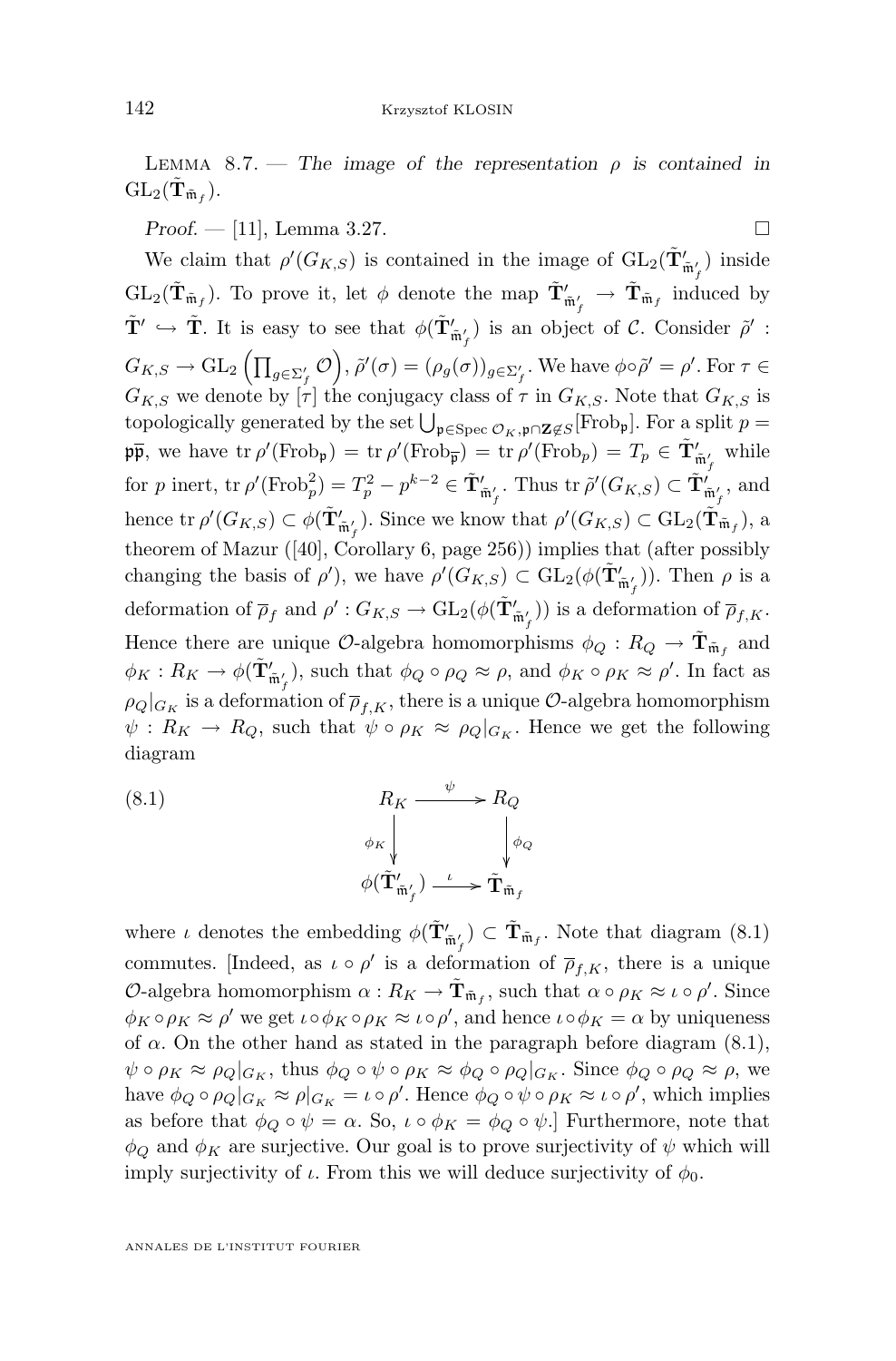<span id="page-63-0"></span>The map  $\psi: R_K \to R_Q$  is local, hence induces an **F**-linear homomorphism on the cotangent spaces  $\mathfrak{m}_K/(\mathfrak{m}_K^2, \lambda R_K) \to \mathfrak{m}_Q/(\mathfrak{m}_Q^2, \lambda R_Q)$ , which we will call  $\psi_{ct}$ . We will show that  $\psi_{ct}^* : \alpha \mapsto \alpha \circ \psi_{ct}$  in the exact sequence of dual maps

$$
0 \to \text{Hom}_{\mathbf{F}}(C, \mathbf{F}) \to \text{Hom}_{\mathbf{F}}(\mathfrak{m}_Q/(\mathfrak{m}_Q^2, \lambda R_Q), \mathbf{F})
$$

$$
\xrightarrow{\psi_{ct}^*} \text{Hom}_{\mathbf{F}}(\mathfrak{m}_K/(\mathfrak{m}_K^2, \lambda R_K), \mathbf{F})
$$

is injective, which will imply  $C := \text{coker } \psi_{ct} = 0$ .

Let G be a profinite group and  $(R^{\text{univ}}, \rho^{\text{univ}})$  the universal couple of an absolutely irreducible representation  $\bar{\rho}: \mathcal{G} \to GL_2(\mathbf{F}).$ 

Lemma 8.8. — *One has*

$$
\mathrm{Hom}_{\mathbf{F}}(\mathfrak{m}_{R^{\text{univ}}}/(\mathfrak{m}_{R^{\text{univ}}}^2, \lambda R^{\text{univ}}), \mathbf{F}) \cong H^1(\mathcal{G}, \mathrm{ad}(\overline{\rho})),
$$

where  $H^1$  stands for continuous group cohomology and  $ad(\overline{\rho})$  denotes the discrete G-module  $M_2(\mathbf{F})$  with the G-action given by  $g \cdot M := \overline{\rho}(g) M \overline{\rho}(g)^{-1}$ .

*Proof.* — [\[27\]](#page-84-0), Lemma 2.29. □

When  $G = G_{\mathbf{Q},S}$  (or  $G = G_{K,S}$ ) and  $R^{\text{univ}} = R_Q$  (or  $R^{\text{univ}} = R_K$ ), we will denote the isomorphism from Lemma 8.8 by  $t_Q$  (or  $t_K$ , respectively).

PROPOSITION 8.9. — *The following diagram is commutative:* 

(8.2) 
$$
\operatorname{Hom}_{\mathbf{F}}(\mathfrak{m}_{Q}/(\mathfrak{m}_{Q}^{2}, \lambda R_{Q}), \mathbf{F}) \xrightarrow{\psi_{ct}^{*}} \operatorname{Hom}_{\mathbf{F}}(\mathfrak{m}_{K}/(\mathfrak{m}_{K}^{2}, \lambda R_{K}), \mathbf{F})
$$

$$
t_{Q} \downarrow \iint_{\mathcal{H}} t_{G_{\mathbf{Q},S}}, \operatorname{ad}(\overline{\rho})) \xrightarrow{\operatorname{res}} H^{1}(G_{K,S}, \operatorname{ad}(\overline{\rho}))
$$

*Proof. —* This follows from unraveling the definitions of the maps in diagram  $(8.2)$ . We omit the details.

8.2.3. Isomorphism between  $\mathbf{T}'_{\mathfrak{m}'_f}$  and  $\mathbf{T}_{\mathfrak{m}_f}$ 

Note that since  $\#\operatorname{ad}(\overline{\rho}_f)$  is a power of  $\ell$ , and  $\operatorname{Gal}(K/\mathbf{Q})$  has order 2, the first cohomology group in the inflation-restriction exact sequence

$$
0 \to H^1(\text{Gal}(K/\mathbf{Q}), \text{ad}(\overline{\rho}_f)^{G_{K,S}}) \to H^1(G_{\mathbf{Q},S}, \text{ad}(\overline{\rho}_f))
$$

$$
\to H^1(G_{K,S}, \text{ad}(\overline{\rho}_f))
$$

is zero, hence the restriction map in diagram (8.2) is injective, and thus so is  $\psi_{ct}^*$ . Hence  $C = 0$  and thus  $\psi_{ct}$  is surjective. An application of the complete version of Nakayama's Lemma (cf. [\[18\]](#page-84-0), exercise 7.2) now implies that  $\psi$  is surjective.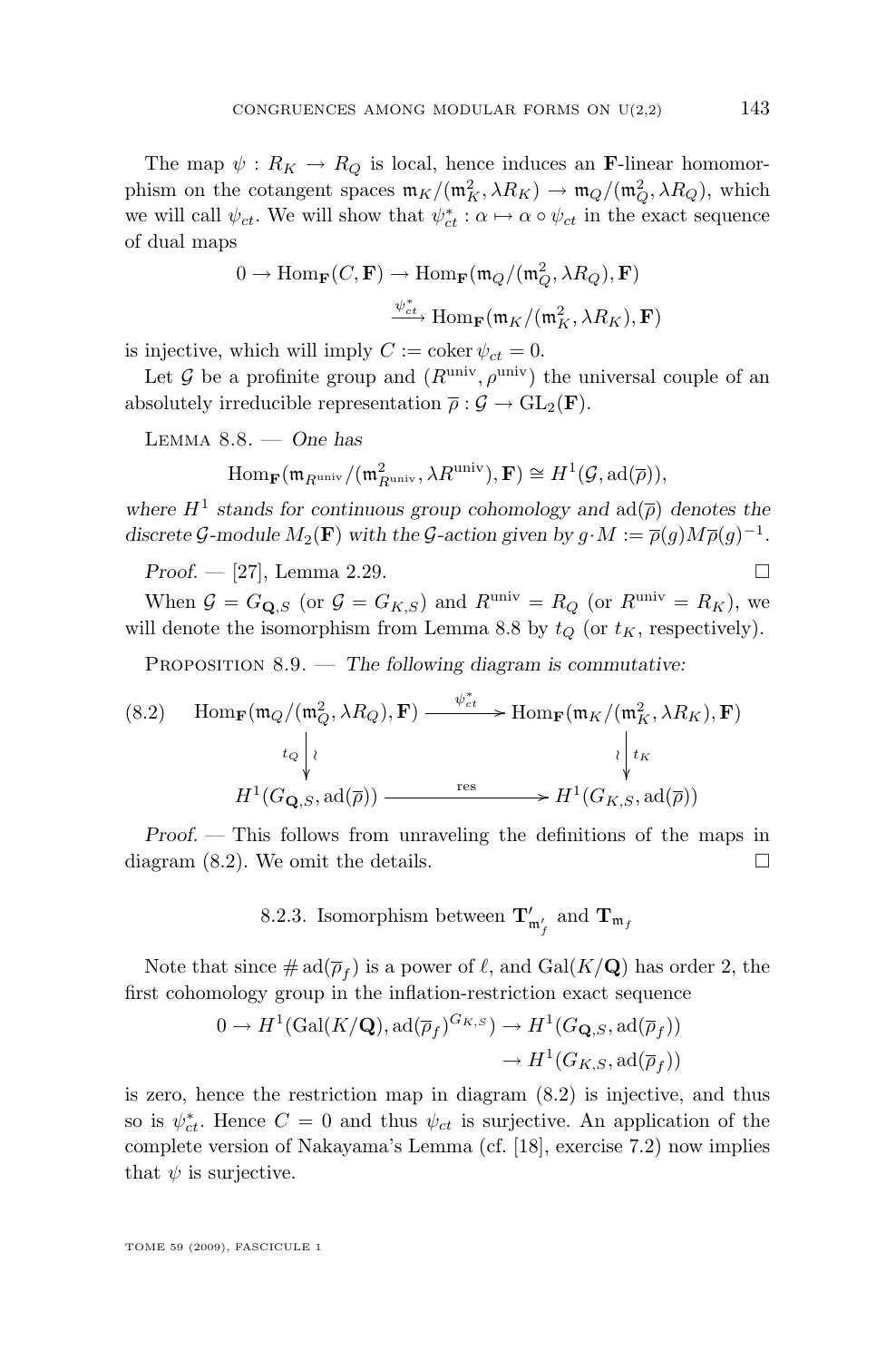COROLLARY 8.10. — Let  $f \in \mathcal{N}$  and suppose that  $\overline{\rho}_f|_{G_K}$  is absolutely *irreducible. Then*  $\phi : \tilde{\mathbf{T}}'_{\tilde{\mathfrak{m}}'_f} \to \tilde{\mathbf{T}}_{\tilde{\mathfrak{m}}_f}$  *is surjective.* 

*Proof. —* This is essentially a summary of the arguments we have carried out so far.  $\Box$ 

PROPOSITION 8.11. — Assume that  $f \in \mathcal{N}$  is ordinary at  $\ell$  and that  $\overline{\rho}_f|_{G_K}$  is absolutely irreducible. Then  $\phi_0: \mathbf{T}'_{\mathfrak{m}'_f} \to \mathbf{T}_{\mathfrak{m}_f}$  is surjective.

*Proof. —* Consider the commutative diagram

(8.3) 
$$
\tilde{\mathbf{T}}'_{\tilde{\mathfrak{m}}'_{f}} \xrightarrow{\phi} \tilde{\mathbf{T}}_{\tilde{\mathfrak{m}}_{f}} \downarrow
$$

$$
\mathbf{T}'_{\mathfrak{m}'_{f}} \xrightarrow{\phi_{0}} \mathbf{T}_{\mathfrak{m}_{f}}
$$

where  $\tilde{\mathfrak{m}}_f$ ,  $\mathfrak{m}'_f$  and  $\tilde{\mathfrak{m}}'_f$  are contractions of  $\mathfrak{m}_f$  to  $\tilde{\mathbf{T}}$ ,  $\mathbf{T}'$  and  $\tilde{\mathbf{T}}'$  respectively. Since f satisfies the assumptions of Corollary [8.10,](#page-63-0)  $\phi$  is surjective. For  $p \neq 2, \ell$ , it is clear that  $T_p \in \mathbf{T}_{\mathfrak{m}_f}$  is inside the image of  $\phi_0$ . If  $\ell$  is split, then  $\mathbf{T}_{\mathfrak{m}_f}$  contains  $T_\ell$  by definition, so assume  $\ell$  is inert. Then  $T_\ell^2 \in \mathbf{T}_{\mathfrak{m}_f}$ . Since  $f = \sum_{n=1}^{\infty} a(n)q^n$  is ordinary at  $\ell$ , we must have  $a(\ell) \notin \lambda$ , hence the image of  $T_\ell$  in **F** is not zero, i.e.,  $T_\ell \notin \mathfrak{m}_f$ . Thus the equation  $X^2 - T_\ell^2$ splits in  $\mathbf{T}_{\mathfrak{m}_f}/\mathfrak{m}_f$  into relatively prime factors  $X - T_\ell$  and  $X + T_\ell$ . Since  $\mathbf{T}'_{\mathfrak{m}'_f}/\mathfrak{m}'_f \cong \mathbf{T}_{\mathfrak{m}_f}/\mathfrak{m}_f$ ,  $X^2 - T_\ell^2$  splits in  $\mathbf{T}'_{\mathfrak{m}'_f}/\mathfrak{m}'_f$ , and then by Hensel's lemma it splits in  $\mathbf{T}'_{\mathfrak{m}'_f}$ . This shows that  $T_\ell$  is in the image of  $\phi_0$ . It remains to show that  $T_2$  is in the image of  $\phi_0$ .

Let  $\rho_g: G_{\mathbf{Q},S} \to GL_2(\mathcal{O})$  denote the Galois representation associated to  $g = \sum_{n=1}^{\infty} b(n)q^n$ ,  $g \equiv f$ . Arguing as in Lemma [8.2,](#page-58-0) we get  $\rho_g|_{D_2} \approx$  $\left[\mu_g^1 \chi\right]$  $\mu_g^2$ with  $\mu_g^2(\sigma) = \frac{1}{2}(\text{tr } \rho_g(\sigma) + \text{tr } \rho_g(\tau \sigma))$  (for notation see the proof of Lemma [8.2\)](#page-58-0). Let L be the fixed field of  $G_{\mathbf{Q},S}$ , and  $L' \subset L$  always denote a finite Galois extension of Q. Using the Tchebotarev Density Theorem we can write

$$
\sigma = \varprojlim_{\mathbf{Q} \subset L' \subset L} \xi(L') \operatorname{Frob}_{p(L')} \xi(L')^{-1},
$$

where  $p(L')$  is a choice of  $p \in S$  and  $\xi(L') \in G_{\mathbf{Q},S}$  is such that

$$
\sigma|_{L'} = \xi(L')|_{L'} \operatorname{Frob}_{p(L')} |_{L'} \xi(L')^{-1}|_{L'}.
$$

Hence  $(\text{tr } \rho_g(\sigma))_g = \underline{\lim}_{\mathbf{Q} \subset L' \subset L} (\text{tr } (\text{Frob}_{\underline{p}(L')}))_g = \underline{\lim}_{\mathbf{Q} \subset L' \subset L} T_{p(L')}$ , where each  $T_p$  is considered as an element of  $\prod_{g \in \mathcal{N}, g \equiv f} \mathcal{O}$ . Since every  $T_{p(L') \in f}$ Im( $\phi_0$ ), and Im( $\phi_0$ ) being the image of  $\mathbf{T}'_{\mathfrak{m}'_f}$  is complete,  $(\text{tr } \rho_g(\sigma))_g \in$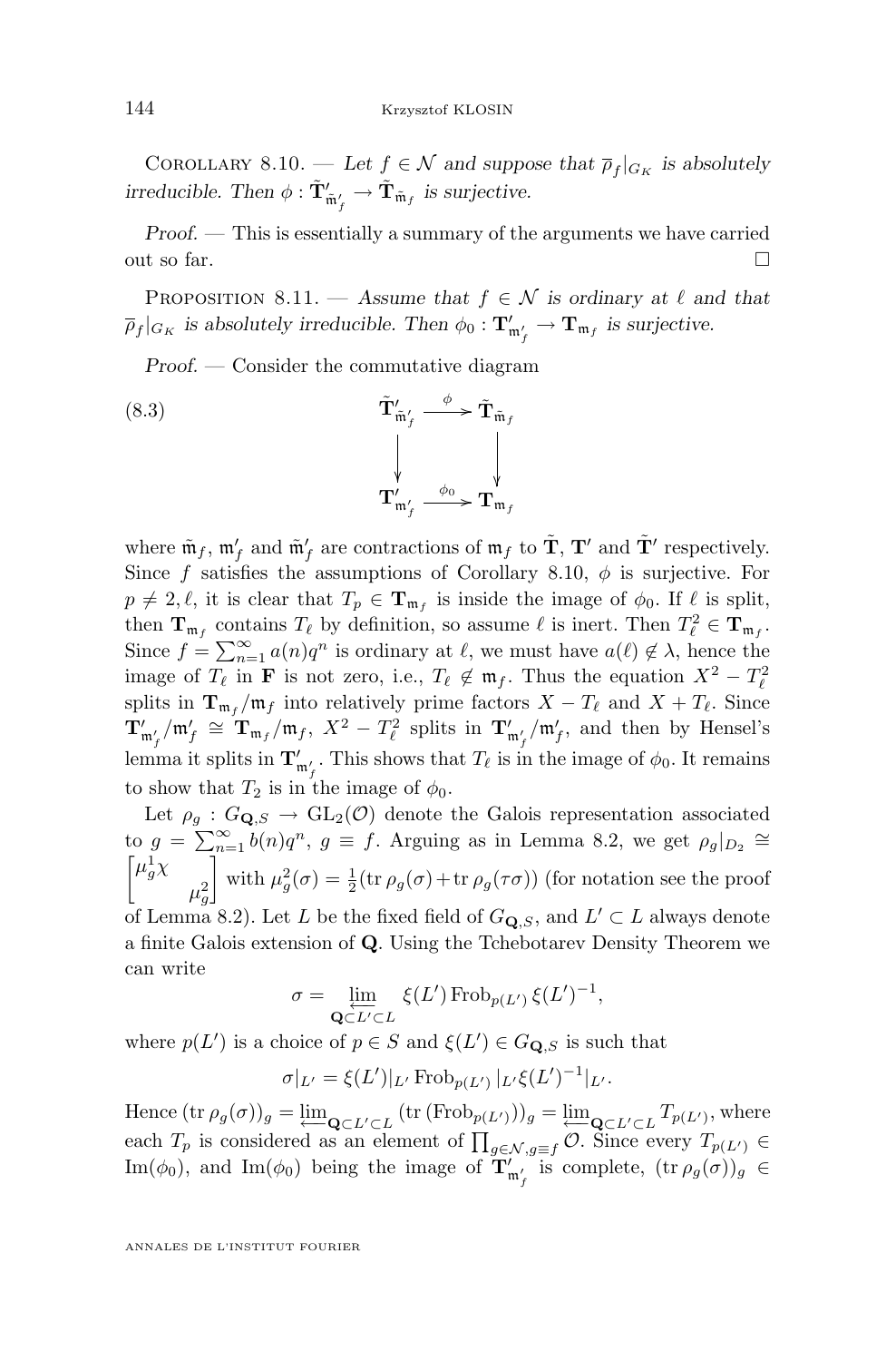<span id="page-65-0"></span>Im( $\phi_0$ ). Similarly one shows that  $(\text{tr } \rho_g(\tau \sigma))_g \in \text{Im}(\phi_0)$ , and hence  $T_2 \in$  $\text{Im}(\phi_0).$ 

COROLLARY 8.12. — Assume  $f \in \mathcal{N}$  is ordinary at  $\ell$ . If  $\overline{\rho}_f|_{G_K}$  is ab*solutely irreducible then the canonical*  $\mathcal{O}$ -algebra map  $\mathbf{T}'_{\mathfrak{m}'_f} \to \mathbf{T}_{\mathfrak{m}_f}$  is an *isomorphism.*

PROPOSITION 8.13. — If  $\overline{\rho}_f|_{G_K}$  is absolutely irreducible, then  $f \not\equiv f^{\rho}$ .

*Proof.* — Assume that  $\overline{\rho}_f: G_{\mathbf{Q}} \to \mathrm{GL}_2(\mathbf{F})$  is absolutely irreducible when restricted to  $G_K$ . Suppose  $f = \sum_{n=1}^{\infty} a(n)q^n \equiv f^{\rho} = \sum_{n=1}^{\infty} \overline{a(n)}q^n$ . Let p be a prime inert in K. By Fact [2.1,](#page-12-0)  $a(p) = -\overline{a(p)}$ , hence  $a(p) \equiv -a(p)$ , and thus tr $\overline{\rho}_f(\text{Frob}_p) \equiv a(p) \equiv 0$ . Let L be the splitting field of  $\overline{\rho}_f$  and denote by  $c \in \text{Gal}(L/\mathbf{Q})$  the complex conjugation. By possibly replacing **F** with a finite extension, we can choose a basis of the space of  $\overline{\rho}_f$  such that with respect to that basis  $\overline{\rho}_f(c) = \begin{bmatrix} 1 & 0 \end{bmatrix}$ . Let  $\sigma \in \text{Gal}(L/K)$ , and suppose that  $\overline{\rho}_f(\sigma) = \begin{bmatrix} a & b \\ c & d \end{bmatrix}$ . By Tchebotarev Density Theorem there exists a prime p and an element  $\tau \in \text{Gal}(L/\mathbf{Q})$  such that  $c\sigma = \tau \text{Frob}_p \tau^{-1}$ . Since  $\sigma \in \text{Gal}(L/K)$ , we must have Frob<sub>p</sub>  $\notin \text{Gal}(L/K)$ , and thus p is inert in K. Hence  $\operatorname{tr} \overline{\rho}_f(\operatorname{Frob}_p) = a - d = 0$ . Let  $\sigma' \in \operatorname{Gal}(L/K)$  and write  $\overline{\rho}_f(\sigma') \;=\; \left[ \begin{smallmatrix} a' & b' \ c' & d' \end{smallmatrix} \right]$  $\left[\begin{smallmatrix} a' & b' \ c' & d' \end{smallmatrix}\right]$ . Then  $\overline{\rho}_f(\sigma\sigma') = \left[\begin{smallmatrix} aa'+bc' & ab'+bd' \ ca'+dc' & cb'+dd' \end{smallmatrix}\right]$  $\begin{bmatrix} aa'+bc' & ab'+bd' \\ ca'+dc' & cb'+dd' \end{bmatrix}$ . Since the argument carried out for  $\sigma$  may also be applied to  $\sigma'$  and  $\sigma \sigma' \in \text{Gal}(L/K)$ , we have  $a' = d'$  and  $bc' = cb'$ , and this condition implies that  $\sigma \sigma' = \sigma' \sigma$ . Hence  $Gal(L/K)$  is abelian, which contradicts the absolute irreducibility of  $\overline{\rho}_f|_{G_K}$ . The proposition follows.

#### **8.3. Hida's congruence modules**

Fix  $f \in \mathcal{N}$  and set  $\mathcal{N}_f := \{ g \in \mathcal{N} \mid \mathfrak{m}_g = \mathfrak{m}_f \}$ . Write  $\mathbf{T}_{\mathfrak{m}_f} \otimes E = E \times B_E$ , where  $B_E = \prod_{g \in \mathcal{N}_f \setminus \{f\}} E$  and let B denote the image of  $\mathbf{T}_m$  under the composite  $\mathbf{T}_{\mathfrak{m}} \hookrightarrow \mathbf{T}_{\mathfrak{m}} \otimes E \stackrel{\pi_f}{\longrightarrow} B_E$ , where  $\pi_f$  is projection. Denote by  $\delta: \mathbf{T}_{\mathfrak{m}_f} \hookrightarrow \mathcal{O} \times B$  the map  $T \mapsto (\lambda_f(T), \pi_f(T))$ . If E is sufficiently large, there exists  $\eta \in \mathcal{O}$  such that coker  $\delta \cong \mathcal{O}/\eta \mathcal{O}$ . This cokernel is usually called the *congruence module of f*. Set  $\mathcal{N}'_f := \{g \in \mathcal{N} \mid \mathfrak{m}'_g = \mathfrak{m}'_f\}.$ 

PROPOSITION 8.14. — *Assume*  $f \in \mathcal{N}$  *is ordinary at*  $\ell$  *and the associ*ated Galois representation  $\rho_f$  is such that  $\overline{\rho}_f|_{G_K}$  is absolutely irreducible. Then there exists  $T \in \mathbf{T}'_{\mathfrak{m}'_f}$  such that  $Tf = \eta f$ ,  $Tf^{\rho} = \eta f^{\rho}$  and  $Tg = 0$  for  $all g \in \mathcal{N}'_f \setminus \{f, f^{\rho}\}.$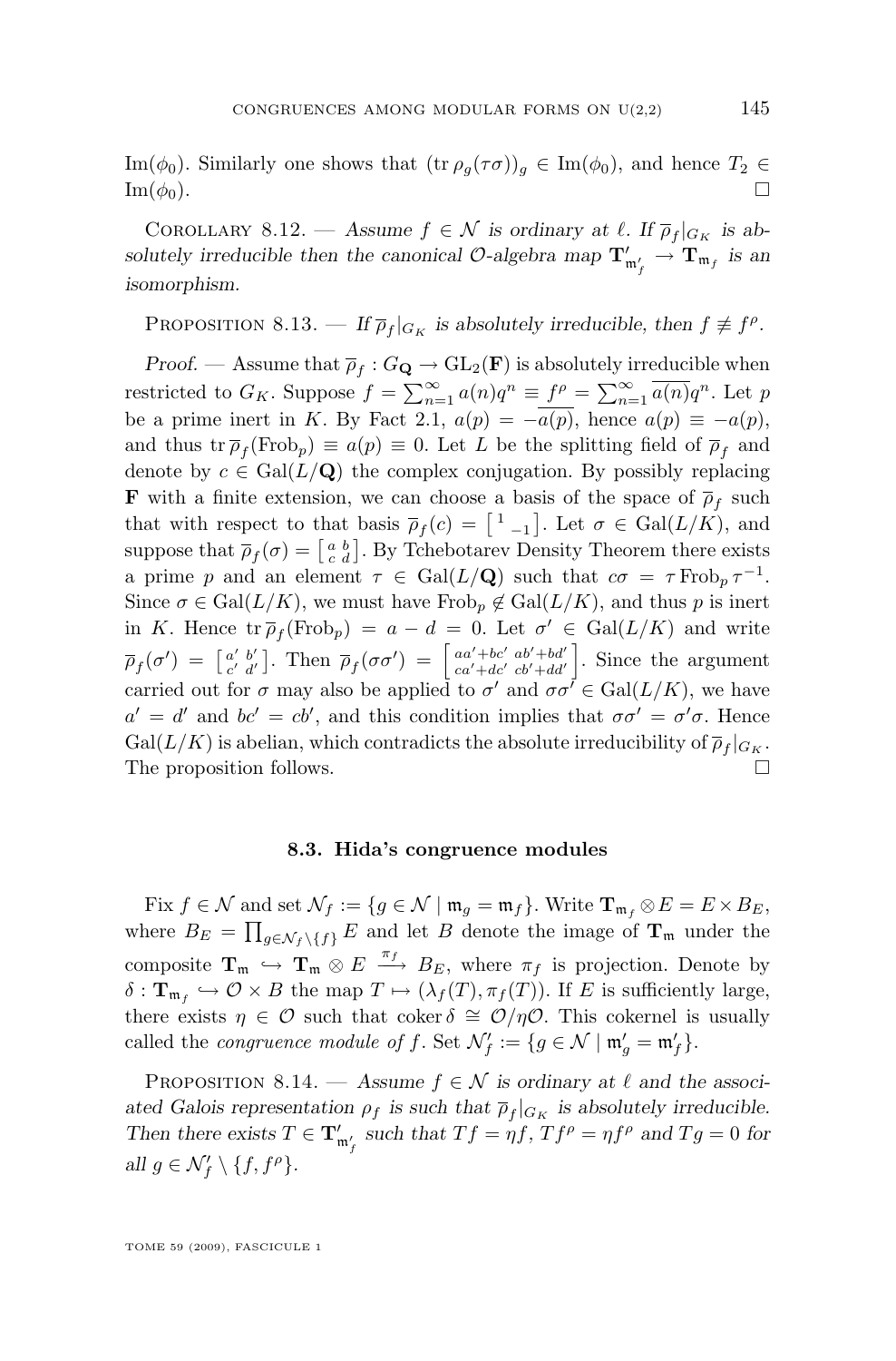<span id="page-66-0"></span>*Proof.* — First note that  $T'_{m'_f}$  can be identified with the image of  $T'$  inside End $\mathbf{C}(S_{k-1,f})$ , where  $S_{k-1,f} \subset S_{k-1}(4, \left( \frac{-4}{\cdot} \right))$  is the subspace spanned by  $\mathcal{N}'_f$ . By Corollary [8.12,](#page-65-0) the natural  $\mathcal{O}\text{-algebra map }\mathbf{T}'_{\mathfrak{m}'_f}\to \mathbf{T}_{\mathfrak{m}_f}$  is an isomorphism. So, it is enough to find  $T \in \mathbf{T}_{\mathfrak{m}_f}$  such that  $T_f^f = \eta f$  and  $T_g = 0$ for every  $g \in \mathcal{N}_f \setminus \{f\}$ . (Note that by Proposition [8.13,](#page-65-0)  $f^{\rho} \notin \mathcal{N}_f$ .) It follows from the exactness of the sequence  $0 \to \mathbf{T}_{\mathfrak{m}_f} \xrightarrow{\delta} \mathcal{O} \times B \to \mathcal{O}/\eta\mathcal{O} \to 0$ , that  $(\eta,0) \in \mathcal{O} \times B$  is in the image of  $\mathbf{T}_{\mathfrak{m}_f} \hookrightarrow \mathcal{O} \times B$ . Let T be the preimage of  $(\eta, 0)$  under this injection. Then T has the desired property.

PROPOSITION 8.15 ([\[25\]](#page-84-0), Theorem 2.5). — *Suppose*  $\ell > k$ *. If*  $f \in \mathcal{N}$  *is ordinary at*  $\ell$ *, then* 

$$
\eta = (*) \frac{\langle f, f \rangle}{\Omega_f^+ \Omega_f^-},
$$

*where*  $\Omega_f^+, \Omega_f^-$  *denote the "integral" periods defined in* [\[56\]](#page-85-0) *and* (\*) *is a* λ*-adic unit.*

### **9. Galois representations and Selmer groups**

In this section we will give a lower bound on the order of (the Pontryagin dual of) the Selmer group  $ad^0 \rho_f |_{G_K}(-1)$  in terms of the CAP ideal (Theorem [9.10\)](#page-69-0) as well as in terms of the special L-value  $L^{int}(\text{Symm}^2 f, k)$ (Corollary [9.11\)](#page-69-0). We will also discuss the relationship between Corollary [9.11](#page-69-0) and the Bloch-Kato conjecture for the "motives"  $ad<sup>0</sup>M<sub>0</sub>(-1)$  and ad<sup>0</sup>  $M_0(2)$ , where  $M_0$  is the motif (over **Q**) associated to f (section [9.3\)](#page-70-0).

#### **9.1. Galois representations**

It is well-known that one can attach an  $\ell$ -adic Galois representation to every  $f \in \mathcal{N}$  (cf. section [2.3\)](#page-11-0). In this section we gather some basic facts concerning Galois representations attached to hermitian modular forms.

Let  $F \in \mathcal{S}_k(\Gamma_Z)$  be an eigenform. For every rational prime p, let  $\lambda_{p,i}(F)$ ,  $j = 1, \ldots, 4$ , denote the p-Satake parameters of F. (For the definition of p-Satake parameters when p inerts or ramifies in  $K$ , see [\[29\]](#page-84-0), and for the case when p splits in K, see [\[24\]](#page-84-0).) Let  $\mathfrak p$  be a prime of  $\mathcal O_K$  lying over p. Set

$$
\tilde{\lambda}_{\mathfrak{p},j}(F) := (N\mathfrak{p})^{-2+k/2} \omega^*(\mathfrak{p}) \lambda_{p,j}(F),
$$

where  $\omega$  is the unique Hecke character of K unramified at all finite places with infinity type  $\omega_{\infty}(x_{\infty}) = \left(\frac{z}{\overline{z}}\right)^{-k/2}$ .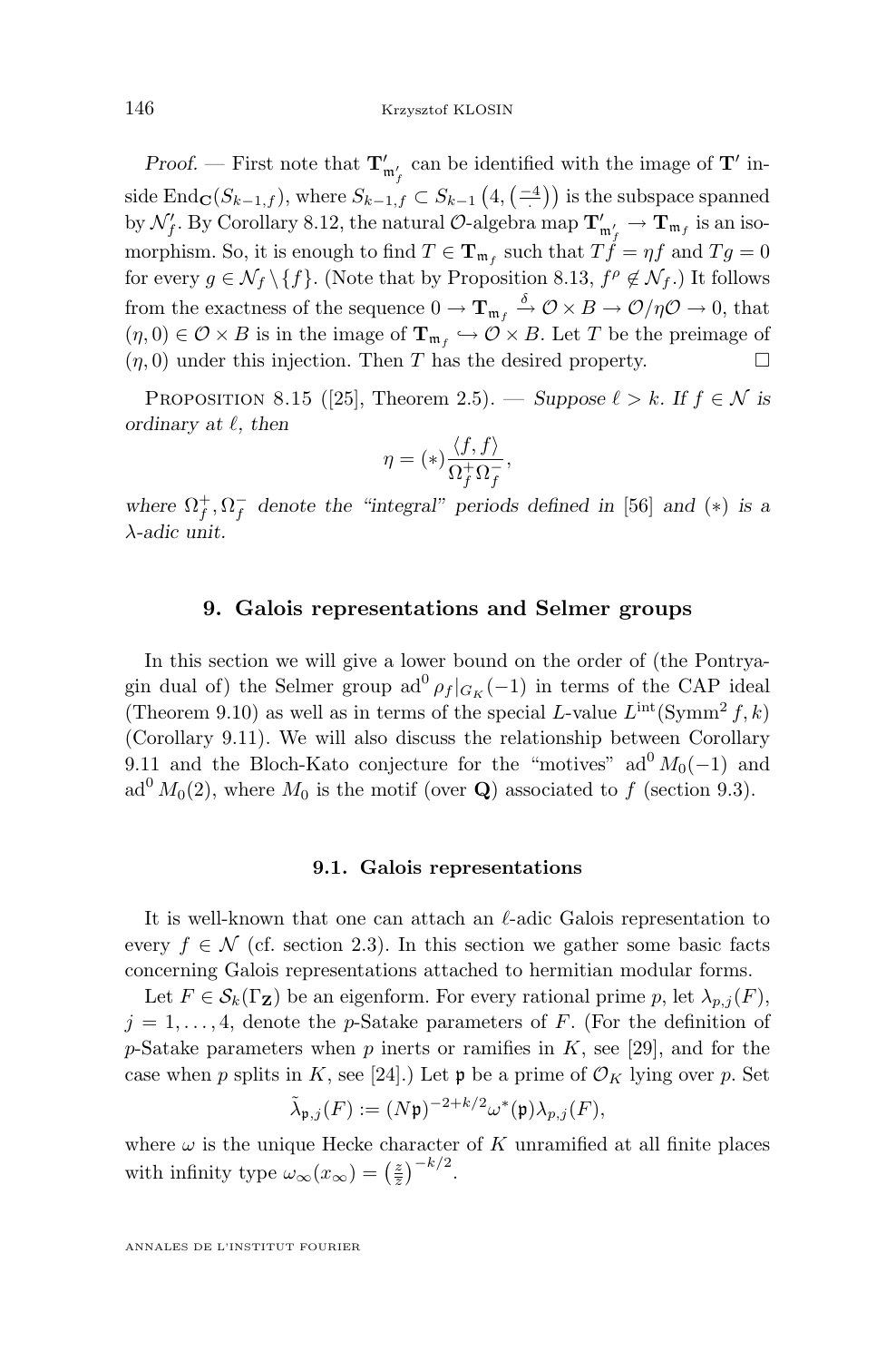<span id="page-67-0"></span>DEFINITION 9.1. — The elements  $\tilde{\lambda}_{\mathfrak{p},j}(F)$  will be called the *Galois*-*Satake parameters of* F *at* p*.*

By Theorem [5.9](#page-39-0) there exists a finite extension  $L_F$  of Q containing the Hecke eigenvalues of  $F$ . In what follows for a number field  $L$  and a prime  $\mathfrak p$  of L we denote by Frob<sub>p</sub> the arithmetic Frobenius at  $\mathfrak p$ .

THEOREM 9.2. — There exists a finite extension  $E_F$  of  $\mathbf{Q}_\ell$  contain*ing*  $L_F$  *and a* 4-dimensional semisimple Galois representation  $\rho_F$  :  $G_K \rightarrow$  $GL_{E_F}(V)$  *unramified away from the primes of* K *dividing* 2 $\ell$  *and such that* 

- (i) For any prime **p** of K such that  $p \nmid 2\ell$ , the set of eigenvalues of  $\rho_F(\text{Frob}_{p})$  *coincides with the set of the Galois-Satake parameters of* F *at* p *(cf. Definition [9.1\)](#page-66-0);*
- (ii) If  $\mathfrak{p}$  is a place of K over  $\ell$ , the representation  $\rho_F|_{D_{\mathfrak{p}}}$  is crystalline *(cf. section 9.2).*
- (iii) *If*  $\ell > m$ , and **p** *is a place of* K *over*  $\ell$ , the representation  $\rho_F|_{D_p}$  *is short. (For a definition of short we refer the reader to* [\[14\]](#page-83-0)*, section 1.1.2.)*

*Remark 9.3. —* We know of no reference in the existing literature for the proof of this theorem, although it is widely regarded as a known result. For some discussion regarding Galois representations attached to hermitian modular forms, see [\[4\]](#page-83-0) or [\[1\]](#page-83-0). We assume Theorem 9.2 in what follows.

*Remark 9.4.* — It is not known if the representation  $\rho_F$  is also unramified at the prime  $i + 1$ . See [\[2\]](#page-83-0) for a discussion of this issue.

As before, we assume that E is a sufficiently large finite extension of  $\mathbf{Q}_\ell$ with valuation ring  $\mathcal{O}$ , uniformizer  $\lambda$  and residue field  $\mathbf{F} = \mathcal{O}/\lambda$ . Let  $f =$  $\sum_{n=1}^{\infty} a(n)q^n \in \mathcal{N}$  be such that  $\overline{\rho}_f|_{G_K}$  is absolutely irreducible. Then by Proposition [8.13,](#page-65-0)  $F_f \neq 0$ . From now on we also assume that  $ad^0\overline{\rho}_f|_{G_K}$ , the trace-0-endomorphisms of the representation space of  $\overline{\rho}_f|_{G_K}$  with the usual  $G_K$ -action, is absolutely irreducible. Let  $\epsilon$  denote the  $\ell$ -adic cyclotomic character. It follows from Proposition [6.4](#page-45-0) that the Galois representation  $\rho_{F_f} \cong \rho_{f,K} \oplus (\rho_{f,K} \otimes \epsilon)$ . From now on we assume in addition that  $2^k \not\equiv$  $a(2) \not\equiv 2^{k-4} \pmod{\lambda}.$ 

#### **9.2. Selmer group**

Set  $\mathcal{N}^{\text{NM}} := \{F \in \mathcal{N}^{\text{h}} \mid F \in \mathcal{S}_k^{\text{NM}}(\Gamma_{\mathbf{Z}})\}\.$  Let  $\mathcal{M}^{\text{h}}$  denote the set of maximal ideals of  $\bf{T}^h_{\mathcal{O}}$  and  $\mathcal{M}^{\rm{NM}}$  the set of maximal ideals of  $\bf{T}^{\rm{NM}}_{\mathcal{O}}$ . We have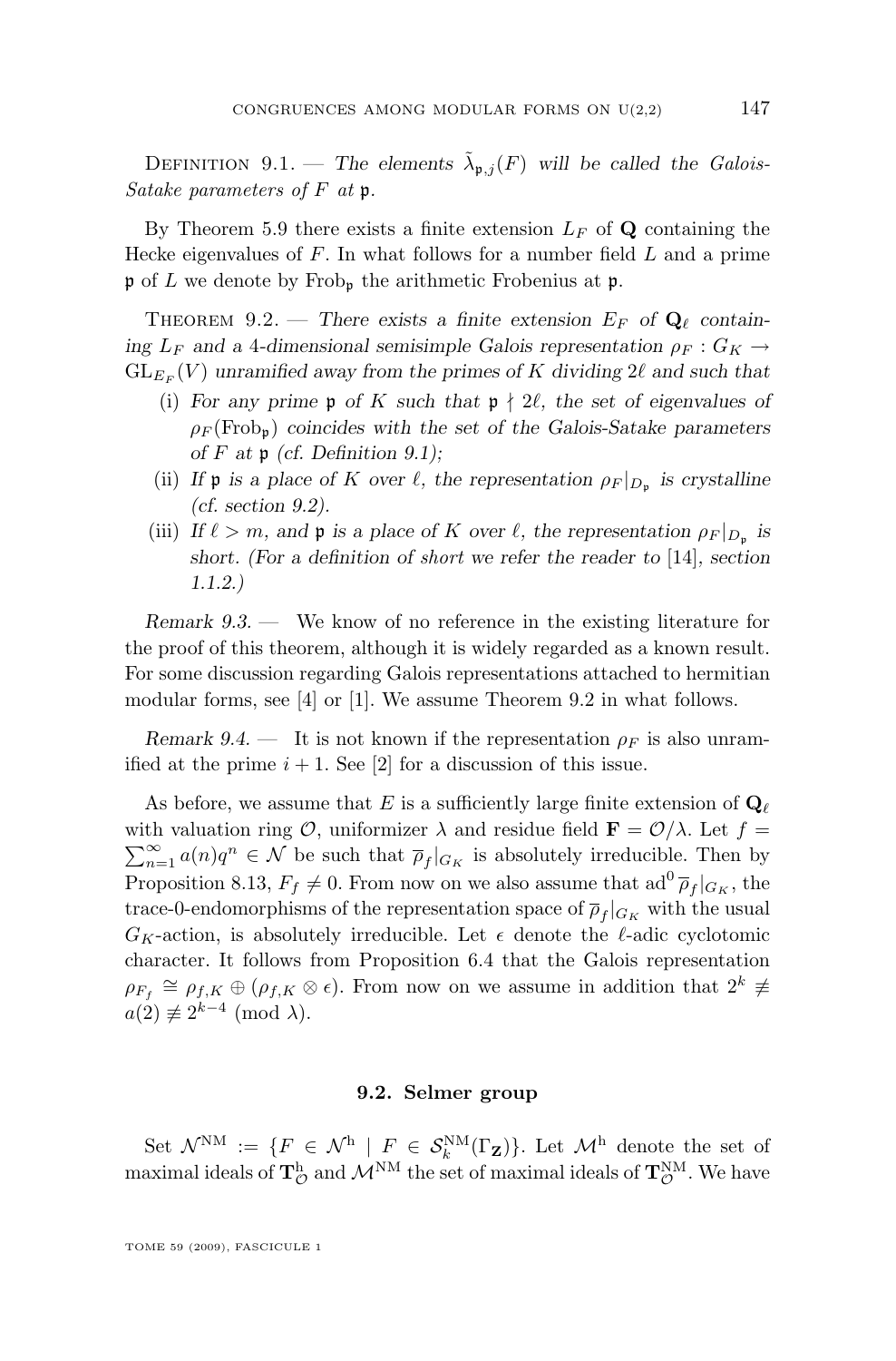$\mathbf{T}_{\mathcal{O}}^{\text{NM}} = \prod_{\mathfrak{m} \in \mathcal{M}^{\text{NM}}} \mathbf{T}_{\mathfrak{m}}^{\text{NM}}$ , where  $\mathbf{T}_{\mathfrak{m}}^{\text{NM}}$  denotes the localization of  $\mathbf{T}_{\mathcal{O}}^{\text{NM}}$  at  $\mathfrak{m}$ . Let  $\phi: \mathbf{T}_{\mathcal{O}}^{\mathbf{h}} \to \mathbf{T}_{\mathcal{O}}^{\mathbf{NM}}$  be the natural projection. We have  $\mathcal{M}^{\mathbf{h}} = \mathcal{M}^c \sqcup \mathcal{M}^{nc}$ , where  $\mathcal{M}^c$  consists of those  $\mathfrak{m} \in \mathcal{M}^h$  which are preimages (under  $\phi$ ) of elements of  $\mathcal{M}^{\text{NM}}$  and  $\mathcal{M}^{nc} := \mathcal{M}^{\text{h}} \backslash \mathcal{M}^c$ . Note that  $\phi$  factors into a product  $\phi = \prod_{\mathfrak{m} \in \mathcal{M}^c} \phi_{\mathfrak{m}} \times \prod_{\mathfrak{m} \in \mathcal{M}^{nc}} 0_{\mathfrak{m}}$ , where  $\phi_{\mathfrak{m}} : \mathbf{T}^h_{\mathfrak{m}} \to \mathbf{T}^h_{\mathfrak{m}'}$  is the projection, with  $\mathfrak{m}' \in \mathcal{M}^{NM}$  being the unique maximal ideal such that  $\phi^{-1}(\mathfrak{m}') = \mathfrak{m}$ and  $0_m$  is the zero map. For  $F \in \mathcal{N}^h$  we denote by  $\mathfrak{m}_F$  (respectively  $\mathfrak{m}_F^{\text{NM}}$ ) the element of  $\mathcal{M}^h$  (resp. of  $\mathcal{M}^{NM}$ ) corresponding to F. In particular,  $\mathfrak{m}_{F_f}^{\text{NM}} \in \mathcal{M}^{\text{NM}}$  is such that  $\phi^{-1}(\mathfrak{m}_{F_f}^{\text{NM}}) = \mathfrak{m}_{F_f}$ .

We now define the Selmer group relevant for our purposes. For a profinite group  $\mathcal G$  and a  $\mathcal G$ -module M (where we assume the action of  $\mathcal G$  on M to be continuous) we will consider the group  $H^1_{\text{cont}}(\mathcal{G}, M)$  of cohomology classes of continuous cocycles  $\mathcal{G} \to M$ . To shorten notation we will suppress the subscript 'cont' and simply write  $H^1(\mathcal{G}, M)$ . For a field L, and a  $Gal(\overline{L}/L)$ module M (with a continuous action of  $Gal(\overline{L}/L))$  we sometimes write  $H^1(L, M)$  instead of  $H^1_{\text{cont}}(\text{Gal}(\overline{L}/L), M)$ . We also write  $H^0(L, M)$  for the submodule  $M^{\text{Gal}(L/L)}$  consisting of the elements of M fixed by  $\text{Gal}(\overline{L}/L)$ .

Let L be a number field. For a rational prime p denote by  $\Sigma_p$  the set of primes of L lying over p. Let  $\Sigma \supset \Sigma_{\ell}$  be a finite set of primes of L and denote by  $G_{\Sigma}$  the Galois group of the maximal Galois extension  $L_{\Sigma}$ of L unramified outside of  $\Sigma$ . Let V be a finite dimensional E-vector space with a continuous  $G_{\Sigma}$ -action. Let  $T \subset V$  be a  $G_{\Sigma}$ -stable  $\mathcal{O}$ -lattice. Set  $W := V/T$ .

We begin by defining local Selmer groups. For every  $\mathfrak{p} \in \Sigma$  set

$$
H^1_{\text{un}}(L_{\mathfrak{p}},M):=\ker\{H^1(L_{\mathfrak{p}},M)\xrightarrow{\text{res}} H^1(I_{\mathfrak{p}},M)\}.
$$

Define the local  $\mathfrak{p}\text{-}\mathrm{Selmer}$  group (for V) by

$$
H_{\mathbf{f}}^1(L_{\mathfrak{p}}, V) := \begin{cases} H_{\text{un}}^1(L_{\mathfrak{p}}, V) & \mathfrak{p} \in \Sigma \setminus \Sigma_{\ell} \\ \ker\{H^1(L_{\mathfrak{p}}, V) \to H^1(L_{\mathfrak{p}}, V \otimes B_{\text{crys}})\} & \mathfrak{p} \in \Sigma_{\ell}. \end{cases}
$$

Here  $B_{\text{crys}}$  denotes Fontaine's ring of  $\ell$ -adic periods (cf. [\[19\]](#page-84-0)).

For  $\mathfrak{p} \in \Sigma_{\ell}$ , we call the  $D_{\mathfrak{p}}$ -module V *crystalline* (or the  $G_L$ -module V *crystalline at*  $\mathfrak{p}$ ) if  $\dim_{\mathbf{Q}_\ell} V = \dim_{\mathbf{Q}_\ell} H^0(L_{\mathfrak{p}}, V \otimes B_{\text{crys}})$ . When we refer to a Galois representation  $\rho: G_L \to GL(V)$  as being crystalline at p, we mean that V with the  $G_L$ -module structure defined by  $\rho$  is crystalline at p.

For every **p**, define  $H^1_f(L_p, W)$  to be the image of  $H^1_f(L_p, V)$  under the natural map  $H^1(L_{\mathfrak{p}}, V) \to H^1(L_{\mathfrak{p}}, W)$ . Using the fact that  $Gal(\overline{\kappa}_{\mathfrak{p}} : \kappa_{\mathfrak{p}}) =$  $\bar{Z}$  has cohomological dimension 1, one easily sees that if W is unramified at  $\mathfrak{p}$  and  $\mathfrak{p} \notin \Sigma_{\ell}$ , then  $H^1_f(L_{\mathfrak{p}}, W) = H^1_{un}(L_{\mathfrak{p}}, W)$ . Here  $\kappa_{\mathfrak{p}}$  denotes the residue field of  $L_{\mathfrak{p}}$ .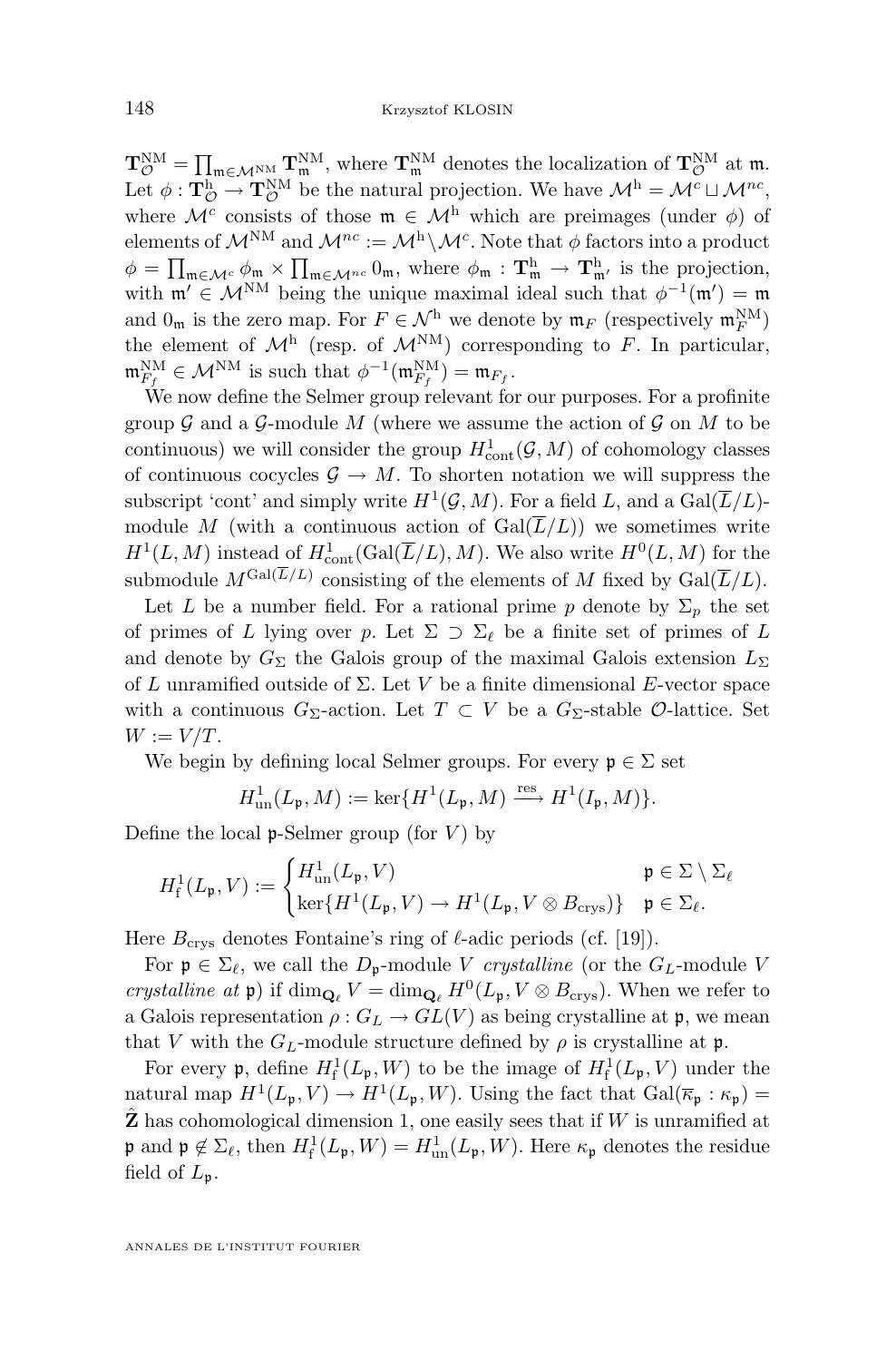<span id="page-69-0"></span>For a  $\mathbb{Z}_{\ell}$ -module M, we write  $M^{\vee}$  for its Pontryagin dual defined as

$$
M^{\vee} = \mathrm{Hom}_{\mathrm{cont}}(M, \mathbf{Q}_{\ell}/\mathbf{Z}_{\ell}).
$$

Moreover, if M is a Galois module, we denote by  $M(n) := M \otimes \epsilon^n$  its n-th Tate twist.

DEFINITION 9.5. — *For each finite set*  $\Sigma' \subset \Sigma \setminus \Sigma_{\ell}$ , the group

$$
{\rm Sel}_\Sigma(\Sigma', W) := \ker \left\{ H^1(G_\Sigma, W) \xrightarrow{\rm res} \bigoplus_{\mathfrak{p} \in \Sigma' \cup \Sigma_\ell} \frac{H^1(L_\mathfrak{p}, W)}{H^1_{\rm f}(L_\mathfrak{p}, W)} \right\}
$$

*is called the (global) Selmer group of the triple*  $(\Sigma, \Sigma', W)$ *. We also set*  $S_{\Sigma}(\Sigma', W) := \text{Sel}_{\Sigma}(\Sigma', W)^{\vee}$ ,  $\text{Sel}_{\Sigma}(W) := \text{Sel}_{\Sigma}(\emptyset, W)$  and  $S_{\Sigma}(W) = S_{\Sigma}(\emptyset, W)$ *. Define*  $\text{Sel}_{\Sigma}(\Sigma', V)$  *in the same way with V instead of W*.

For  $L = \mathbf{Q}$ , the group  $\text{Sel}_{\Sigma}(\Sigma \setminus \Sigma_{\ell}, W)$  is the standard Selmer group  $H<sub>f</sub><sup>1</sup>(\mathbf{Q}, W)$  defined by Bloch and Kato [\[5\]](#page-83-0), section 5.

Let  $\Sigma, \Sigma'$  be as above. Let  $\rho : G_{\Sigma} \to \text{GL}_E(V)$  denote the representation giving the action of  $G_{\Sigma}$  on V. The following two lemmas are easy (cf. [\[46\]](#page-85-0), Lemma 1.5.7 and  $[52]$ ).

LEMMA 9.6.  $- S_{\Sigma}(\Sigma', W)$  is a finitely generated O-module.

LEMMA 9.7. — If the mod  $\lambda$  reduction  $\bar{\rho}$  of  $\rho$  is absolutely irreducible, *then the length of*  $S_{\Sigma}(\Sigma', W)$  *as an*  $\mathcal{O}$ -module *is independent of the choice of the lattice* T*.*

*Remark 9.8.* — For an  $\mathcal{O}\text{-module }M,$ 

 $\mathrm{ord}_{\ell}(\# M) = [\mathcal{O}/\lambda : \mathbf{F}_{\ell}] \operatorname{length}_{\mathcal{O}}(M).$ 

*Example 9.9.* — Let  $L = K$ ,  $\Sigma = \Sigma_{\ell}$ ,  $\rho_{f,K} := \rho_f |_{G_K}$  and let V denote the representation space of

$$
\mathrm{ad}^{0}\,\rho_{f,K}(-1)=\mathrm{ad}^{0}\,\rho_{f,K}\otimes\epsilon^{-1}\subset\mathrm{Hom}_{E}(\rho_{f,K}\otimes\epsilon,\rho_{f,K})
$$

of  $G_K$ . Let  $T \subset V$  be some choice of a  $G_K$ -stable lattice. Set  $W = V/T$ . Note that the action of  $G_K$  on V factors through  $G_\Sigma$ . Since the mod λ reduction of ad<sup>0</sup> $ρ_{f,K}$  ⊗  $ε^{-1}$  is absolutely irreducible by assumption, ord $(\mathcal{S}_{\Sigma}(W))$  is independent of the choice of T.

Our goal is to prove the following theorem.

THEOREM 9.10. — Let L,  $\Sigma$  and W be as in Example 9.9. Suppose that *for each*  $F \in \mathcal{N}_{F_f}^{NM}$ , the representation  $\rho_F : G_K \to GL_4(E)$  is absolutely *irreducible. Then*

$$
\mathrm{ord}_{\ell}(\#S_{\Sigma}(W))\geqslant \mathrm{ord}_{\ell}(\# \mathbf{T}^{\mathrm{NM}}_{\mathfrak{m}_{F_f}}/\phi_{\mathfrak{m}_{F_f}}(\mathrm{Ann}(F_f))).
$$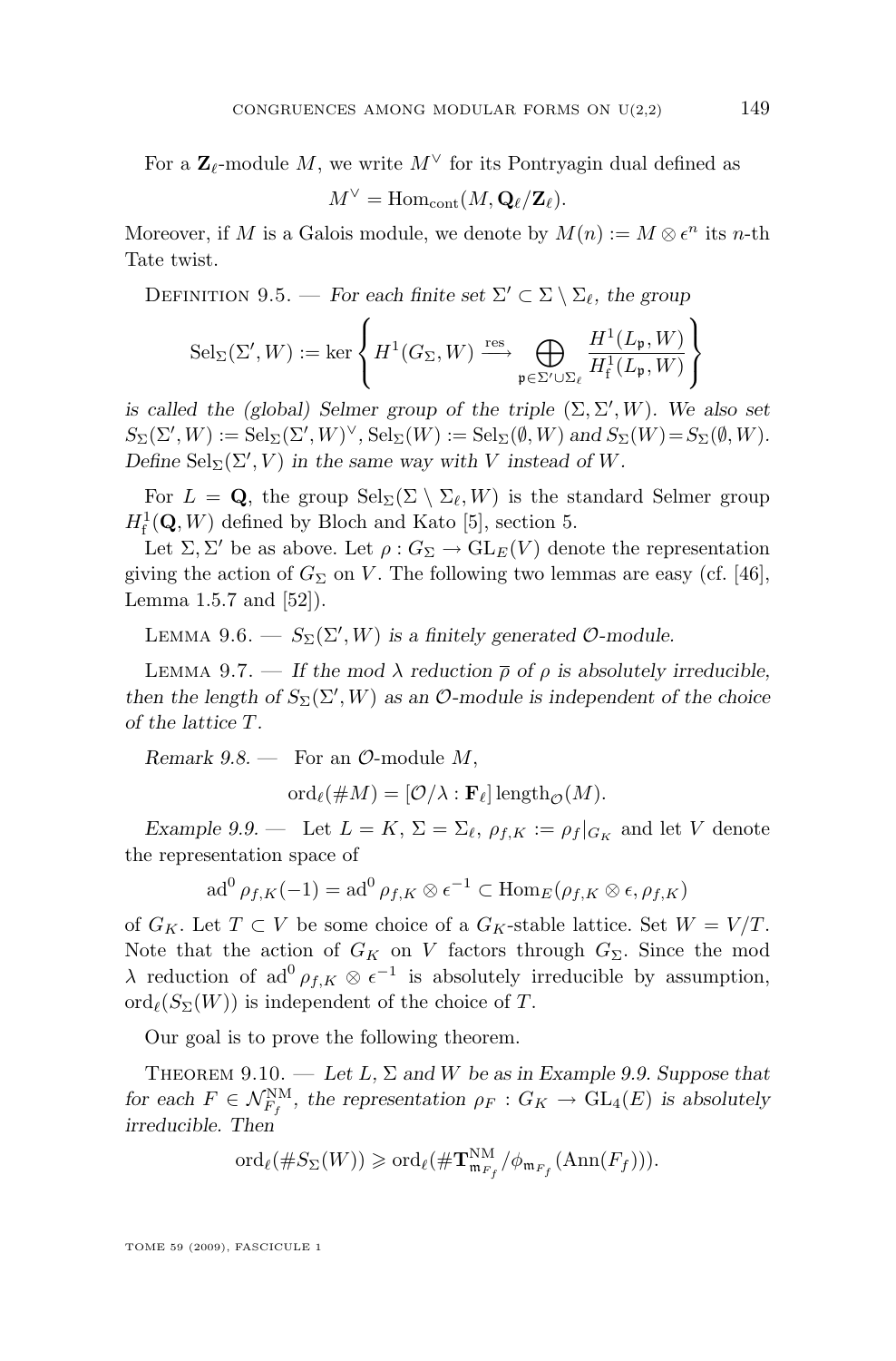<span id="page-70-0"></span>Corollary 9.11. — *With the same assumptions and notation as in Theorem [7.12](#page-55-0) and Theorem [9.10](#page-69-0) we have*

$$
\mathrm{ord}_{\ell}(\#S_{\Sigma}(W))\geqslant n.
$$

*If in addition the character*  $\chi$  *in Theorem [7.12](#page-55-0) can be taken as in Corollary [7.14,](#page-56-0) then*

$$
\mathrm{ord}_{\ell}(\#S_{\Sigma}(W))\geqslant \mathrm{ord}_{\ell}(\#\mathcal{O}/L^{\mathrm{int}}(\mathrm{Symm}^2 f,k)).
$$

*Proof. —* The corollary follows immediately from Theorem [9.10](#page-69-0) and Corollary [7.19.](#page-57-0)

#### **9.3. Relations to the Bloch-Kato Conjecture**

In this section we discuss how our results (Theorem [9.10](#page-69-0) and Corollary [9.11\)](#page-69-0) are related to the Bloch-Kato conjecture. We begin by recalling the statement of the conjecture in our particular case. We follow closely the exposition in [\[14\]](#page-83-0). For more details as well as precise definitions the reader is encouraged to consult [\[14\]](#page-83-0), section 2.4 and [\[20\]](#page-84-0).

Let  $E_0$  be a number field, which we will assume to be "sufficiently large" (in particular we assume that  $E_0$  contains all the Hecke eigenvalues of f) and write E for its completion at a prime  $\lambda$  lying over  $\ell$  determined by our choice of the embedding  $\mathbf{Q} \hookrightarrow \mathbf{Q}_{\ell}$ . This is consistent with our previous definition of E as a sufficiently large finite extension of  $\mathbf{Q}_{\ell}$ . Let  $M_0$  be the "premotivic structure" attached to f over  $Q$  with coefficients in  $E_0$ . Write

$$
M := \{M_B, M_{\mathrm{dR}}, \{M_v\}_v, I^{\infty}, \{I^v_B\}_v, \{I^v\}_v, \{W^i\}_i\},\
$$

for the premotivic structure ad<sup>0</sup>  $M_0(-1)$ . Here v runs over the set of finite places of  $E_0$ ,  $M_B$  (resp.  $M_{\rm dR}$ ;  $M_v$ ) is a finite dimensional vector space over  $E_0$  (resp.  $E_0$ ;  $E_{0,v}$ ), with an action of Gal(C/R) (resp. with a decreasing filtration Fil<sup>i</sup>; with a pseudo-geometric action of  $G_{\mathbf{Q}}$ ),  $I^{\infty}$ :  $\mathbf{C} \otimes M_{\mathrm{dR}} \to \mathbf{C} \otimes M_{\mathrm{B}}$  (resp.  $I_{\mathrm{B}}^v : E_{0,v} \otimes_{E_0} M_{\mathrm{B}} \to M_v; I^v : B_{\mathrm{dR},p} \otimes_{\mathbf{Q}_p} E_{0,v} \otimes_{E_0}$  $M_{\rm dR} \to B_{\rm dR,p} \otimes_{\mathbf{Q}_p} M_v$ ) is a  $\mathbf{C} \otimes E_0$ -linear (resp.  $E_{0,v}$ -linear;  $B_{\rm dR,p} \otimes_{\mathbf{Q}_p} E_{0,v}$ linear with  $v | p$  isomorphism respecting the Gal( $\mathbf{C}/\mathbf{R}$ )-action (resp. the Gal( $\mathbf{C}/\mathbf{R}$ )-action; the  $G_{\mathbf{Q}_p}$ -action and filtrations), where  $B_{dR,p}$  is the ring defined by Fontaine, and  $W^i$  are the so called weight filtrations, whose definition we omit. Similarly one defines the premotivic structure ad<sup>0</sup>  $M_0(2)$ , which we denote by  $M^*$ . We have  $M_{\lambda} = V_{\mathbf{Q}}$  and  $M_{\lambda}^* = V_{\mathbf{Q}}^* := V_{\mathbf{Q}}(3)$ , where  $V_{\mathbf{Q}}$  is the  $E[G_{\mathbf{Q}}]$ -module ad<sup>0</sup>  $\rho_f(-1)$ .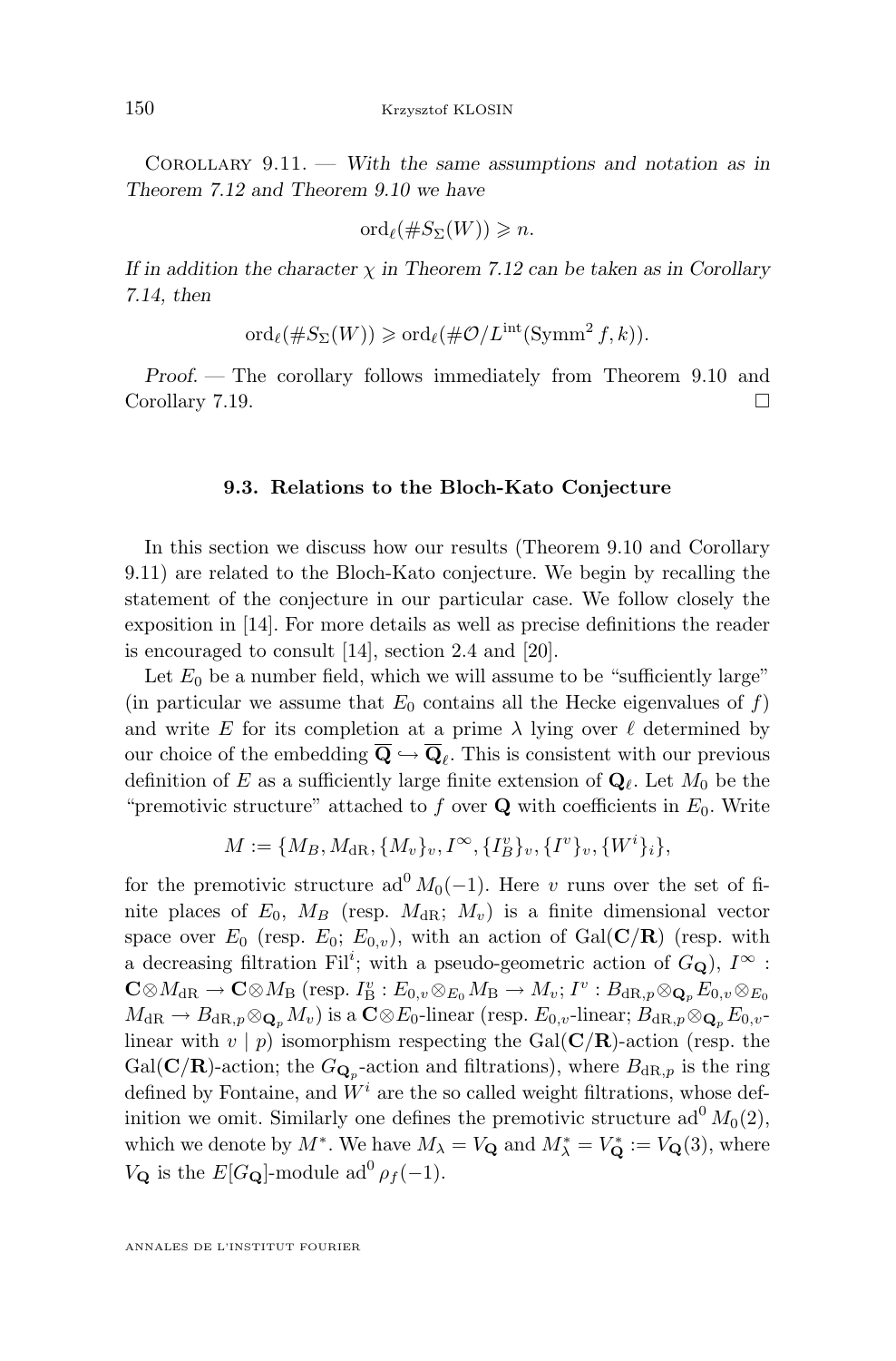From now on let  $\mathcal{M} \in \{M, M^*\}$ . We adopt similar notation for other symbols, e.g.,  $\mathcal{V}_{\mathbf{Q}} \in \{V_{\mathbf{Q}}, V_{\mathbf{Q}}^*\}$ , where the choice of  $\mathcal{M}$  determines the choice of  $V$  and other symbols related to  $M$  in an obvious way.

Let

$$
\Delta_f(\mathcal{M})=\mathrm{Hom}_{\mathit{E_0}}(\det_{\mathit{E_0}}\mathcal{M}_{\mathit{B}}^+,\det_{\mathit{E_0}}(\mathcal{M}_{\mathrm{dR}}/\mathrm{Fil}^0\mathcal{M}_{\mathrm{dR}}))
$$

be the *fundamental line* for M and write  $\delta_f(\mathcal{M})$  for the O-lattice in  $E \otimes_{E_0}$  $\Delta_f(\mathcal{M})$  defined by Fontaine and Perrin-Riou (see [\[20\]](#page-84-0), section II.4 or [\[14\]](#page-83-0), p. 700 or [\[33\]](#page-84-0) for details). Here  $^+$  indicates the subspace fixed by Gal( $\mathbf{C}/\mathbf{R}$ ).

The Bloch-Kato conjecture relates the lattice  $\delta_f(\mathcal{M})$  to the value at 0 of an  $L$ -function of  $M$  normalized by a certain period, both of which we now define.

The isomorphism  $I^{\infty}$  gives rise to an  $\mathbf{R} \otimes E_0$ -linear isomorphism

$$
\mathbf{R}\otimes\mathcal{M}^+_{\mathrm{B}}\to(\mathbf{C}\otimes\mathcal{M}_{\mathrm{B}})^+\xrightarrow{(I^{\infty})^{-1}}\mathbf{R}\otimes\mathcal{M}_{\mathrm{dR}}\to\mathbf{R}\otimes\mathcal{M}_{\mathrm{dR}}/\mathrm{Fil}^0\mathcal{M}_{\mathrm{dR}},
$$

whose determinant over  $\mathbf{R} \otimes E_0$  is  $c^+(\mathcal{M}) \in \mathbf{R} \otimes \Delta_f(\mathcal{M})$  which we will refer to as the *Deligne period* of M. Note that  $c^+(\mathcal{M})$  is canonically defined, i.e., not just up to a multiplication by an element of  $E_0^{\times}$  as in [\[12\]](#page-83-0).

Let  $\alpha_{p,1}$  and  $\alpha_{p,2}$  be the p-Satake parameters of f as defined in section [4.2.](#page-29-0) For an odd prime p, set

$$
L_p(\text{ad}^0 M_0, s) := (1 - \alpha_{p,1}\alpha_{p,2}^{-1}p^{-s})^{-1}(1 - p^{-s})^{-1}(1 - \alpha_{p,1}^{-1}\alpha_{p,2}p^{-s})^{-1}
$$

and put

$$
L_2(\text{ad}^0 M_0, s) := (1 - 2^{-s})^{-1}.
$$

Then the L-function of  $\mathrm{ad}^{0} M_{0}(n)$  is defined as

(9.1) 
$$
L(\text{ad}^0 M_0(n), s) := \prod_p L_p(\text{ad}^0 M_0, s + n).
$$

In particular we have

$$
L(M,s) = L(\mathrm{ad}^0 M_0, s-1)
$$

and

$$
L(M^*, s) = L(ad^0 M_0, s+2).
$$

The properties of  $L(\text{ad}^0 M_0, s)$  are summarized in [\[14\]](#page-83-0), p. 686. In particular  $L(\text{ad}^0 M_0, s)$  is entire as a function of s and satisfies a functional equation with respect to  $s \mapsto 1 - s$ .

*Remark 9.12 (Geometric vs. arithmetic Frobenius). —* In general one defines the L-function of a motive  $\mathcal N$  as  $\prod_p \det(1 - f_p p^{-s})^{-1}$ , where  $f_p$ denotes the action of the Frobenius element at  $p$  on the inertia invariants of the space of  $\mathcal{N}_{\lambda}$  (or on Crys( $\mathcal{N}_{\lambda}$ ) if  $p = \ell$ ) - see [\[5\]](#page-83-0), p. 361 for more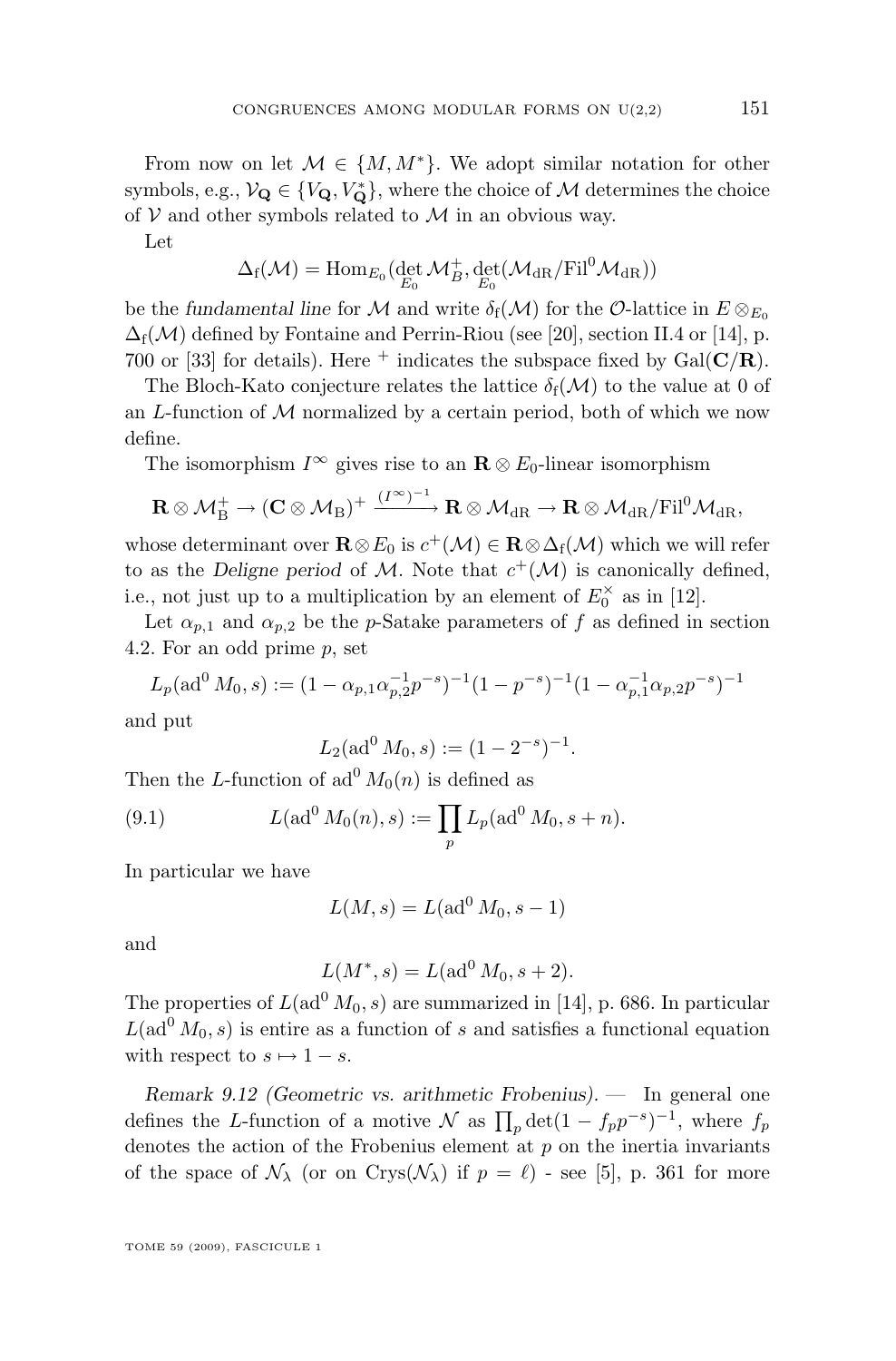<span id="page-72-0"></span>details. However, this definition depends in general on whether one uses the geometric or arithmetic Frobenius. In [\[5\]](#page-83-0) Bloch and Kato use the geometric Frobenius and then their conjecture relates  $L(\mathcal{N},0)$  to the Selmer group of N. Moreover, in that case one has  $L(\mathcal{N}(n), s) = L(\mathcal{N}, s + n)$ . Also note that  $L(\text{ad}^0 M_0, s)$  is independent of the choice of geometric or arithmetic Frobenius, since the set of eigenvalues of  $ad^0 \rho_f$  is of the form  $\{\alpha, 1, \alpha^{-1}\}$ hence is invariant under taking the inverse. To be able to keep with the spirit of the original paper of Bloch and Kato, we defined our L-function in [\(9.1\)](#page-71-0) so that it agrees with the L-function defined in [\[5\]](#page-83-0), i.e.,  $L(\text{ad}^0 M_0(n), s) :=$  $\prod_p(1-f_p p^{-s})$ , where  $f_p$  denotes the action of  $\text{Frob}_p^{-1}$  on the appropriate space (see above) and  $Frob_p$  is the arithmetic Frobenius at p as before.

It follows from a result of Sturm [\[53\]](#page-85-0) that there exists a basis  $b(\mathcal{M})$  of  $\Delta_f(\mathcal{M})$  such that

$$
L(\mathcal{M},0)(1\otimes b(\mathcal{M}))=c^{+}(\mathcal{M}).
$$

The first version of (the  $\lambda$ -part of) the Bloch-Kato conjecture can be formulated as follows.

Conjecture 9.13 (Bloch-Kato, cf. [\[14\]](#page-83-0), Conjecture 2.14). — *One has* (9.2)  $\delta_f(\mathcal{M}) = (1 \otimes b(\mathcal{M}))\mathcal{O}$ 

*as lattices in*  $E \otimes \Delta_f(\mathcal{M})$ .

In [\[20\]](#page-84-0), Diamond, Flach and Guo give an alternative description of the lattice  $\delta_f(\mathcal{M})$  in terms of Tate-Shafarevich groups. This description will allow us to state a different version of Conjecture 9.13 and relate it to Theorem [9.10](#page-69-0) and Corollary [9.11.](#page-69-0)

Set  $\Sigma := \Sigma_{\ell} \cup \Sigma_2$ . Note that the representation  $V_{\mathbf{Q}}$  is unramified outside Σ. To formulate the second version of the Bloch-Kato conjecture one needs to choose "integral structures" on the one-dimensional E-vector spaces  $E \otimes$  $\det_{E_0} \mathcal{M}_{\rm B}^+$  and  $E \otimes \det_{E_0} (\mathcal{M}_{\rm dR}/\mathrm{Fil}^0 \mathcal{M}_{\rm dR})$ . One does this by choosing a free rank one  $\mathcal{O}$ -module  $\omega(\mathcal{M}) \subset E \otimes \det_{E_0}(\mathcal{M}_{dR}/\mathrm{Fil}^0\mathcal{M}_{dR})$ , which in the following we abbreviate as  $\omega,$  and a Galois stable  $\mathcal{O}\textrm{-lattice } \mathcal{T}_{\mathbf{Q}} \subset \mathcal{V}_{\mathbf{Q}}$ which gives rise to a free rank one  $\mathcal{O}$ -module in  $E \otimes \det_{E_0} \mathcal{M}_{\mathrm{B}}^+$  via the isomorphism  $I_{\text{B}}^{\lambda}$ . Set  $\mathcal{W}_{\mathbf{Q}} := \mathcal{V}_{\mathbf{Q}} / \mathcal{T}_{\mathbf{Q}}$ . Let

$$
III(\mathcal{T}_{\mathbf{Q}}) := \frac{\mathrm{Sel}_{\Sigma}(\Sigma_2, \mathcal{W}_{\mathbf{Q}})}{\mathrm{Sel}_{\Sigma}(\Sigma_2, \mathcal{V}_{\mathbf{Q}}) \otimes (E/\mathcal{O})}
$$

be the Tate-Shafarevich group of  $\mathcal{T}_{\mathbf{Q}}$ . The group  $\text{III}(\mathcal{T}_{\mathbf{Q}})$  is finite ([\[20\]](#page-84-0), Proposition II.5.3.5). Put  $\mathcal{T}_{\mathbf{Q}}^D := \text{Hom}_{\mathcal{O}}(\mathcal{T}_{\mathbf{Q}}, \mathcal{O}(1))$  and set  $\mathcal{V}_{\mathbf{Q}}^D := \mathcal{T}_{\mathbf{Q}}^D \otimes_{\mathcal{O}} E$ and  $\mathcal{W}_{\mathbf{Q}}^D := \mathcal{V}_{\mathbf{Q}}^D / \mathcal{T}_{\mathbf{Q}}^D$ . Note that  $V_{\mathbf{Q}}^D \cong V_{\mathbf{Q}}^*$  and  $(V_{\mathbf{Q}}^*)^D \cong V_{\mathbf{Q}}$ .

ANNALES DE L'INSTITUT FOURIER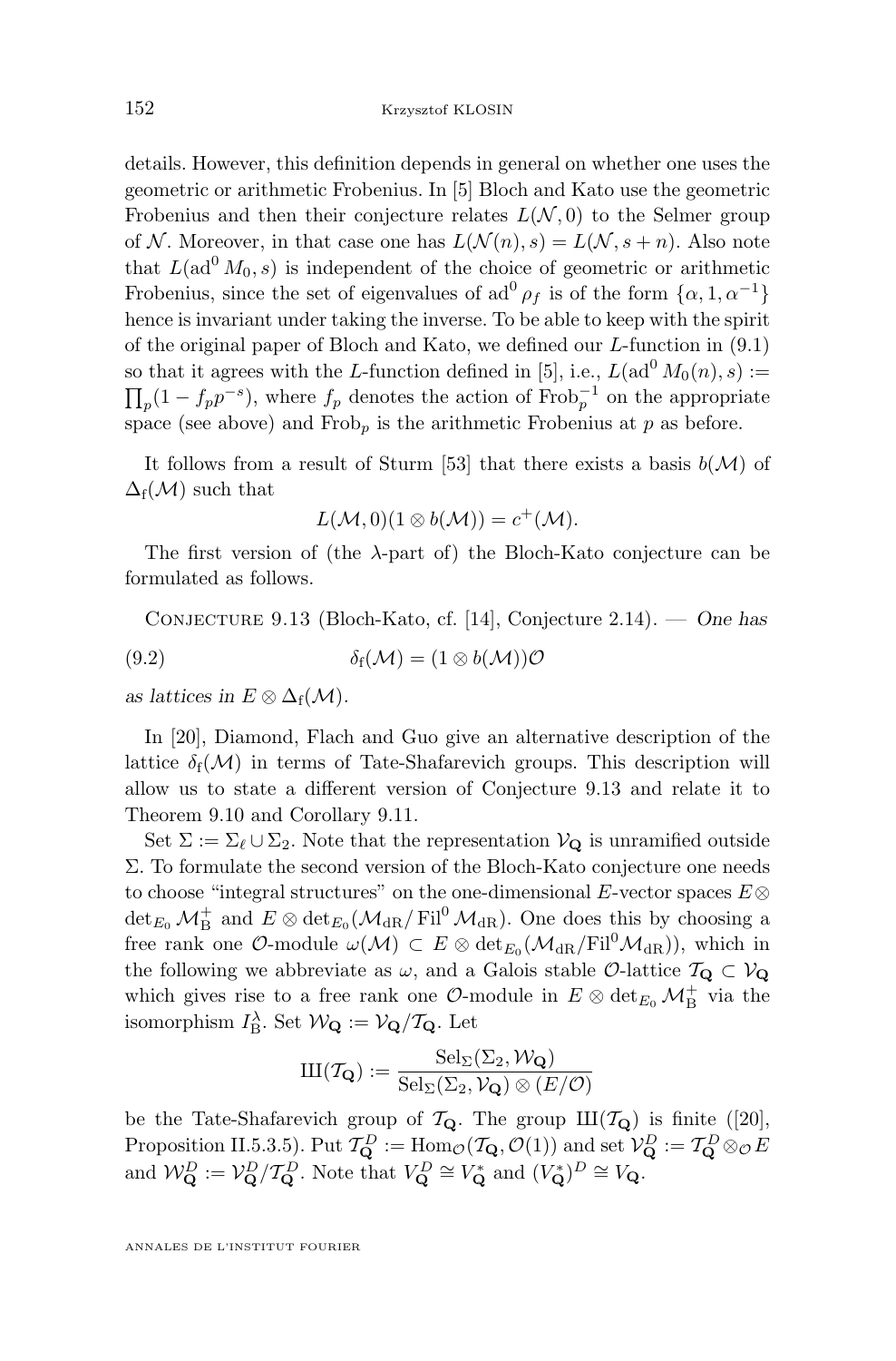<span id="page-73-0"></span>Assume that

(9.3) 
$$
\mathrm{Sel}_{\Sigma}(\Sigma_2, V_{\mathbf{Q}}) = \mathrm{Sel}_{\Sigma}(\Sigma_2, V_{\mathbf{Q}}^D) = 0.
$$

This follows from a conjecture on the order of vanishing of  $L(\mathcal{M}, 0)$  (cf. [\[20\]](#page-84-0), section III.4.2.2) and the fact that in our case

(9.4) 
$$
H^{0}(\mathbf{Q}, V_{\mathbf{Q}}) = H^{0}(\mathbf{Q}, V_{\mathbf{Q}}^{D}) = 0.
$$

For a commutative ring  $R$  and a finitely generated  $R$ -module  $N$ , denote by  $Fitt_R(N)$  the Fitting ideal of N in R. For the definition and basic properties of Fitting ideals see for example the Appendix of [\[41\]](#page-85-0). Using Theorem II.5.3.6 in [\[20\]](#page-84-0), Diamond, Flach and Guo show that

(9.5) 
$$
\delta_f(\mathcal{M}) = \frac{\text{Fitt}_{\mathcal{O}} H^0(\mathbf{Q}, \mathcal{W}_{\mathbf{Q}}) \cdot \text{Fitt}_{\mathcal{O}} H^0(\mathbf{Q}, \mathcal{W}_{\mathbf{Q}}^D)}{\text{Fitt}_{\mathcal{O}} \amalg (\mathcal{T}_{\mathbf{Q}}^D) \cdot \text{Tam}_{\omega}^0(\mathcal{T}_{\mathbf{Q}})} L_{\omega}(\mathcal{T}_{\mathbf{Q}}),
$$

where  $L_{\omega}(\mathcal{T}_{\mathbf{Q}})$  is a lattice in  $E \otimes \Delta_f(\mathcal{M})$  depending on the choice of the "integral structures"  $T_{\mathbf{Q}}$  and  $\omega = \omega(\mathcal{M})$ , and

$$
\mathrm{Tam}_{\omega}^0(\mathcal{T}_{\mathbf{Q}}) = \mathrm{Tam}_{\ell,\omega}^0(\mathcal{T}_{\mathbf{Q}}) \cdot \mathrm{Tam}_{\infty}^0(\mathcal{T}_{\mathbf{Q}}) \cdot \prod_{p \neq \ell,\infty} \mathrm{Tam}_p^0(\mathcal{T}_{\mathbf{Q}})
$$

is the Tamagawa ideal of  $T_{\mathbf{Q}}$  relative to  $\omega$  (cf. [\[20\]](#page-84-0), section II.5.3). It follows from Proposition II.4.2.2 in [\[20\]](#page-84-0) that  $\text{Tam}_p^0(\mathcal{T}_{\mathbf{Q}}) = \text{Tam}_{\infty}^0(\mathcal{T}_{\mathbf{Q}}) = \mathcal{O}$  for all  $p \neq \ell$ .

The integral structures  $\mathcal{T}_{\mathbf{Q}}$  and  $\omega$  give an identification of  $E \otimes \Delta_f(\mathcal{M})$ with E. Then the quotient  $L_{\omega}(\mathcal{T}_{\mathbf{Q}})/\operatorname{Tam}_{\ell,\omega}^0(\mathcal{T}_{\mathbf{Q}})$  is identified with a fractional ideal of E whose inverse we denote by Tam<sub> $\omega$ </sub>(T<sub>Q</sub>). Similarly, (1 ⊗  $b(\mathcal{M})\mathcal{O}$  is identified with a fractional ideal  $(\Omega_{\omega}(\mathcal{T}_{\mathbf{Q}})/L(\mathcal{M},0))\cdot\mathcal{O}$  of E for some  $\Omega_{\omega}(\mathcal{T}_{\mathbf{Q}}) \in E/\mathcal{O}^{\times}$ . Using our assumption (9.3), we get  $\text{III}(\mathcal{T}_{\mathbf{Q}})$  =  $Sel_{\Sigma}(\Sigma_2, \mathcal{W}_{\mathbf{Q}})$ . Moreover, as explained in [\[14\]](#page-83-0), p. 708, one also has an  $\mathcal{O}_{\Sigma}$ linear isomorphism  $III(\mathcal{T}_{\mathbf{Q}}^D) \cong \text{Hom}_{\mathbf{Z}_{\ell}}(III(\mathcal{T}_{\mathbf{Q}}), \mathbf{Q}_{\ell}/\mathbf{Z}_{\ell})$  and the latter group is just  $S_{\Sigma}(\Sigma_2, \mathcal{W}_{{\bf Q}})$ .

Using the above arguments and (9.4), Conjecture [9.13](#page-72-0) can be rephrased in the following way.

Conjecture 9.14 (Bloch-Kato conjecture, second version). — *For*  $\mathcal{M} \in \{M, M^*\}$  one has

(9.6) 
$$
\#S_{\Sigma}(\Sigma_2, \mathcal{W}_{\mathbf{Q}}) \cdot \mathrm{Tam}_{\omega}(\mathcal{T}_{\mathbf{Q}}) = \frac{L(\mathcal{M}, 0)}{\Omega_{\omega}(\mathcal{T}_{\mathbf{Q}})} \mathcal{O}
$$

*as fractional ideals of* E*.*

Let  $\mathcal{T}_K$  be  $\mathcal{T}_{\mathbf{Q}}$  considered as an  $\mathcal{O}[G_K]$ -module. Set  $\mathcal{V}_K := \mathcal{T}_K \otimes E$  and  $W_K := \mathcal{V}_K / \mathcal{T}_K$ . Then  $\mathcal{V}_K$  is unramified away from primes of K lying over  $\ell$ .

The following is just a restatement of Corollary [9.11.](#page-69-0)

TOME 59 (2009), FASCICULE 1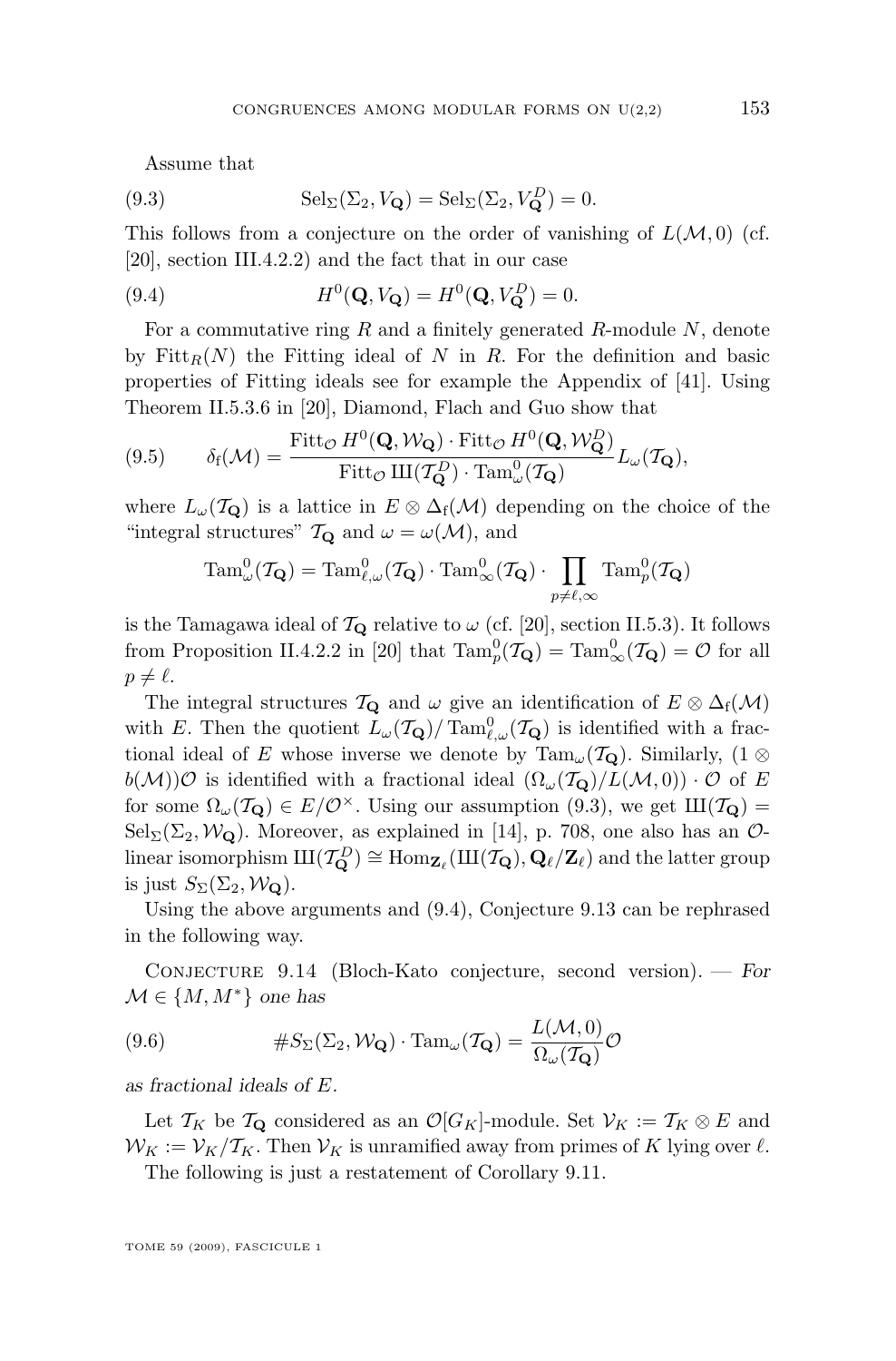Theorem 9.15. — *With the same assumptions as in Theorem [7.12](#page-55-0) and in Corollary [9.11](#page-69-0) we have the following containment of fractional ideals of* E*:*

(9.7) 
$$
\#S_{\Sigma_{\ell}}(W_K) \cdot \mathcal{O} \subset L^{\text{int}}(\text{Symm}^2 f, k) \cdot \mathcal{O}.
$$

We will now discuss the relation between Theorem [9.15](#page-73-0) and Conjecture [9.14.](#page-73-0) As before, let  $M \in \{M, M^*\}$ . Write  $s(M) = k - 3$  and  $s(M^*) = k$ .

Theorem [9.15](#page-73-0) falls short of proving that the left-hand side of [\(9.6\)](#page-73-0) is contained in the right-hand side of [\(9.6\)](#page-73-0), but gives some evidence for this containment. First note that

$$
L(\mathcal{M},0) = L(\text{ad}^0 M_0, s(\mathcal{M}) - (k-2)) = \alpha(\mathcal{M})L(\text{Symm}^2 f, s(\mathcal{M})),
$$

where  $\alpha(\mathcal{M})$  comes from the discrepancy in the definitions of the Euler factors at 2 of  $L(\mathcal{M}, s)$  and  $L(\mathrm{Symm}^2 f, s)$  and  $\alpha(\mathcal{M}) \in \mathcal{O}$  since  $\lambda \nmid 2$ . Moreover, using the functional equation for  $L(Symm^2 f, s)$  (cf. [\[47\]](#page-85-0)) one concludes that

$$
\operatorname{ord}_{\ell}(L^{\mathrm{int}}(\operatorname{Symm}^2 f, k-3)) = \operatorname{ord}_{\ell}(L^{\mathrm{int}}(\operatorname{Symm}^2 f, k)).
$$

Recall that the order of the Selmer group is independent of the choice of the lattice  $\mathcal{T}_{\mathbf{Q}}$ , hence we can fix  $\mathcal{T}_{\mathbf{Q}}$  as in [\[14\]](#page-83-0), section 1.6.2 and  $\omega(\mathcal{M})$  as in [\[14\]](#page-83-0), p. 709. It has been shown by Dummigan [\[17\]](#page-84-0), p.11 using Proposition 7.7 in [\[12\]](#page-83-0) and some arguments in [\[14\]](#page-83-0) that with these choices of  $\mathcal{T}_{\mathbf{Q}}$  and  $\omega(\mathcal{M})$ , one has  $\Omega_{\omega}(\mathcal{T}_{\mathbf{Q}}) = u\pi^{-s(\mathcal{M})-2}\Omega_f^+\Omega_f^-$  for u an  $\ell$ -adic unit. Thus the right-hand side of [\(9.6\)](#page-73-0) is the same for M and  $M^*$  and is contained in the right-hand side of (9.7). This containment is an equality if  $\alpha(\mathcal{M})$  is a  $\lambda$ -adic unit.

Similarly, using the fact that  $III(T_{\mathbf{Q}}^D) \cong III(T_{\mathbf{Q}})^{\vee}$  one sees that  $\#S_{\Sigma}(\Sigma_2, W_{\mathbf{Q}}) = \#S_{\Sigma}(\Sigma_2, W_{\mathbf{Q}}^*)$ . On the other hand Theorem [9.15](#page-73-0) concerns the group  $S_{\Sigma_{\ell}}(W_K) = S_{\Sigma}(\Sigma_2, W_K)$ , which can be potentially larger than  $S_{\Sigma}(\Sigma_2, W_{\mathbf{Q}})$  (this follows from the inflation-restriction sequence), so (9.7) does not imply an analogous containment for  $S_{\Sigma}(W_{\mathbf{Q}})$  or  $S_{\Sigma}(W_{\mathbf{Q}}^*)$  - see also Remark [9.16](#page-75-0) below. Finally, we are not able to show that with the choice of  $\mathcal{T}_{\mathbf{Q}}$  and  $\omega$  as above, one has  $\text{Tam}_{\omega}(\mathcal{T}_{\mathbf{Q}}) \supset \mathcal{O}$ . Dummigan in [\[15\]](#page-83-0), section 7 and [\[16\]](#page-83-0), section 6 showed that  $\text{Tam}_{\omega}(\mathcal{T}_{\mathbf{Q}}) = \mathcal{O}$  if f is a modular form of level 1. See [\[15\]](#page-83-0), section 10 for a discussion of the difficulties involved, when the level of  $f$  is larger than one. Diamond, Flach and Guo in [\[14\]](#page-83-0) have computed the Tamagawa ideal for the motives  $ad^0 M_0$  and  $ad^0 M_0(1)$ (cf. the proof of Theorem 2.15 and Proposition 2.16 in [\[14\]](#page-83-0)). However, their calculations cannot be extended to our case.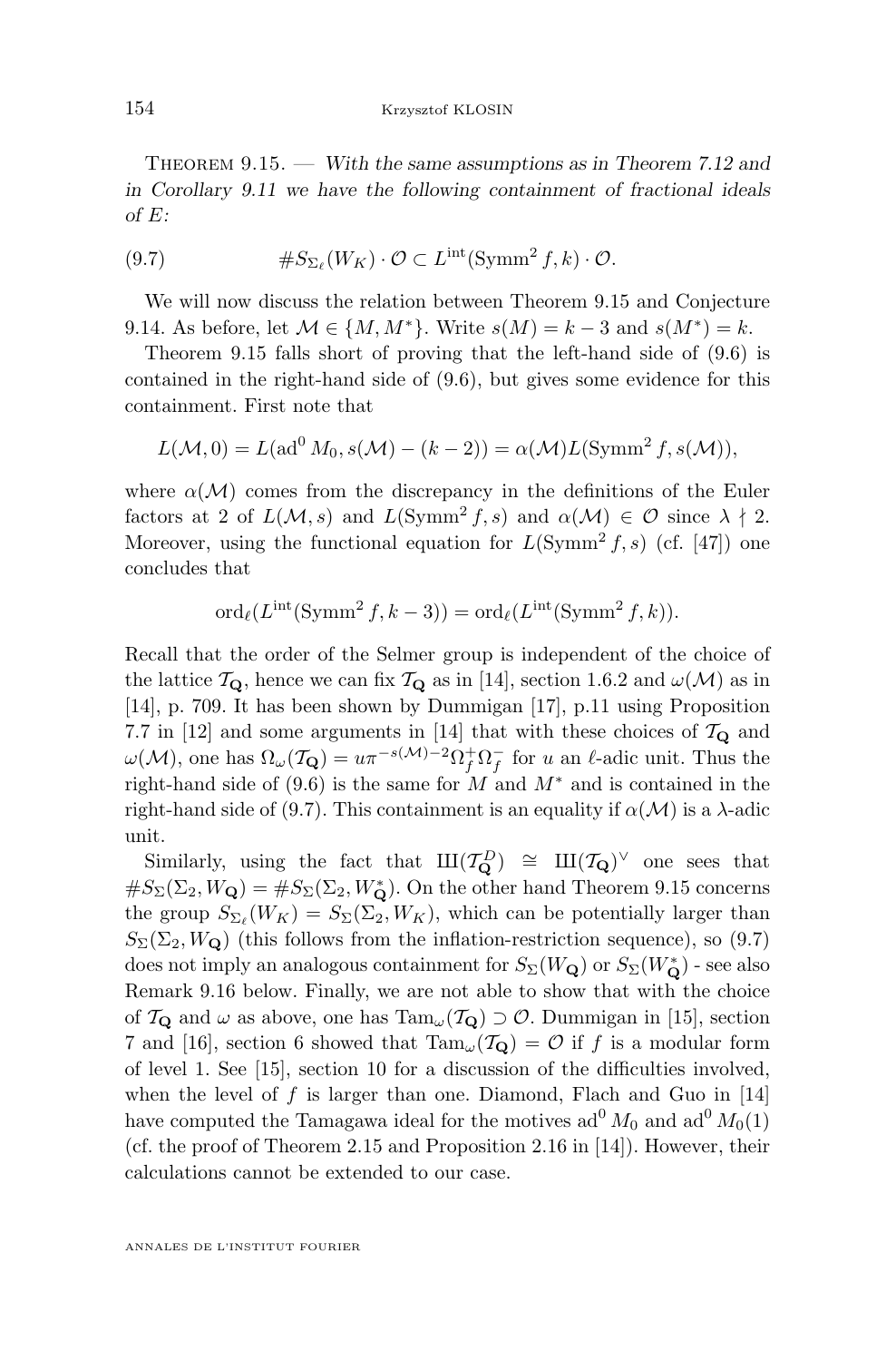<span id="page-75-0"></span>To summarize, if f is such that  $\#S_{\Sigma}(\Sigma_2, \mathcal{W}_K) = \#S_{\Sigma}(\Sigma_2, \mathcal{W}_{\mathbf{Q}})$  and  $\mathrm{Tam}_{\omega}(\mathcal{T}_{\mathbf{Q}}) = \mathcal{O}$ , Theorem [9.15](#page-73-0) implies that the right-hand side of [\(9.6\)](#page-73-0) contains the left-hand side of [\(9.6\)](#page-73-0).

*Remark 9.16. —* One can state a conjecture similar to Conjecture [9.14](#page-73-0) for the restriction  $M|_K$  of the premotivic structure M to  $G_K$ . Then the L-function  $L(M|_K, 0)$  factors as

$$
L(M,0)L(M,0, \left(\frac{-4}{\cdot}\right))
$$
  
=  $\alpha(M)L(\text{Symm}^2 f, k-3)L(\text{Symm}^2 f, k-3, \left(\frac{-4}{\cdot}\right))$ 

and the Selmer group on the left-hand-side of [\(9.6\)](#page-73-0) is replaced by  $S_{\Sigma_{\ell}}(W_K)$ . So, this version of the Bloch-Kato conjecture gives us the same Selmer group as the one in Theorem [9.15,](#page-73-0) but an extra L-value  $L(Symm^2 f, k 3, \left( \frac{-4}{\cdot} \right)$ . Unfortunately we are unaware of any rationality results for that special value. One needs a statement that would involve the period  $c^+(M|_K)$ used in the formulation of the Bloch-Kato conjecture. For the value  $L(\text{Symm}^2 f, k)$  we have used a rationality result due to Sturm [\[53\]](#page-85-0), who uses a period related to the Petersson inner product  $\langle f, f \rangle$ , but his theorem (cf. [\[53\]](#page-85-0), p. 220) specifically excludes the value  $L \left( \text{Symm}^2 f, k-3, \left( \frac{-4}{\cdot} \right) \right)$ .

*Remark 9.17. —* In [\[14\]](#page-83-0) Diamond, Flach and Guo proved the λ-part of the Bloch-Kato conjecture for the motives  $ad^{0} M_{0}$  and  $ad^{0} M_{0}(1)$  using an extension of the methods of Taylor and Wiles [\[61,](#page-86-0) [54\]](#page-85-0). The latter two motives are in duality and the two L-values  $L(\text{ad}^0 M_0, 0)$  and  $L(\text{ad}^0 M_0(1), 0)$ are related by the functional equation. Hence our result provides evidence for an extension of their theorem to the motives  $ad^0 M_0(-1)$  and  $ad^0 M_0(2)$ .

## **9.4. Degree** n **Selmer groups**

In this section we collect some technical results regarding Selmer groups which will be used in the proof of Theorem [9.10.](#page-69-0) Let  $\mathcal G$  be a group,  $R$  a commutative ring with identity,  $M$  a finitely generated  $R$ -module with an R-linear action of G given by a homomorphism  $\rho : \mathcal{G} \to \text{Aut}_R(M)$ . For any two such pairs  $(M', \rho'), (M'', \rho''),$  the R-module  $\text{Hom}_R(M'', M')$  is naturally a  $\mathcal{G}\text{-module with the }\mathcal{G}\text{-action given by}$ 

$$
(g \cdot \phi)(m'') = \rho'(g)\phi(\rho''(g^{-1})m'').
$$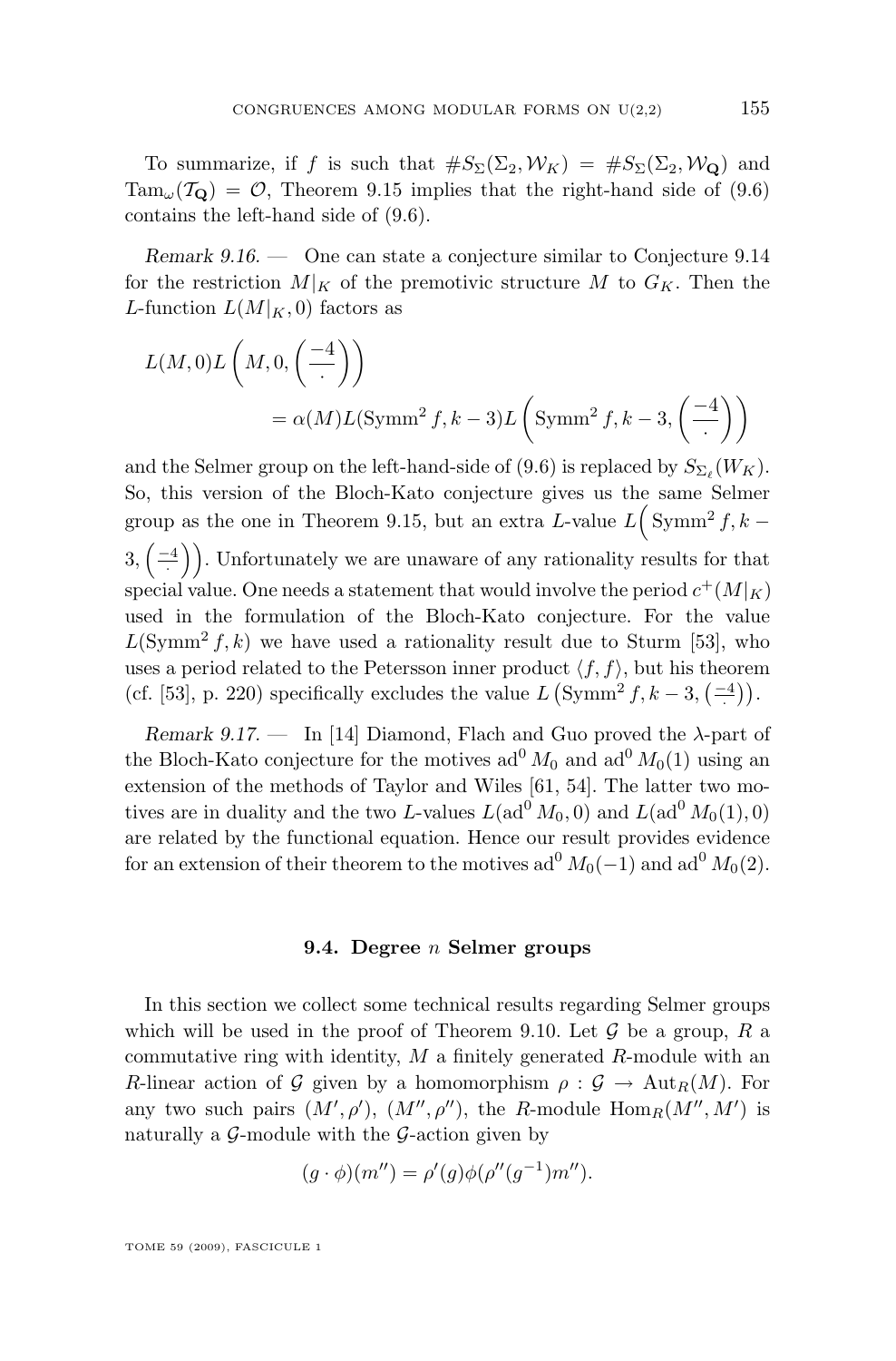<span id="page-76-0"></span>Suppose there exists  $(M, \rho)$  which fits into an exact sequence of R[G]modules

$$
X: \quad 0 \to M' \to M \to M'' \to 0,
$$

that splits as a sequence of R-modules. Choose  $s_X : M'' \to M$ , an R-section of X. Define  $\phi_X : \mathcal{G} \to \text{Hom}_R(M'', M')$  to be the map sending g to the homomorphism  $m'' \mapsto \rho(g)s_X(\rho''(g)^{-1}m'') - s_X(m'').$ 

LEMMA 9.18.  $\qquad$  Let  $\text{Ext}_{R[\mathcal{G}]}(M'',M')$  denote the set of equivalence *classes of*  $R[\mathcal{G}]$ -extensions of  $\tilde{M}''$  by  $M'$  which split as extensions of R*modules. The map*  $X \mapsto \phi_X$  *defines a bijection between*  $\text{Ext}_{R[\mathcal{G}]}(M'', M')$ and  $H^1(\mathcal{G}, \text{Hom}_R(M'', M')).$ 

*Proof.* — The proof is a simple modification of the proof of Proposition  $4 \text{ in } [58]$  $4 \text{ in } [58]$ .

Let E, O and  $\lambda$  be as before. Let L be a number field and  $\Sigma$  a finite set of places of L containing  $\Sigma_{\ell}$ . Let  $\rho' : G_{\Sigma} \to GL_E(V'), \rho''$ :  $G_{\Sigma} \rightarrow GL_E(V'')$  be two Galois representations. Choose  $G_{\Sigma}$ -stable  $\mathcal{O}$ lattices  $T' \subset V'$ ,  $T'' \subset V''$ , and denote the corresponding representations by  $(T', \rho'_{T'})$  and  $(T'', \rho''_{T''})$  respectively. Define  $W' := V'/T'$ , and  $W'' := V''/T''.$  Set  $V = \text{Hom}_E(V'', V')$ . Let  $T \subset V$  be a  $G_{\Sigma}$ -stable  $\mathcal{O}$ lattice, and set  $W = V/T$ . For an  $\mathcal{O}\text{-module }M$ , let  $M[n]$  denote the submodule consisting of elements killed by  $\lambda^n$ . For  $\mathfrak{p} \in \Sigma$ , Lemma 9.18 provides a natural bijection between  $H^1(L_{\mathfrak{p}}, W[n])$  and  $\text{Ext}_{\mathcal{O}/\lambda^n[D_{\mathfrak{p}}]}(W''[n], W'[n]).$ We now define *degree* n *local Selmer groups*. If  $\mathfrak{p} \in \Sigma \setminus \Sigma_{\ell}$ , set

$$
H^1_{\text{f}}(L_{\mathfrak{p}}, W[n]) := H^1_{\text{un}}(L_{\mathfrak{p}}, W[n]), \quad \text{where } W \text{ is as above.}
$$

If  $\mathfrak{p} \in \Sigma_{\ell}$ , define  $H^1_f(L_{\mathfrak{p}}, W[n]) \subset H^1(L_{\mathfrak{p}}, W[n])$  to be the subset consisting of those cohomology classes which correspond to extensions

$$
0 \to W'[n] \to \tilde{W}[n] \to W''[n] \to 0 \quad \in \text{Ext}_{\mathcal{O}/\lambda^n[D_\mathfrak{p}]}(W''[n], W'[n])
$$

such that  $\tilde{W}[n]$  is in the essential image of the functor **V** defined in [\[14\]](#page-83-0), section 1.1.2. We will not need the precise definition of  $V$ . It is shown in [\[14\]](#page-83-0) that  $H^1_f(L_{\mathfrak{p}}, W[n])$  is an  $\mathcal{O}\text{-submodule of } H^1(L_{\mathfrak{p}}, W[n])$  and that  $H^1_f(L_{\mathfrak{p}},W[n])$  is the preimage of  $H^1_f(L_{\mathfrak{p}},W[n+1])$  under the natural map  $H^1(L_{\mathfrak{p}}, W[n]) \to H^1(L_{\mathfrak{p}}, W[n+1])$  (cf. Section 2.1, loc. cit.).

LEMMA 9.19. — *Fix*  $\mathfrak{p} \in \Sigma_{\ell}$ . Let  $\tilde{\rho}: G_L \to \text{GL}_E(\tilde{V})$  be a Galois rep*resentation short at*  $\mathfrak{p}, \tilde{T} \subset \tilde{V}$  *an*  $\mathcal{O}[D_{\mathfrak{p}}]$ -stable lattice and  $\tilde{W} := \tilde{V}/\tilde{T}$ . If  $W[n]$  fits into an exact sequence

$$
0 \to W'[n] \to \tilde{W}[n] \to W''[n] \to 0 \quad \in \text{Ext}_{\mathcal{O}/\lambda^n[D_p]}(W''[n], W'[n]),
$$

then such an extension gives rise to an element of  $H^1_f(L_{\mathfrak{p}}, W[n])$ .

ANNALES DE L'INSTITUT FOURIER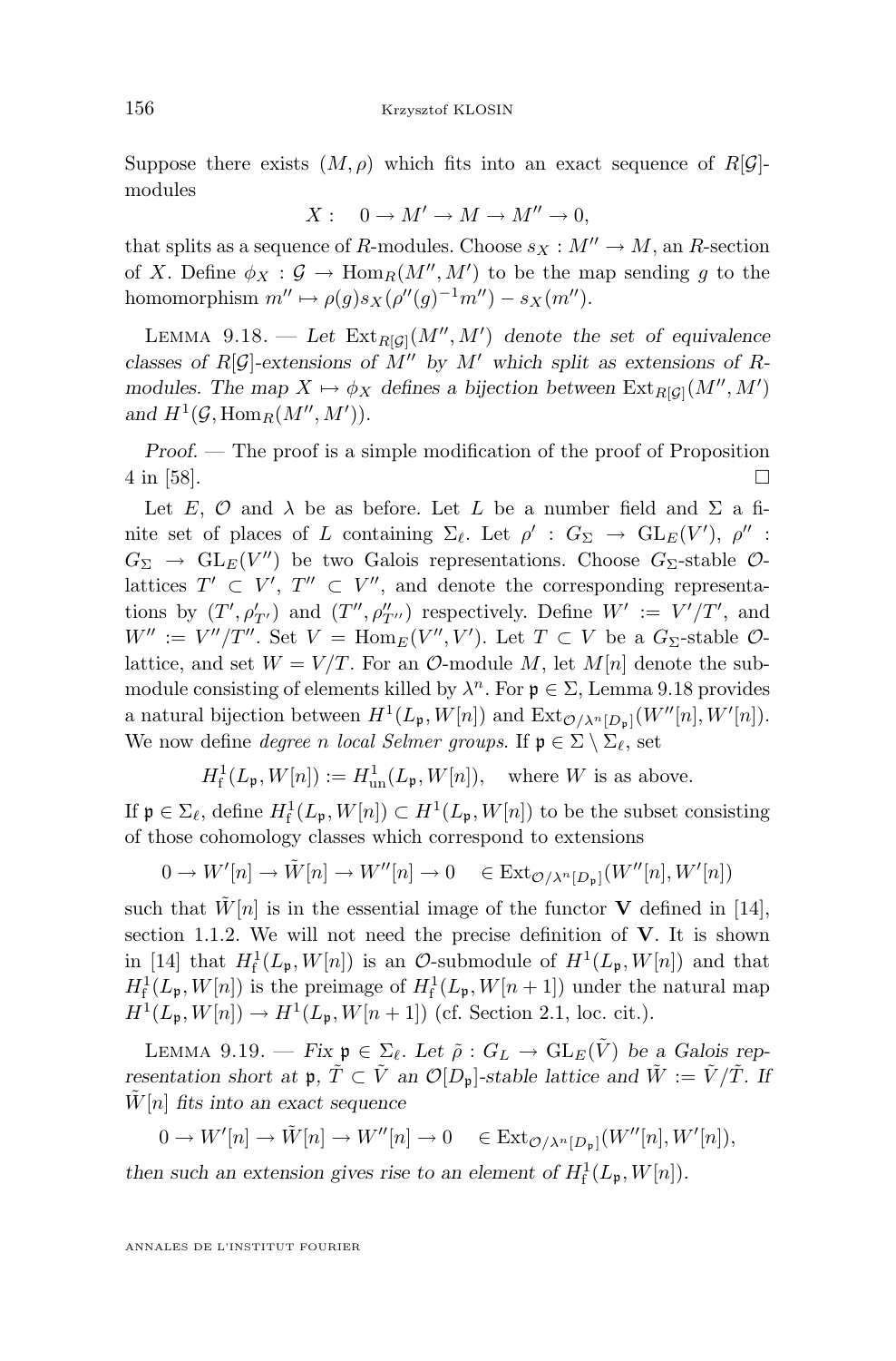<span id="page-77-0"></span>*Proof.* — See [\[14\]](#page-83-0), Section 1.1.2. □

Proposition 9.20. — *The natural isomorphism*

$$
\varinjlim_{n} H^{1}(L_{\mathfrak{p}}, W[n]) \cong H^{1}(L_{\mathfrak{p}}, W)
$$

*induces a natural isomorphism*

$$
\varinjlim_{n} H_{\mathrm{f}}^{1}(L_{\mathfrak{p}}, W[n]) \cong H_{\mathrm{f}}^{1}(L_{\mathfrak{p}}, W).
$$

*Proof.* − See [\[14\]](#page-83-0), Proposition 2.2.

## **9.5. Proof of Theorem [9.10](#page-69-0)**

The key ingredient in the proof of Theorem [9.10](#page-69-0) is Lemma 9.21 below. Before we state it, we need some notation. Let  $L$  be any number field,  $\Sigma \supset \Sigma_{\ell}$  a finite set of primes of L. Let  $n', n'' \in \mathbb{Z}_{\geqslant 0}$  and  $n := n' + n''$ . Let  $V'$ (respectively  $V''$ ) be an E-vector space of dimension  $n'$  (resp.  $n''$ ), affording a continuous absolutely irreducible representation  $\rho' : G_{\Sigma} \to \text{Aut}_{E}(V')$ (resp.  $\rho'': G_{\Sigma} \to \text{Aut}_{E}(V'')$ ). Assume that the residual representations  $\bar{\rho}'$  and  $\bar{\rho}''$  are also absolutely irreducible (hence well-defined) and nonisomorphic. Let  $V_1, \ldots, V_m$  be *n*-dimensional *E*-vector spaces each of them affording an absolutely irreducible continuous representation  $\rho_i : G_{\Sigma} \rightarrow$  $\text{Aut}_E(V_i), i = 1, \ldots, m.$  Moreover assume that the mod  $\lambda$  reductions  $\overline{\rho}_i$ (with respect to some  $G_{\Sigma}$ -stable lattice in  $V_i$  and hence with respect to all such lattices) satisfy

$$
\overline{\rho}^{\text{ss}}_i \cong \overline{\rho}' \oplus \overline{\rho}''.
$$

For  $\sigma \in G_{\Sigma}$ , let  $\sum_{j=0}^{n} a_j(\sigma) X^j \in \mathcal{O}[X]$  be the characteristic polynomial of  $(\rho' \oplus \rho'')(\sigma)$  and let  $\sum_{j=0}^n c_j(i,\sigma)X^j \in \mathcal{O}[X]$  be the characteristic poly- $\lceil c_j(1,\sigma) \rceil$ 

nomial of 
$$
\rho_i(\sigma)
$$
. Put  $c_j(\sigma) := \begin{bmatrix} 0 & \cdots & \cdots \\ \cdots & \cdots & \cdots \\ c_j(m, \sigma) & \cdots & \cdots \end{bmatrix} \in \mathcal{O}^m$  for  $j = 0, 1, \ldots, n-1$ .

Let  $\mathbf{T} \subset \mathcal{O}^m$  be the  $\mathcal{O}\text{-subalgebra generated by the set }\{c_i(\sigma) \mid 0 \leq j \leq \sigma\}$  $n-1, \sigma \in G_{\Sigma}$ . By continuity of the  $\rho_i$  this is the same as the  $\mathcal{O}$ -subalgebra of  $\mathcal{O}^m$  generated by  $\{c_j(\text{Frob}_{\mathfrak{p}}) \mid 0 \leq j \leq n-1, \mathfrak{p} \notin \Sigma\}$ . Note that **T** is a finite O-algebra. Let  $I \subset T$  be the ideal generated by the set  ${c_i(\text{Frob}_{\mathfrak{p}})}$  –  $a_j(\text{Frob}_{\mathfrak{p}}) \mid 0 \leqslant j \leqslant n-1, \mathfrak{p} \notin \Sigma$ . From the definition of I it follows that the O-algebra structure map  $\mathcal{O} \to \mathbf{T}/I$  is surjective. Let J be the kernel of this map, so we have  $\mathcal{O}/J = \mathbf{T}/I$ . The following lemma is due to Urban.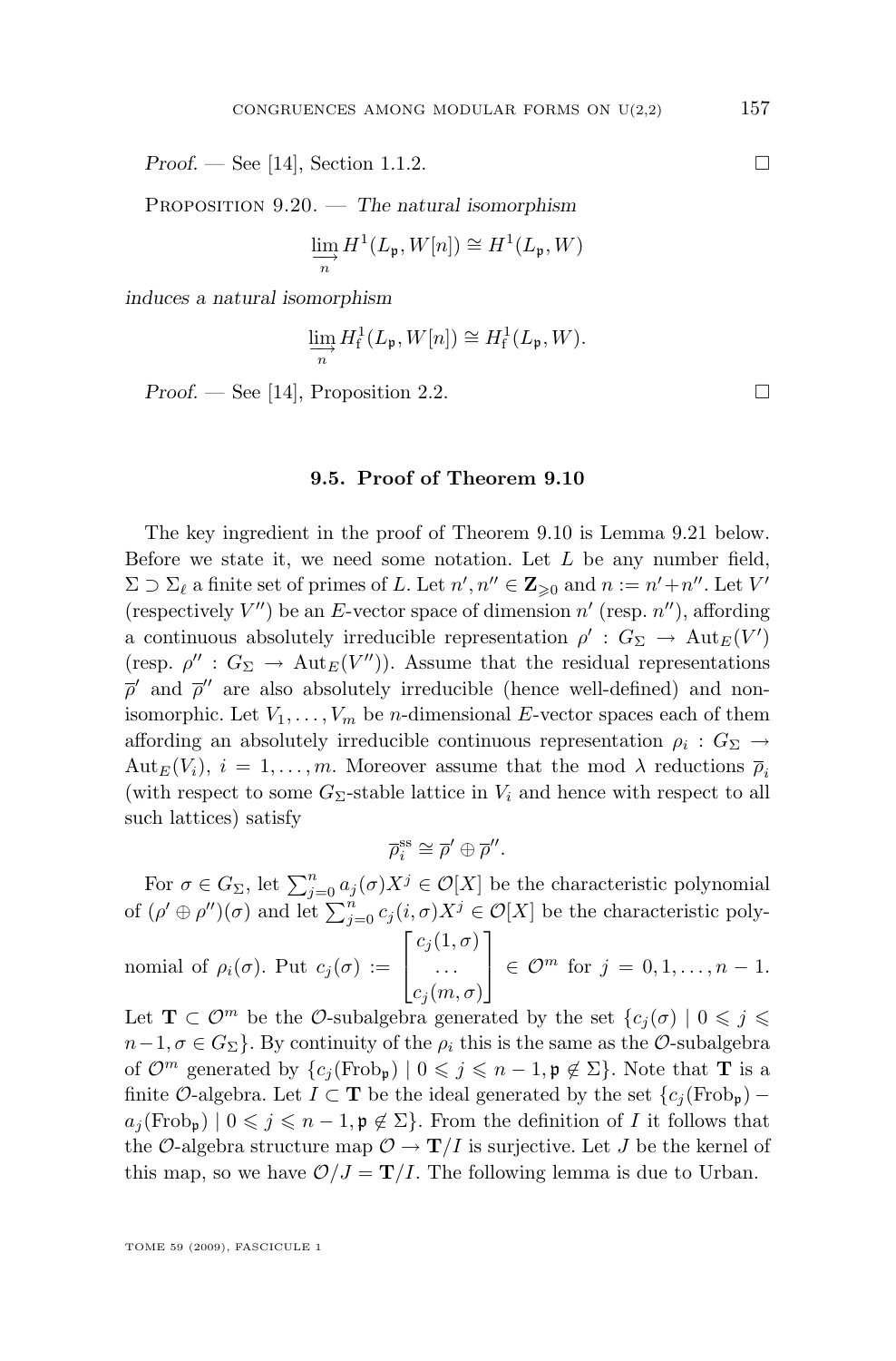<span id="page-78-0"></span>LEMMA 9.21. — *Suppose*  $\mathbf{F}^{\times}$  *contains n* distinct elements. Then there *exists a*  $G_{\Sigma}$ -*stable* **T**-*submodule*  $\mathcal{L} \subset \bigoplus_{i=1}^{m} V_i$ , **T**-*submodules*  $\mathcal{L}', \mathcal{L}'' \subset \mathcal{L}$ (not necessarily  $G_{\Sigma}$ -stable) and a finitely generated **T**-module T such that

- (1) as **T**-modules we have  $\mathcal{L} = \mathcal{L}' \oplus \mathcal{L}''$  and  $\mathcal{L}'' \cong \mathbf{T}^{n''}$ ;
- (2)  $\mathcal L$  has no  $\mathbf{T}[G_{\Sigma}]$ -quotient isomorphic to  $\overline{\rho}'$ ;
- (3)  $\mathcal{L}'/I\mathcal{L}'$  is  $G_{\Sigma}$ -stable and there exists a  $\mathbf{T}[G_{\Sigma}]$ -isomorphism

$$
\mathcal{L}/(I\mathcal{L} + \mathcal{L}') \cong M'' \otimes_{\mathcal{O}} \mathbf{T}/I
$$

*for any*  $G_{\Sigma}$ -stable  $\mathcal{O}$ -lattice  $M'' \subset V''$ .

(4) Fitt $_{\mathbf{T}}(\mathcal{T}) = 0$  and there exists a  $\mathbf{T}[G_{\Sigma}]$ -isomorphism

$$
\mathcal{L}'/I\mathcal{L}' \cong M' \otimes_{\mathcal{O}} T/I\mathcal{T}
$$

*for any*  $G_{\Sigma}$ -stable  $\mathcal{O}$ -lattice  $M' \subset V'$ .

*Proof. —* Lemma [9.21](#page-77-0) follows from Theorem 1.1 of [\[55\]](#page-85-0). We only indicate how one proves that  $Fitt_T(\mathcal{T}) = 0$ , which is not directly stated in [\[55\]](#page-85-0). By Lemma 1.5 (i) in [loc. cit.],  $\mathcal{L}' \cong \mathcal{T}^{n'}$ , hence it is enough to show that  $\mathfrak{a} := \text{Fitt}_{\mathbf{T}}(\mathcal{L}') = 0.$  Since  $\mathfrak{a} \subset \text{Ann}_{\mathbf{T}}(\mathcal{L}'),$  if  $\mathfrak{a} \neq 0$ , there exists a non-zero  $t \in \mathbf{T}$  such that  $t\mathcal{L}' = 0$ . Let  $1 \leqslant i \leqslant m$  be such that the projection  $t_i$  of t onto the *i*th component of  $\mathbf{T} \subset \mathcal{O}^m$  is non-zero. Then  $t_i$  annihilates the image of  $\mathcal{L}'$  under the projection of  $\bigoplus_{j=1}^m V_j \to V_i$ . Since  $0 \neq t_i \in \mathcal{O}$  and  $\mathcal O$  is a domain, we must have that the image of  $\mathcal L'$  in  $V_i$  is zero. Thus the composite  $\mathcal{L} \hookrightarrow \bigoplus_{j=1}^m V_j \twoheadrightarrow V_i$  factors through  $\mathcal{L}/\mathcal{L}' \cong \mathcal{L}'' \cong \mathbf{T}^{n''}$  by part (1) of the Lemma. Hence the image of  $\mathcal L$  in  $V_i$  is a  $G_{\Sigma}$ -stable, rank  $n''$   $\mathcal O$ module which contradicts the assumption that  $\rho_i$  is absolutely irreducible. We conclude that  $Fitt_T(\mathcal{L}')$  $) = 0.$ 

We will now show how Lemma [9.21](#page-77-0) implies Theorem [9.10.](#page-69-0) For this we set

- $n' = n'' = 2;$
- $L = K$ ,  $\Sigma = \Sigma_{\ell} \cup \{(i+1)\}, \Sigma' := \{(i+1)\};$
- $\rho' = \rho_{f,K}, \rho'' = \rho_{f,K} \otimes \epsilon, V', V''$  = representation spaces of  $\rho', \rho''$ respectively;
- $\bullet~~{\bf T}={\bf T}^{\rm NM}_{\mathfrak m_{F_f}};$
- $\mathcal{N}_{F_f}^{\text{NM}} = \{F \in \mathcal{N}^{\text{NM}} \mid \phi^{-1}(\mathfrak{m}_F^{\text{NM}}) = \mathfrak{m}_{F_f}\}\$  (we denote the elements of  $\mathcal{N}_{F_f}^{\text{NM}}$  by  $F_1, \ldots, F_m$ );
- $I =$  the ideal of **T** generated by  $\phi_{\mathfrak{m}_{F_f}}(\text{Ann } F_f)$
- $(V_i, \rho_i)$  = the representation  $\rho_{F_i}, i = 1, \ldots, m$ .

*Remark 9.22.* — As mentioned in section [9.2,](#page-67-0)  $\rho'$  and  $\rho''$  factor not only through  $G_{\Sigma}$ , but also through  $G_{\Sigma_{\ell}}$ , however, the  $\rho_i$  do not necessarily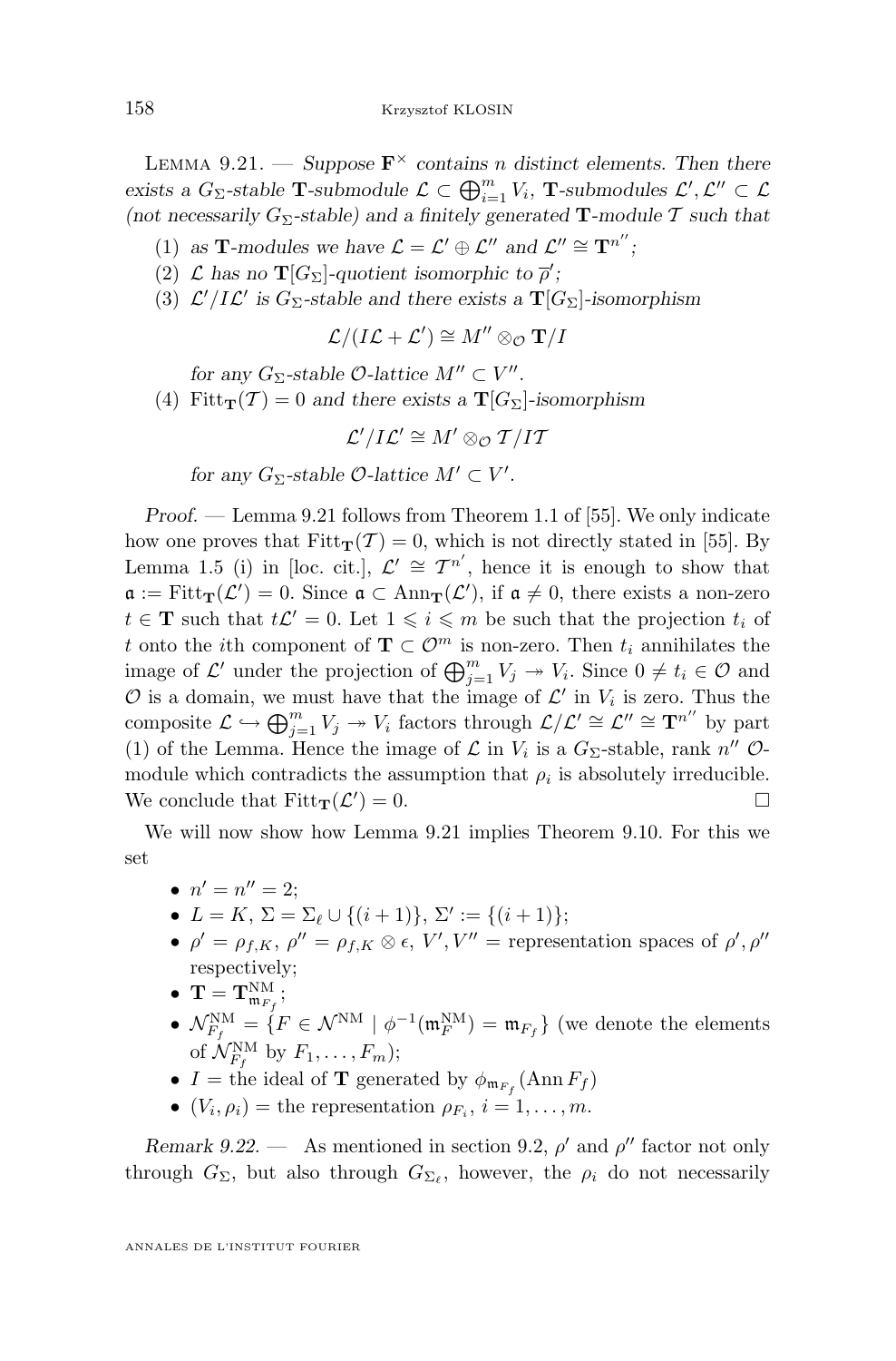<span id="page-79-0"></span>factor through  $G_{\Sigma_{\ell}}$  (cf. Theorem [9.2\)](#page-67-0), and hence we have to work with  $\Sigma$ as defined above. Nevertheless, for any  $G_{\Sigma}$  module M which is unramified at  $(i + 1)$  we have an exact sequence (cf. [\[58\]](#page-85-0), Proposition 6)

$$
0 \to H^1(G_{\Sigma_{\ell}}, M) \to H^1(G_{\Sigma}, M) \to H^1(I_{(i+1)}, M).
$$

Hence in particular the group  $S_{\Sigma}(W)$  from Theorem [9.10](#page-69-0) is isomorphic to  $S_{\Sigma}(\{(i+1)\},W)$ , which we study below.

Lemma [9.21](#page-77-0) guarantees the existence of  $\mathcal{L}, \mathcal{L}', \mathcal{L}''$  and  $\mathcal{T}$  with properties (1)-(4) as in the statement of the lemma. Let  $M'$  (resp.  $M'$ ) be a  $G_{\Sigma}$ -stable O-lattice inside  $V'$  (resp.  $V''$ ). The split short exact sequence of **T**-modules (cf. Lemma  $9.21, (1)$  $9.21, (1)$ )

(9.8) 
$$
0 \to \mathcal{L}' \to \mathcal{L} \to \mathcal{L}/\mathcal{L}' \to 0
$$

gives rise to a short exact sequence of  $(T/I)[G_{\Sigma}]$ -modules, which splits as a sequence of  $\mathbf{T}/I$ -modules (cf. Lemma [9.21,](#page-77-0) (3) and (4))

(9.9) 
$$
0 \to M' \otimes_{\mathcal{O}} T/IT \to \mathcal{L}/I\mathcal{L} \to M'' \otimes_{\mathcal{O}} T/I \to 0.
$$

(Note that  $\mathcal{L}/I\mathcal{L} \cong \mathcal{L} \otimes_{\mathbf{T}} \mathbf{T}/I \cong \mathcal{L} \otimes_{\mathcal{O}} \mathbf{T}/I$ , hence (9.9) recovers the sequence from Theorem 1.1 of [\[55\]](#page-85-0).) Let  $s : M'' \otimes_{\mathcal{O}} T/I \to \mathcal{L}/I\mathcal{L}$  be a section of  $T/I$ modules. Define a class  $c \in H^1(G_\Sigma, \text{Hom}_{\mathbf{T}/I}(M'' \otimes_{\mathcal{O}} \mathbf{T}/I, M' \otimes_{\mathcal{O}} \mathcal{T}/I\mathcal{T}))$ by

$$
g \mapsto (m'' \otimes t \mapsto s(m'' \otimes t) - g \cdot s(g^{-1} \cdot m'' \otimes t)).
$$

The following lemma will be used in the proof of Lemma [9.25.](#page-81-0)

LEMMA 9.23. — Let  $I_{(i+1)}$  denote the inertia group of the prime ideal  $(i + 1)$ *. We have*  $c|_{I_{(i+1)}} = 0$ *.* 

*Proof.* – For simplicity set  $J := I_{(i+1)}$  and  $D := D_{(i+1)}$ . We identify D with  $Gal(\overline{K}_{(i+1)}/K_{(i+1)})$ . It is enough to show that J acts trivially on  $\mathcal{L}/I\mathcal{L}$ . Let  $\phi: D \to \text{Aut}_{\mathbf{T}/I}(\mathcal{L}/I\mathcal{L})$  be the homomorphism giving the action of D on  $\mathcal{L}/I\mathcal{L}$  and denote by  $K_s$  the splitting field of  $\phi$ . Set  $\mathcal{G}$  :=  $Gal(K_s/K_{(i+1)})$ . Note that for  $g \in D$  we can write  $\phi(g) = \begin{bmatrix} \phi_{11}(g) & \phi_{12}(g) \\ \phi_{21}(g) & \phi_{22}(g) \end{bmatrix}$  $\begin{bmatrix} \phi_{12}(g) \\ \phi_{22}(g) \end{bmatrix}$ where  $\phi_{11}(g) \in \text{Aut}_{\mathbf{T}/I}(M' \otimes_{\mathcal{O}} \mathcal{T}/I\mathcal{T}), \ \phi_{22}(g) \in \text{Aut}_{\mathbf{T}/I}(M'' \otimes_{\mathcal{O}} \mathbf{T}/I)$  and  $\phi_{12}(g) \in \text{Hom}_{\mathbf{T}/I}(M'' \otimes_{\mathcal{O}} \mathbf{T}/I, M' \otimes_{\mathcal{O}} \mathcal{T}/I\mathcal{T})$ . Also note that  $\phi_{11}$  and  $\phi_{22}$ are group homomorphisms from  $G$  into the appropriate groups of automorphisms. Let  $K^{\text{un}}/K_{(i+1)}$  be the maximal unramified subextension of  $K_s/K_{(i+1)}$  and let  $\sigma \in \text{Gal}(K^{\text{un}}/K_{(i+1)})$  be the Frobenius generator. Let  $\tau$ be a topological generator of the totally tamely ramified extension  $K_s/K^{\text{un}}$ .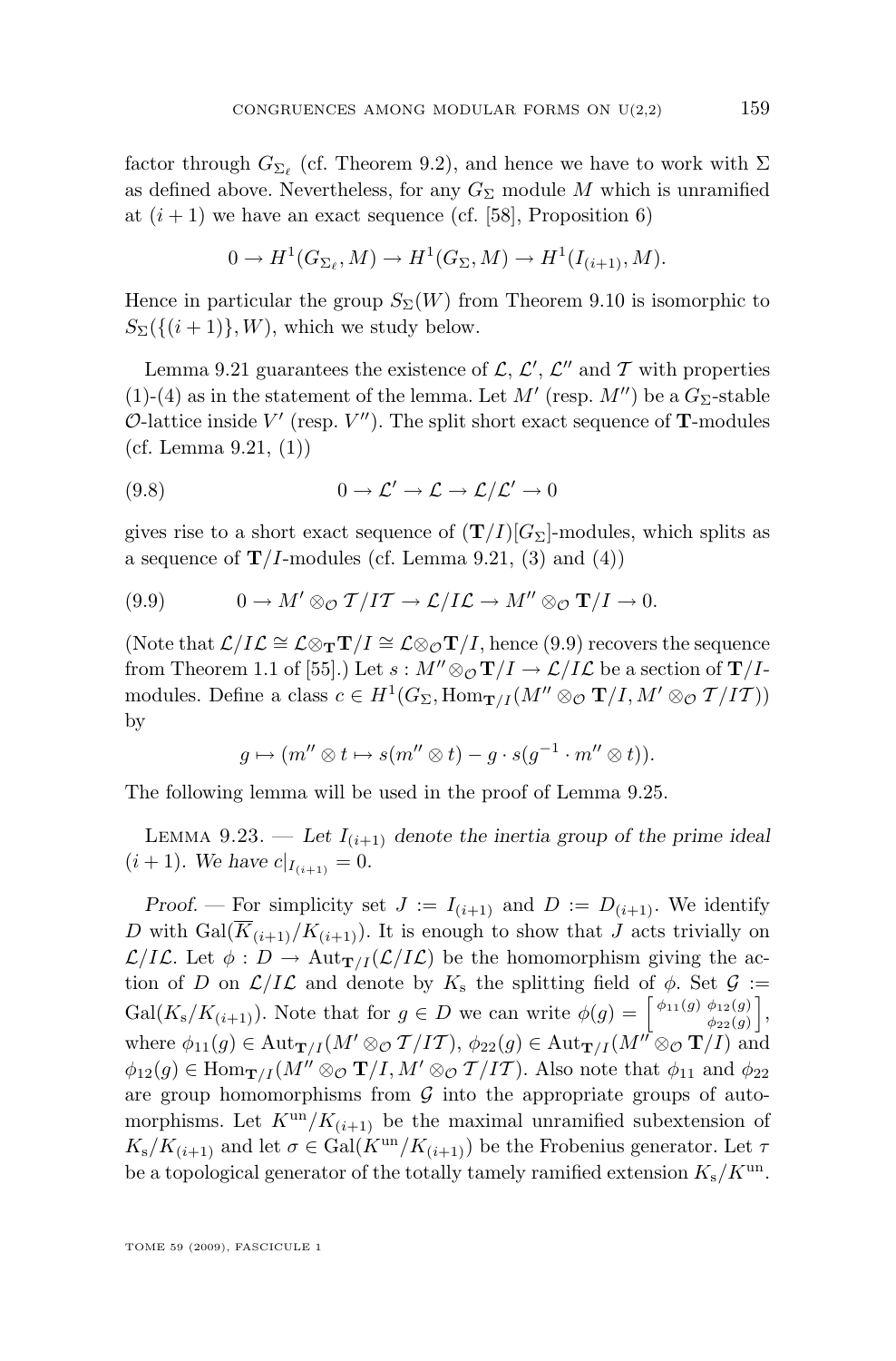<span id="page-80-0"></span>On the one hand  $\phi(\tau) = \begin{bmatrix} 1 & \phi_{12}(\tau) \\ 1 & 1 \end{bmatrix}$  since M' and M'' are unramified at  $(i + 1)$ , and on the other hand,  $\phi(\sigma \tau \sigma^{-1}) = \epsilon(\sigma) \phi(\tau)$ . This implies that

(9.10) 
$$
\phi_{11}(\sigma)\phi_{12}(\tau)\phi_{22}(\sigma)^{-1} = \epsilon(\sigma)\phi_{12}(\tau).
$$

Writing  $f = \sum_{n=1}^{\infty} a(n)q^n$  and using Theorem 3.26(ii) from [\[27\]](#page-84-0), we get  $\rho_{f,K}|_D \cong \left[\begin{smallmatrix} \mu_1 & & \\ & \mu_2 \end{smallmatrix}\right],$  where  $\mu_j$  are unramified characters with  $\mu_2(\sigma) = a(2)$ . Assume  $M' = M''$  as  $\mathcal{O}\text{-submodules of } V' (= V''$  as an E-vector space) and choose an  $\mathcal{O}$ -basis  $\{e_1, e_2\}$  of  $M'$  so that in that basis  $\rho_{f,K}|_D = \begin{bmatrix} \mu_1 & \mu_2 \end{bmatrix}$ . Since  $M' \otimes_{\mathcal{O}} T / I T \cong (T / I T)^2$ , it follows that every element  $x \in M' \otimes_{\mathcal{O}} T$  $T/IT$  can be written as  $e_1 \otimes t_1 + e_2 \otimes t_2$ , where  $t_1, t_2 \in T/IT$  are uniquely determined by x. Hence  $\rho'(\sigma)(e_j) = \mu_j(\sigma)e_j$  and  $\rho''(\sigma)(e_j) = \mu_j(\sigma)\epsilon(\sigma)e_j$ . Write  $\phi_{12}(\tau)(e_i \otimes 1) = e_1 \otimes t_{i1} + e_2 \otimes t_{i2}$ . Then (9.10) implies that  $t_{11} =$  $t_{22} = 0$ . Moreover, if  $t_{12} \neq 0$ , we must have  $\mu_1(\sigma) \mu_2(\sigma)^{-1} \equiv \epsilon(\sigma)^{-2}$  (mod λ), while if  $t_{21} \neq 0$ , we must have  $\mu_1(\sigma)\mu_2(\sigma)^{-1} \equiv \epsilon(\sigma)^2 \pmod{\lambda}$ . Since  $\det \rho'(\sigma) \equiv \mu_1(\sigma) \mu_2(\sigma) \equiv \epsilon^{k-2}(\sigma) \pmod{\lambda}$  by the Tchebotarev Density Theorem, we get  $\mu_2(\sigma) \equiv \epsilon(\sigma)^k \equiv 2^k \pmod{\lambda}$  if  $t_{12} \neq 0$  and  $\mu_2(\sigma) \equiv$  $\epsilon(\sigma)^{k-4} \equiv 2^{k-4} \pmod{\lambda}$  if  $t_{21} \neq 0$ . Since none of these congruences can hold due to our assumption on f, we get  $\phi_{12}(\tau) = 0$  and the lemma follows.  $\Box$ 

Note that  $\text{Hom}_{\mathbf{T}/I}(M'' \otimes_{\mathcal{O}} \mathbf{T}/I, M' \otimes_{\mathcal{O}} \mathcal{T}/I\mathcal{T}) \cong \text{Hom}_{\mathcal{O}}(M'', M') \otimes_{\mathcal{O}}$  $T/IT$ , so c can be regarded as an element of

$$
H^1(G_{\Sigma}, \mathrm{Hom}_{\mathcal{O}}(M'', M') \otimes_{\mathcal{O}} T/IT).
$$

Define a map

(9.11) 
$$
\iota: \text{Hom}_{\mathcal{O}}(\mathcal{T}/I\mathcal{T}, E/\mathcal{O}) \to H^1(G_{\Sigma}, \text{Hom}_{\mathcal{O}}(M'', M') \otimes_{\mathcal{O}} E/\mathcal{O})
$$

$$
f \mapsto (1 \otimes f)(c).
$$

Note that  $\tilde{T}$  :=  $\text{Hom}_{\mathcal{O}}(M'', M')$  is a  $G_{\Sigma}$ -stable  $\mathcal{O}$ -lattice inside  $\tilde{V} = \operatorname{ad} \rho_{f,K} \otimes \epsilon^{-1} = \operatorname{Hom}_E(V'',V').$  Then  $\tilde{W} = \operatorname{Hom}_{\mathcal{O}}(M'',M') \otimes_{\mathcal{O}} E/\mathcal{O} =$  $W \oplus E/\mathcal{O}(-1)$ , where W is as in Theorem [9.10.](#page-69-0)

LEMMA 9.24. — We have 
$$
S_{\Sigma}(W) = S_{\Sigma}(\tilde{W})
$$
.

*Proof.* — Let  $\mathcal{O}_\chi$  be a free rank-one  $\mathcal{O}\text{-module on which } G_\Sigma$  operates by a (non-trivial) character  $\chi$ , and set  $W_{\chi} = E/\mathcal{O} \otimes \mathcal{O}_{\chi}$ . Since every element in  $\text{Sel}_{\Sigma}(W_{\chi})$  is killed by a power of  $\ell$ , we have  $\text{Sel}_{\Sigma}(W_{\chi}) = 0$  if and only if the  $\lambda$ -torsion part  $\text{Sel}_{\Sigma}(W_{\chi})[1]$  of  $\text{Sel}_{\Sigma}(W_{\chi})$  is zero. Hence it is enough to show that  $\text{Sel}_{\Sigma}(W_{\epsilon^{-1}})[1] = 0$ . Note that the natural map  $H^1(G_\Sigma, W_\chi[1]) \to H^1(G_\Sigma, W_\chi)$  is an injection since  $H^0(G_\Sigma, W_\chi) = 0$  for a non-trivial  $\chi$ . Hence  $\text{Sel}_{\Sigma}(W_{\chi})[1] = \text{Sel}_{\Sigma}(W_{\chi}) \cap H^1(G_{\Sigma}, W_{\chi}[1])$ . Thus, we have  $\operatorname{Sel}_{\Sigma}(W_{\epsilon^{-1}})[1] = \operatorname{Sel}_{\Sigma}(W_{\epsilon^{-1}}) \cap H^1(G_{\Sigma}, W_{\epsilon^{-1}}[1])$ . Since  $W_{\epsilon^{-1}}[1] =$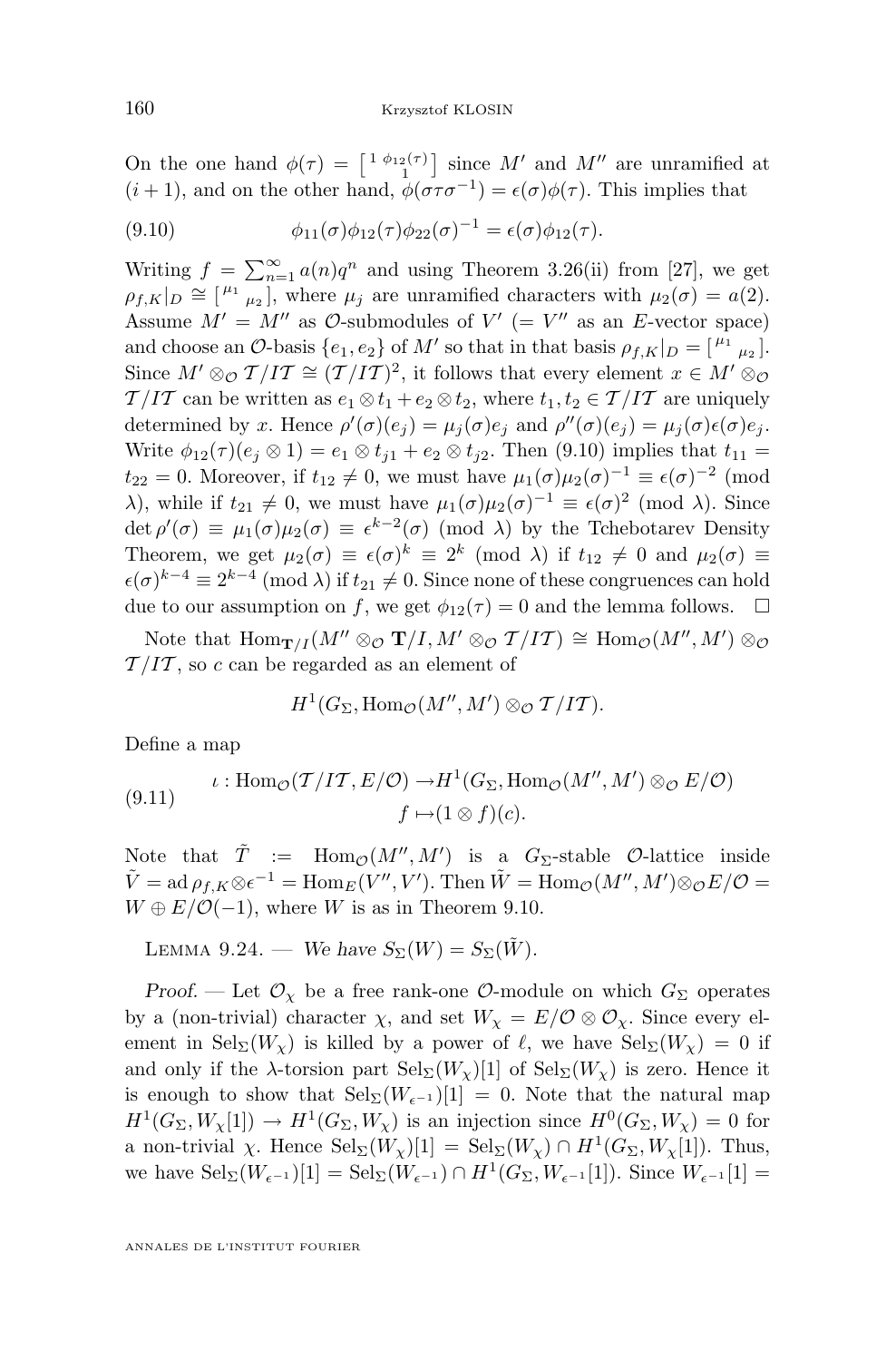<span id="page-81-0"></span> $W_{\omega^{-1}}[1]$ , where  $\omega$  :  $G_{\Sigma}$  →  $\mathbf{Z}_{\ell}^{\times}$  is the Teichmuller lift of the mod  $\ell$  cyclotomic character, we conclude that  $\text{Sel}_{\Sigma}(W_{\epsilon^{-1}})[1] = \text{Sel}_{\Sigma}(W_{\omega^{-1}})[1]$ . So it suffices to show that  $Sel_{\Sigma}(W_{\omega^{-1}})[1] = 0$ . Its Pontryagin dual  $S_{\Sigma}(W_{\omega^{-1}})$  is isomorphic to  $\text{Cl}_{K(\mathcal{C})}^{\omega^{-1}}$  $\sum_{K(\zeta_{\ell})}^{\omega^{-1}}$ , the  $\omega^{-1}$ -isotypical part of the  $\ell$ -primary part of the class group of  $K(\zeta_{\ell})$ . This in turn is isomorphic to  $\text{Cl}_{\mathbf{Q}(\zeta)}^{\omega^{-1}}$  $\mathbf{Q}(\zeta_{\ell}),$  since  $\ell$  is odd  $([41],$  $([41],$  $([41],$  Remark  $(3),$  p. 216). By [41], Theorem 2, p. 216, the  $\ell$ -adic valuation of the order of  $\text{Cl}_{\mathbf{Q}(\zeta)}^{\omega^{-1}}$  $\mathbf{Q}^{(-1)}_{\mathbf{Q}(\zeta_{\ell})}$  is equal to the  $\ell$ -adic valuation of  $B_1(\omega)^{[E:\mathbf{Q}_{\ell}]}$ , where  $B_1(\chi)$  is the first generalized Bernoulli number of  $\chi$ . Since  $B_1(\omega) \equiv \frac{1}{6}$  (mod  $\ell$ , and  $\ell > 3$ , we obtain our claim.

By Lemma [9.24](#page-80-0) it is enough to work with  $S_{\Sigma}(\tilde{W})$  instead of  $S_{\Sigma}(W)$ . Since the mod  $\lambda$  reduction of the representation  $\text{ad}^0(\rho_{f,K}) \otimes \epsilon^{-1}$  is absolutely irreducible, Lemma [9.7](#page-69-0) implies that our conclusion is independent of the choice of T. Hence we can work with  $\tilde{T}$  chosen as above.

LEMMA 9.25. — The image of  $\iota$  is contained inside  $\text{Sel}_{\S}(\{(i+1)\}, W)$ . LEMMA 9.26. —  $\ker(\iota)^{\vee} = 0$ .

We first prove that Lemma 9.25 and Lemma 9.26 imply Theorem [9.10.](#page-69-0)

*Proof of Theorem [9.10.](#page-69-0)* — By Remark [9.22,](#page-78-0)  $S_{\Sigma_{\ell}}(\tilde{W}) \cong S_{\Sigma}(\{(i+1)\}, \tilde{W})$ , so it is enough to bound the size of the latter group. It follows from Lemma 9.25 that

$$
\mathrm{ord}_{\ell}(\#S_{\Sigma}(\tilde{W}))\geqslant \mathrm{ord}_{\ell}(\# \operatorname{Im}(\iota)^{\vee}),
$$

and from Lemma 9.26 that

(9.12) 
$$
\operatorname{ord}_{\ell}(\# \operatorname{Im}(\iota)^{\vee}) = \operatorname{ord}_{\ell}(\# \operatorname{Hom}_{\mathcal{O}}(T/IT, E/\mathcal{O})^{\vee}).
$$

Since  $\text{Hom}_{\mathcal{O}}(\mathcal{T}/I\mathcal{T}, E/\mathcal{O})^{\vee} \cong (\mathcal{T}/I\mathcal{T})^{\vee\vee} = \mathcal{T}/I\mathcal{T}$  (cf. [\[27\]](#page-84-0), page 98), we have

$$
\mathrm{ord}_{\ell}(\# \mathrm{Im}(\iota)^{\vee}) = \mathrm{ord}_{\ell}(\# \mathcal{T} / I \mathcal{T}).
$$

So, it remains to show that  $\text{ord}_{\ell}(\#T /IT) \geq \text{ord}_{\ell}(\#T /I)$ . Since Fitt $_{T}(T) =$ 0 (Lemma [9.21](#page-77-0) (4)), we have  $Fitt_T(\mathcal{T} \otimes_{\mathbf{T}} \mathbf{T}/I) \subset I$  and thus  $\text{ord}_{\ell}(\#(\mathcal{T} \otimes_{\mathbf{T}} \mathbf{T}/I))$  $\mathbf{T}(I) \geq \text{ord}_{\ell}(\#\mathbf{T}/I)$ . As  $\text{ord}_{\ell}(\#\mathcal{T}/IT) = \text{ord}_{\ell}(\#(\mathcal{T} \otimes_{\mathbf{T}} \mathbf{T}/I)),$  the claim follows.

*Proof of Lemma 9.25.* — Consider  $f \in \text{Hom}_{\mathcal{O}}(T/IT, E/\mathcal{O})$ . Since  $c|_{I_{(i+1)}} = 0$  by Lemma [9.23,](#page-79-0) we only need to show that  $(1 \otimes f)(c)|_{D_p} \in$  $H^1_f(L_p, \tilde{W})$  for  $\mathfrak{p} \in \Sigma_{\ell}$ . Fix such a p. Note that since  $\mathcal{T}/IT$  is a finitely generated **T**-module, it is also a finitely generated  $\mathcal{O}$ -module (since  $\mathbf{T}/I =$  $\mathcal{O}/J$ ). In fact it is even of finite cardinality for the same reason. In any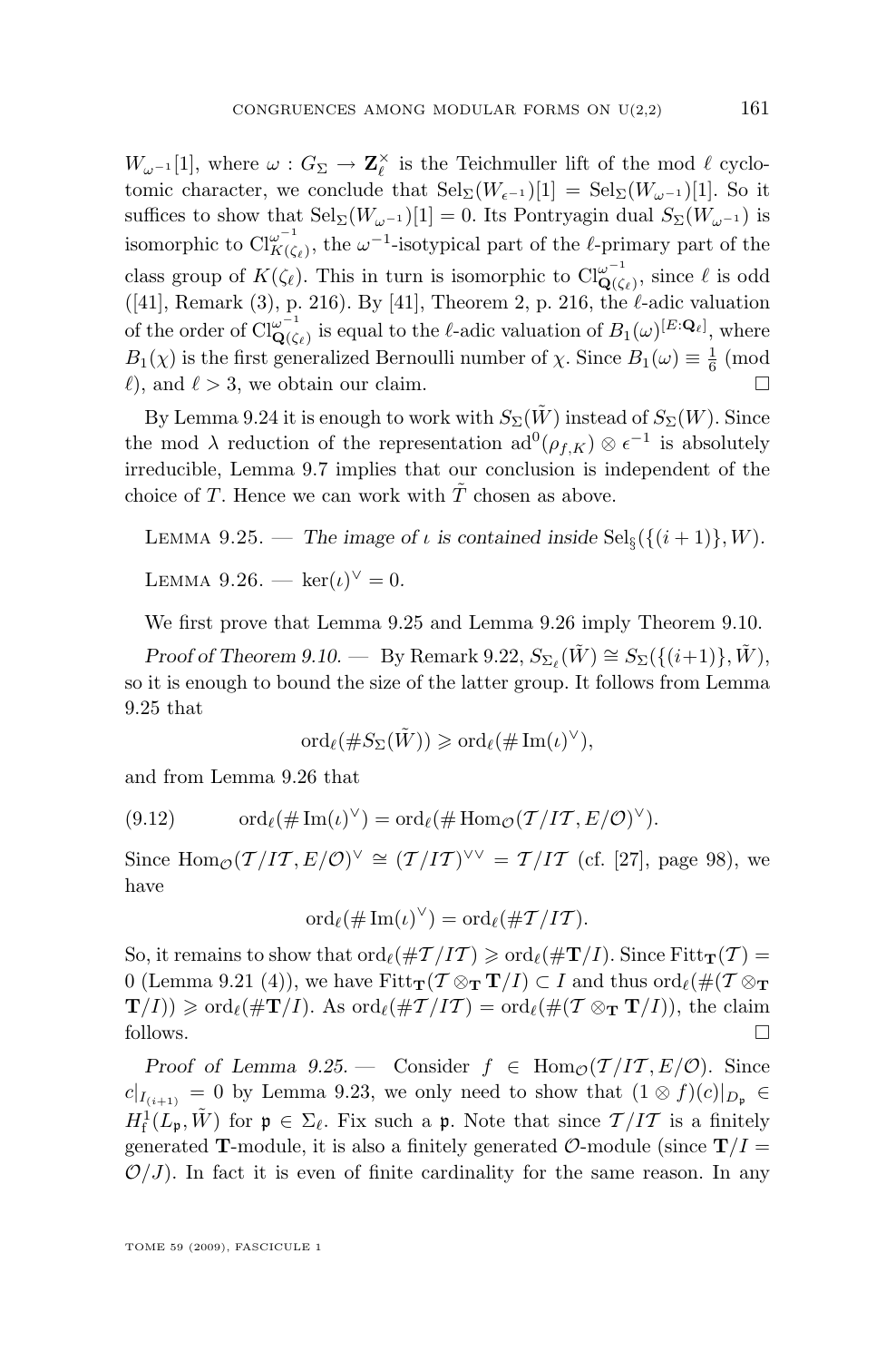case, there exists a positive integer n such that  $\text{Hom}_{\mathcal{O}}(T/IT, E/\mathcal{O})$  $\text{Hom}_{\mathcal{O}}(\mathcal{T}/I\mathcal{T}, E/\mathcal{O}[n])$ . Thus

 $\text{Im}(\iota) \subset H^1(G_{\Sigma}, \text{Hom}_{\mathcal{O}}(M'', M') \otimes_{\mathcal{O}} E/\mathcal{O}[n]) = H^1(G_{\Sigma}, \tilde{W}[n]).$ 

By Lemma [9.20,](#page-77-0) we have  $\varinjlim_{j} H_{f}^{1}(L_{\mathfrak{p}}, \tilde{W}[j]) \cong H_{f}^{1}(L_{\mathfrak{p}}, \tilde{W})$ , hence it is enough

to show that  $\text{Im}(\iota) \subset H^1_f(L_{\mathfrak{p}}, \tilde{W}[n])$ . However, this is clear by Lemma [9.19](#page-76-0) since by Theorem [9.2,](#page-67-0) each  $\rho_i$  is short at  $\mathfrak p$  (note that we are assuming that  $\ell > k$ ).

*Proof of Lemma [9.26.](#page-81-0) —* We follow [\[52\]](#page-85-0), but see also [\[55\]](#page-85-0), Fact 1 on page 520. First note that if  $f \in \text{Hom}_{\mathcal{O}}(\mathcal{T}/I\mathcal{T}, E/\mathcal{O})$ , then ker f has finite index in  $T/IT$ . Suppose that  $f \in \text{ker } \iota$ . We will show that the image of c under the map

 $\phi: H^1(G_{\Sigma}, \text{Hom}_{\mathcal{O}}(M'', M')\otimes_{\mathcal{O}} \mathcal{T}/IT) \to H^1(G_{\Sigma}, \text{Hom}_{\mathcal{O}}(M'', M')\otimes_{\mathcal{O}} K_f)$ is zero. Here  $K_f := (\mathcal{T}/I\mathcal{T})/\ker f$ . Assuming  $f \neq 0$ , we will use this fact to produce a  $\mathbf{T}[G_{\Sigma}]$ -quotient of  $\mathcal L$  isomorphic to  $\overline{\rho}'$  and thus arrive at a contradiction. Set  $I_f := (E/\mathcal{O})/\operatorname{Im} f$  and  $\tilde{T} := \operatorname{Hom}_{\mathcal{O}}(M'', M')$ . Tensoring the short exact sequence of  $\mathcal{O}[G_{\Sigma}]$ -modules

$$
0 \to K_f \xrightarrow{f} E/\mathcal{O} \to I_f \to 0,
$$

with ⊗ $\phi \tilde{T}$  and considering a piece of the long exact sequence in cohomology together with the map  $\phi$  we obtain commutative diagram with the bottom row being exact

(9.13)

$$
H^1(G_{\Sigma}, \tilde{T} \otimes_{\mathcal{O}} T / IT)
$$
\n
$$
\downarrow \qquad H^1(1 \otimes f)
$$
\n
$$
H^0(G_{\Sigma}, \tilde{T} \otimes_{\mathcal{O}} I_f) \longrightarrow H^1(G_{\Sigma}, \tilde{T} \otimes_{\mathcal{O}} K_f) \xrightarrow{H^1(1 \otimes f)} H^1(G_{\Sigma}, \tilde{T} \otimes_{\mathcal{O}} E / \mathcal{O}).
$$

Since  $f \in \ker \iota$ , we get  $H^1(1 \otimes f) \circ \phi(c) = 0$ . As the action of  $G_{\Sigma}$  on  $M'$ and  $M''$  respectively gives rise to absolutely irreducible non-isomorphic representations,  $H^0(G_{\Sigma}, \tilde{T} \otimes_{\mathcal{O}} I_f) = 0$ . So, exactness of the bottom row of (9.13) implies that  $\phi(c) = 0$ . From now on assume that  $0 \neq f \in \text{ker } \iota$ . Since ker f ≠ 0, there exists an  $\mathcal{O}\text{-module } A$  with ker  $f \subset A \subset \mathcal{T}/I\mathcal{T}$  such that  $(T/IT)/A \cong \mathcal{O}/\lambda = \mathbf{F}$ . Since the image of c in  $H^1(G_{\Sigma}, \tilde{T} \otimes_{\mathcal{O}}((T/IT)/A))$ under the composite

$$
(9.14) \quad H^1(G_{\Sigma}, \tilde{T} \otimes_{\mathcal{O}} T/I\mathcal{T}) \xrightarrow{\phi} H^1(G_{\Sigma}, \tilde{T} \otimes_{\mathcal{O}} ((\mathcal{T}/IT)/\ker f)) \to
$$

$$
\to H^1(G_{\Sigma}, \tilde{T} \otimes_{\mathcal{O}} ((\mathcal{T}/IT)/A)).
$$

ANNALES DE L'INSTITUT FOURIER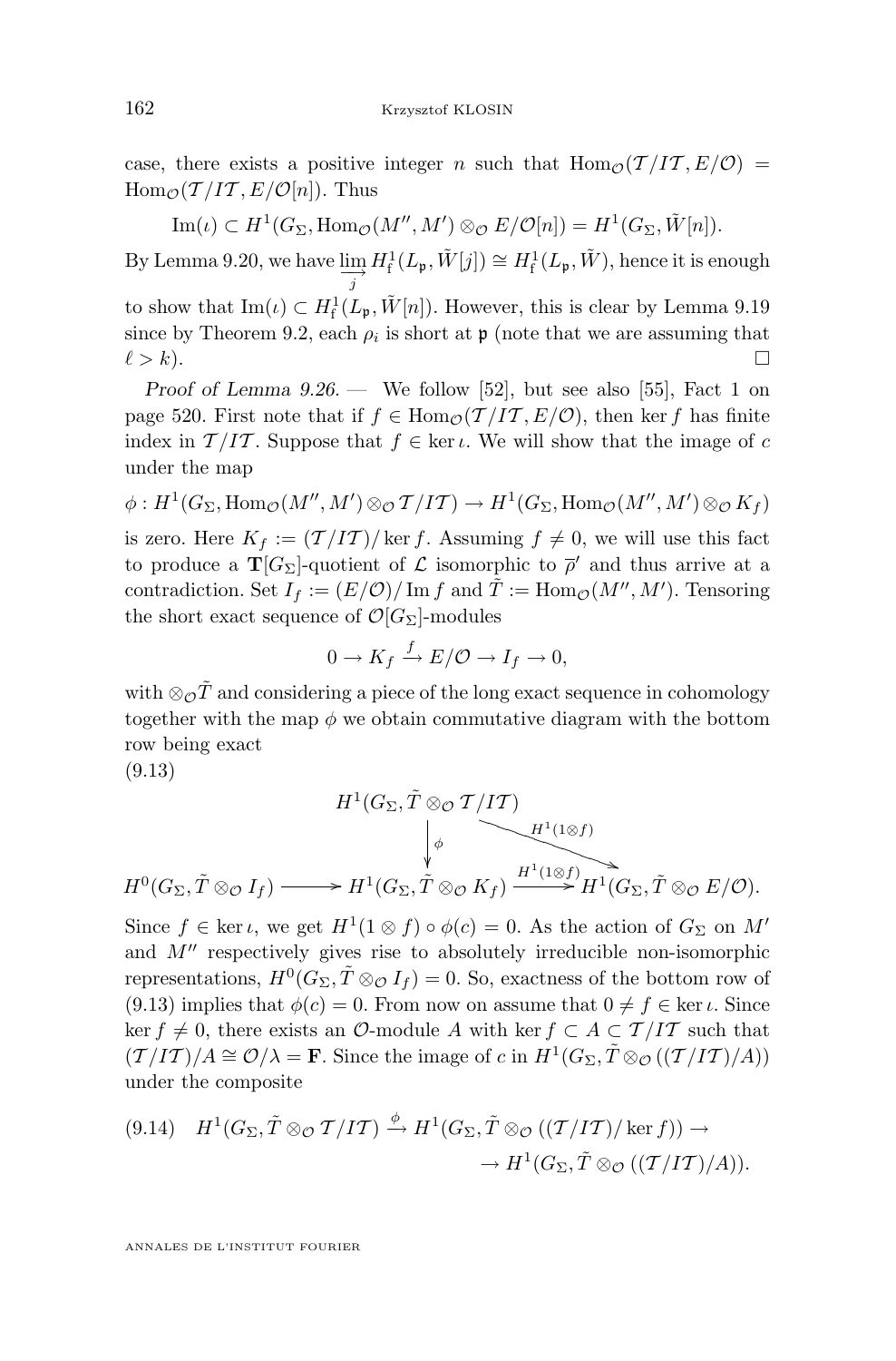<span id="page-83-0"></span>is zero, the sequence

 $(9.15)$  0 →  $M' \otimes_{\mathcal{O}} \mathbf{F} \to (\mathcal{L}/I\mathcal{L})/(\lambda \mathcal{L} + M' \otimes_{\mathcal{O}} A) \to M'' \otimes_{\mathcal{O}} \mathbf{F} \to 0$ 

splits a sequence of  $T[G_{\Sigma}]$ -modules. As  $G_{\Sigma}$  acts on  $M' \otimes_{\mathcal{O}} \mathbf{F}$  via  $\overline{\rho}'$ , this contradicts the fact that  $\mathcal L$  has no quotient isomorphic  $\bar{\rho}'$ . Hence ker  $\iota = 0$ and thus  $(\ker \iota)^\vee = 0$  as well.

## BIBLIOGRAPHY

- [1] J. Bellaïche & G. Chenevier, "p-adic families of Galois representations and higher rank Selmer groups", Astérisque.
- [2] ——— , "Formes non tempérées pour U(3) et conjectures de Bloch-Kato", *Ann. Sci. École Norm. Sup. (4)* **37** (2004), no. 4, p. 611-662.
- [3] T. Berger, "An Eisenstein ideal for imaginary quadratic fields and the Bloch-Kato conjecture for Hecke characters", arXiv:math.NT/0701177, 2007.
- [4] D. Blasius & J. D. Rogawski, "Zeta functions of Shimura varieties", in *Motives (Seattle, WA, 1991)*, Proc. Sympos. Pure Math., vol. 55, Amer. Math. Soc., Providence, RI, 1994, p. 525-571.
- [5] S. Bloch & K. Kato, "L-functions and Tamagawa numbers of motives", in *The Grothendieck Festschrift, Vol. I*, Progr. Math., vol. 86, Birkhäuser Boston, Boston, MA, 1990, p. 333-400.
- [6] H. Braun, "Hermitian modular functions", *Ann. of Math. (2)* **50** (1949), p. 827-855.
- [7] ——— , "Hermitian modular functions. II. Genus invariants of Hermitian forms", *Ann. of Math. (2)* **51** (1950), p. 92-104.
- [8] ——— , "Hermitian modular functions. III", *Ann. of Math. (2)* **53** (1951), p. 143- 160.
- [9] J. Brown, "Saito-Kurokawa lifts and applications to the Bloch-Kato conjecture", *Compos. Math.* **143** (2007), no. 2, p. 290-322.
- [10] D. Bump, *Automorphic forms and representations*, Cambridge Studies in Advanced Mathematics, vol. 55, Cambridge University Press, Cambridge, 1997,  $xiv+574$  pages.
- [11] H. Darmon, F. Diamond & R. Taylor, "Fermat's last theorem", in *Elliptic curves, modular forms & Fermat's last theorem (Hong Kong, 1993)*, Internat. Press, Cambridge, MA, 1997, p. 2-140.
- [12] P. Deligne, "Valeurs de fonctions L et périodes d'intégrales", in *Automorphic forms, representations and* L*-functions (Proc. Sympos. Pure Math., Oregon State Univ., Corvallis, Ore., 1977), Part 2*, Proc. Sympos. Pure Math., XXXIII, Amer. Math. Soc., Providence, R.I., 1979, With an appendix by N. Koblitz and A. Ogus, p. 313-346.
- [13] F. Diamond & J. Im, "Modular forms and modular curves", in *Seminar on Fermat's Last Theorem (Toronto, ON, 1993–1994)*, CMS Conf. Proc., vol. 17, Amer. Math. Soc., Providence, RI, 1995, p. 39-133.
- [14] F. DIAMOND, M. FLACH & L. GUO, "The Tamagawa number conjecture of adjoint motives of modular forms", *Ann. Sci. École Norm. Sup. (4)* **37** (2004), no. 5, p. 663- 727.
- [15] N. Dummigan, "Period ratios of modular forms", *Math. Ann.* **318** (2000), no. 3, p. 621-636.
- [16] ——— , "Symmetric square L-functions and Shafarevich-Tate groups", *Experiment. Math.* **10** (2001), no. 3, p. 383-400.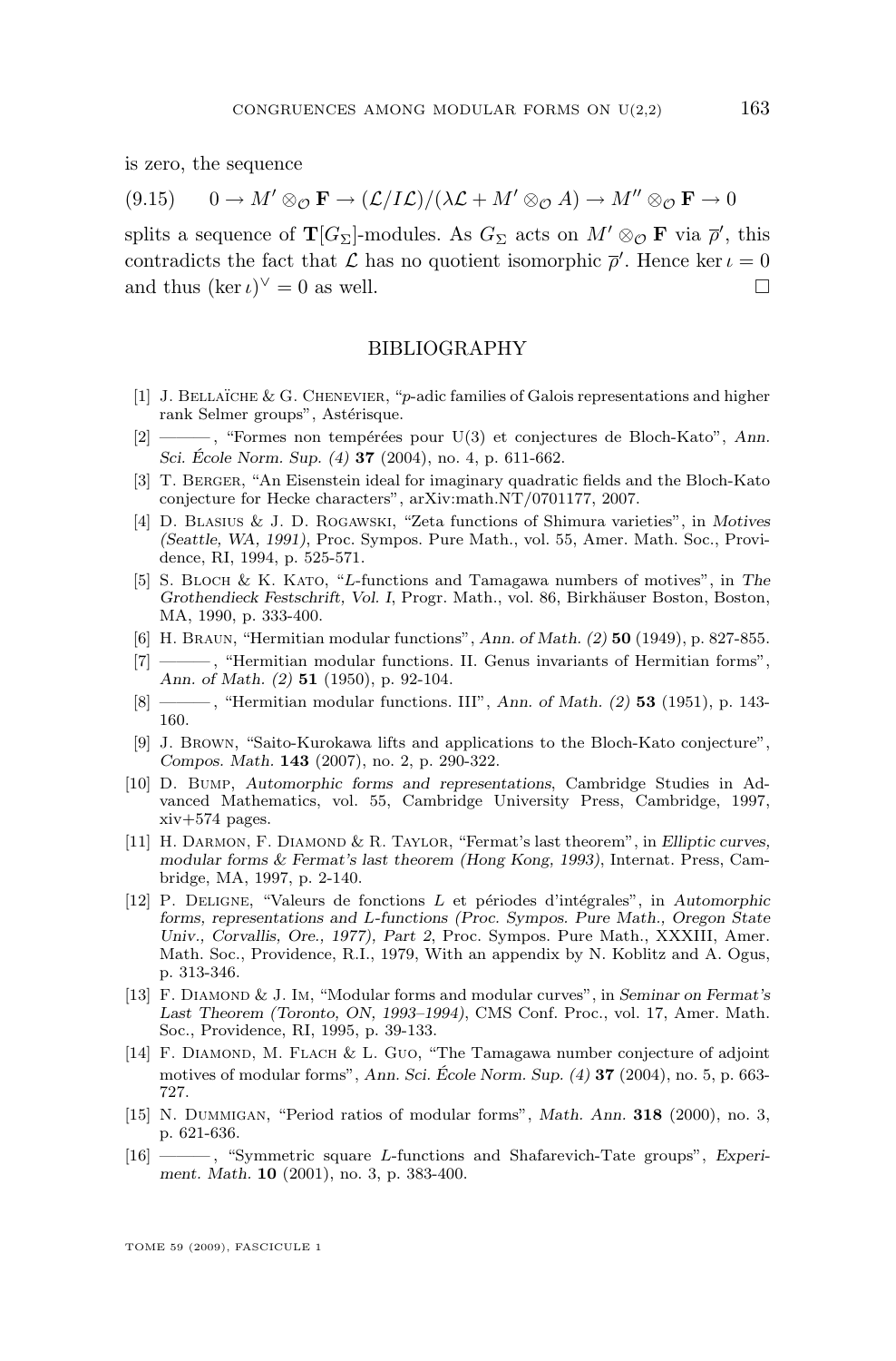- <span id="page-84-0"></span>[17] ——— , "Symmetric square L-functions and Shafarevich-Tate groups, II", Preprint, 2008.
- [18] D. Eisenbud, *Commutative algebra*, Graduate Texts in Mathematics, vol. 150, Springer-Verlag, New York, 1995, With a view toward algebraic geometry, xvi+785 pages.
- [19] J.-M. Fontaine, "Sur certains types de représentations p-adiques du groupe de Galois d'un corps local; construction d'un anneau de Barsotti-Tate", *Ann. of Math. (2)* **115** (1982), no. 3, p. 529-577.
- [20] J.-M. Fontaine & B. Perrin-Riou, "Autour des conjectures de Bloch et Kato: cohomologie galoisienne et valeurs de fonctions L", in *Motives (Seattle, WA, 1991)*, Proc. Sympos. Pure Math., vol. 55, Amer. Math. Soc., Providence, RI, 1994, p. 599- 706.
- [21] E. Freitag, *Siegelsche Modulfunktionen*, Grundlehren der Mathematischen Wissenschaften [Fundamental Principles of Mathematical Sciences], vol. 254, Springer-Verlag, Berlin, 1983, x+341 pages.
- [22] S. Gelbart, *Automorphic forms on adèle groups*, Princeton University Press, Princeton, N.J., 1975, Annals of Mathematics Studies, No. 83, x+267 pages.
- [23] V. A. GRITSENKO, "The Maass space for  $SU(2, 2)$ . The Hecke ring, and zeta functions", *Trudy Mat. Inst. Steklov.* **183** (1990), p. 68-78, 223-225, Translated in Proc. Steklov Inst. Math. **1991**, no. 4, 75–86, Galois theory, rings, algebraic groups and their applications (Russian).
- [24] ——— , "Parabolic extensions of the Hecke ring of the general linear group. II", *Zap. Nauchn. Sem. Leningrad. Otdel. Mat. Inst. Steklov. (LOMI)* **183** (1990), no. Modul. Funktsii i Kvadrat. Formy. 1, p. 56-76, 165, 167.
- [25] H. HIDA, "Galois representations and the theory of p-adic Hecke algebras", *Sūgaku* **39** (1987), no. 2, p. 124-139, Sugaku Expositions **2** (1989), no. 1, 75–102.
- [26] ——— , *Elementary theory of* L*-functions and Eisenstein series*, London Mathematical Society Student Texts, vol. 26, Cambridge University Press, Cambridge, 1993, xii+386 pages.
- [27] ——— , *Modular forms and Galois cohomology*, Cambridge Studies in Advanced Mathematics, vol. 69, Cambridge University Press, Cambridge, 2000, x+343 pages.
- [28] ——— , p*-adic automorphic forms on Shimura varieties*, Springer Monographs in Mathematics, Springer-Verlag, New York, 2004, xii+390 pages.
- [29] T. Hina & T. Sugano, "On the local Hecke series of some classical groups over p-adic fields", *J. Math. Soc. Japan* **35** (1983), no. 1, p. 133-152.
- [30] T. IKEDA, "On the lifting of hermitian modular forms", Preprint, 2007.
- [31] H. Iwaniec, *Topics in classical automorphic forms*, Graduate Studies in Mathematics, vol. 17, American Mathematical Society, Providence, RI, 1997, xii+259 pages.
- [32] H. Kim, "Automorphic L-functions", in *Lectures on automorphic* L*-functions*, Fields Inst. Monogr., vol. 20, Amer. Math. Soc., Providence, RI, 2004, p. 97-201.
- [33] G. Kings, "The Bloch-Kato conjecture on special values of L-functions. A survey of known results", *J. Théor. Nombres Bordeaux* **15** (2003), no. 1, p. 179-198, Les XXIIèmes Journées Arithmetiques (Lille, 2001).
- [34] K. Klosin, *Congruences among automorphic forms on the unitary group* U(2, 2), Thesis, University of Michigan, Ann Arbor, 2006, v+179 pages.
- $[35]$  ———, "Adelic Maass spaces on U(2, 2)", arXiv:math.NT/0706.2828, 2007.
- [36] H. Kojima, "An arithmetic of Hermitian modular forms of degree two", *Invent. Math.* **69** (1982), no. 2, p. 217-227.
- [37] A. Krieg, "The Maaß spaces on the Hermitian half-space of degree 2", *Math. Ann.* **289** (1991), no. 4, p. 663-681.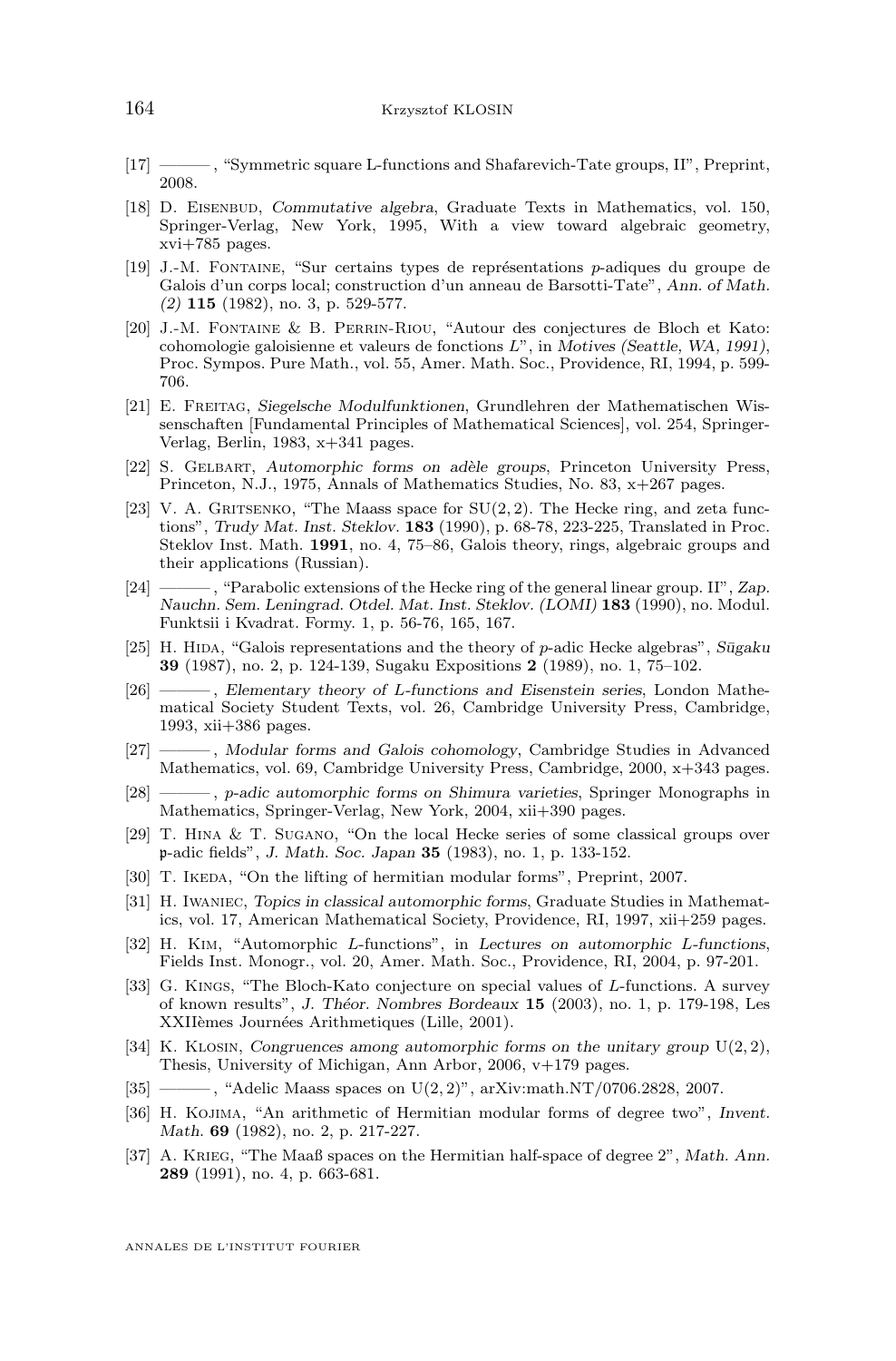- <span id="page-85-0"></span>[38] R. P. Langlands, *On the functional equations satisfied by Eisenstein series*, Springer-Verlag, Berlin, 1976, Lecture Notes in Mathematics, Vol. 544.
- [39] B. Mazur, "Modular curves and the Eisenstein ideal", *Inst. Hautes Études Sci. Publ. Math.* (1977), no. 47, p. 33-186 (1978).
- [40] ——— , "An introduction to the deformation theory of Galois representations", in *Modular forms and Fermat's last theorem (Boston, MA, 1995)*, Springer, New York, 1997, p. 243-311.
- [41] B. Mazur & A. Wiles, "Class fields of abelian extensions of Q", *Invent. Math.* **76** (1984), no. 2, p. 179-330.
- [42] T. Miyake, *Modular forms*, Springer-Verlag, Berlin, 1989, Translated from the Japanese by Yoshitaka Maeda, x+335 pages.
- [43] C. Mœglin & J.-L. Waldspurger, "Le spectre résiduel de GL(n)", *Ann. Sci. École Norm. Sup. (4)* **22** (1989), no. 4, p. 605-674.
- [44] S. Raghavan & J. Sengupta, "A Dirichlet series for Hermitian modular forms of degree 2", *Acta Arith.* **58** (1991), no. 2, p. 181-201.
- [45] K. A. RIBET, "A modular construction of unramified p-extensions of  $Q(\mu_n)$ ", *Invent. Math.* **34** (1976), no. 3, p. 151-162.
- [46] K. Rubin, *Euler systems*, Annals of Mathematics Studies, vol. 147, Princeton University Press, Princeton, NJ, 2000, Hermann Weyl Lectures. The Institute for Advanced Study, xii+227 pages.
- [47] C.-G. SCHMIDT, "p-adic measures attached to automorphic representations of GL(3)", *Invent. Math.* **92** (1988), no. 3, p. 597-631.
- [48] J.-P. Serre, "Groupes de Lie l-adiques attachés aux courbes elliptiques", in *Les Tendances Géom. en Algébre et Théorie des Nombres*, Éditions du Centre National de la Recherche Scientifique, Paris, 1966, p. 239-256.
- [49] G. Shimura, "Confluent hypergeometric functions on tube domains", *Math. Ann.* **260** (1982), no. 3, p. 269-302.
- [50] ——— , *Euler products and Eisenstein series*, CBMS Regional Conference Series in Mathematics, vol. 93, Published for the Conference Board of the Mathematical Sciences, Washington, DC, 1997, xx+259 pages.
- [51] ——— , *Arithmeticity in the theory of automorphic forms*, Mathematical Surveys and Monographs, vol. 82, American Mathematical Society, Providence, RI, 2000,  $x+302$  pages.
- [52] C. M. Skinner, "Selmer groups", Preprint, 2004.
- [53] J. Sturm, "Special values of zeta functions, and Eisenstein series of half integral weight", *Amer. J. Math.* **102** (1980), no. 2, p. 219-240.
- [54] R. Taylor & A. Wiles, "Ring-theoretic properties of certain Hecke algebras", *Ann. of Math. (2)* **141** (1995), no. 3, p. 553-572.
- [55] E. Urban, "Selmer groups and the Eisenstein-Klingen ideal", *Duke Math. J.* **106** (2001), no. 3, p. 485-525.
- [56] V. Vatsal, "Canonical periods and congruence formulae", *Duke Math. J.* **98** (1999), no. 2, p. 397-419.
- [57] ——— , "Special values of anticyclotomic L-functions", *Duke Math. J.* **116** (2003), no. 2, p. 219-261.
- [58] L. C. Washington, "Galois cohomology", in *Modular forms and Fermat's last theorem (Boston, MA, 1995)*, Springer, New York, 1997, p. 101-120.
- [59] ——— , *Introduction to cyclotomic fields*, second ed., Graduate Texts in Mathematics, vol. 83, Springer-Verlag, New York, 1997, xiv+487 pages.
- [60] A. Wiles, "The Iwasawa conjecture for totally real fields", *Ann. of Math. (2)* **131** (1990), no. 3, p. 493-540.